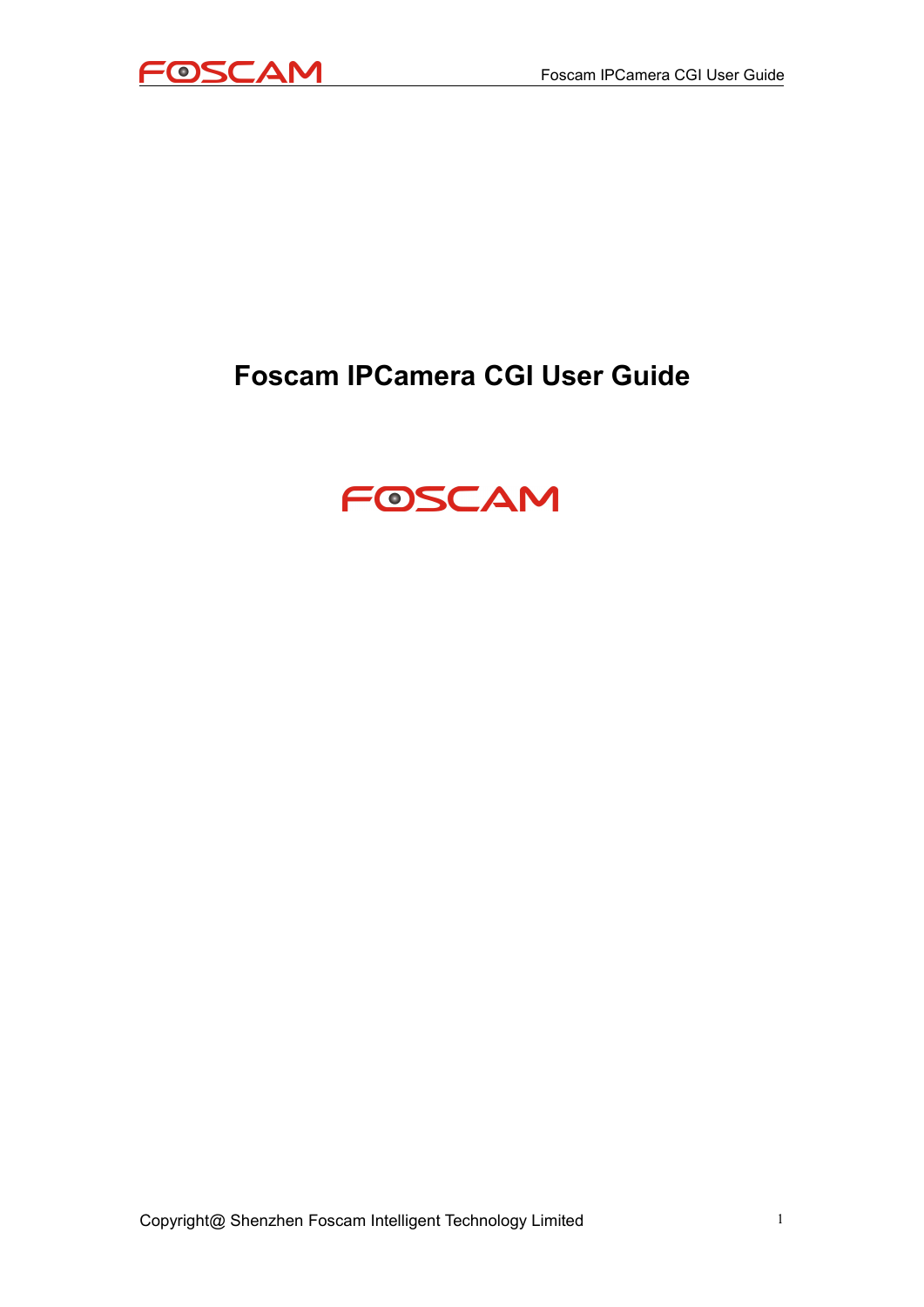

#### Contents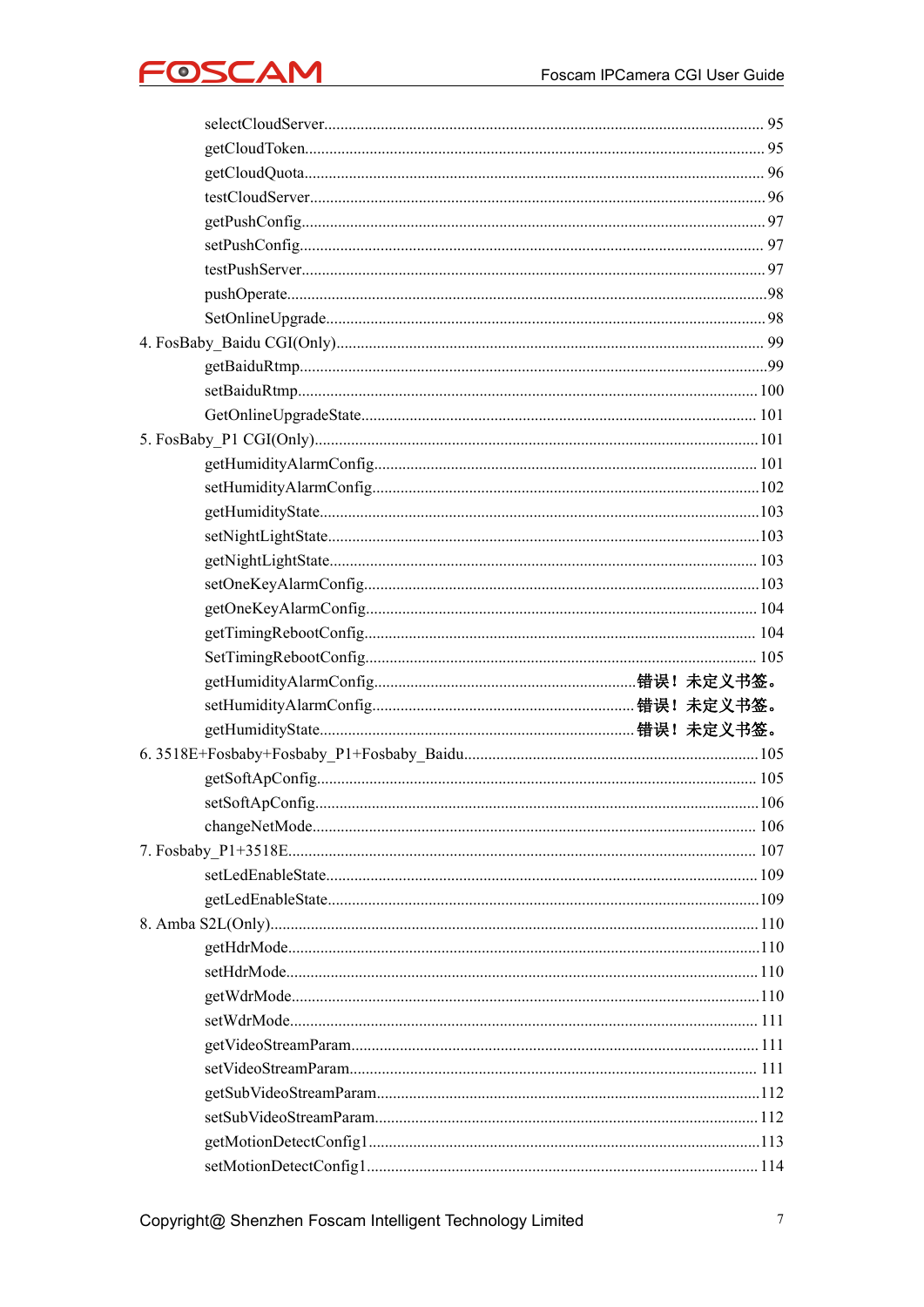#### **History**

| <b>Ver</b> | Auth         | <b>Edit date</b> | <b>Changes</b>                                                                |  |
|------------|--------------|------------------|-------------------------------------------------------------------------------|--|
| 1.0.0      | XiaoJinsheng | 2012-11-21       | V1.0.0                                                                        |  |
| 1.0.1      | Houzhen      | 2012-12-09       | Add the following CGI command to set PT                                       |  |
|            |              |                  | startup position:                                                             |  |
|            |              |                  | 1) setPTZSelfTestMode                                                         |  |
|            |              |                  | getPTZSelfTestMode<br>2)                                                      |  |
|            |              |                  | setPTZPrePointForSelfTest<br>3)                                               |  |
|            |              |                  | getPTZPrePointForSelfTest<br>4)                                               |  |
| 1.0.2      | XiaoJinsheng | 2013-01-29       | 1. Add a snap CGI(snapPicture2) which                                         |  |
|            |              |                  | retrun jpeg image data directly but a                                         |  |
|            |              |                  | image url                                                                     |  |
|            |              |                  | 2. Add MotionJpeg stream support                                              |  |
| 1.0.3      | Houzhen      | 2013-6-5         | Check and<br>Modify CGI<br>command                                            |  |
|            |              |                  | document                                                                      |  |
| 1.0.4      | Limaike      | 2013-6-8         | CGI command check                                                             |  |
| 1.0.5      | Houzhen      | 2013-9-25        | 1.Add note for GetMJStream, defects of                                        |  |
|            |              |                  | Firefox;                                                                      |  |
|            |              |                  | 2. Modify Command:                                                            |  |
|            |              |                  | setContrast、mirrorVideo、flipVideo、logIn、                                      |  |
|            |              |                  | setSnapConfig \,<br>setPTZSpeed<br>$\sim$                                     |  |
|            |              |                  | setInfraLedConfig 、 setSubStreamFormat 、                                      |  |
|            |              |                  | setPortInfo, getPortInfo;<br>3.Add command:<br>getLocalAlarmRecordConfig<br>; |  |
|            |              |                  |                                                                               |  |
|            |              |                  |                                                                               |  |
|            |              |                  | setLocalAlarmRecordConfig;                                                    |  |
|            |              |                  | getP2PEnable; setP2PEnable; getP2PPort;                                       |  |
|            |              |                  | setP2PPort; setOSDMask; getOSDMask;                                           |  |
|            |              |                  | getScheduleSnapConfig<br>$\ddot{\phantom{0}}$                                 |  |
|            |              |                  | setScheduleSnapConfig;                                                        |  |
| 1.0.6      | Houzhen      | 2013-12-12       | 1.Add command:                                                                |  |
|            |              |                  | -changeUserNameAndPwdTogether;                                                |  |
|            |              |                  | -getPCAudioAlarmCfg;                                                          |  |
|            |              |                  | -setPCAudioAlarmCfg;                                                          |  |
|            |              |                  | -setH264FrmRefMode;                                                           |  |
|            |              |                  | -getH264FrmRefMode;                                                           |  |
|            |              |                  | -setCruiseTime;                                                               |  |
|            |              |                  | -getCruiseTime;                                                               |  |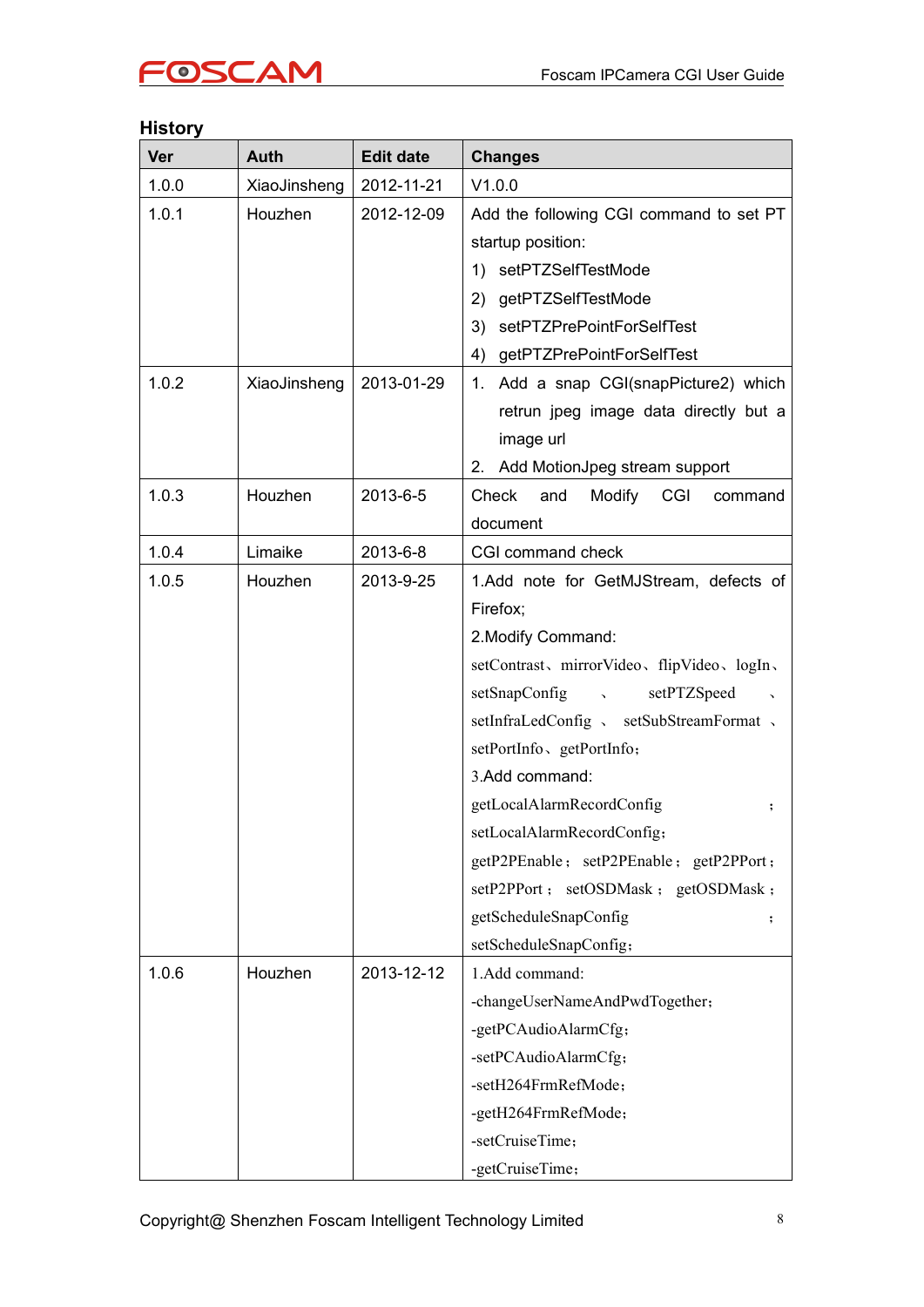

|       |         |            | -setSubVideoStreamParam;                    |
|-------|---------|------------|---------------------------------------------|
|       |         |            | -getSubVideoStreamParam;                    |
|       |         |            | -setCruiseTimeCustomed;                     |
|       |         |            | -getCruiseTimeCustomed;                     |
|       |         |            | -setCruiseLoopCnt;                          |
|       |         |            | -getCruiseLoopCnt;                          |
|       |         |            | -setCruiseCtrlMode;                         |
|       |         |            | -getCruiseCtrlMode;                         |
|       |         |            | -setCruisePrePointLingerTime;               |
|       |         |            | -getCruisePrePointLingerTime;               |
|       |         |            | -getScheduleRecordStreamChn;                |
|       |         |            | -setScheduleRecordStreamChn;                |
|       |         |            | -getProductModel;                           |
|       |         |            | -getProductModelName;                       |
|       |         |            | -getProductLanguage;                        |
|       |         |            | -getProductSensorType;                      |
|       |         |            | -getProductWifiType;                        |
|       |         |            | -getProductSdFlag;                          |
|       |         |            | -getProductOutdoorFlag;                     |
|       |         |            | -getProductPtFlag;                          |
|       |         |            | -getProductZoomFlag;                        |
|       |         |            | -getProductRs485Flag;                       |
|       |         |            | -getProductIoAlarmFlag;                     |
|       |         |            | -getProductOnvifFlag;                       |
|       |         |            | -getProductP2pFlag;                         |
|       |         |            | -getProductWpsFlag;                         |
|       |         |            | -getProductAudioFlag;                       |
|       |         |            | -getProductTalkFlag;                        |
|       |         |            | -getProductAppVer;                          |
|       |         |            | -getProductAllInfo;                         |
|       |         |            | -getGeneratePubKey;                         |
|       |         |            | -toolResetToFactory;                        |
|       |         |            | -setScheduleInfraLedConfig;                 |
|       |         |            | -getScheduleInfraLedConfig;                 |
|       |         |            | 2. Modify Login error code-5, -7;           |
| 1.0.7 | Houzhen | 2013-12-14 | Modify Command:                             |
|       |         |            | 1. The usage of command-setSubStreamFormat, |
|       |         |            | getSnapConfig, setSnapConfig.               |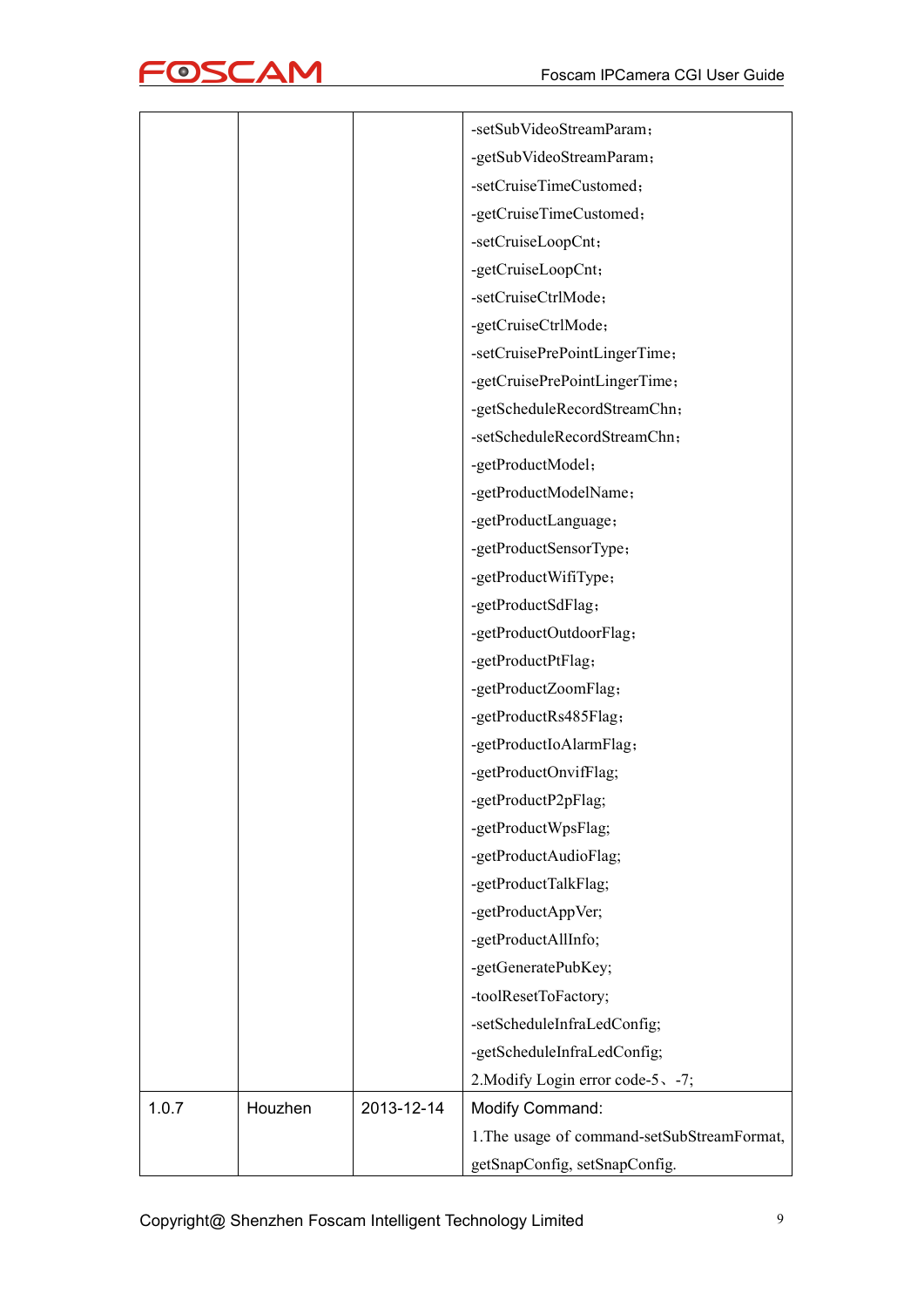

|        |         |           | of<br>2.The<br>description<br>example<br>and    |
|--------|---------|-----------|-------------------------------------------------|
|        |         |           | command-setMotionDetectConfig,                  |
|        |         |           | setScheduleSnapConfig, setIOAlarmConfig         |
| 1.0.8  | Houzhen | 2014-1-17 | 1.Add commmad:                                  |
|        |         |           | getRecordList2,reloadRecordindex                |
| 1.0.9  | Houzhen | 2014-3-15 | 1.Add command:                                  |
|        |         |           | getRatio, setRatio                              |
|        |         |           | 2. Modify command:                              |
|        |         |           | 1) The example of command:                      |
|        |         |           | setCruisePrePointLingerTime,                    |
|        |         |           | getCruisePrePointLingerTime.                    |
|        |         |           | 2) The return discription of command:           |
|        |         |           | getProductWpsFlag.                              |
|        |         |           | 3) The Param of command:smtpTest.               |
| 1.0.10 | Houzhen | 2014-4-2  | 1.Add commmad:getPPPoEConfig,                   |
|        |         |           | setPPPoEConfig,getRecordPath,getScheduleRe      |
|        |         |           | cordConfig,getP2PInfo;                          |
|        |         |           | 2. Modify the priviage of command for security: |
|        |         |           | changePassword,changeUserName,changeUser        |
|        |         |           | NameAndPwdTogether,getSessionList,getUser       |
|        |         |           | List, getImageSetting, getMirrorAndFlipSetting, |
|        |         |           | getMotionDetectConfig,getScheduleSnapConfi      |
|        |         |           | g,getVideoStreamParam,getSubVideoStreamPa       |
|        |         |           | ram,getMainVideoStreamType,getSubVideoStr       |
|        |         |           | eamType,getH264FrmRefMode,getSnapConfig         |
|        |         |           | ,getOsdMaskArea,getOSDSetting,getOSDMas         |
|        |         |           | k,getPTZSpeed,get485Info,getPTZPresetPoint      |
|        |         |           | List, ptzGetCruiseMapList, ptzGetCruiseMapInf   |
|        |         |           | o,getPTZSelfTestMode,getPTZPrePointForSelf      |
|        |         |           | Test, getCruiseTime, getCruiseTimeCustomed, g   |
|        |         |           | etCruiseLoopCnt,getCruiseCtrlMode,getCruise     |
|        |         |           | PrePointLingerTime,getZoomSpeed,getSMTP         |
|        |         |           | Config,getIPInfo,getPortInfo,getUPnPConfig,g    |
|        |         |           | etDevInfo,getDevName,getFirewallConfig,getS     |
|        |         |           | ystemTime,getFtpConfig,testFtpServer,getDD      |
|        |         |           | NSConfig,getLog,getRecordList,getRecordList     |
|        |         |           | 2,reloadRecordindex,getScheduleRecordStrea      |
|        |         |           | mChn,getAlarmRecordConfig,getLocalAlarmR        |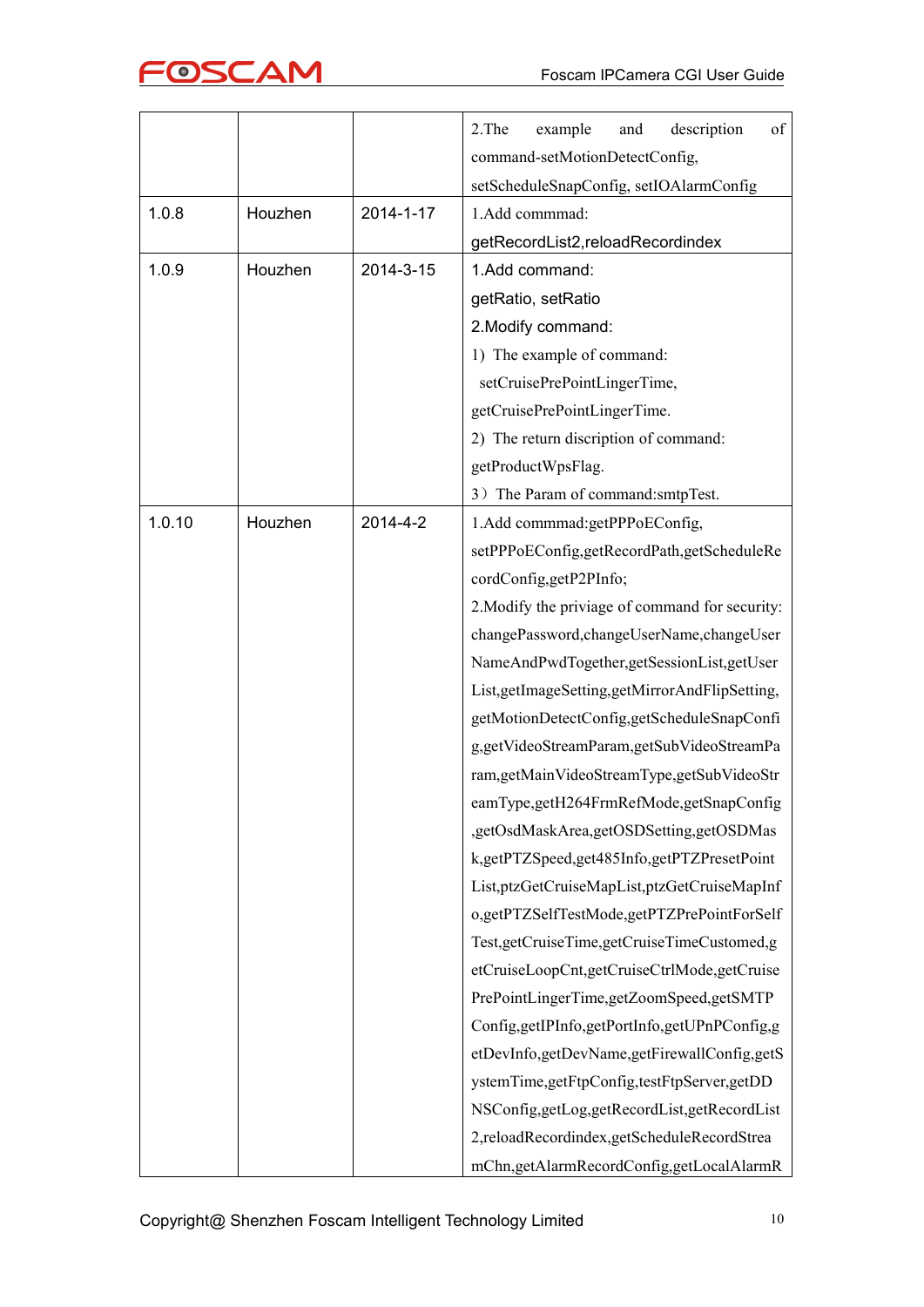|        |             |            | ecordConfig,getPCAudioAlarmCfg,getIOAlar       |
|--------|-------------|------------|------------------------------------------------|
|        |             |            | mConfig,getDevState,getInfraLedConfig,getSc    |
|        |             |            | heduleInfraLedConfig,getP2PEnable,getP2PPo     |
|        |             |            | rt                                             |
| 1.0.11 | Houzhen     | 2014-6-27  | 1.Add command:                                 |
|        |             |            | getDeFrameLevel, setDeFrameLevel               |
| 1.0.12 | Houzhen     | 2014-7-9   | 1. Modify:                                     |
|        |             |            | The parameter description of command<br>1)     |
|        |             |            | setContrast.                                   |
| 1.0.13 | PengMengjia | 2014-11-24 | integrate the CGI on all platforms and add new |
|        |             |            | command                                        |
| 1.0.14 | LeeJunliang | 2015-5-10  | 1.Del command:                                 |
|        |             |            | 1)setMusicPlayPath,getMusicPlayPath            |
|        |             |            | 2. Modify command:                             |
|        |             |            | 1)getMotionDetectConfig,setMotionDetectCon     |
|        |             |            | fig,setIOAlarmConfig,getIOAlarmConfig,getTe    |
|        |             |            | mperatureAlarmConfig.setTemperatureAlarmC      |
|        |             |            | onfig,getHumidityAlarmConfig,setHumidityAl     |
|        |             |            | armConfig,addMusicList,delMusicList            |
| 1.0.15 | ZhangWei    | 2015-6-9   | Add command of amba platform:                  |
|        |             |            | getHdrMode,setHdrMode,getWdrMode,setWdr        |
|        |             |            | Mode, getVideoStreamParam, setVideoStreamPa    |
|        |             |            | ram,getSubVideoStreamParam,setSubStreamPa      |
|        |             |            | ram,getMotionDetectConfig1,setMotionDetecC     |
|        |             |            | onfig1                                         |
| 1.0.16 | PengMengjia | 2015-10-12 | Add command:                                   |
|        |             |            | setFoscamRtmp;getFoscamRtmp;setSnapToFtp       |
|        |             |            | FilenameConfig;getSnapToFtpFilenameConfig;     |
|        |             |            | getCloudStreamLeve;setCloudStreamLevel         |

This document is for latest version.if you use this document for develop, your camera's version must be latest.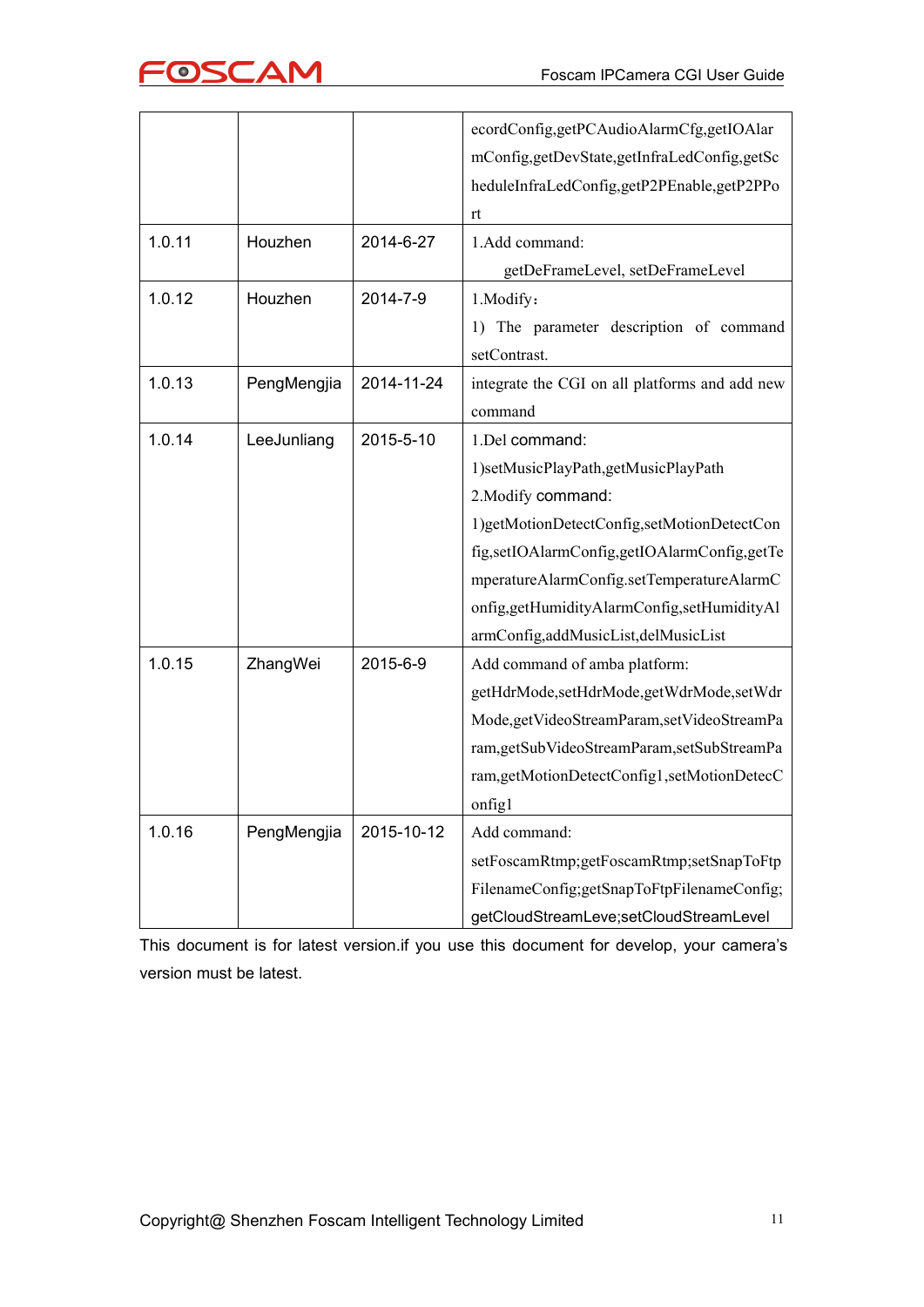# <span id="page-11-0"></span>**1.General description**

 Our device can only support authentication by pass user name or password attached at CGI request string currentlly. For example:

https://xxxxxx.myfoscam.org:443/cgi-bin/CGIProxy.fcgi&usr=admin&pwd=123&cmd= ABC

- We only support GET and POST method. Only importConfig and fwUpgrade can support POST method.
- The cai request string must be encode in url format. URL encode rule:

The following chars will not be encoded:  $[A~Z]$   $[a~z]$   $[0~9] + @.$  \* / The other chars will be encoded into hex format. For example: https://xxxxxx.myfoscam.org:443/cgi-bin/CGIProxy.fcgi?usr=admin&pwd=&cmd=getIPInfo will be encode to: https://xxxxxx.myfoscam.org:443/cgi-bin/CGIProxy.fcgi?usr%3Dadmin%26pwd%3D%26cmd%3DgetIPInfo

- cgi execute result
	- 1) We orgnize the cgi execute result as xml format, for example:
		- <CGI\_Result>
			- <result>0</result> <isDHCP>1</isDHCP> <ip>192.168.1.8</ip> <gate>0.0.0.0</gate> <mask>255.255.255.0</mask> <dns1>0.0.0.0</dns1> <dns2>0.0.0.0</dns2>
		- </CGI\_Result>

<result></result> means the common execute result

| value | mean                            |
|-------|---------------------------------|
| 0     | <b>Success</b>                  |
| -1    | CGI request string format error |
| $-2$  | Username or password error      |
| $-3$  | Access deny                     |
| $-4$  | CGI execute fail                |
| $-5$  | Timeout                         |
| $-6$  | Reserve                         |
| $-7$  | Unknown error                   |
| -8    | Reserve                         |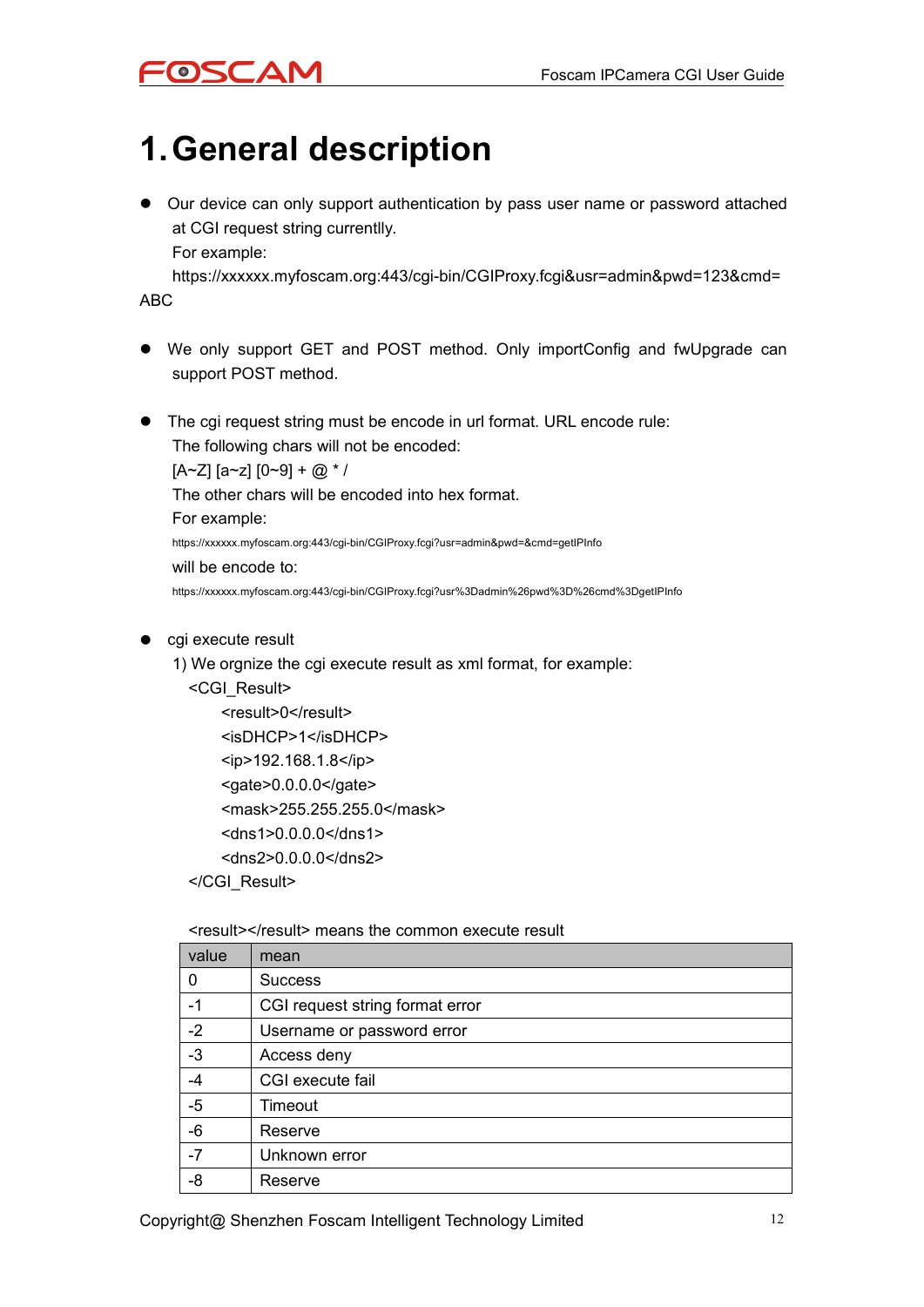

## <span id="page-12-1"></span><span id="page-12-0"></span>**2. All Platform CGI**

#### **AV Function**

#### **getImageSetting**

| <b>Function</b> | Get color attribute of video                              |           |  |
|-----------------|-----------------------------------------------------------|-----------|--|
| privilege       | admin                                                     |           |  |
| Usage           | /cgi-bin/CGIProxy.fcgi?cmd=getImageSetting                |           |  |
| Param           | None                                                      |           |  |
| Return          | brightness                                                | $0 - 100$ |  |
|                 | contrast                                                  | $0 - 100$ |  |
|                 | hue                                                       | $0 - 100$ |  |
|                 | saturation                                                | $0 - 100$ |  |
|                 | sharpness                                                 | $0 - 100$ |  |
|                 | denoiseLevel                                              | Not use   |  |
| <b>Note</b>     |                                                           |           |  |
| Example         | /cgi-bin/CGIProxy.fcgi?cmd=getImageSetting&usr=admin&pwd= |           |  |

#### **setBrightness**

| Function    | Set brightness of video                                               |  |  |
|-------------|-----------------------------------------------------------------------|--|--|
| privilege   | admin                                                                 |  |  |
| Usage       | /cgi-bin/CGIProxy.fcgi?cmd=setBrightness                              |  |  |
| Param       | $0 - 100$<br>brightness                                               |  |  |
| Return      | <b>None</b>                                                           |  |  |
| <b>Note</b> |                                                                       |  |  |
| Example     | /cgi-bin/CGIProxy.fcgi?cmd=setBrightness&brightness=50&usr=admin&pwd= |  |  |

#### **setContrast**

| <b>Function</b> | Set contrast of video                  |           |
|-----------------|----------------------------------------|-----------|
| privilege       | admin                                  |           |
| Usage           | /cgi-bin/CGIProxy.fcgi?cmd=setContrast |           |
| Param           | constrast                              | $0 - 100$ |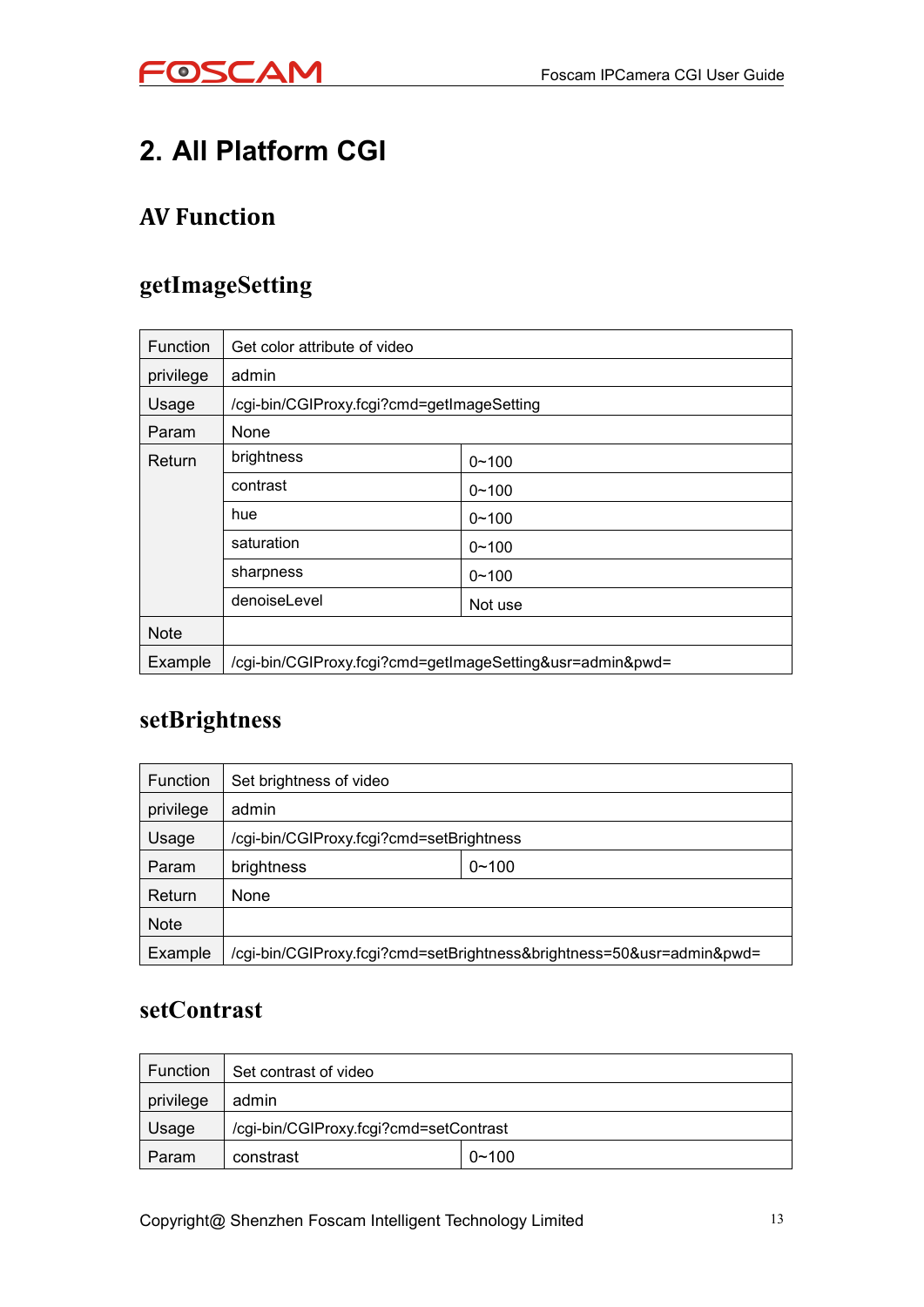

<span id="page-13-0"></span>

| Return      | None                                                               |
|-------------|--------------------------------------------------------------------|
| <b>Note</b> |                                                                    |
| Example     | /cgi-bin/CGIProxy.fcgi?cmd=setContrast&constrast=50&usr=admin&pwd= |

#### **setHue**

| <b>Function</b> | Set hue of video                                        |           |
|-----------------|---------------------------------------------------------|-----------|
| privilege       | admin                                                   |           |
| Usage           | /cgi-bin/CGIProxy.fcgi?cmd=setHue                       |           |
| Param           | hue                                                     | $0 - 100$ |
| Return          | None                                                    |           |
| <b>Note</b>     |                                                         |           |
| Example         | /cgi-bin/CGIProxy.fcgi?cmd=setHue&hue=50&usr=admin&pwd= |           |

#### **setSaturation**

| Function    | Set saturation of video                                               |  |  |  |
|-------------|-----------------------------------------------------------------------|--|--|--|
| privilege   | admin                                                                 |  |  |  |
| Usage       | /cgi-bin/CGIProxy.fcgi?cmd=setSaturation                              |  |  |  |
| Param       | $0 - 100$<br>saturation                                               |  |  |  |
| Return      | None                                                                  |  |  |  |
| <b>Note</b> |                                                                       |  |  |  |
| Example     | /cgi-bin/CGIProxy.fcgi?cmd=setSaturation&saturation=50&usr=admin&pwd= |  |  |  |

#### **setSharpness**

| <b>Function</b> | Set sharpness of video                                              |  |  |
|-----------------|---------------------------------------------------------------------|--|--|
| privilege       | admin                                                               |  |  |
| Usage           | /cgi-bin/CGIProxy.fcgi?cmd=setSharpness                             |  |  |
| Param           | $0 - 100$<br>sharpness                                              |  |  |
| Return          | None                                                                |  |  |
| <b>Note</b>     |                                                                     |  |  |
| Example         | /cgi-bin/CGIProxy.fcgi?cmd=setSharpness&sharpness=50&usr=admin&pwd= |  |  |

### **setDenoiseLevel (not use)**

| Function | Set DenoiseLevel of video |
|----------|---------------------------|
|          |                           |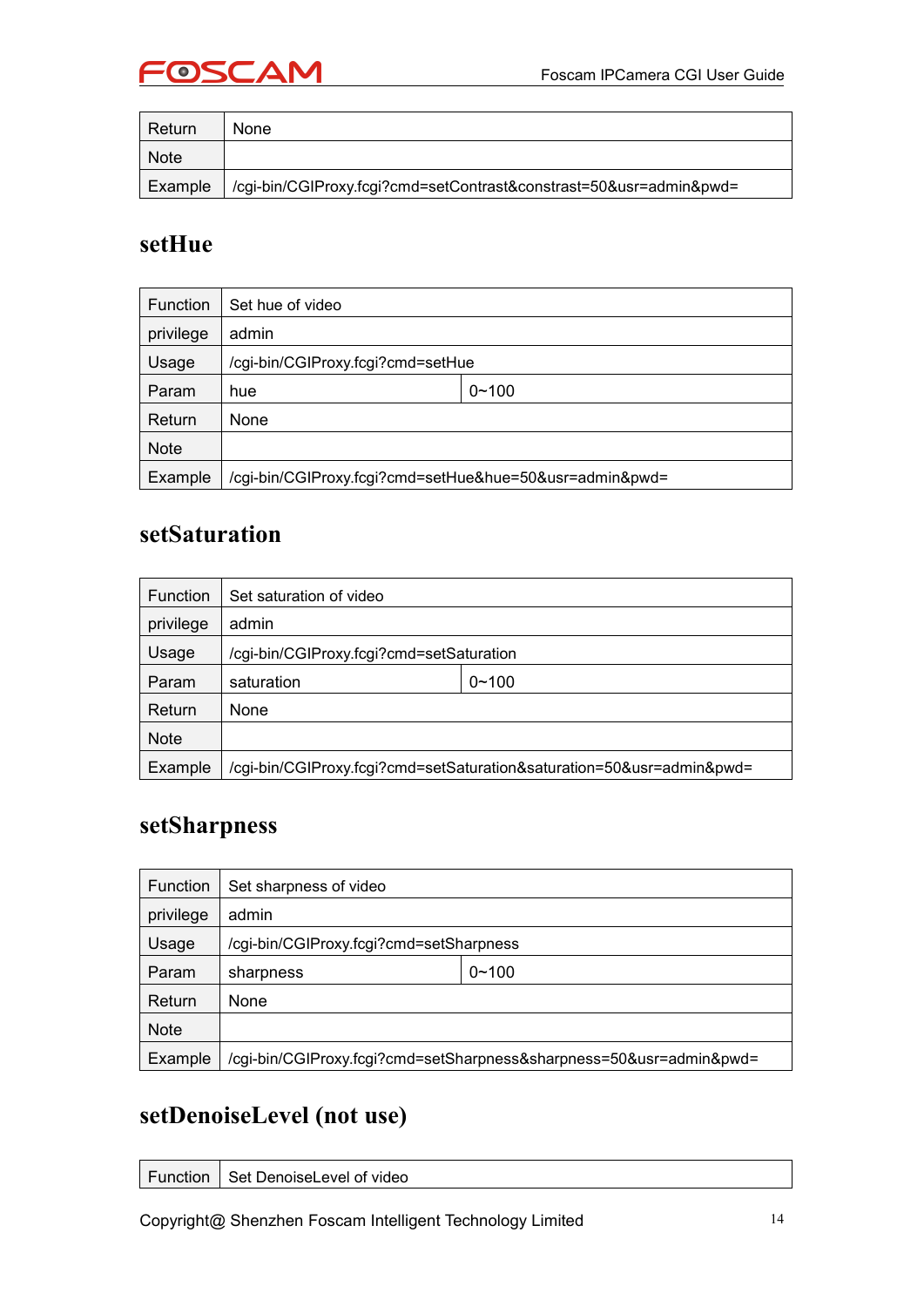

<span id="page-14-0"></span>

| privilege   | admin                                                              |  |
|-------------|--------------------------------------------------------------------|--|
| Usage       | /cgi-bin/CGIProxy.fcgi?cmd=setSharpness                            |  |
| Param       | $0 - 100$<br>DenoiseLevel                                          |  |
| Return      | None                                                               |  |
| <b>Note</b> |                                                                    |  |
| Example     | /cgi-bin/CGIProxy.fcgi?cmd=setDenoiseLevel&level=50&usr=admin&pwd= |  |

### **resetImageSetting**

| <b>Function</b> | Reset color parameters to default value                     |  |
|-----------------|-------------------------------------------------------------|--|
| privilege       | admin                                                       |  |
| Usage           | /cgi-bin/CGIProxy.fcgi?cmd=resetImageSetting                |  |
| Param           | None                                                        |  |
| Return          | None                                                        |  |
| <b>Note</b>     |                                                             |  |
| Example         | /cgi-bin/CGIProxy.fcgi?cmd=resetImageSetting&usr=admin&pwd= |  |

## **getMirrorAndFlipSetting**

| <b>Function</b> | Get mirror and flip attribute of video                            |                  |  |
|-----------------|-------------------------------------------------------------------|------------------|--|
| privilege       | admin                                                             |                  |  |
| Usage           | /cgi-bin/CGIProxy.fcgi?cmd=getMirrorAndFlipSetting                |                  |  |
| Param           | None                                                              |                  |  |
| Return          | isMirror<br>Not mirred<br>0                                       |                  |  |
|                 |                                                                   | Mirred<br>1      |  |
|                 | isFlip                                                            | Not filpped<br>0 |  |
|                 |                                                                   | Flipped<br>1     |  |
| <b>Note</b>     |                                                                   |                  |  |
| Example         | /cgi-bin/CGIProxy.fcgi?cmd=getMirrorAndFlipSetting&usr=admin&pwd= |                  |  |

#### **mirrorVideo**

| Function  | Mirror video                           |            |
|-----------|----------------------------------------|------------|
| privilege | admin                                  |            |
| Usage     | /cgi-bin/CGIProxy.fcgi?cmd=mirrorVideo |            |
| Param     | isMirror                               | Not mirror |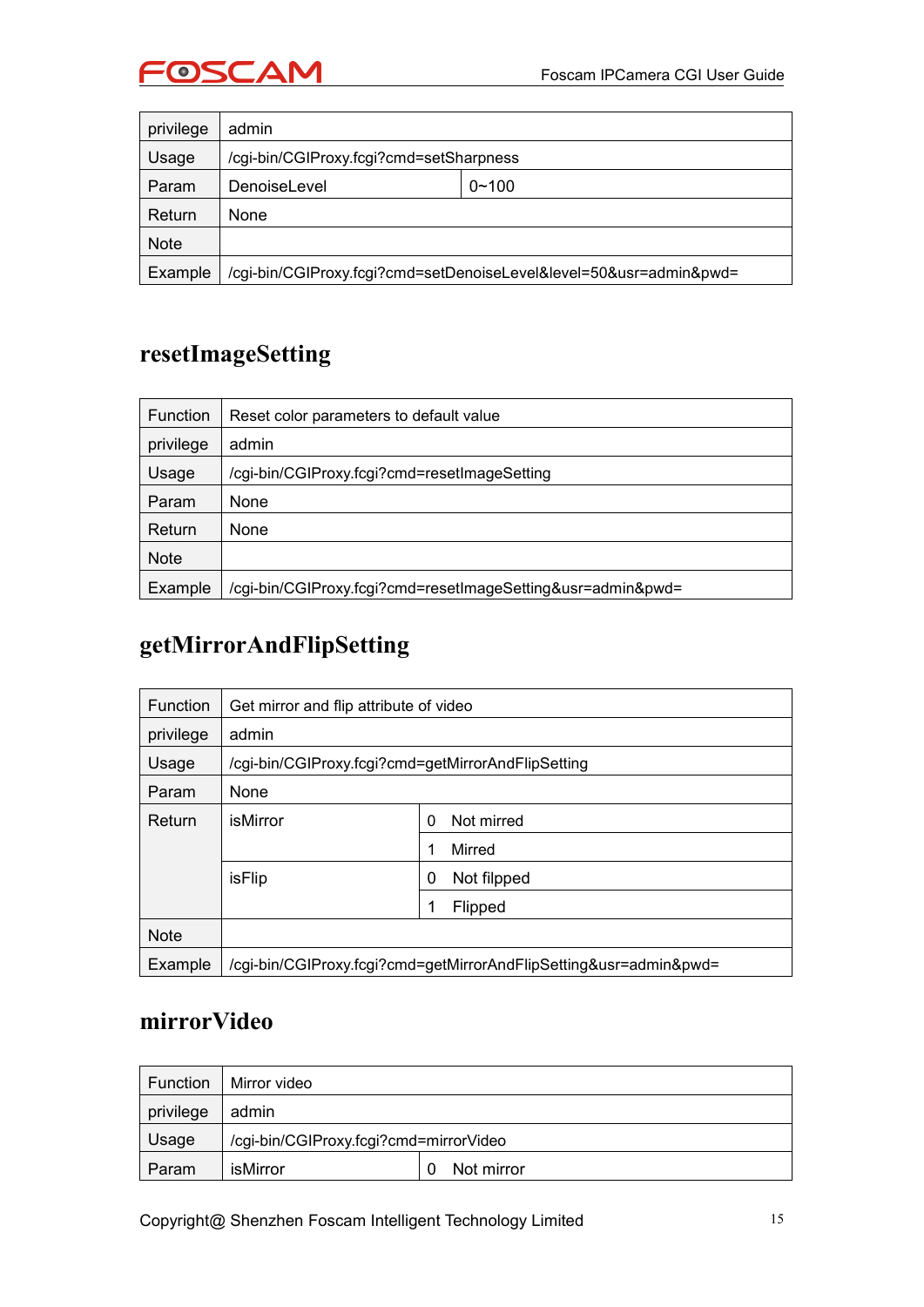

<span id="page-15-0"></span>

|         | Mirror                                                           |
|---------|------------------------------------------------------------------|
| Return  | None                                                             |
| Note    |                                                                  |
| Example | /cgi-bin/CGIProxy.fcgi?cmd=mirrorVideo&isMirror=1&usr=admin&pwd= |

#### **flipVideo**

| <b>Function</b> | Flip video                           |                                                              |
|-----------------|--------------------------------------|--------------------------------------------------------------|
| privilege       | admin                                |                                                              |
| Usage           | /cgi-bin/CGIProxy.fcgi?cmd=flipVideo |                                                              |
| Param           | isFlip                               | Not flip<br>0                                                |
|                 |                                      | Flip<br>1                                                    |
| Return          | None                                 |                                                              |
| <b>Note</b>     |                                      |                                                              |
| Example         |                                      | /cgi-bin/CGIProxy.fcgi?cmd=flipVideo&isFlip=1&usr=admin&pwd= |

### **getRatio**

| Function    | Get value for image distortion correction |                                                    |
|-------------|-------------------------------------------|----------------------------------------------------|
| privilege   | admin                                     |                                                    |
| Usage       | /cgi-bin/CGIProxy.fcgi?cmd=getRatio       |                                                    |
| Param       | None                                      |                                                    |
| Return      | ratio                                     | Three ranks for image distortion correction        |
|             |                                           | High: 150.                                         |
|             |                                           | Middle:210.                                        |
|             |                                           | Low:430.                                           |
| <b>Note</b> |                                           |                                                    |
| Example     |                                           | /cgi-bin/CGIProxy.fcgi?cmd=getRatio&usr=admin&pwd= |

#### **setRatio**

| Function  | Set value for image distortion correction |                                                  |
|-----------|-------------------------------------------|--------------------------------------------------|
| privilege | admin                                     |                                                  |
| Usage     | /cgi-bin/CGIProxy.fcgi?cmd=setRatio       |                                                  |
| Param     | ratio                                     | 1. 0-511, value for image distortion correction. |
|           |                                           | 2. Three ranks,                                  |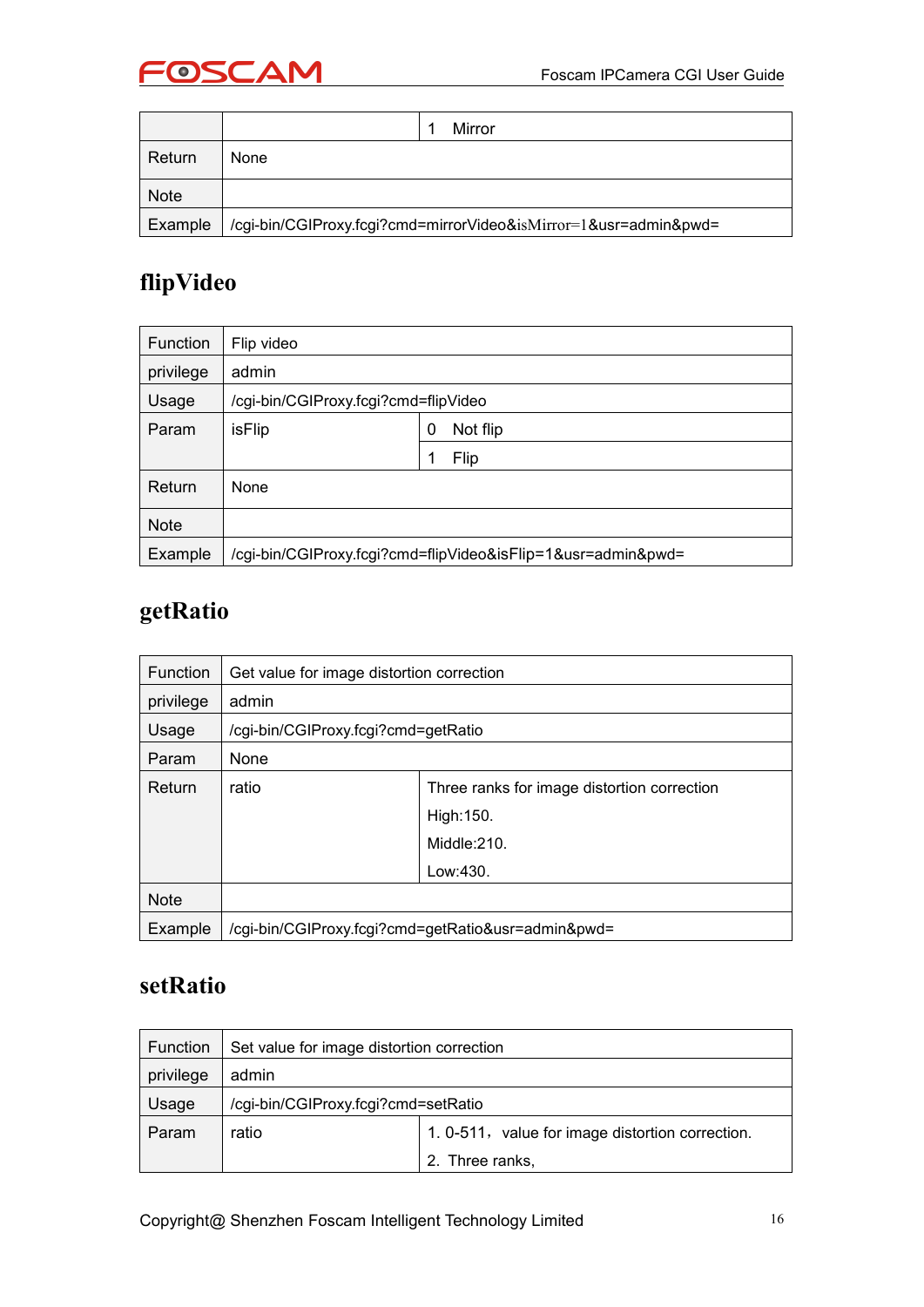

<span id="page-16-0"></span>

|             |      | High: 0-150.                                            |
|-------------|------|---------------------------------------------------------|
|             |      | Middle:151-429.                                         |
|             |      | Low:430-511.                                            |
|             |      | 3. Default, Middle.                                     |
| Return      | None |                                                         |
| <b>Note</b> |      |                                                         |
| Example     |      | /cgi-bin/CGIProxy.fcgi?cmd=setRatio∶=150&usr=admin&pwd= |

#### **getH264FrmRefMode**

| <b>Function</b> | Get frame shipping reference mode of H264 encode stream     |                                           |
|-----------------|-------------------------------------------------------------|-------------------------------------------|
| privilege       | admin                                                       |                                           |
| Usage           | /cgi-bin/CGIProxy.fcgi?cmd=getH264FrmRefMode                |                                           |
| Param           | None                                                        |                                           |
| Return          | mode                                                        | Normal reference mode<br>0                |
|                 |                                                             | Two frames are separated by four skipping |
|                 |                                                             | frames                                    |
| <b>Note</b>     |                                                             |                                           |
| Example         | /cgi-bin/CGIProxy.fcgi?cmd=getH264FrmRefMode&usr=admin&pwd= |                                           |

#### **setH264FrmRefMode**

| Function    | Set frame shipping reference mode of H264 encode stream            |                                                |
|-------------|--------------------------------------------------------------------|------------------------------------------------|
| privilege   | admin                                                              |                                                |
| Usage       | /cgi-bin/CGIProxy.fcgi?cmd=setH264FrmRefMode                       |                                                |
| Param       | mode                                                               | Normal reference mode<br>0                     |
|             |                                                                    | Two frames are separated by four skipping<br>1 |
|             |                                                                    | frames                                         |
| Return      | None                                                               |                                                |
| <b>Note</b> |                                                                    |                                                |
| Example     | /cgi-bin/CGIProxy.fcgi?cmd=setH264FrmRefMode&mode=0&usr=admin&pwd= |                                                |

### **getScheduleRecordStreamChn**

|                 | Function   Get stream channel for schedule record |
|-----------------|---------------------------------------------------|
| privilege admin |                                                   |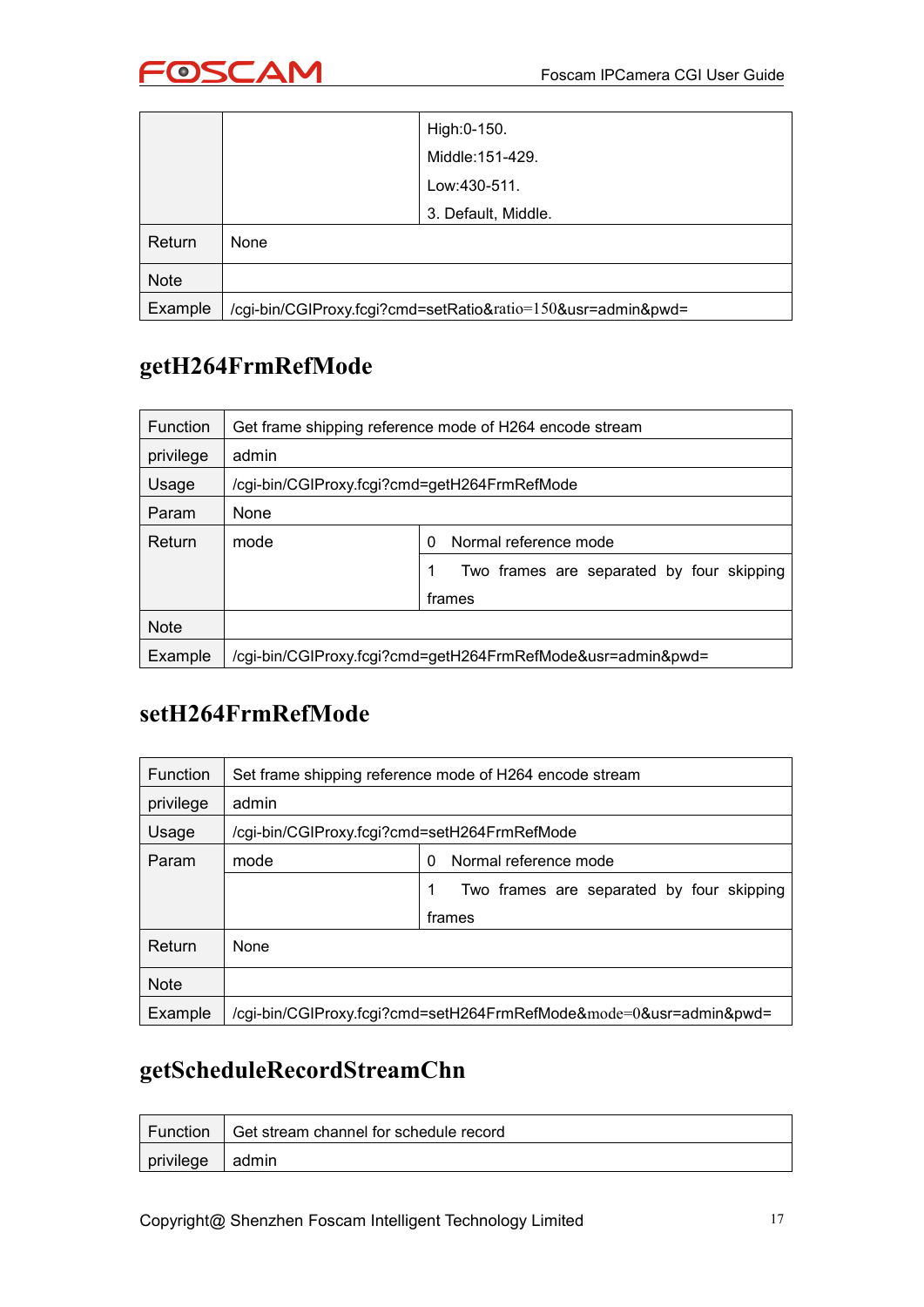

<span id="page-17-0"></span>

| Usage       | /cgi-bin/CGIProxy.fcgi?cmd=getScheduleRecordStreamChn                |               |
|-------------|----------------------------------------------------------------------|---------------|
| Param       | None                                                                 |               |
| Return      | chn                                                                  | 0 main stream |
|             |                                                                      | sub stream    |
| <b>Note</b> |                                                                      |               |
| Example     | /cgi-bin/CGIProxy.fcgi?cmd=getScheduleRecordStreamChn&usr=admin&pwd= |               |

#### **setScheduleRecordStreamChn**

| <b>Function</b> | Set stream channel for schedule record                                |               |
|-----------------|-----------------------------------------------------------------------|---------------|
| privilege       | admin                                                                 |               |
| Usage           | /cgi-bin/CGIProxy.fcgi?cmd=setScheduleRecordStreamChn                 |               |
| Param           | chn                                                                   | 0 main stream |
|                 |                                                                       | 1 sub stream  |
| Return          | None                                                                  |               |
| <b>Note</b>     |                                                                       |               |
| Example         | /cgi-bin/CGIProxy.fcgi?cmd=setScheduleRecordStreamChn&chn=0&usr=admin |               |
|                 | &pwd=                                                                 |               |

#### **setPwrFreq**

| <b>Function</b> | Set power freq of sensor              |                                                             |
|-----------------|---------------------------------------|-------------------------------------------------------------|
| privilege       | admin                                 |                                                             |
| Usage           | /cgi-bin/CGIProxy.fcgi?cmd=setPwrFreq |                                                             |
| Param           | freq                                  | 60HZ<br>0                                                   |
|                 |                                       | 50HZ                                                        |
|                 |                                       | outdoor mode<br>2                                           |
| Return          | None                                  |                                                             |
| <b>Note</b>     |                                       |                                                             |
| Example         |                                       | /cgi-bin/CGIProxy.fcgi?cmd=setPwrFreq&freq=0&usr=admin&pwd= |

#### **getVideoStreamParam**

| Function  | Get video stream param                         |
|-----------|------------------------------------------------|
| privilege | admin                                          |
| Usage     | /cgi-bin/CGIProxy.fcgi?cmd=getVideoStreamParam |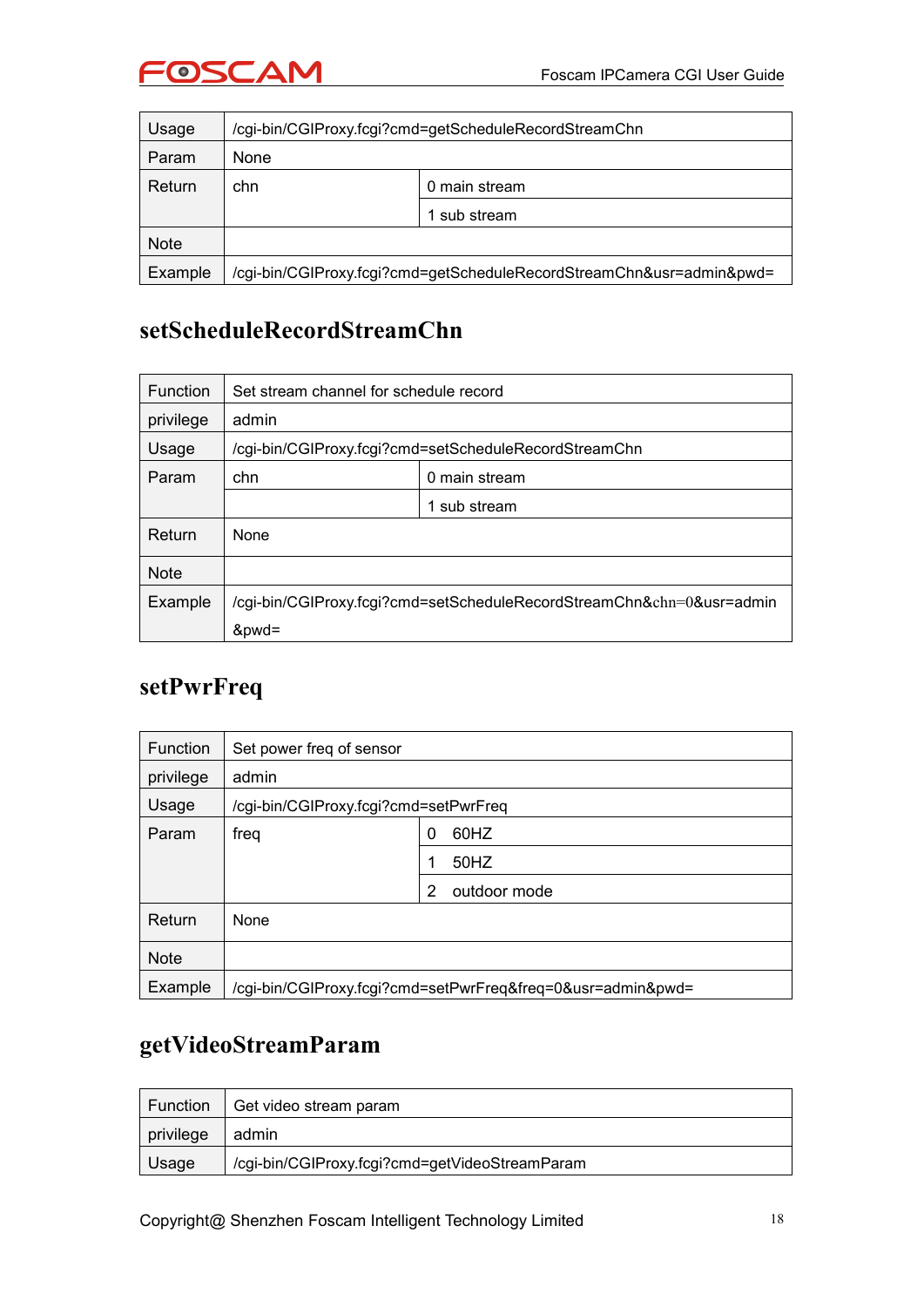

<span id="page-18-0"></span>

| Param       | None                                                          |                                             |
|-------------|---------------------------------------------------------------|---------------------------------------------|
| Return      | resolutionN                                                   | Resolution of stream type N                 |
|             | bitRateN                                                      | Bit rate of stream type $N$ (20480~2097152) |
|             | frameRateN                                                    | Frame rate of stream type N                 |
|             | <b>GOPN</b>                                                   | P frames between I frame of stream type N   |
|             | <b>isVBRN</b>                                                 | Change<br>bit<br>rate of<br>stream<br>1-ves |
|             |                                                               | 0-nosetSubVideoStreamParam                  |
| <b>Note</b> | N means stream Type $[0-3]$                                   |                                             |
| Example     | /cgi-bin/CGIProxy.fcgi?cmd=getVideoStreamParam&usr=admin&pwd= |                                             |

#### **setVideoStreamParam**

| <b>Function</b> | Set the video stream param of stream N                                                             |                                                |  |  |
|-----------------|----------------------------------------------------------------------------------------------------|------------------------------------------------|--|--|
| privilege       | admin                                                                                              |                                                |  |  |
| Usage           |                                                                                                    | /cgi-bin/CGIProxy.fcgi?cmd=setVideoStreamParam |  |  |
| Param           | streamType                                                                                         | $0 - 3$                                        |  |  |
|                 | resolution                                                                                         | Resolution of stream type N                    |  |  |
|                 | bitRate<br>Bit rate of stream type $N$ (20480~2097152)<br>frameRate<br>Frame rate of stream type N |                                                |  |  |
|                 |                                                                                                    |                                                |  |  |
|                 | <b>GOP</b>                                                                                         | P frames between I frame of stream type N      |  |  |
|                 |                                                                                                    | The suggest value is: $X *$ frame Rate         |  |  |
| <b>isVBR</b>    |                                                                                                    | Change bit rate of stream type 1-Yes 0-No      |  |  |
| Return          | <b>None</b>                                                                                        |                                                |  |  |
| <b>Note</b>     |                                                                                                    |                                                |  |  |
| Example         | /cgi-bin/CGIProxy.fcgi?cmd=setVideoStreamParam&streamType=0&resolution=                            |                                                |  |  |
|                 | 0&bitRate=2097152&frameRate=30&GOP=30&isVBR=0&usr=admin&pwd=                                       |                                                |  |  |

## **getSubVideoStreamParam**

| Function  | Get sub video stream param                        |                                              |  |
|-----------|---------------------------------------------------|----------------------------------------------|--|
| privilege | visitor                                           |                                              |  |
| Usage     | /cgi-bin/CGIProxy.fcgi?cmd=getSubVideoStreamParam |                                              |  |
| Param     | None                                              |                                              |  |
| Return    | resolutionN                                       | Resolution of stream type N                  |  |
|           | bitRateN                                          | Bit rate of stream type N<br>(20480~2097152) |  |
|           | frameRateN                                        | Frame rate of stream type N                  |  |
|           | <b>GOPN</b>                                       | P frames between I frame of stream type N    |  |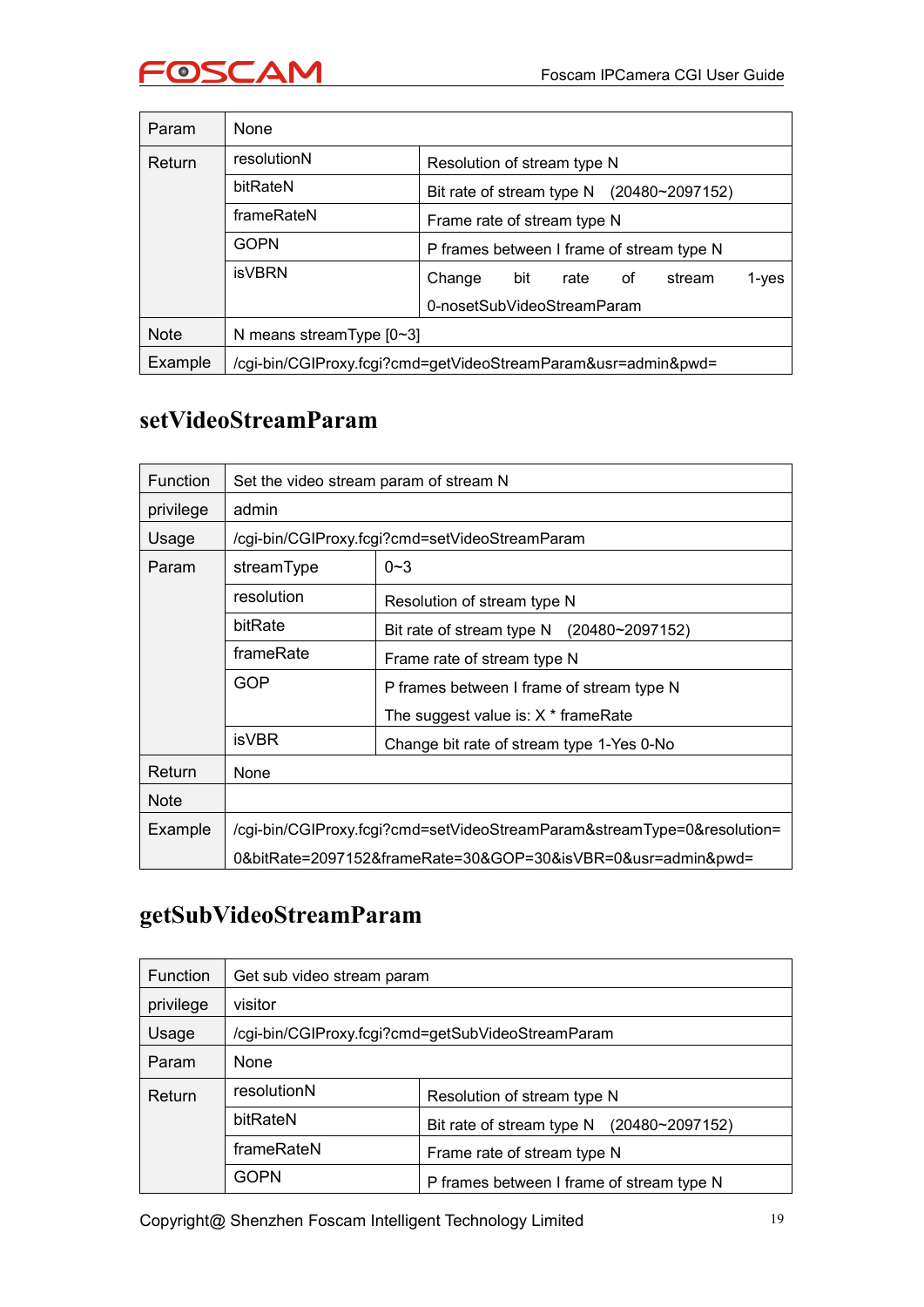

<span id="page-19-0"></span>

|             | isVBRN                                                           | Not in use currentlly |
|-------------|------------------------------------------------------------------|-----------------------|
| <b>Note</b> | N means stream Type $[0-3]$                                      |                       |
| Example     | /cgi-bin/CGIProxy.fcgi?cmd=getSubVideoStreamParam&usr=admin&pwd= |                       |

#### **setSubVideoStreamParam**

| Function    | Set the sub video stream param of stream N                                                                                          |                                                   |  |  |
|-------------|-------------------------------------------------------------------------------------------------------------------------------------|---------------------------------------------------|--|--|
| privilege   | admin                                                                                                                               |                                                   |  |  |
| Usage       |                                                                                                                                     | /cgi-bin/CGIProxy.fcgi?cmd=setSubVideoStreamParam |  |  |
| Param       | streamType                                                                                                                          | $0 - 3$                                           |  |  |
|             | resolution                                                                                                                          | Resolution of stream type N                       |  |  |
|             | bitRate                                                                                                                             | Bit rate of stream type N<br>$(20480 - 2097152)$  |  |  |
|             | frameRate<br>Frame rate of stream type N                                                                                            |                                                   |  |  |
|             | GOP<br>P frames between I frame of stream type N<br>The suggest value is: $X *$ frame Rate<br><b>isVBR</b><br>Not in use currentlly |                                                   |  |  |
|             |                                                                                                                                     |                                                   |  |  |
|             |                                                                                                                                     |                                                   |  |  |
| Return      | <b>None</b>                                                                                                                         |                                                   |  |  |
| <b>Note</b> |                                                                                                                                     |                                                   |  |  |
| Example     | /cgi-bin/CGIProxy.fcgi?cmd=setSubVideoStreamParam&streamType=0&resoluti                                                             |                                                   |  |  |
|             | on=0&bitRate=2097152&frameRate=30&GOP=30&isVBR=0&usr=admin&pwd=                                                                     |                                                   |  |  |

#### **getMainVideoStreamType**

| <b>Function</b> | Get the stream type of main stream                               |                         |  |
|-----------------|------------------------------------------------------------------|-------------------------|--|
| privilege       | admin                                                            |                         |  |
| Usage           | /cgi-bin/CGIProxy.fcgi?cmd=getMainVideoStreamType                |                         |  |
| Param           | None                                                             |                         |  |
| Return          | streamType                                                       | The stream type<br>—0∼3 |  |
| <b>Note</b>     |                                                                  |                         |  |
| Example         | /cgi-bin/CGIProxy.fcgi?cmd=getMainVideoStreamType&usr=admin&pwd= |                         |  |

#### **getSubVideoStreamType**

| Function  | Get the stream type of sub stream                |
|-----------|--------------------------------------------------|
| privilege | admin                                            |
| Usage     | /cgi-bin/CGIProxy.fcgi?cmd=getSubVideoStreamType |
| Param     | <b>None</b>                                      |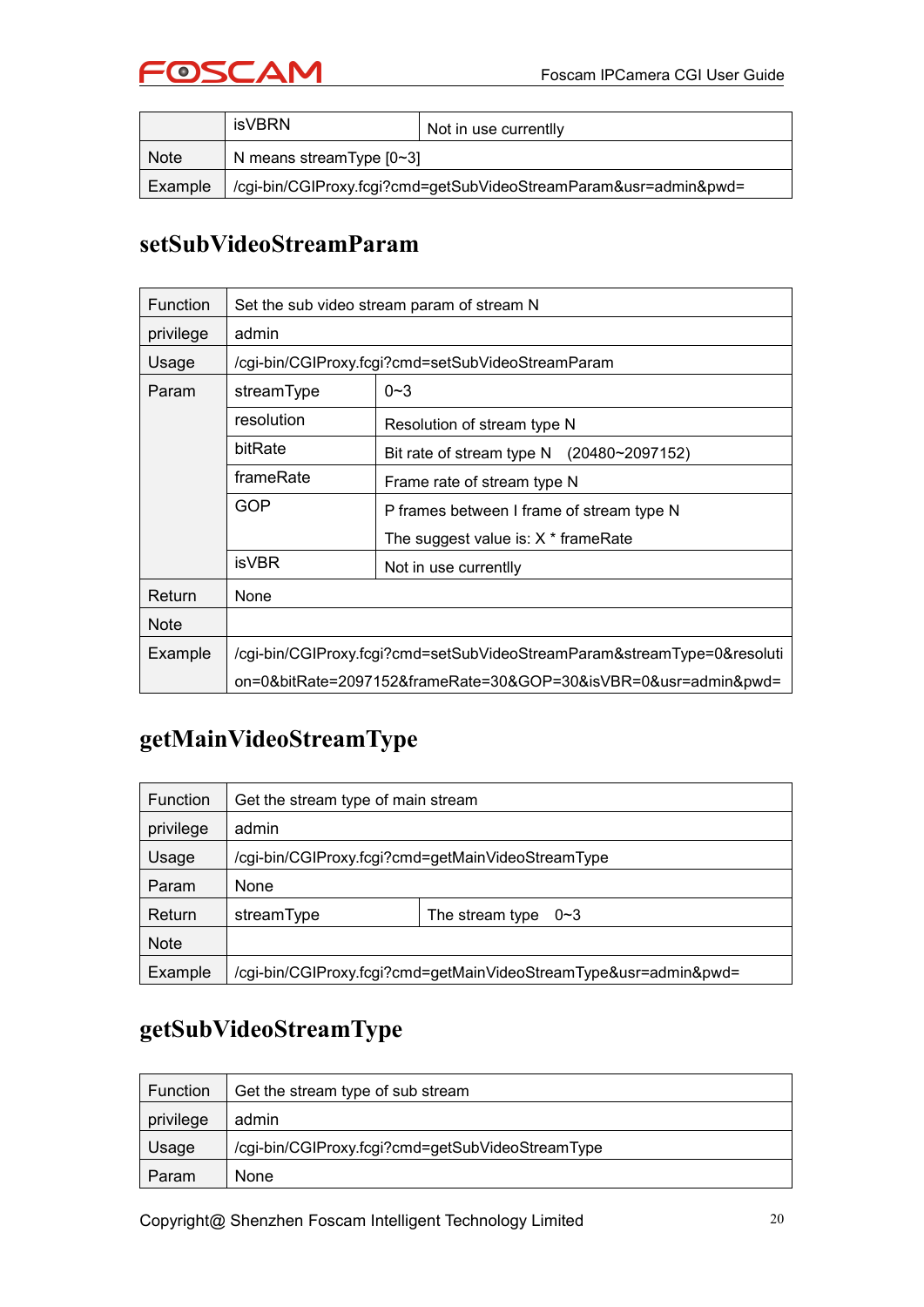

<span id="page-20-0"></span>

| Return      | streamType                                                      | The stream type $0 \sim 3$ |  |
|-------------|-----------------------------------------------------------------|----------------------------|--|
| <b>Note</b> |                                                                 |                            |  |
| Example     | /cgi-bin/CGIProxy.fcgi?cmd=getSubVideoStreamType&usr=admin&pwd= |                            |  |

#### **setMainVideoStreamType**

| Function    | Set the stream type of main stream                                    |  |  |  |
|-------------|-----------------------------------------------------------------------|--|--|--|
| privilege   | admin                                                                 |  |  |  |
| Usage       | /cgi-bin/CGIProxy.fcgi?cmd=setMainVideoStreamType                     |  |  |  |
| Param       | streamType<br>The stream type<br>0~3                                  |  |  |  |
| Return      | None                                                                  |  |  |  |
| <b>Note</b> |                                                                       |  |  |  |
| Example     | /cgi-bin/CGIProxy.fcgi?cmd=setMainVideoStreamType&streamType=0&usr=ad |  |  |  |
|             | min&pwd=                                                              |  |  |  |

#### **setSubStreamFormat**

| <b>Function</b> | Set the stream format of sub stream                                            |   |                  |  |
|-----------------|--------------------------------------------------------------------------------|---|------------------|--|
| privilege       | admin                                                                          |   |                  |  |
| Usage           | /cgi-bin/CGIProxy.fcgi?cmd=setSubStreamFormat                                  |   |                  |  |
| Param           | format                                                                         | 0 | H <sub>264</sub> |  |
|                 |                                                                                |   | MotionJpeg       |  |
| Return          | None                                                                           |   |                  |  |
| <b>Note</b>     | Our device can only support 2 streams: Main stream for PC access and Sub       |   |                  |  |
|                 | stream for mobile access, but someone need a MJ stream to embed their          |   |                  |  |
|                 | camera into a webpage, in this case, we should set sub stream format to Motion |   |                  |  |
|                 | MJ<br>stream<br>command:<br>Jpeg,<br>and<br>then<br>qet<br>by<br>vou<br>can    |   |                  |  |
|                 | /cgi-bin/CGIStream.cgi?cmd=GetMJStream, but when you login as a sub stream     |   |                  |  |
|                 | user, the stream data will be same as main stream.                             |   |                  |  |
| Example         | /cgi-bin/CGIProxy.fcgi?cmd=setSubStreamFormat&format=0&usr=admin&pwd=          |   |                  |  |

#### **GetMJStream**

| Function  | Get motion jpeg stream                 |
|-----------|----------------------------------------|
| privilege | visitor                                |
| Usage     | /cgi-bin/CGIStream.cgi?cmd=GetMJStream |
| Param     | <b>None</b>                            |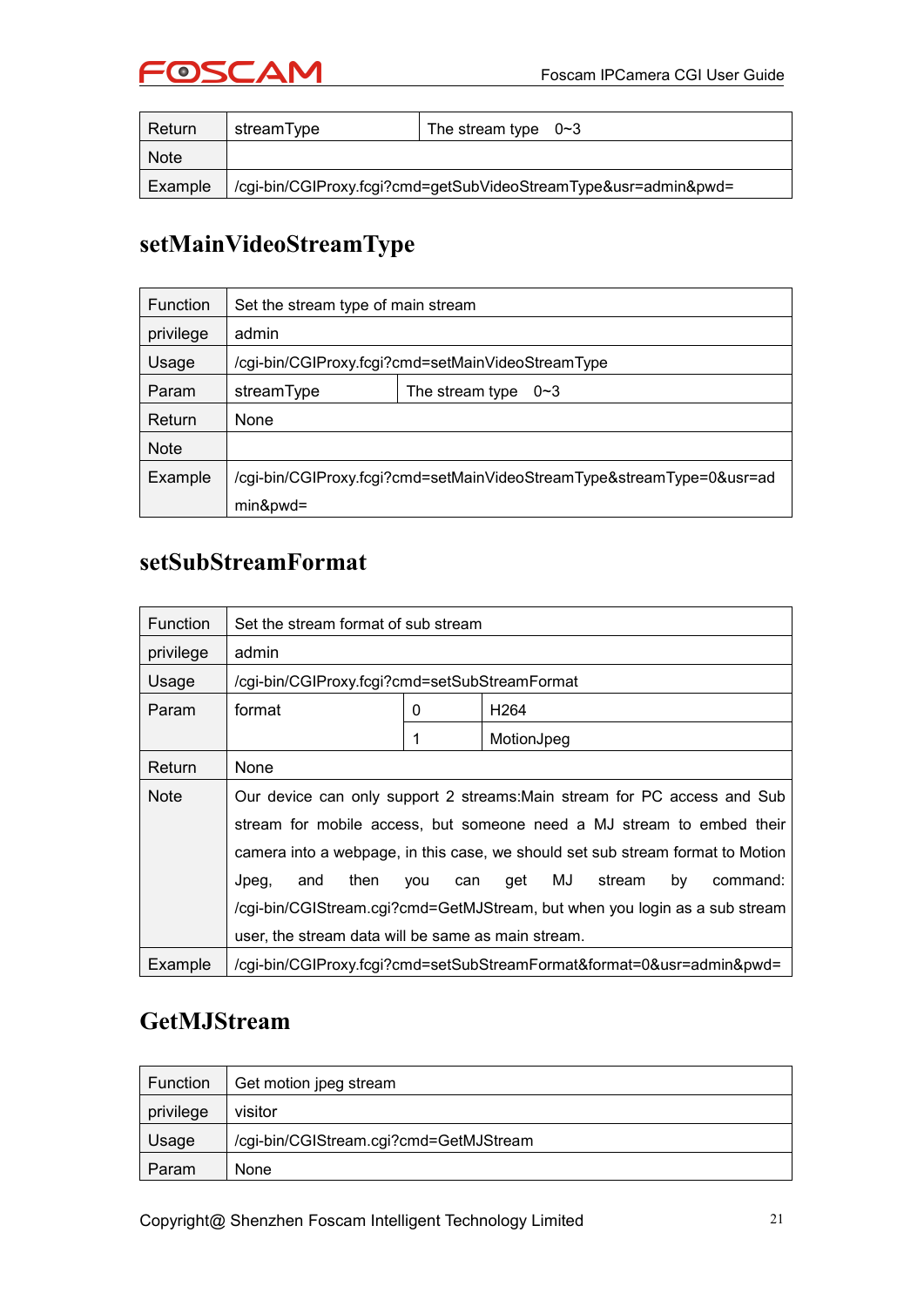<span id="page-21-0"></span>

| Return      | Motion jpeg stream data                                                          |  |  |  |  |
|-------------|----------------------------------------------------------------------------------|--|--|--|--|
| <b>Note</b> | Motion jpeg stream data is returned from https server by a serverpush mode<br>1) |  |  |  |  |
|             | 2)<br>MJ stream is VGA resolution @ 15fps                                        |  |  |  |  |
|             | 3)<br>For some version of Firefox browse, the Firefox will crash when use        |  |  |  |  |
|             | "GetMJStream" CGI to get mistream long time. This problem is due to the          |  |  |  |  |
|             | browse has some defects, it can not parse data correctly and directly. In        |  |  |  |  |
|             | order to fix this problem, we should as follows:                                 |  |  |  |  |
|             | A. Create a .txt empty document, such as "MJ.txt".                               |  |  |  |  |
|             | B. Input the content into you .txt document, as follows:                         |  |  |  |  |
|             | $\text{thm}$                                                                     |  |  |  |  |
|             | $<$ body>                                                                        |  |  |  |  |
|             | $\leq$ img                                                                       |  |  |  |  |
|             | src="https://xxxxxx.myfoscam.org:443/cgi-bin/CGIStream.cgi?cmd=GetMJStream       |  |  |  |  |
|             | &usr=admin&pwd="/>                                                               |  |  |  |  |
|             | $\langle \text{body} \rangle$                                                    |  |  |  |  |
|             | $<$ /html>                                                                       |  |  |  |  |
|             | Note: please change the ip\port\usr\pwd to youself;                              |  |  |  |  |
|             | C. Rename your .txt to .html, such as "MJ.html".                                 |  |  |  |  |
|             | D. Open you r.html by Firefox, and enjoy your MJStream-video;                    |  |  |  |  |
| Example     | /cgi-bin/CGIStream.cgi?cmd=GetMJStream&usr=admin&pwd=                            |  |  |  |  |

#### **getOSDSetting**

| <b>Function</b> | Get OSD config                                          |                                               |  |
|-----------------|---------------------------------------------------------|-----------------------------------------------|--|
| privilege       | admin                                                   |                                               |  |
| Usage           | /cgi-bin/CGIProxy.fcgi?cmd=getOSDSetting                |                                               |  |
| Param           | None                                                    |                                               |  |
| Return          | isEnableTimeStamp                                       | Time stamp will display on screen or not      |  |
|                 | isEnableDevName                                         | Camera name will display on screen or not     |  |
|                 | dispPos                                                 | OSD display position, currently can only be 0 |  |
|                 | <i>isEnableOSDMask</i>                                  | Is OSD mask effective                         |  |
| <b>Note</b>     |                                                         |                                               |  |
| Example         | /cgi-bin/CGIProxy.fcgi?cmd=getOSDSetting&usr=admin&pwd= |                                               |  |

#### **setOSDSetting**

| Function   Set OSD config |  |  |
|---------------------------|--|--|
|---------------------------|--|--|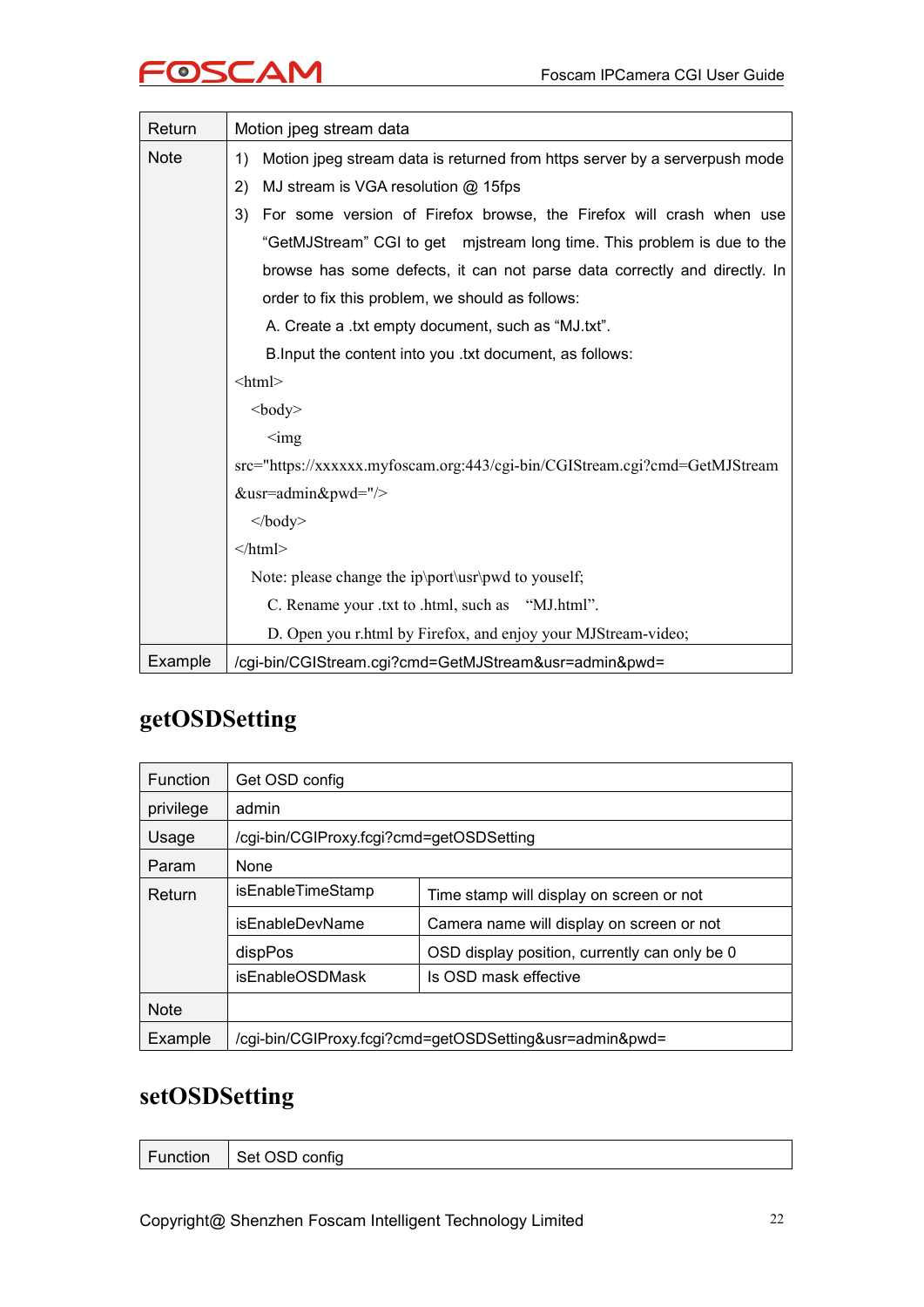

<span id="page-22-0"></span>

| privilege   | admin                                                         |                                                                        |  |  |  |  |  |  |  |
|-------------|---------------------------------------------------------------|------------------------------------------------------------------------|--|--|--|--|--|--|--|
| Usage       | /cgi-bin/CGIProxy.fcgi?cmd=setOSDSetting                      |                                                                        |  |  |  |  |  |  |  |
| Param       | isEnableTimeStamp<br>Time stamp will display on screen or not |                                                                        |  |  |  |  |  |  |  |
|             | isEnableDevName<br>Camera name will display on screen or not  |                                                                        |  |  |  |  |  |  |  |
|             | dispPos<br>OSD display position, currently can only be 0      |                                                                        |  |  |  |  |  |  |  |
| Return      | <b>None</b>                                                   |                                                                        |  |  |  |  |  |  |  |
| <b>Note</b> |                                                               |                                                                        |  |  |  |  |  |  |  |
| Example     |                                                               | /cgi-bin/CGIProxy.fcgi?cmd=setOSDSetting&isEnableTimeStamp=1&isEnableD |  |  |  |  |  |  |  |
|             |                                                               | evName=1&dispPos=0&isEnableOSDMask=0&usr=admin&pwd=                    |  |  |  |  |  |  |  |

#### **getOsdMaskArea**

| <b>Function</b> | Get OSD mask area info                                  |                                                          |  |  |  |  |  |
|-----------------|---------------------------------------------------------|----------------------------------------------------------|--|--|--|--|--|
| privilege       | admin                                                   |                                                          |  |  |  |  |  |
| Usage           | /cgi-bin/CGIProxy.fcgi?cmd=getOsdMaskArea               |                                                          |  |  |  |  |  |
| Param           | None                                                    |                                                          |  |  |  |  |  |
| Return          | The top left X position of mask N<br>$x1$ <sub>_N</sub> |                                                          |  |  |  |  |  |
|                 | $y1$ <sup>N</sup><br>The top left Y position of mask N  |                                                          |  |  |  |  |  |
|                 | $x2$ N<br>The bottom right X position of mask N         |                                                          |  |  |  |  |  |
|                 | The bottom right Y position of mask N<br>$y2$ N         |                                                          |  |  |  |  |  |
| <b>Note</b>     | Our device can only support 4 mask areas                |                                                          |  |  |  |  |  |
| Example         |                                                         | /cgi-bin/CGIProxy.fcgi?cmd=getOsdMaskArea&usr=admin&pwd= |  |  |  |  |  |

#### **setOsdMaskArea**

| Function    | Set OSD mask area info                                              |                                                               |  |  |  |  |  |  |
|-------------|---------------------------------------------------------------------|---------------------------------------------------------------|--|--|--|--|--|--|
| privilege   | admin                                                               |                                                               |  |  |  |  |  |  |
| Usage       | /cgi-bin/CGIProxy.fcgi?cmd=setOsdMaskArea                           |                                                               |  |  |  |  |  |  |
| param       | The top left X position of mask N<br>$x1$ <sub>_N</sub>             |                                                               |  |  |  |  |  |  |
|             | y1_N                                                                | The top left Y position of mask N                             |  |  |  |  |  |  |
|             | $x2$ N<br>The bottom right X position of mask N                     |                                                               |  |  |  |  |  |  |
|             | The bottom right Y position of mask N<br>$y2$ <sup>N</sup>          |                                                               |  |  |  |  |  |  |
| Resturn     | None                                                                |                                                               |  |  |  |  |  |  |
| <b>Note</b> | Our device can only support 4 mask areas                            |                                                               |  |  |  |  |  |  |
| Example     | /cgi-bin/CGIProxy.fcgi?cmd=setOsdMaskArea&x1_0=100&y1_0=100&x2_0=20 |                                                               |  |  |  |  |  |  |
|             |                                                                     | 0&y2 0=200&x1 1=0&y1 1=0&x2 1=0&y2 1=0&x1 2=0&y1 2=0&x2 2=0&y |  |  |  |  |  |  |
|             |                                                                     | 2 2=0&x1 3=0&y1 3=0&x2 3=0&y2 3=0&usr=admin&pwd=              |  |  |  |  |  |  |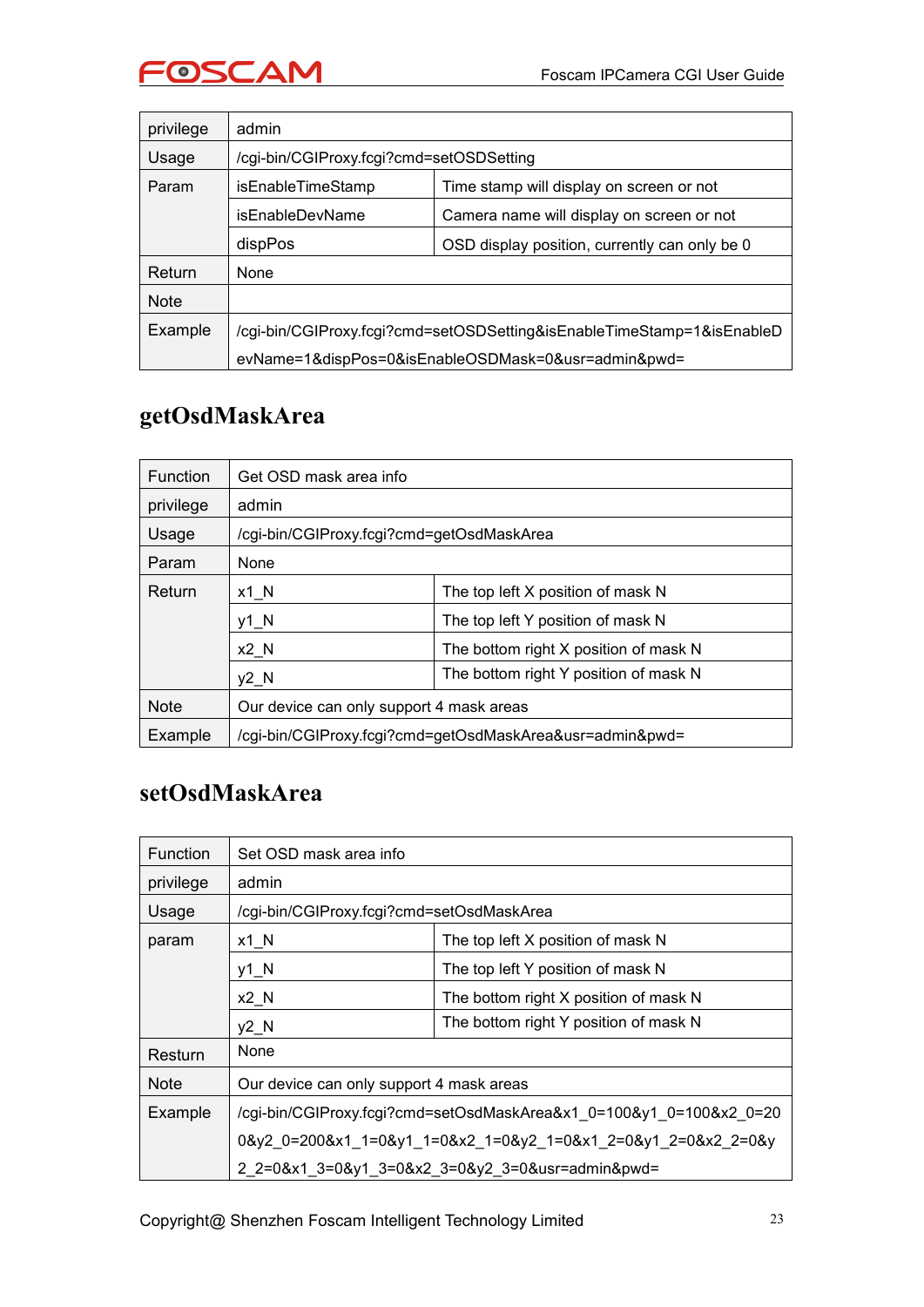

## <span id="page-23-0"></span>**getOSDMask**

| <b>Function</b> | Get OSD mask status                                           |                                                      |  |  |  |  |  |  |  |
|-----------------|---------------------------------------------------------------|------------------------------------------------------|--|--|--|--|--|--|--|
| privilege       | admin                                                         |                                                      |  |  |  |  |  |  |  |
| Usage           | /cgi-bin/CGIProxy.fcgi?cmd=getOSDMask                         |                                                      |  |  |  |  |  |  |  |
| Param           | None                                                          |                                                      |  |  |  |  |  |  |  |
| Return          | isEnableTimeStamp<br>Time stamp will display on screen or not |                                                      |  |  |  |  |  |  |  |
|                 | isEnableDevName<br>Camera name will display on screen or not  |                                                      |  |  |  |  |  |  |  |
|                 | dispPos<br>OSD display position, currently can only be 0      |                                                      |  |  |  |  |  |  |  |
|                 | <i>isEnableOSDMask</i><br>Is OSD mask effective               |                                                      |  |  |  |  |  |  |  |
| <b>Note</b>     |                                                               |                                                      |  |  |  |  |  |  |  |
| Example         |                                                               | /cgi-bin/CGIProxy.fcgi?cmd=getOSDMask&usr=admin&pwd= |  |  |  |  |  |  |  |

#### **setOSDMask**

| <b>Function</b> | Set OSD mask status                    |                                                                     |  |  |  |  |  |
|-----------------|----------------------------------------|---------------------------------------------------------------------|--|--|--|--|--|
| privilege       | admin                                  |                                                                     |  |  |  |  |  |
| Usage           | /cgi-bin/CGIProxy.fcgi?cmd=setOSDMask  |                                                                     |  |  |  |  |  |
| Param           | isEnableOSDMask<br>0-Disable, 1-Enable |                                                                     |  |  |  |  |  |
| Return          | None                                   |                                                                     |  |  |  |  |  |
| <b>Note</b>     |                                        |                                                                     |  |  |  |  |  |
| Example         |                                        | /cgi-bin/CGIProxy.fcgi?cmd=setOSDMask&isEnableOSDMask=1&usr=admin&p |  |  |  |  |  |
|                 | $wd =$                                 |                                                                     |  |  |  |  |  |

## **getMotionDetectConfig**

| Function  | Get motion detect config                         |                                                                       |                   |  |  |  |  |  |  |  |
|-----------|--------------------------------------------------|-----------------------------------------------------------------------|-------------------|--|--|--|--|--|--|--|
| privilege | admin                                            |                                                                       |                   |  |  |  |  |  |  |  |
| Usage     | /cgi-bin/CGIProxy.fcgi?cmd=getMotionDetectConfig |                                                                       |                   |  |  |  |  |  |  |  |
| Param     | None                                             |                                                                       |                   |  |  |  |  |  |  |  |
| Return    | isEnable<br>Is enable motion detect alarm        |                                                                       |                   |  |  |  |  |  |  |  |
|           | linkage                                          | Motion alarm linkage<br>bit0:Ring                                     |                   |  |  |  |  |  |  |  |
|           |                                                  | bit3 $  \text{ bit2}   \text{ bit1}   \text{ bit0}$<br>bit1:Send mail |                   |  |  |  |  |  |  |  |
|           |                                                  |                                                                       | bit2:Snap picture |  |  |  |  |  |  |  |
|           | bit3:Record                                      |                                                                       |                   |  |  |  |  |  |  |  |
|           | snapInterval                                     | The interval time to snap picture again                               |                   |  |  |  |  |  |  |  |
|           | sensitivity                                      | Motion<br>detect                                                      | $0:$ Low          |  |  |  |  |  |  |  |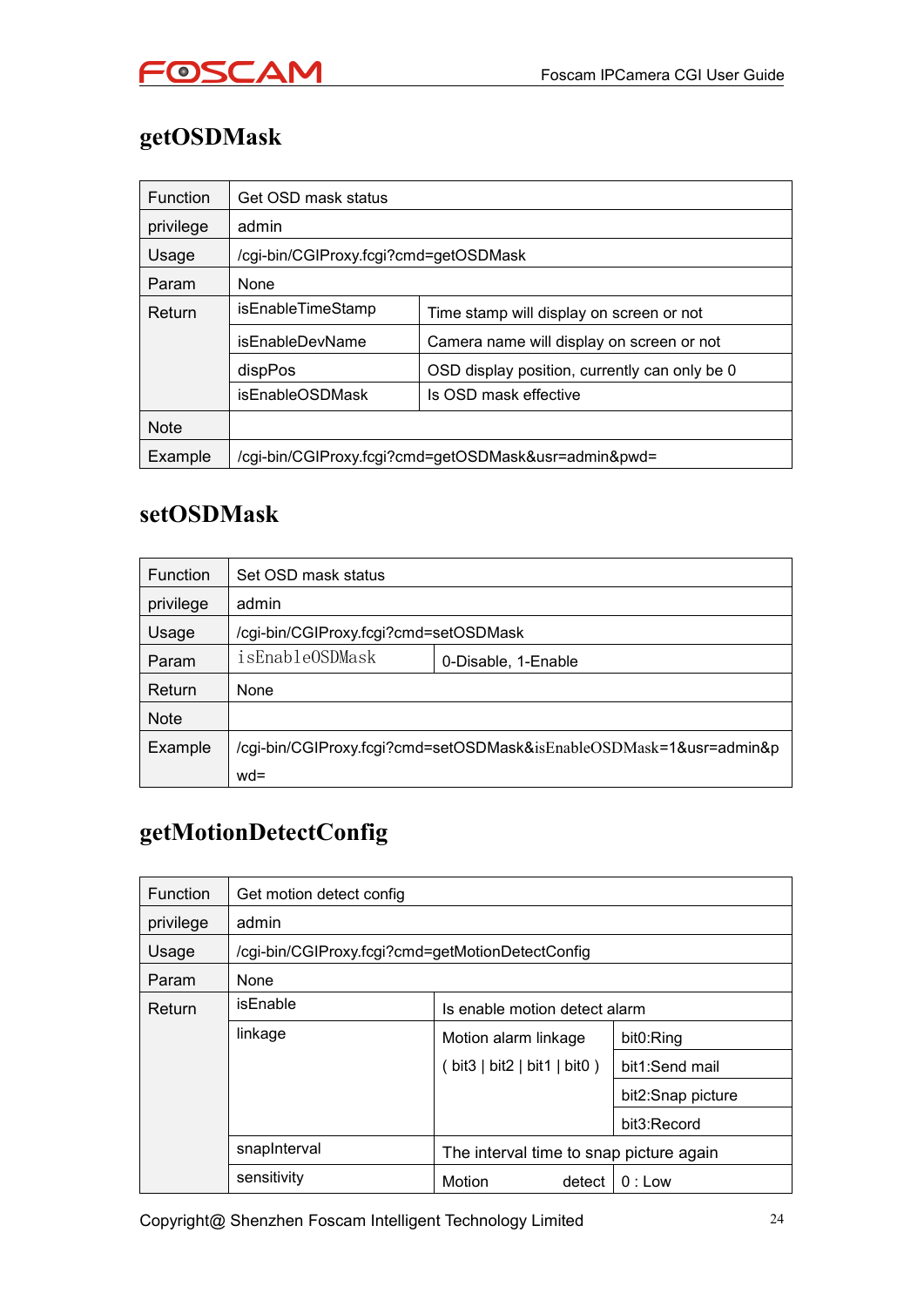<span id="page-24-0"></span>

|             |                                                                                | sensitivity                                    | 1: Normal |  |  |  |
|-------------|--------------------------------------------------------------------------------|------------------------------------------------|-----------|--|--|--|
|             |                                                                                |                                                | $2:$ High |  |  |  |
|             |                                                                                |                                                | 3: Lower  |  |  |  |
|             |                                                                                |                                                | 4: Lowest |  |  |  |
|             | triggerInterval                                                                | The time of which motion detect alaram can     |           |  |  |  |
|             |                                                                                | trigger again when a motion detection has      |           |  |  |  |
|             |                                                                                | happened.P.s.The true value of triggerInterval |           |  |  |  |
|             |                                                                                | time is the value of the cgi get add 5s.       |           |  |  |  |
|             | isMovAlarmEnable                                                               | Is enable motion alarm detect                  |           |  |  |  |
|             | <i>isPirAlarmEnable</i>                                                        | Is enable Passive Infrared alarm detect        |           |  |  |  |
|             | scheduleN                                                                      | The motion alaram schedule of one week,        |           |  |  |  |
|             |                                                                                | $N = 0$ (Monday) ~6(Sunday)                    |           |  |  |  |
|             |                                                                                | For detail, see *1 bellow                      |           |  |  |  |
|             | areaN                                                                          | The area info of row N                         |           |  |  |  |
|             |                                                                                | For detail, see *2 bellow                      |           |  |  |  |
| <b>Note</b> | ·Video region is divided into 10*10 sub areasideo region is divided into 10*10 |                                                |           |  |  |  |
|             | sub areas                                                                      |                                                |           |  |  |  |
|             | The min unit of schedule is half an hour, scheduleN value range                |                                                |           |  |  |  |
|             | $2^N - 1$ (N[0-48])                                                            |                                                |           |  |  |  |
|             | .areaN value $2^{N}$ - 1 (N[0-10])                                             |                                                |           |  |  |  |
| Example     | /cgi-bin/CGIProxy.fcgi?cmd=getMotionDetectConfig&usr=admin&pwd=                |                                                |           |  |  |  |

### **setMotionDetectConfig**

| <b>Function</b> | Set motion detect config                         |                                         |           |  |  |  |  |  |  |  |  |  |
|-----------------|--------------------------------------------------|-----------------------------------------|-----------|--|--|--|--|--|--|--|--|--|
| privilege       | admin                                            |                                         |           |  |  |  |  |  |  |  |  |  |
| Usage           | /cgi-bin/CGIProxy.fcgi?cmd=setMotionDetectConfig |                                         |           |  |  |  |  |  |  |  |  |  |
| Param           | isEnable<br>Is enable motion detect alarm        |                                         |           |  |  |  |  |  |  |  |  |  |
|                 | linkage                                          | Motion alarm linkage                    | bit0:Ring |  |  |  |  |  |  |  |  |  |
|                 |                                                  | $(bit3 \mid bit2 \mid bit1 \mid bit0)$  |           |  |  |  |  |  |  |  |  |  |
|                 |                                                  | bit2:Snap picture                       |           |  |  |  |  |  |  |  |  |  |
|                 | bit3:Record                                      |                                         |           |  |  |  |  |  |  |  |  |  |
|                 | snapInterval                                     | The interval time to snap picture again |           |  |  |  |  |  |  |  |  |  |
|                 | sensitivity<br>Motion<br>$0:$ Low<br>detect      |                                         |           |  |  |  |  |  |  |  |  |  |
|                 | sensitivity<br>1: Normal                         |                                         |           |  |  |  |  |  |  |  |  |  |
|                 |                                                  |                                         | $2:$ High |  |  |  |  |  |  |  |  |  |
|                 |                                                  |                                         | 3: Lower  |  |  |  |  |  |  |  |  |  |
|                 |                                                  |                                         | 4: Lowest |  |  |  |  |  |  |  |  |  |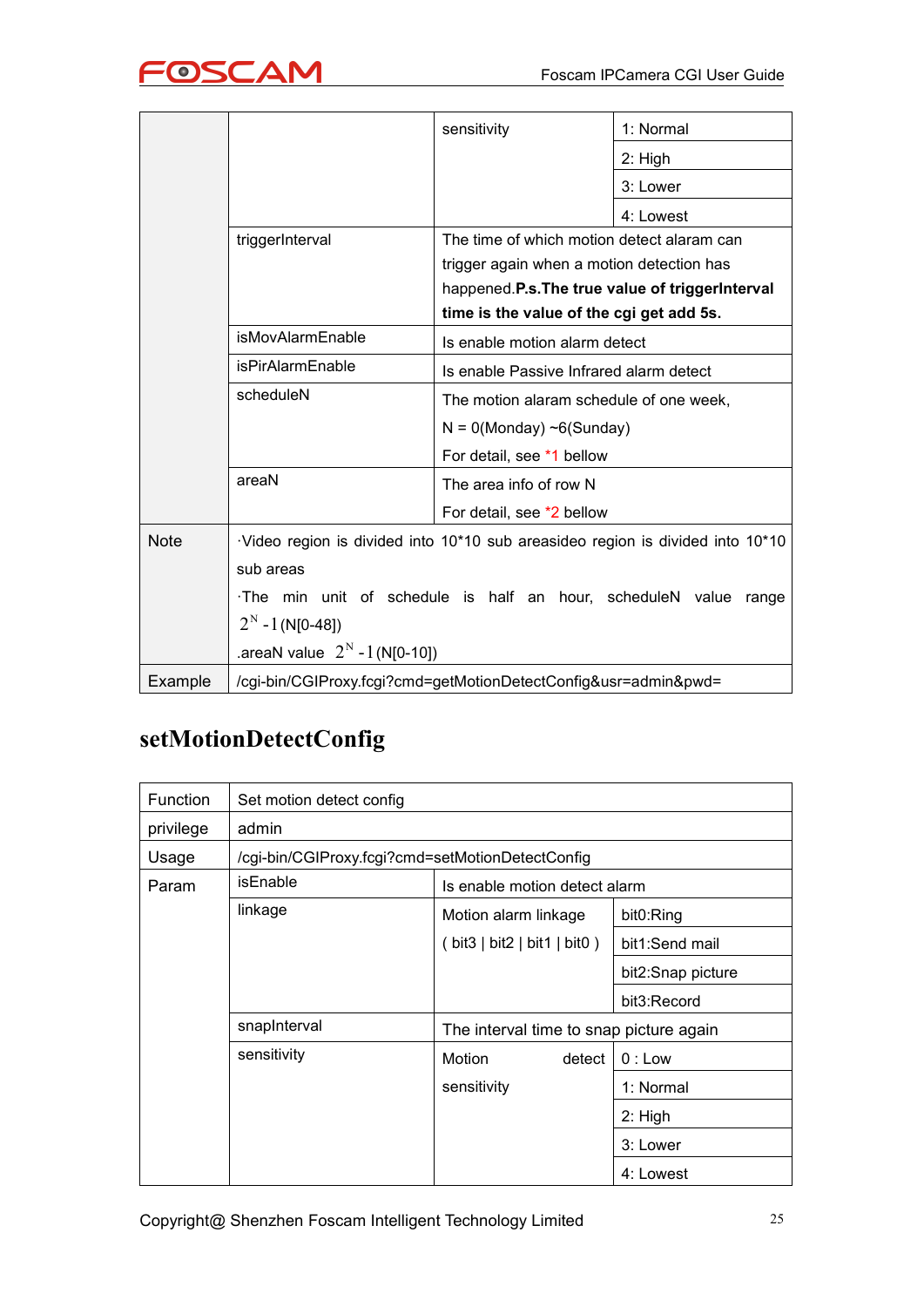

|             | triggerInterval<br>The time of which motion detect alaram can                         |                                         |                                                                           |  |  |  |  |
|-------------|---------------------------------------------------------------------------------------|-----------------------------------------|---------------------------------------------------------------------------|--|--|--|--|
|             |                                                                                       |                                         |                                                                           |  |  |  |  |
|             |                                                                                       |                                         | trigger again when a motion detection has                                 |  |  |  |  |
|             | happened.P.s.The true value of triggerInterval                                        |                                         |                                                                           |  |  |  |  |
|             | time is the value of the cgi set add 5s.                                              |                                         |                                                                           |  |  |  |  |
|             | isMovAlarmEnable                                                                      | 0                                       | <b>Disable</b>                                                            |  |  |  |  |
|             |                                                                                       | 1                                       | Enable                                                                    |  |  |  |  |
|             | isPirAlarmEnable                                                                      | 0                                       | <b>Disable</b>                                                            |  |  |  |  |
|             |                                                                                       | 1                                       | Enable                                                                    |  |  |  |  |
|             | scheduleN                                                                             | The motion alaram schedule of one week, |                                                                           |  |  |  |  |
|             |                                                                                       | $N = 0$ (Monday) ~6(Sunday)             |                                                                           |  |  |  |  |
|             |                                                                                       | For detail, see *1 bellow               |                                                                           |  |  |  |  |
|             | areaN                                                                                 | The area info of row N                  |                                                                           |  |  |  |  |
|             |                                                                                       | For detail, see *2 bellow               |                                                                           |  |  |  |  |
| Return      | None                                                                                  |                                         |                                                                           |  |  |  |  |
| <b>Note</b> | $\cdot$ Video region is divided into 10*10 sub areasideo region is divided into 10*10 |                                         |                                                                           |  |  |  |  |
|             | sub areas                                                                             |                                         |                                                                           |  |  |  |  |
|             | The min unit of schedule is half an hour, scheduleN value range                       |                                         |                                                                           |  |  |  |  |
|             | $2^N - 1$ (N[0-48])                                                                   |                                         |                                                                           |  |  |  |  |
|             | .areaN value $2^{N} - 1$ (N[0-10])                                                    |                                         |                                                                           |  |  |  |  |
| Example     |                                                                                       |                                         | /cgi-bin/CGIProxy.fcgi?cmd=setMotionDetectConfig&isEnable=1&linkage=16&s  |  |  |  |  |
|             |                                                                                       |                                         | napInterval=2&sensitivity=1&triggerInterval=5&isMovAlarmEnable=1&isPirAla |  |  |  |  |
|             |                                                                                       |                                         | rmEnable=1&schedule0=1023&schedule1=1023&schedule2=1023&schedule3         |  |  |  |  |
|             |                                                                                       |                                         | =1023&schedule4=1023&schedule5=1023&schedule6=1023&area0=1023&are         |  |  |  |  |
|             |                                                                                       |                                         | a1=1023&area2=1023&area3=1023&area4=1023&area5=1023&area6=1023&           |  |  |  |  |
|             |                                                                                       |                                         | area7=1023&area7=1023&area8=1023&area9=1023&usr=admin&pwd=                |  |  |  |  |

#### \*1 schedule bitmap

| $\boldsymbol{0}$ | и | $\overline{2}$ | 3 | 4 | 5 | 6 | 7 |
|------------------|---|----------------|---|---|---|---|---|
|                  |   |                |   |   |   |   |   |
|                  |   |                |   |   |   |   |   |
|                  |   |                |   |   |   |   |   |
|                  |   |                |   |   |   |   |   |
|                  |   |                |   |   |   |   |   |
|                  |   |                |   |   |   |   |   |

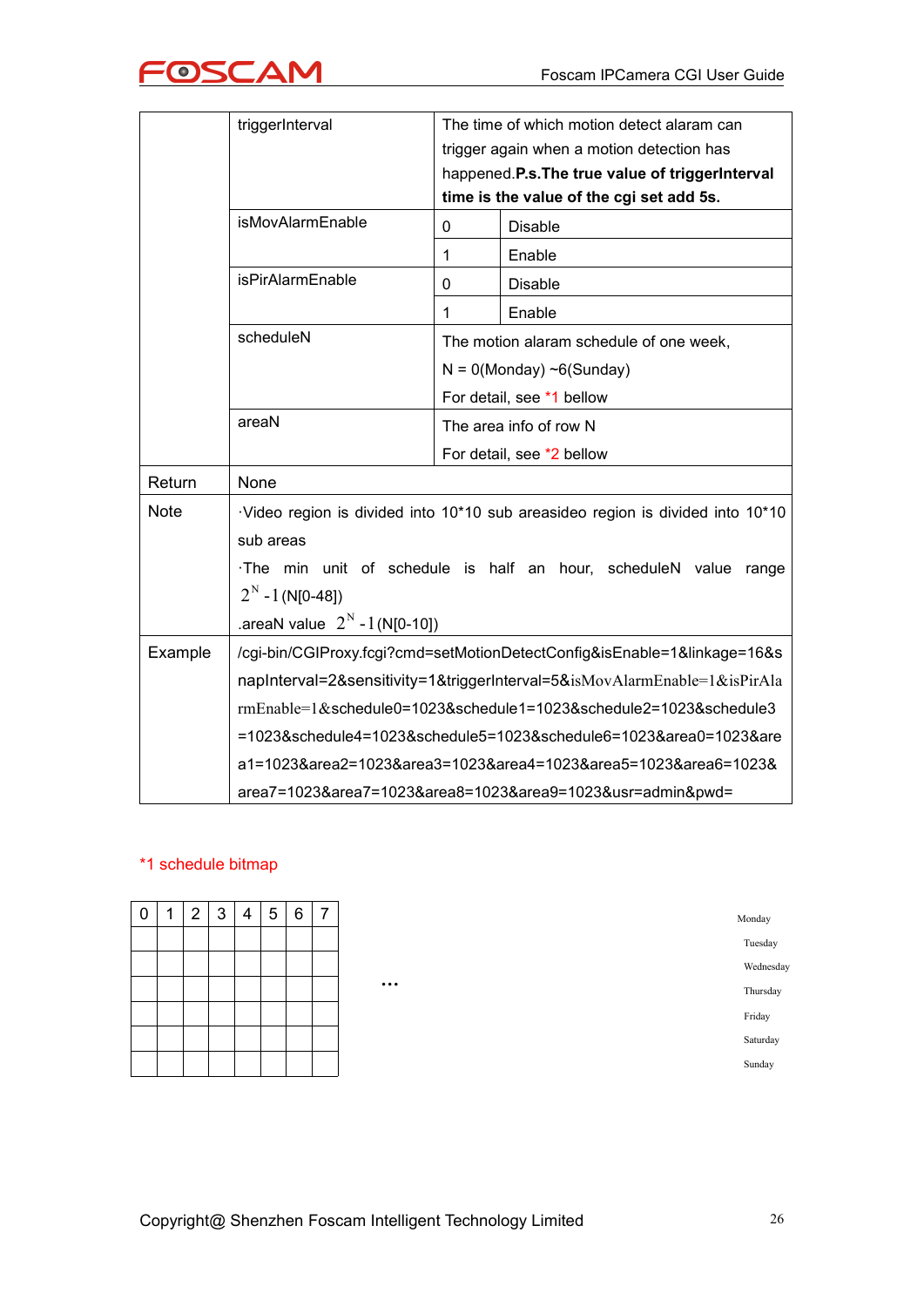

Foscam IPCamera CGI User Guide Each grid of a row presentshalf of an hour of one day. For example, 40 presents 20:00 40 | 41 | 42 | 43 | 44 | 45 | 46 | 47 |

<span id="page-26-0"></span>~20:30.

The bit 40 set to "1" means the motion detection is effective between 20:00 to 20:30

#### \*2 area bitmap

| bit <sub>0</sub> | bit1 | bit2 | bit3 | bit4 | bit5 | bit <sub>6</sub> | bit7 | bit8 | bit9 | area0 |
|------------------|------|------|------|------|------|------------------|------|------|------|-------|
|                  |      |      |      |      |      |                  |      |      |      | area1 |
|                  |      |      |      |      |      |                  |      |      |      | area2 |
|                  |      |      |      |      |      |                  |      |      |      | area3 |
|                  |      |      |      |      |      |                  |      |      |      | area4 |
|                  |      |      |      |      |      |                  |      |      |      | area5 |
|                  |      |      |      |      |      |                  |      |      |      | area6 |
|                  |      |      |      |      |      |                  |      |      |      | area7 |
|                  |      |      |      |      |      |                  |      |      |      | area8 |
|                  |      |      |      |      |      |                  |      |      |      | area9 |
|                  |      |      |      |      |      |                  |      |      |      |       |

The video region is divided into 10\*10 sub areas, bit0 above present the first area, when this bit is set to "1", it means motion detection is effective on this area.

#### **setLocalAlarmRecordConfig**

| <b>Function</b> | Set local alarm-record config                                            |   |                |  |  |  |  |  |
|-----------------|--------------------------------------------------------------------------|---|----------------|--|--|--|--|--|
| privilege       | admin                                                                    |   |                |  |  |  |  |  |
| Usage           | /cgi-bin/CGIProxy.fcgi?cmd=setLocalAlarmRecordConfig                     |   |                |  |  |  |  |  |
| Param           | isEnableLocalAlar                                                        | 0 | <b>Disable</b> |  |  |  |  |  |
|                 | mRecord                                                                  |   | Enable         |  |  |  |  |  |
|                 | localAlarmRecordS<br>Recording time                                      |   |                |  |  |  |  |  |
|                 | ecs                                                                      |   |                |  |  |  |  |  |
| Return          | None                                                                     |   |                |  |  |  |  |  |
| <b>Note</b>     |                                                                          |   |                |  |  |  |  |  |
| Example         | /cgi-bin/CGIProxy.fcgi?cmd=setLocalAlarmRecordConfig&isEnableLocalAlarmR |   |                |  |  |  |  |  |
|                 | ecord=1&localAlarmRecordSecs=30&usr=admin&pwd=                           |   |                |  |  |  |  |  |

#### **getLocalAlarmRecordConfig**

| <b>Function</b> | Get local alarm-record config                        |
|-----------------|------------------------------------------------------|
| privilege       | admin                                                |
| Usage           | /cgi-bin/CGIProxy.fcgi?cmd=getLocalAlarmRecordConfig |
| Param           | <b>None</b>                                          |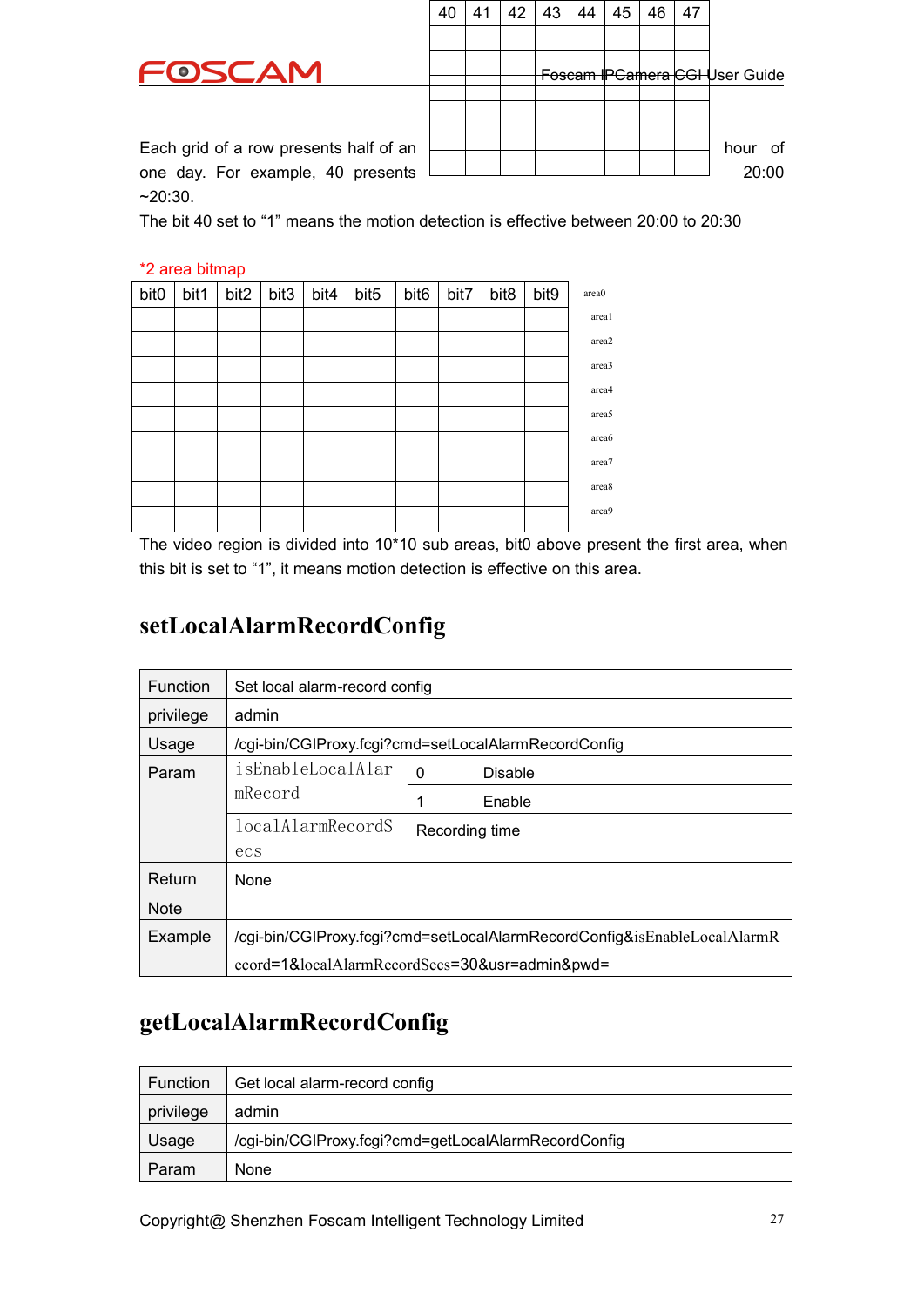

<span id="page-27-0"></span>

| Return      | isEnableLocalAlar                                                   | <b>Disable</b> |        |  |  |  |  |
|-------------|---------------------------------------------------------------------|----------------|--------|--|--|--|--|
|             | mRecord                                                             |                | Enable |  |  |  |  |
|             | <i>localAlarmRecordS</i>                                            | Recording time |        |  |  |  |  |
|             | ecs                                                                 |                |        |  |  |  |  |
| <b>Note</b> |                                                                     |                |        |  |  |  |  |
| Example     | /cgi-bin/CGIProxy.fcgi?cmd=getLocalAlarmRecordConfig&usr=admin&pwd= |                |        |  |  |  |  |

## **getSnapConfig**

| <b>Function</b> | Get snap config                                         |   |                 |  |  |  |
|-----------------|---------------------------------------------------------|---|-----------------|--|--|--|
| privilege       | admin                                                   |   |                 |  |  |  |
| Usage           | /cgi-bin/CGIProxy.fcgi?cmd=getSnapConfig                |   |                 |  |  |  |
| Param           | None                                                    |   |                 |  |  |  |
| Return          | snapPicQuality                                          | 0 | Low quality     |  |  |  |
|                 |                                                         | 1 | Normal quality  |  |  |  |
|                 |                                                         | 2 | High quality    |  |  |  |
|                 | saveLocation                                            | 0 | Save to sd card |  |  |  |
|                 |                                                         | 1 | Not in use now  |  |  |  |
|                 |                                                         | 2 | Upload to FTP   |  |  |  |
| <b>Note</b>     |                                                         |   |                 |  |  |  |
| Example         | /cgi-bin/CGIProxy.fcgi?cmd=getSnapConfig&usr=admin&pwd= |   |                 |  |  |  |

#### **setSnapConfig**

| <b>Function</b> | Set snap config                          |   |                                                                        |  |  |  |  |  |
|-----------------|------------------------------------------|---|------------------------------------------------------------------------|--|--|--|--|--|
| privilege       | admin                                    |   |                                                                        |  |  |  |  |  |
| Usage           | /cgi-bin/CGIProxy.fcgi?cmd=setSnapConfig |   |                                                                        |  |  |  |  |  |
| Param           | snapQuality                              | 0 | Low quality                                                            |  |  |  |  |  |
|                 |                                          |   | Normal quality                                                         |  |  |  |  |  |
|                 |                                          | 2 | High quality                                                           |  |  |  |  |  |
|                 | saveLocation                             | 0 | Save to sd card                                                        |  |  |  |  |  |
|                 |                                          |   | Not in use now                                                         |  |  |  |  |  |
|                 |                                          | 2 | Upload to FTP                                                          |  |  |  |  |  |
| Return          | None                                     |   |                                                                        |  |  |  |  |  |
| <b>Note</b>     |                                          |   |                                                                        |  |  |  |  |  |
| Example         |                                          |   | /cgi-bin/CGIProxy.fcgi?cmd=setSnapConfig&snapQuality=1&saveLocation=2& |  |  |  |  |  |
|                 | usr=admin&pwd=                           |   |                                                                        |  |  |  |  |  |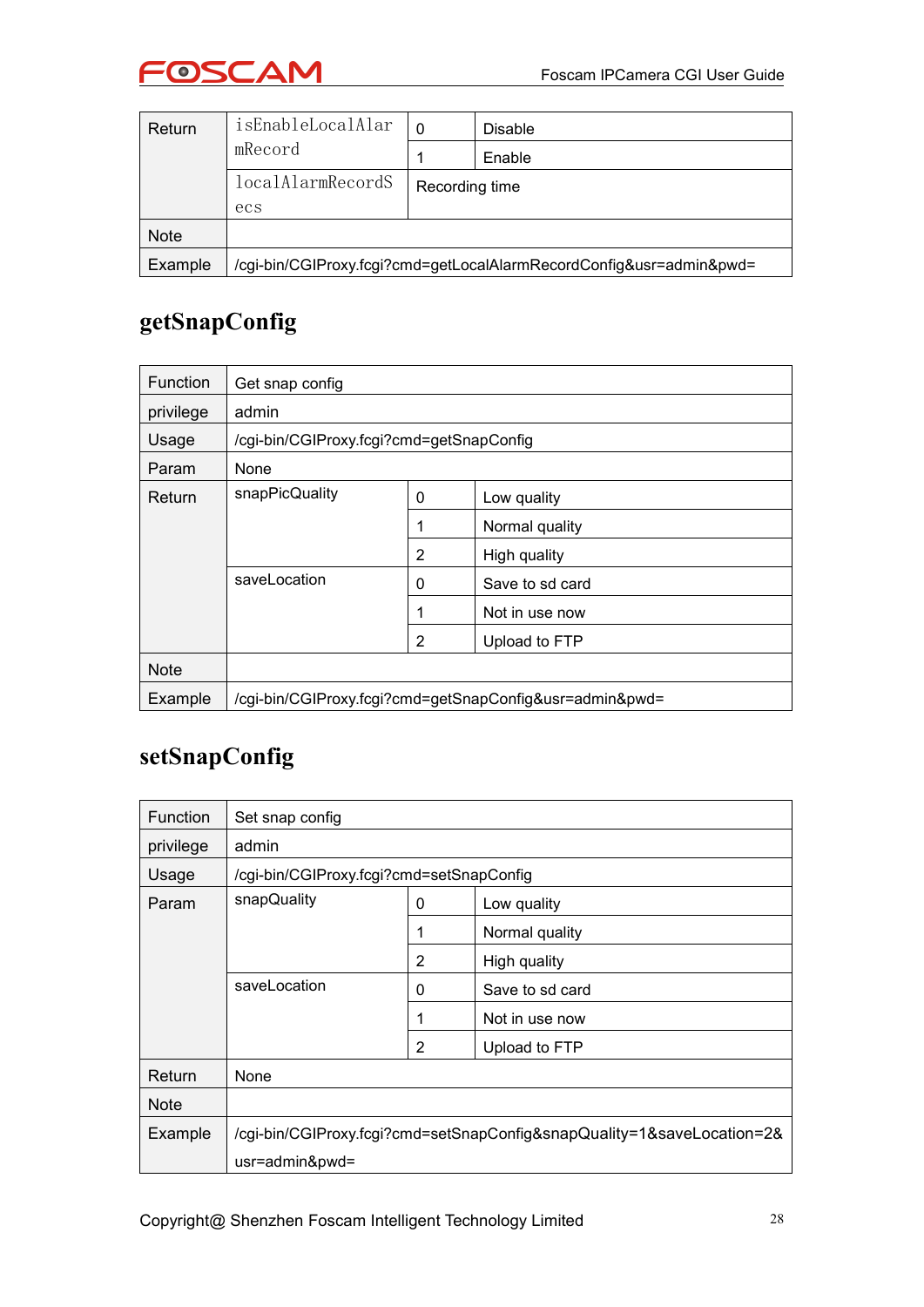

## <span id="page-28-0"></span>**getScheduleSnapConfig**

| <b>Function</b> | Get schedule snap config                                               |                               |  |  |  |  |  |  |
|-----------------|------------------------------------------------------------------------|-------------------------------|--|--|--|--|--|--|
| privilege       | admin                                                                  |                               |  |  |  |  |  |  |
| Usage           | /cgi-bin/CGIProxy.fcgi?cmd=getScheduleSnapConfig                       |                               |  |  |  |  |  |  |
| Param           | <b>None</b>                                                            |                               |  |  |  |  |  |  |
| Return          | isEnable                                                               | Is enable motion detect alarm |  |  |  |  |  |  |
|                 | snapInterval<br>The interval time to snap picture again                |                               |  |  |  |  |  |  |
|                 | scheduleN<br>The motion alaram schedule of one week.                   |                               |  |  |  |  |  |  |
|                 | $N = 0$ (Monday) ~6(Sunday)                                            |                               |  |  |  |  |  |  |
|                 | For detail, see *1 bellow                                              |                               |  |  |  |  |  |  |
| <b>Note</b>     | min unit of schedule is half an hour, scheduleN value<br>∙The<br>range |                               |  |  |  |  |  |  |
|                 | $2^N - 1$ (N[0-48])                                                    |                               |  |  |  |  |  |  |
| Example         | /cgi-bin/CGIProxy.fcgi?cmd=getScheduleSnapConfig&usr=admin&pwd=        |                               |  |  |  |  |  |  |

#### **setScheduleSnapConfig**

| <b>Function</b> | Set schedule snap config                                                |                                                                    |  |  |  |  |  |  |
|-----------------|-------------------------------------------------------------------------|--------------------------------------------------------------------|--|--|--|--|--|--|
| privilege       | admin                                                                   |                                                                    |  |  |  |  |  |  |
| Usage           | /cgi-bin/CGIProxy.fcgi?cmd=setScheduleSnapConfig                        |                                                                    |  |  |  |  |  |  |
| Param           | isEnable                                                                | Is enable snap                                                     |  |  |  |  |  |  |
|                 | snapInterval                                                            | The interval time to snap picture again                            |  |  |  |  |  |  |
|                 | scheduleN                                                               | The motion alaram schedule of one week,                            |  |  |  |  |  |  |
|                 | $N = 0$ (Monday) ~6(Sunday)                                             |                                                                    |  |  |  |  |  |  |
|                 | For detail, see *1 bellow                                               |                                                                    |  |  |  |  |  |  |
| Return          | None                                                                    |                                                                    |  |  |  |  |  |  |
| <b>Note</b>     |                                                                         | The min unit of schedule is half an hour, scheduleN value<br>range |  |  |  |  |  |  |
|                 | $2^N - 1$ (N[0-48])                                                     |                                                                    |  |  |  |  |  |  |
| Example         | /cgi-bin/CGIProxy.fcgi?cmd=setScheduleSnapConfig&isEnable=1&snapInterva |                                                                    |  |  |  |  |  |  |
|                 |                                                                         | l=2&schedule0=1023&schedule1=1023&schedule2=1023&schedule3=1023≻   |  |  |  |  |  |  |
|                 |                                                                         | hedule4=1023&schedule5=1023&schedule6=1023&usr=admin&pwd=          |  |  |  |  |  |  |

#### \*1 schedule bitmap

| $\overline{0}$ | $\sim$<br>∠ | $\sqrt{2}$<br>J | ∸ | 5 | 6 | $\rightarrow$<br>$\overline{\phantom{a}}$ |
|----------------|-------------|-----------------|---|---|---|-------------------------------------------|
|                |             |                 |   |   |   |                                           |
|                |             |                 |   |   |   |                                           |
|                |             |                 |   |   |   |                                           |

Copyright@ Shenzhen Foscam Intelligent Technology Limited 29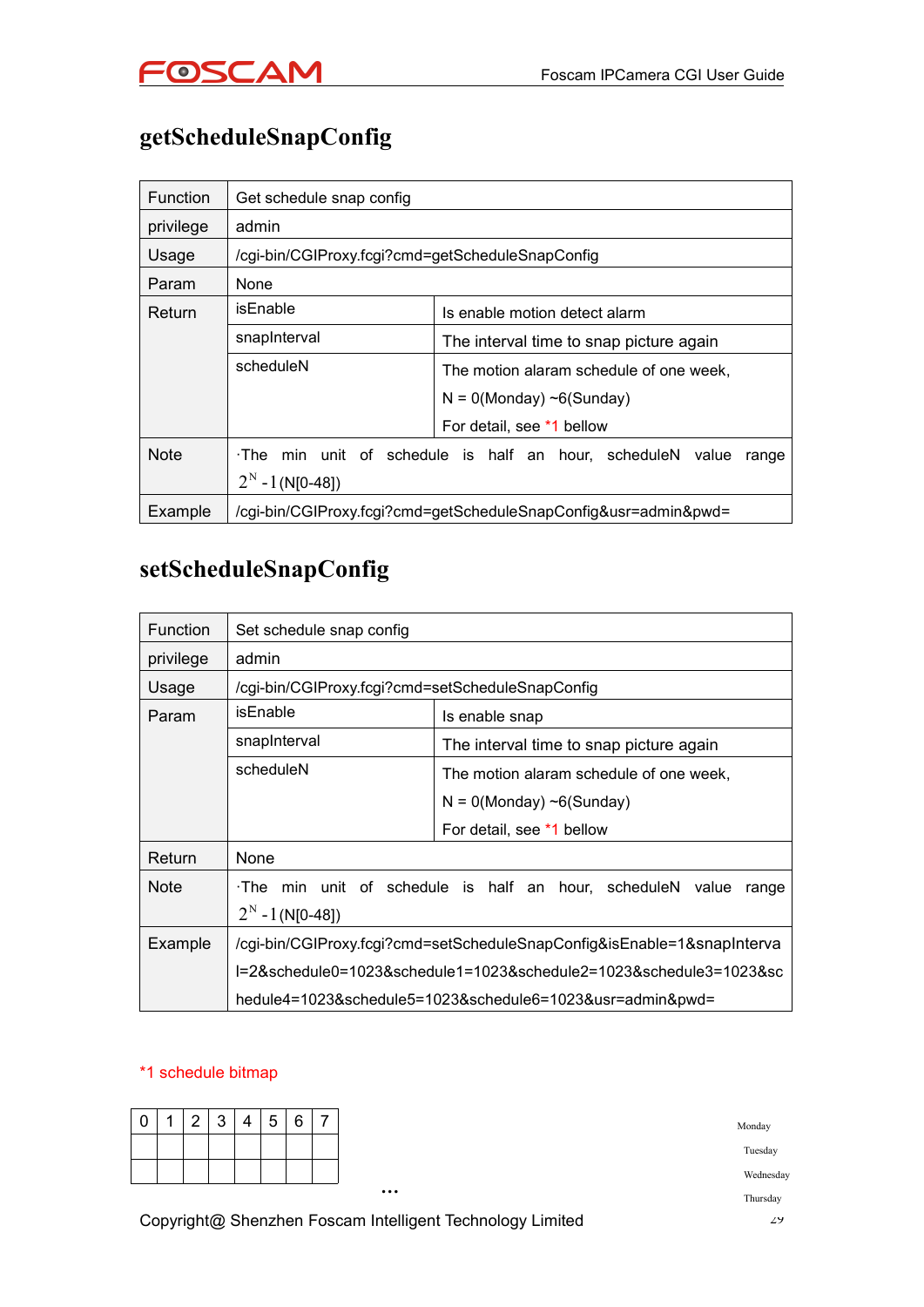|--|

<span id="page-29-0"></span>

| 40 | 41 | 42 | 43 44 | 45 | 46 | 47 |                                |
|----|----|----|-------|----|----|----|--------------------------------|
|    |    |    |       |    |    |    | Foscam IPCamera CGI User Guide |
|    |    |    |       |    |    |    |                                |
|    |    |    |       |    |    |    |                                |
|    |    |    |       |    |    |    | Friday                         |
|    |    |    |       |    |    |    | Saturday                       |
|    |    |    |       |    |    |    | Sunday                         |

Each grid of a row presents half of an hour of one day. For example, 40 presents 20:00 ~20:30.

The bit 40 set to "1" means the snap is effective between 20:00 to 20:30

#### **snapPicture**

| <b>Function</b> | Manual snap picture                                                 |  |  |  |  |  |
|-----------------|---------------------------------------------------------------------|--|--|--|--|--|
| privilege       | visitor                                                             |  |  |  |  |  |
| Usage           | /cgi-bin/CGIProxy.fcgi?cmd=snapPicture                              |  |  |  |  |  |
| Param           | None                                                                |  |  |  |  |  |
| Return          | We will return a html script directly:                              |  |  |  |  |  |
|                 | <html><body><img src="/snapPic/20121121-215939.jpg"/></body></html> |  |  |  |  |  |
| <b>Note</b>     | Picture resolution is the same as main stream resolutionnap Picture |  |  |  |  |  |
| Example         | /cgi-bin/CGIProxy.fcgi?cmd=snapPicture&usr=admin&pwd=               |  |  |  |  |  |

#### **snapPicture2**

| <b>Function</b> | Manual snap picture                                    |
|-----------------|--------------------------------------------------------|
| privilege       | visitor                                                |
| Usage           | /cgi-bin/CGIProxy.fcgi?cmd=snapPicture2                |
| <b>Param</b>    | <b>None</b>                                            |
| Return          | Jpeg image data                                        |
| <b>Note</b>     | This command will return jpeg image data directly      |
| Example         | /cgi-bin/CGIProxy.fcgi?cmd=snapPicture2&usr=admin&pwd= |

### **getRecordList**

| <b>Function</b> | Get record list                          |                         |  |  |  |
|-----------------|------------------------------------------|-------------------------|--|--|--|
| privilege       | admin                                    |                         |  |  |  |
| Usage           | /cgi-bin/CGIProxy.fcgi?cmd=getRecordList |                         |  |  |  |
| Param           | recordPath<br>Record path                |                         |  |  |  |
|                 | startTime                                | Start time for research |  |  |  |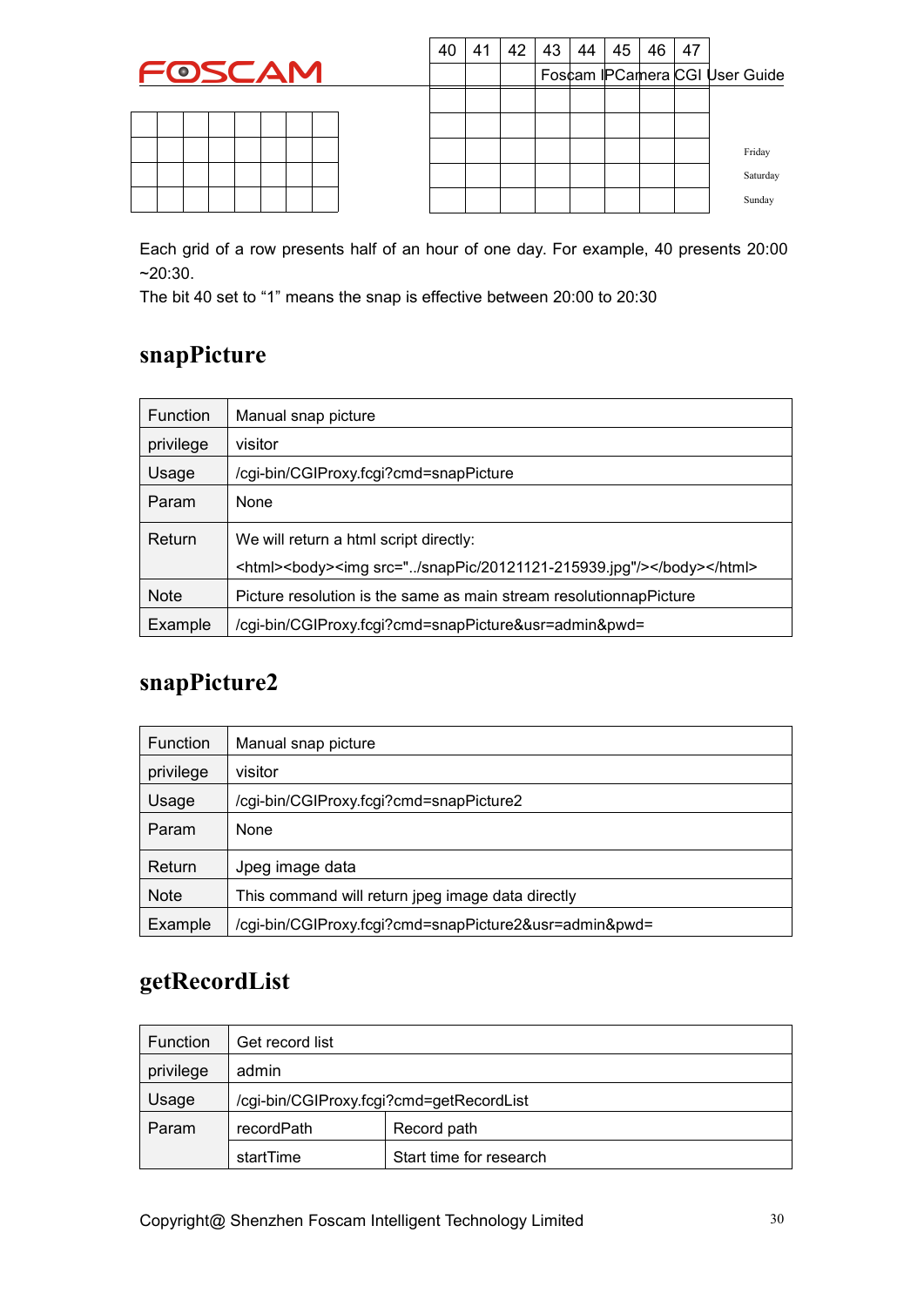

<span id="page-30-0"></span>

|             | endTime                                                 | End time for research |  |  |  |  |
|-------------|---------------------------------------------------------|-----------------------|--|--|--|--|
|             | recordType<br>Recort type                               |                       |  |  |  |  |
|             | Start no                                                |                       |  |  |  |  |
| Return      | totalCnt                                                | Total record count    |  |  |  |  |
|             | curCnt                                                  | Current record count  |  |  |  |  |
|             | recordN<br>N(0-9), Record information                   |                       |  |  |  |  |
| <b>Note</b> |                                                         |                       |  |  |  |  |
| Example     | /cgi-bin/CGIProxy.fcgi?cmd=getRecordList&usr=admin&pwd= |                       |  |  |  |  |

### **getRecordList2**

| <b>Function</b> | Get record list                                          |                                           |  |  |  |  |  |
|-----------------|----------------------------------------------------------|-------------------------------------------|--|--|--|--|--|
| privilege       | admin                                                    |                                           |  |  |  |  |  |
| Usage           |                                                          | /cgi-bin/CGIProxy.fcgi?cmd=getRecordList2 |  |  |  |  |  |
| Param           | Record path<br>recordPath                                |                                           |  |  |  |  |  |
|                 | startTime                                                | Start time for research                   |  |  |  |  |  |
|                 | End time for research<br>endTime                         |                                           |  |  |  |  |  |
|                 | recordType<br>Recort type                                |                                           |  |  |  |  |  |
|                 | startNo<br>Start no                                      |                                           |  |  |  |  |  |
| Return          | totalCnt                                                 | Total record count                        |  |  |  |  |  |
|                 | curCnt<br>Current record count                           |                                           |  |  |  |  |  |
|                 | recordN<br>N(0-9), Record information                    |                                           |  |  |  |  |  |
| <b>Note</b>     |                                                          |                                           |  |  |  |  |  |
| Example         | /cgi-bin/CGIProxy.fcgi?cmd=getRecordList2&usr=admin&pwd= |                                           |  |  |  |  |  |

## **reloadRecordindex**

| <b>Function</b> | Synchronization of record index for Play                    |
|-----------------|-------------------------------------------------------------|
| privilege       | admin                                                       |
| Usage           | /cgi-bin/CGIProxy.fcgi?cmd=reloadRecordindex                |
| Param           | None                                                        |
| Return          | None                                                        |
| <b>Note</b>     |                                                             |
| Example         | /cgi-bin/CGIProxy.fcgi?cmd=reloadRecordindex&usr=admin&pwd= |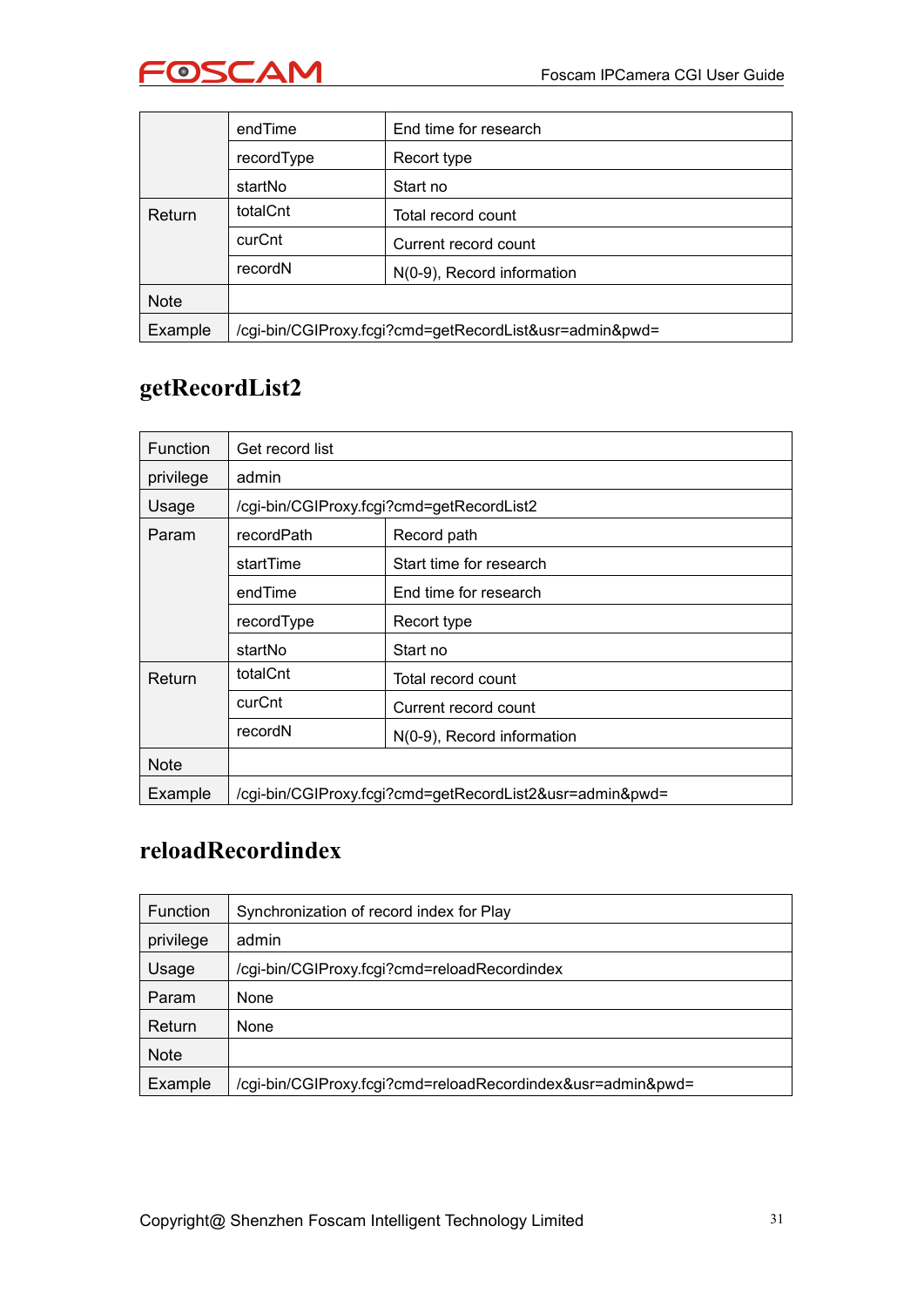

## <span id="page-31-0"></span>**getAlarmRecordConfig**

| <b>Function</b> | Get alarm record config              |                                                                |  |  |  |  |  |
|-----------------|--------------------------------------|----------------------------------------------------------------|--|--|--|--|--|
| privilege       | admin                                |                                                                |  |  |  |  |  |
| Usage           |                                      | /cgi-bin/CGIProxy.fcgi?cmd=getAlarmRecordConfig                |  |  |  |  |  |
| Param           | None                                 |                                                                |  |  |  |  |  |
| Return          | isEnablePreRecord                    | Preview record state                                           |  |  |  |  |  |
|                 | preRecordSecs                        | Preview record time                                            |  |  |  |  |  |
|                 | alarmRecordSecs<br>Alarm record time |                                                                |  |  |  |  |  |
| <b>Note</b>     |                                      |                                                                |  |  |  |  |  |
| Example         |                                      | /cgi-bin/CGIProxy.fcgi?cmd=getAlarmRecordConfig&usr=admin&pwd= |  |  |  |  |  |

#### **setAlarmRecordConfig**

| <b>Function</b> | Set alarm record config                                                |                                                 |  |  |  |  |  |  |
|-----------------|------------------------------------------------------------------------|-------------------------------------------------|--|--|--|--|--|--|
| privilege       | admin                                                                  |                                                 |  |  |  |  |  |  |
| Usage           |                                                                        | /cgi-bin/CGIProxy.fcgi?cmd=setAlarmRecordConfig |  |  |  |  |  |  |
| Param           | isEnablePreRecord<br>Preview record state                              |                                                 |  |  |  |  |  |  |
|                 | preRecordSecs                                                          | Preview record time                             |  |  |  |  |  |  |
|                 | alarmRecordSecs                                                        | Alarm record time                               |  |  |  |  |  |  |
| Return          | Set result(0-success,-1-error)                                         |                                                 |  |  |  |  |  |  |
| <b>Note</b>     |                                                                        |                                                 |  |  |  |  |  |  |
| Example         | /cgi-bin/CGIProxy.fcgi?cmd=setAlarmRecordConfig&usr=admin&pwd=&isEnabl |                                                 |  |  |  |  |  |  |
|                 |                                                                        | ePreRecord=1&preRecordSecs=5&alarmRecordSecs=30 |  |  |  |  |  |  |

#### **getRecordPath**

| <b>Function</b> | Get record path for storage                             |  |  |  |  |  |  |
|-----------------|---------------------------------------------------------|--|--|--|--|--|--|
| privilege       | admin                                                   |  |  |  |  |  |  |
| Usage           | /cgi-bin/CGIProxy.fcgi?cmd=getRecordPath                |  |  |  |  |  |  |
| Param           | None                                                    |  |  |  |  |  |  |
| Return          | path<br>0-SD card, 2-FTP server                         |  |  |  |  |  |  |
|                 | free<br>The free capacity of storage device             |  |  |  |  |  |  |
|                 | total<br>The total capacity of storage device           |  |  |  |  |  |  |
| <b>Note</b>     |                                                         |  |  |  |  |  |  |
| Example         | /cgi-bin/CGIProxy.fcgi?cmd=getRecordPath&usr=admin&pwd= |  |  |  |  |  |  |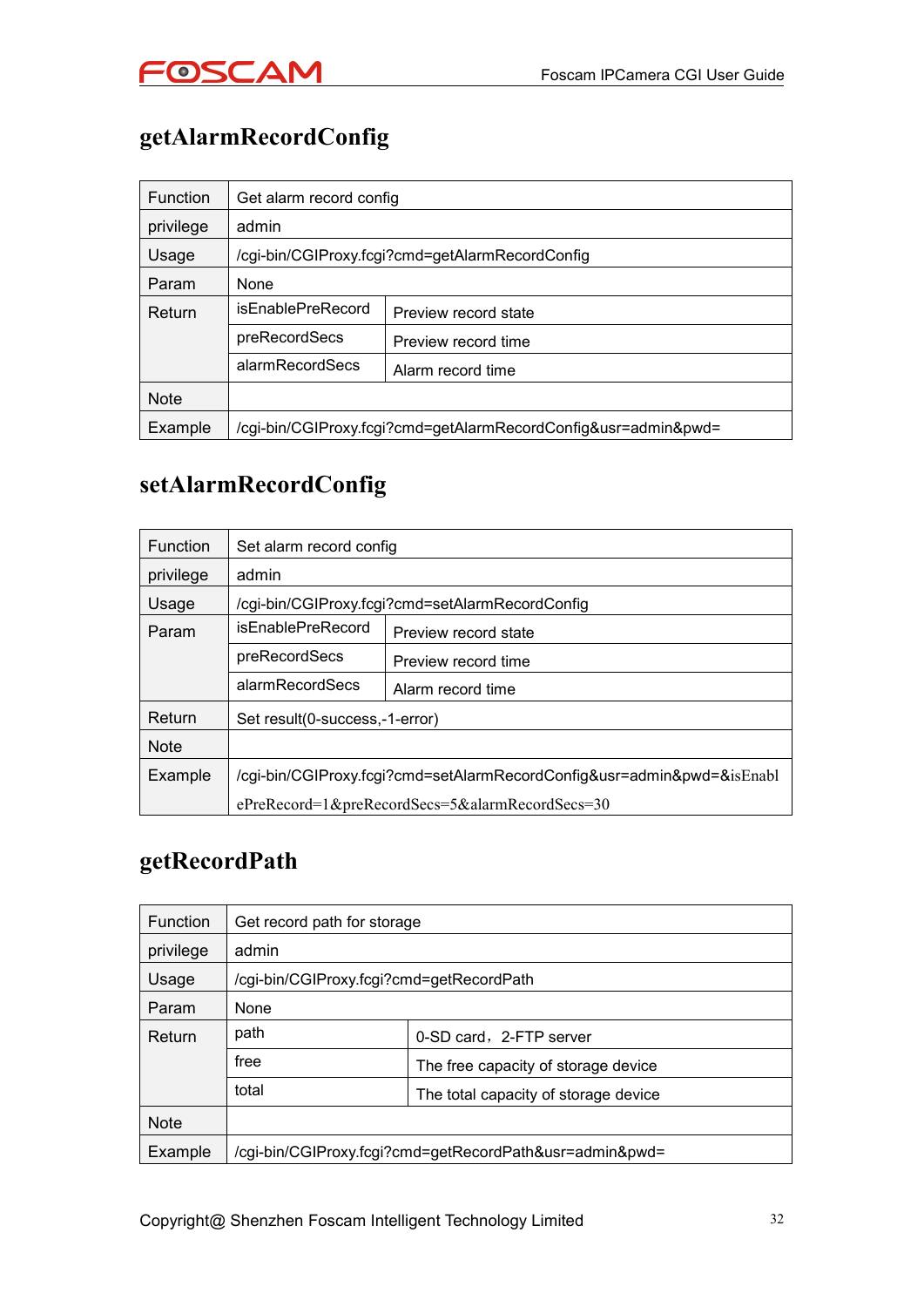

## <span id="page-32-0"></span>**setRecordPath**

| Function    | Set record path for storage                   |                                                                |                                      |  |  |  |  |
|-------------|-----------------------------------------------|----------------------------------------------------------------|--------------------------------------|--|--|--|--|
| privilege   | admin                                         |                                                                |                                      |  |  |  |  |
| Usage       | /cgi-bin/CGIProxy.fcgi?cmd=setRecordPath      |                                                                |                                      |  |  |  |  |
| Param       | path                                          | 0-SD card, 2-FTP server 3-SD card and cloud                    |                                      |  |  |  |  |
| Return      | setResult                                     | $\mathbf{0}$                                                   | <b>SUCCESS</b>                       |  |  |  |  |
|             |                                               | $-1$                                                           | Sd card is not exist                 |  |  |  |  |
|             |                                               | $-2$                                                           | Share direction is not set           |  |  |  |  |
|             | $-3$<br>Not enough space<br>-4<br>Param error |                                                                |                                      |  |  |  |  |
|             |                                               |                                                                |                                      |  |  |  |  |
|             |                                               | $-5$                                                           | Param recording                      |  |  |  |  |
|             | free                                          | The free capacity of storage device                            |                                      |  |  |  |  |
|             | total                                         |                                                                | The total capacity of storage device |  |  |  |  |
| <b>Note</b> |                                               |                                                                |                                      |  |  |  |  |
| Example     |                                               | /cgi-bin/CGIProxy.fcgi?cmd=setRecordPath&usr=admin&pwd=&path=2 |                                      |  |  |  |  |

## **getScheduleRecordConfig**

| <b>Function</b> | Get config for schedule recording |                                                                   |  |  |  |  |
|-----------------|-----------------------------------|-------------------------------------------------------------------|--|--|--|--|
| privilege       | admin                             |                                                                   |  |  |  |  |
| Usage           |                                   | /cgi-bin/CGIProxy.fcgi?cmd=getScheduleRecordConfig                |  |  |  |  |
| Param           | None                              |                                                                   |  |  |  |  |
| Return          | isEnable                          | Schedule-Record enable status, 0-disable, 1-enable                |  |  |  |  |
|                 | recordLevel                       | Level for drop frame, 0-30/30, 1-24/30, 2-15/30, 3-8/30,          |  |  |  |  |
|                 |                                   | 4-4/30,5-1/30;                                                    |  |  |  |  |
|                 | spaceFullMode                     | The process method when SD card is full, 0-cover the              |  |  |  |  |
|                 |                                   | oldest video and continue record, 1-stop record                   |  |  |  |  |
|                 | isEnableAudio                     | Is recording include audio? 0-no, 1-yes                           |  |  |  |  |
|                 | scheduleN                         | The motion alaram schedule of one week,                           |  |  |  |  |
|                 |                                   | $N = 0$ (Monday) ~6(Sunday)                                       |  |  |  |  |
|                 |                                   | For detail, see *1 bellow                                         |  |  |  |  |
| <b>Note</b>     | $\cdot$ The                       | min unit of schedule is half an hour, scheduleN value<br>range    |  |  |  |  |
|                 | $2^N - 1$ (N[0-48])               |                                                                   |  |  |  |  |
| Example         |                                   | /cgi-bin/CGIProxy.fcgi?cmd=getScheduleRecordConfig&usr=admin&pwd= |  |  |  |  |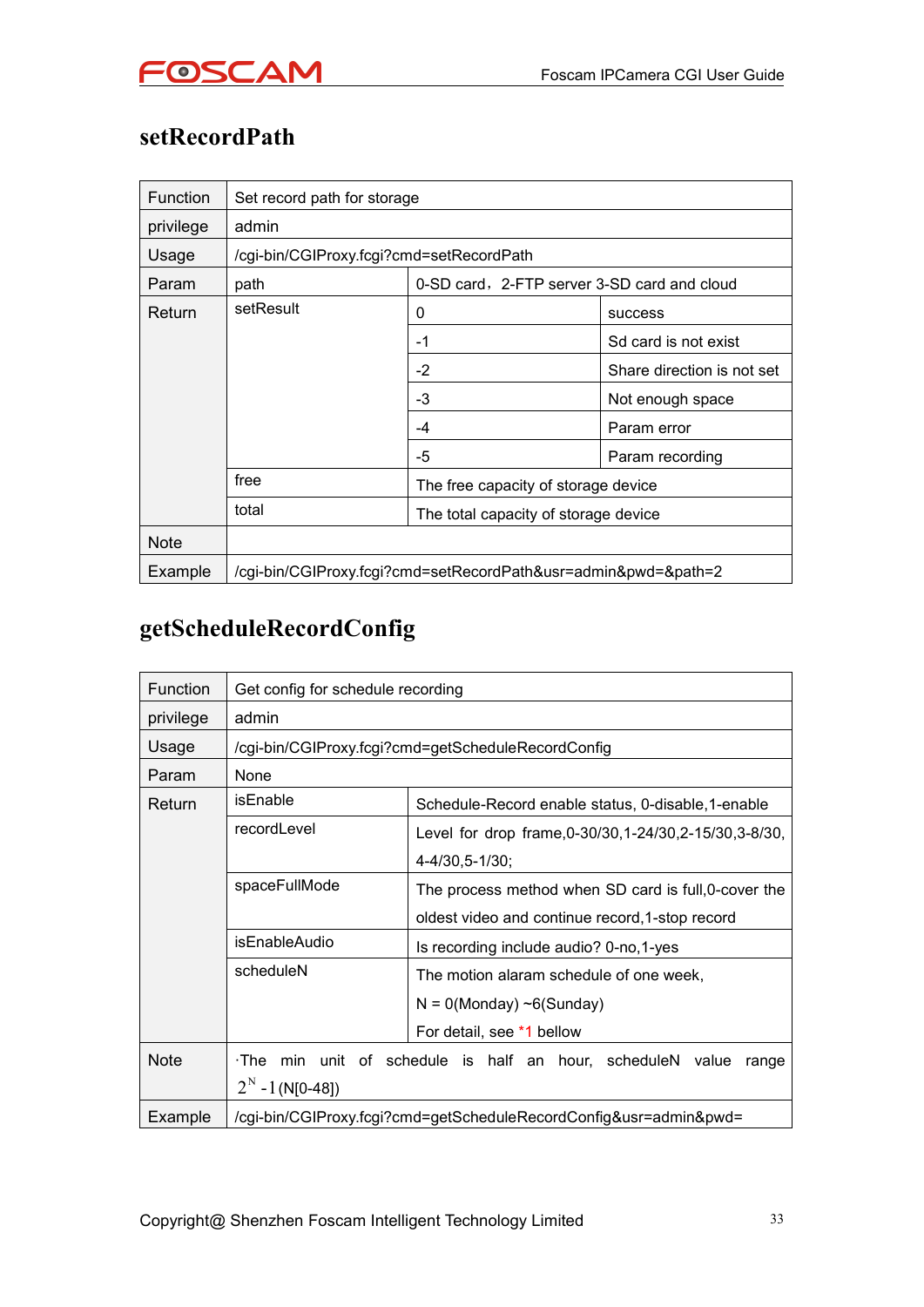

### <span id="page-33-0"></span>**setScheduleRecordConfig**

| <b>Function</b> | Set schedule recordconfig |                                                                         |  |  |  |  |  |
|-----------------|---------------------------|-------------------------------------------------------------------------|--|--|--|--|--|
| privilege       | admin                     |                                                                         |  |  |  |  |  |
| Usage           |                           | /cgi-bin/CGIProxy.fcgi?cmd=setScheduleRecordConfig                      |  |  |  |  |  |
| Param           | isEnable                  | Schedule-Record enable status, 0-disable, 1-enable                      |  |  |  |  |  |
|                 | recordLevel               | Level for drop frame, 0-30/30, 1-24/30, 2-15/30, 3-8/30,                |  |  |  |  |  |
|                 |                           | 4-4/30,5-1/30;                                                          |  |  |  |  |  |
|                 | spaceFullMode             | The process method when SD card is full, 0-cover the                    |  |  |  |  |  |
|                 |                           | oldest video and continue record, 1-stop record                         |  |  |  |  |  |
|                 | isEnableAudio             | Is recording include audio? 0-no, 1-yes                                 |  |  |  |  |  |
|                 | scheduleN                 | The motion alaram schedule of one week,<br>$N = 0$ (Monday) ~6(Sunday)  |  |  |  |  |  |
|                 |                           |                                                                         |  |  |  |  |  |
|                 |                           | For detail, see *1 bellow                                               |  |  |  |  |  |
| Return          | None                      |                                                                         |  |  |  |  |  |
| <b>Note</b>     |                           | The min unit of schedule is half an hour, scheduleN value range         |  |  |  |  |  |
|                 | $2^N - 1$ (N[0-48])       |                                                                         |  |  |  |  |  |
| Example         |                           | /cgi-bin/CGIProxy.fcgi?cmd=setScheduleRecordConfig&isEnable=1&recordLev |  |  |  |  |  |
|                 |                           | el=0&spaceFullMode=0&isEnableAudio=0&schedule0=1023&schedule1=1023&     |  |  |  |  |  |
|                 |                           | schedule2=1023&schedule3=1023&schedule4=1023&schedule5=1023&sched       |  |  |  |  |  |
|                 | ule6=1023&usr=admin&pwd=  |                                                                         |  |  |  |  |  |

#### \*1 schedule bitmap

| 0 |  |  | 1 2 3 4 5 6 7 |          | $40 \mid 41$ |  |
|---|--|--|---------------|----------|--------------|--|
|   |  |  |               |          |              |  |
|   |  |  |               |          |              |  |
|   |  |  |               | $\cdots$ |              |  |
|   |  |  |               |          |              |  |
|   |  |  |               |          |              |  |
|   |  |  |               |          |              |  |

|          | 40 | 41 | 42 | 43 | 44 | 45 | 46 | 47 | Monday   |           |
|----------|----|----|----|----|----|----|----|----|----------|-----------|
|          |    |    |    |    |    |    |    |    | Tuesday  |           |
|          |    |    |    |    |    |    |    |    |          | Wednesday |
| $\cdots$ |    |    |    |    |    |    |    |    |          | Thursday  |
|          |    |    |    |    |    |    |    |    | Friday   |           |
|          |    |    |    |    |    |    |    |    | Saturday |           |
|          |    |    |    |    |    |    |    |    | Sunday   |           |

Each grid of a row presents half of an hour of one day. For example, 40 presents 20:00 ~20:30.

The bit 40 set to "1" means the snap is effective between 20:00 to 20:30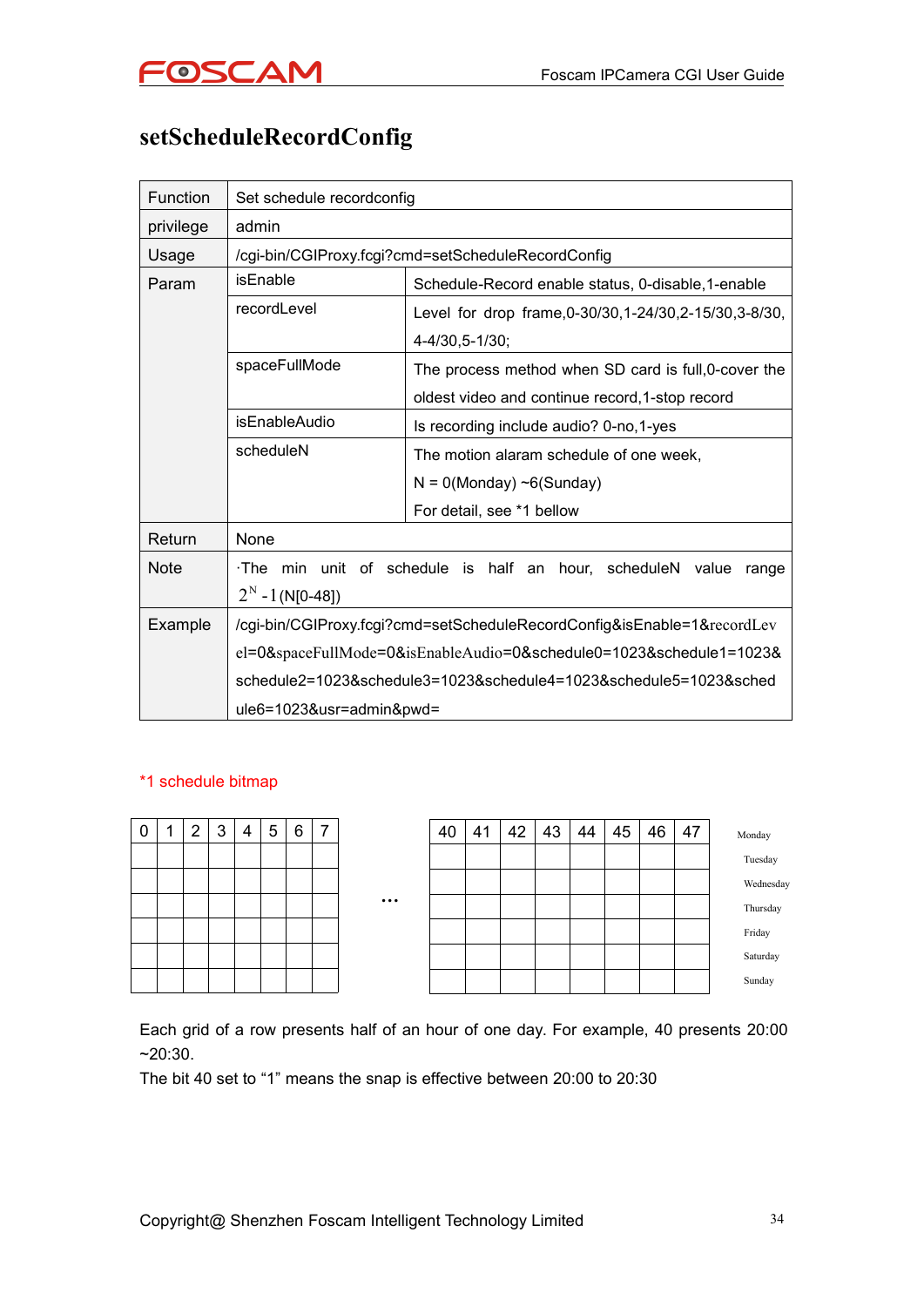

# <span id="page-34-0"></span>**setIOAlarmConfig**

| <b>Function</b> | Set IO alarm config                                                     |                                                                                       |                   |  |
|-----------------|-------------------------------------------------------------------------|---------------------------------------------------------------------------------------|-------------------|--|
| privilege       | admin                                                                   |                                                                                       |                   |  |
| Usage           | /cgi-bin/CGIProxy.fcgi?cmd=setIOAlarmConfig                             |                                                                                       |                   |  |
| Param           | isEnable                                                                | Enable state                                                                          |                   |  |
|                 | linkage                                                                 | IO alarm linkage                                                                      | bit0:Ring         |  |
|                 |                                                                         |                                                                                       | bit1:Send mail    |  |
|                 |                                                                         |                                                                                       | bit2:Snap picture |  |
|                 |                                                                         |                                                                                       | bit3:Record       |  |
|                 | alarmLevel                                                              | Alarm level, 0-Low, 1-high, trigger alarm                                             |                   |  |
|                 | snapInterval                                                            | Interval for snap picture<br>Interval for trigger alarm again, P.s. The true value of |                   |  |
|                 | triggerInterval                                                         |                                                                                       |                   |  |
|                 | triggerInterval time is the value of the cgi set add 5s.                |                                                                                       |                   |  |
|                 | scheduleN                                                               | N(0-6), alarm schedule                                                                |                   |  |
| Return          | Set result(0-success,-1-error)                                          |                                                                                       |                   |  |
| <b>Note</b>     |                                                                         |                                                                                       |                   |  |
| Example         | /cgi-bin/CGIProxy.fcgi?cmd=setIOAlarmConfig&usr=admin&pwd=&isEnable=1   |                                                                                       |                   |  |
|                 | &linkage=16&snapInterval=2&alarmLevel=1&triggerInterval=5&schedule0=102 |                                                                                       |                   |  |
|                 | 4&schedule1=1024&schedule2=1024&schedule3=1024&schedule4=1024&sch       |                                                                                       |                   |  |
|                 | edule5=1024&schedule6=1024                                              |                                                                                       |                   |  |

## **getIOAlarmConfig**

| <b>Function</b> | Get IO alarm config                         |                                                                                                                      |                   |  |  |  |
|-----------------|---------------------------------------------|----------------------------------------------------------------------------------------------------------------------|-------------------|--|--|--|
| privilege       | admin                                       |                                                                                                                      |                   |  |  |  |
| Usage           | /cgi-bin/CGIProxy.fcgi?cmd=getIOAlarmConfig |                                                                                                                      |                   |  |  |  |
| Param           | None                                        |                                                                                                                      |                   |  |  |  |
| Return          | isEnable                                    | Enable state                                                                                                         |                   |  |  |  |
|                 | linkage                                     | IO alarm linkage                                                                                                     | bit0:Ring         |  |  |  |
|                 |                                             |                                                                                                                      | bit1:Send mail    |  |  |  |
|                 |                                             |                                                                                                                      | bit2:Snap picture |  |  |  |
|                 |                                             |                                                                                                                      | bit3:Record       |  |  |  |
|                 | alarmLevel                                  | Alarm level                                                                                                          |                   |  |  |  |
|                 | snapInterval                                | Interval for snap picture                                                                                            |                   |  |  |  |
|                 | triggerInterval                             | Interval for trigger alarm again, P.s. The true value of<br>triggerInterval time is the value of the cgi get add 5s. |                   |  |  |  |
|                 |                                             |                                                                                                                      |                   |  |  |  |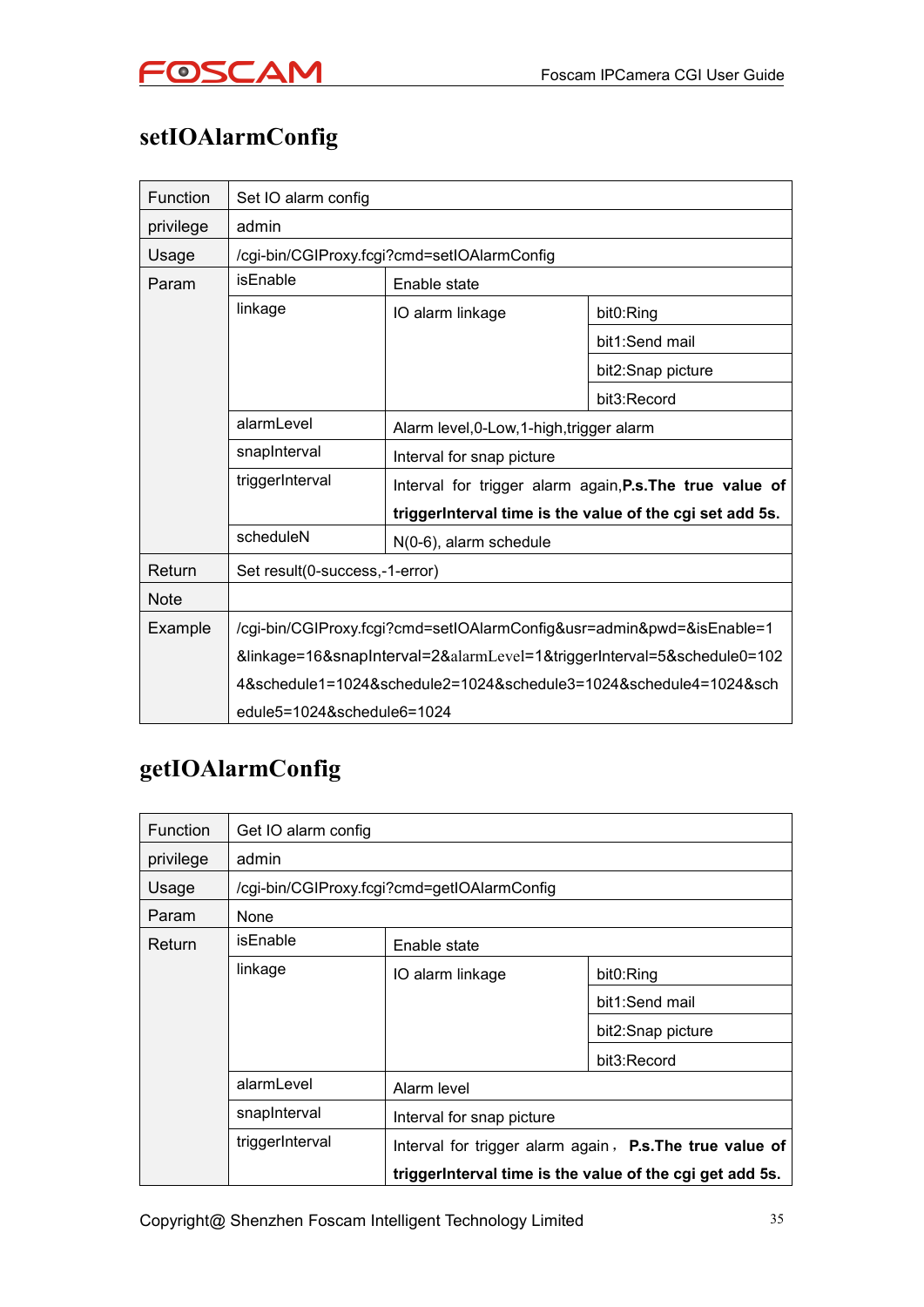

<span id="page-35-0"></span>

|             | scheduleN | $N(0-6)$ , alarm schedule                                  |
|-------------|-----------|------------------------------------------------------------|
| <b>Note</b> |           |                                                            |
| Example     |           | /cgi-bin/CGIProxy.fcgi?cmd=getIOAlarmConfig&usr=admin&pwd= |

#### **clearIOAlarmOutput**

| <b>Function</b> | Clean IO alarm output                                        |  |
|-----------------|--------------------------------------------------------------|--|
| privilege       | admin                                                        |  |
| Usage           | /cgi-bin/CGIProxy.fcgi?cmd=clearIOAlarmOutput                |  |
| Param           | None                                                         |  |
| Return          | None                                                         |  |
| <b>Note</b>     |                                                              |  |
| Example         | /cgi-bin/CGIProxy.fcgi?cmd=clearIOAlarmOutput&usr=admin&pwd= |  |

### **setAudioAlarmConfig**

| Function    | Set Audio alarm config                                                   |                                  |                   |  |
|-------------|--------------------------------------------------------------------------|----------------------------------|-------------------|--|
| privilege   | admin                                                                    |                                  |                   |  |
| Usage       | /cgi-bin/CGIProxy.fcgi?cmd=setAudioAlarmConfig                           |                                  |                   |  |
| Param       | isEnable                                                                 | Enable state                     |                   |  |
|             | linkage                                                                  | Audio alarm linkage              | bit0:Ring         |  |
|             |                                                                          |                                  | bit1:Send mail    |  |
|             |                                                                          |                                  | bit2:Snap picture |  |
|             |                                                                          |                                  | bit3:Record       |  |
|             | sensitivity                                                              | 0=low 1=middle 2=high            |                   |  |
|             | snapInterval                                                             | Interval for snap picture        |                   |  |
|             | triggerInterval                                                          | Interval for trigger alarm again |                   |  |
|             | scheduleN                                                                | N(0-6), alarm schedule           |                   |  |
| Return      | Set result(0-success,-1-error)                                           |                                  |                   |  |
| <b>Note</b> |                                                                          |                                  |                   |  |
| Example     | /cgi-bin/CGIProxy.fcgi?cmd=setAudioAlarmConfig&usr=admin&pwd=&isEnable   |                                  |                   |  |
|             | =1&linkage=16&snapInterval=2&sensitivity=1&triggerInterval=5&schedule0=1 |                                  |                   |  |
|             | 024&schedule1=1024&schedule2=1024&schedule3=1024&schedule4=1024&s        |                                  |                   |  |
|             | chedule5=1024&schedule6=1024                                             |                                  |                   |  |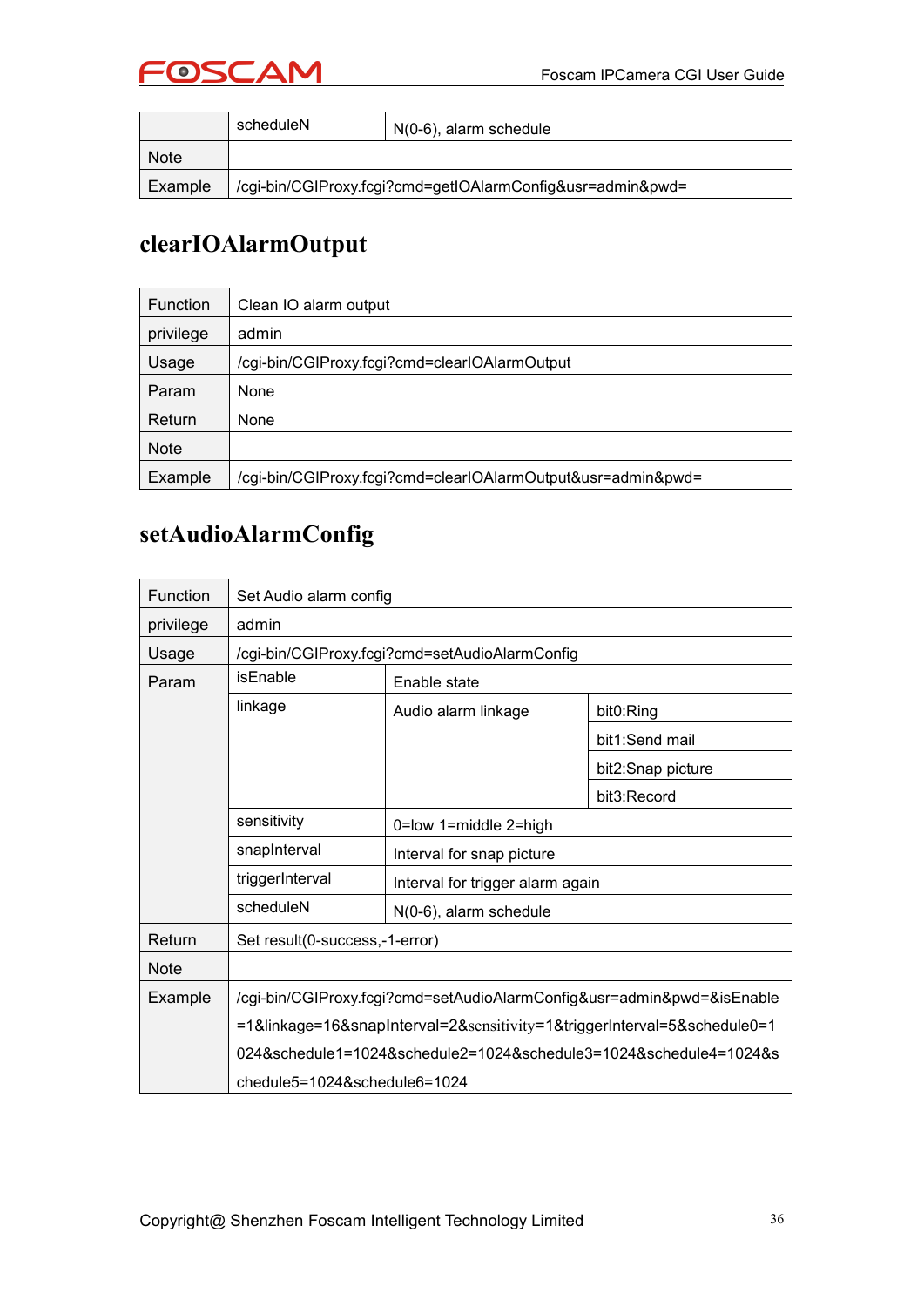

# **getAudioAlarmConfig**

| <b>Function</b> | Get Audio alarm config                         |                                                            |                   |
|-----------------|------------------------------------------------|------------------------------------------------------------|-------------------|
| privilege       | admin                                          |                                                            |                   |
| Usage           | /cgi-bin/CGIProxy.fcgi?cmd=getAudioAlarmConfig |                                                            |                   |
| Param           | None                                           |                                                            |                   |
| Return          | isEnable                                       | Enable state                                               |                   |
|                 | linkage                                        | IO alarm linkage                                           | bit0:Ring         |
|                 |                                                |                                                            | bit1:Send mail    |
|                 |                                                |                                                            | bit2:Snap picture |
|                 |                                                |                                                            | bit3:Record       |
|                 | sensitivity                                    | 0=low 1=middle 2=high                                      |                   |
|                 | snapInterval                                   | Interval for snap picture                                  |                   |
|                 | triggerInterval                                | Interval for trigger alarm again                           |                   |
|                 | scheduleN                                      | N(0-6), alarm schedule                                     |                   |
| <b>Note</b>     |                                                |                                                            |                   |
| Example         |                                                | /cgi-bin/CGIProxy.fcgi?cmd=getIOAlarmConfig&usr=admin&pwd= |                   |

### **setPCAudioAlarmCfg**

| <b>Function</b> | Set audio alarm config for PC (web live video)                        |              |
|-----------------|-----------------------------------------------------------------------|--------------|
| privilege       | admin                                                                 |              |
| Usage           | /cgi-bin/CGIProxy.fcgi?cmd=setPCAudioAlarmCfg                         |              |
| Param           | <i>isEnablePCAudioAl</i>                                              | Enable state |
|                 | arm                                                                   |              |
| Return          | Set result(0-success,-1-error)                                        |              |
| <b>Note</b>     |                                                                       |              |
| Example         | /cgi-bin/CGIProxy.fcgi?cmd=setPCAudioAlarmCfg&usr=admin&pwd=&isEnable |              |
|                 | PCAudioAlarm=1                                                        |              |

### **getPCAudioAlarmCfg**

| <b>Function</b> | Get audio alarm config for PC (web live video) |              |
|-----------------|------------------------------------------------|--------------|
| privilege       | admin                                          |              |
| Usage           | /cgi-bin/CGIProxy.fcgi?cmd=getPCAudioAlarmCfg  |              |
| Param           | None                                           |              |
| Return          | isEnablePCAudioAl                              | Enable state |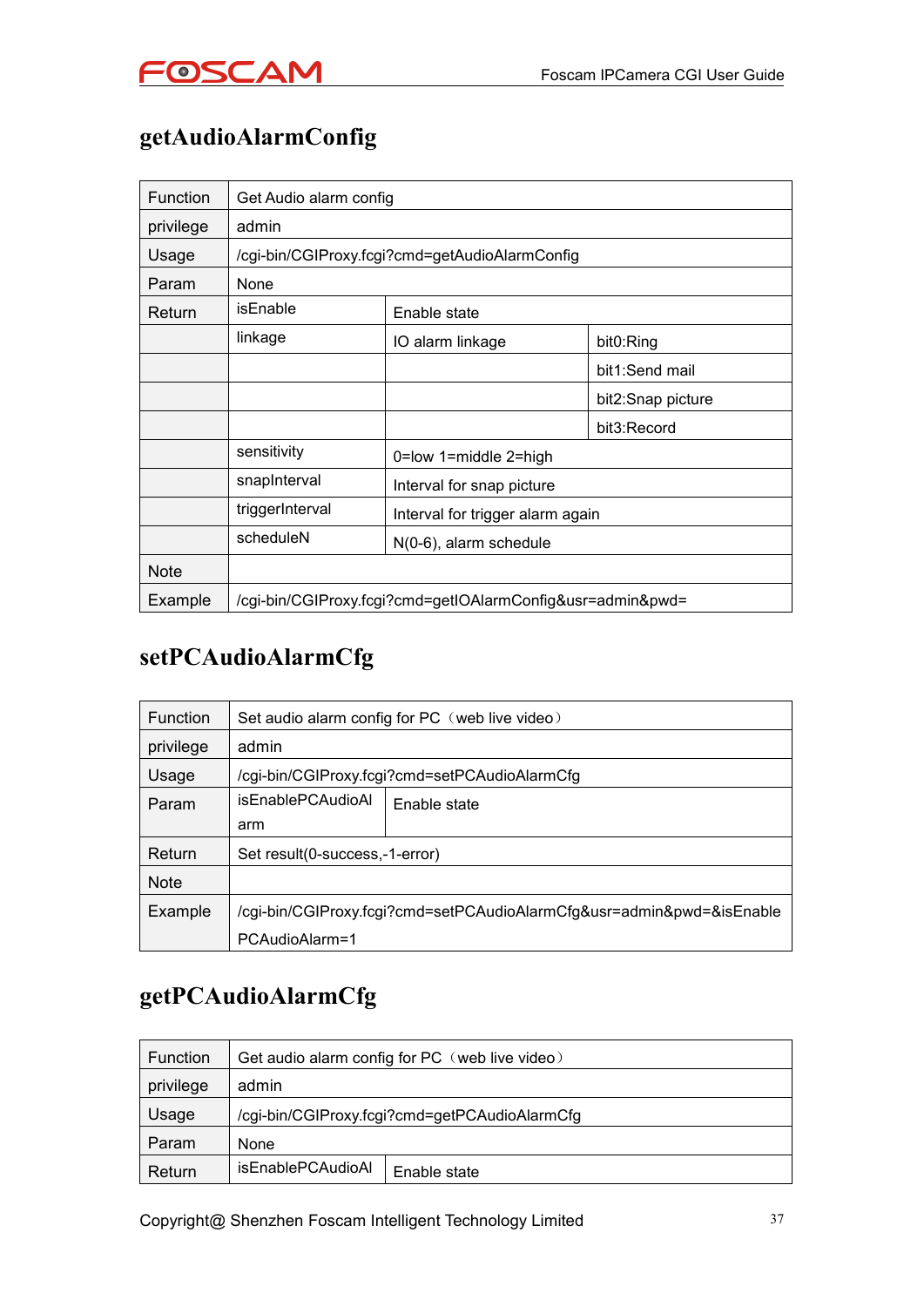

|             | arm                                                          |  |
|-------------|--------------------------------------------------------------|--|
| <b>Note</b> |                                                              |  |
| Example     | /cgi-bin/CGIProxy.fcgi?cmd=getPCAudioAlarmCfg&usr=admin&pwd= |  |

# **getMultiDevList**

| <b>Function</b> | Get multi device list                                     |                            |
|-----------------|-----------------------------------------------------------|----------------------------|
| privilege       | admin                                                     |                            |
| Usage           | /cgi-bin/CGIProxy.fcgi?cmd=getMultiDevList                |                            |
| Param           | None                                                      |                            |
| Return          | devN                                                      | N(0-8), device information |
| <b>Note</b>     |                                                           |                            |
| Example         | /cgi-bin/CGIProxy.fcgi?cmd=getMultiDevList&usr=admin&pwd= |                            |

### **getMultiDevDetailInfo**

| Function    | Get multi device information                                    |                                                  |  |
|-------------|-----------------------------------------------------------------|--------------------------------------------------|--|
| privilege   | admin                                                           |                                                  |  |
| Usage       |                                                                 | /cgi-bin/CGIProxy.fcgi?cmd=getMultiDevDetailInfo |  |
| Param       | chnnl                                                           | Channel no                                       |  |
| Return      | productType                                                     | Device type                                      |  |
|             | ip                                                              | Device IP                                        |  |
|             | port                                                            | Web port                                         |  |
|             | mediaPort                                                       | Media port                                       |  |
|             | userName                                                        | User name                                        |  |
|             | passWord                                                        | Password                                         |  |
|             | devName                                                         | Device name                                      |  |
| <b>Note</b> |                                                                 |                                                  |  |
| Example     | /cgi-bin/CGIProxy.fcgi?cmd=getMultiDevDetailInfo&usr=admin&pwd= |                                                  |  |

#### **addMultiDev**

| Function  | Add multiy device                      |             |
|-----------|----------------------------------------|-------------|
| privilege | admin                                  |             |
| Usage     | /cgi-bin/CGIProxy.fcgi?cmd=addMultiDev |             |
| Param     | chnnl                                  | Channel no  |
|           | productType                            | Device type |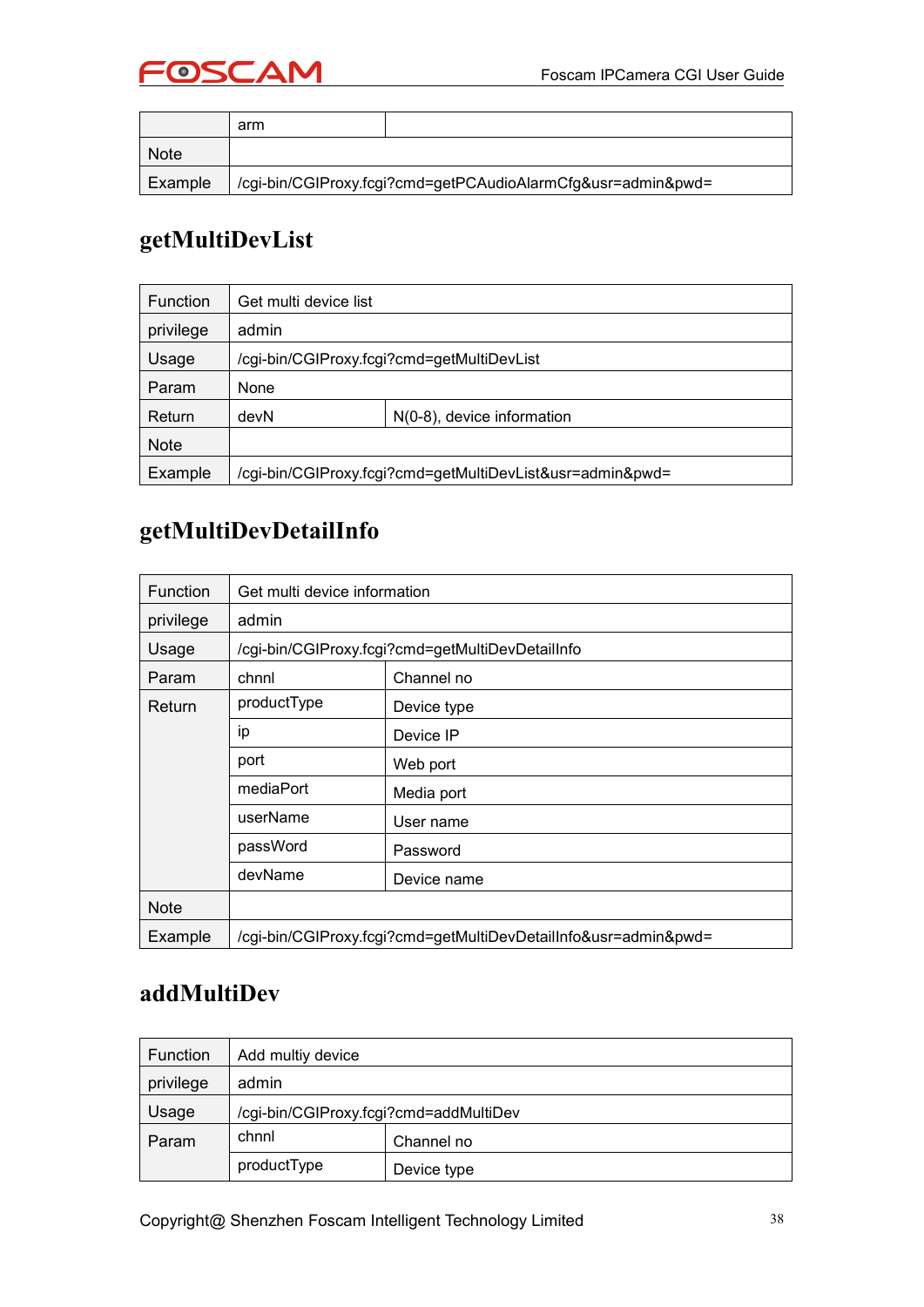

|             | ip                                                                    | Device Ip   |
|-------------|-----------------------------------------------------------------------|-------------|
|             | port                                                                  | Web port    |
|             | mediaPort                                                             | Media port  |
|             | userName                                                              | User name   |
|             | passWord                                                              | Password    |
|             | devName                                                               | Device name |
| Return      | Add result(0-success,-1-error)                                        |             |
| <b>Note</b> |                                                                       |             |
| Example     | /cgi-bin/CGIProxy.fcgi?cmd=addMultiDev&usr=admin&pwd=&chnnl=2&product |             |
|             | Type=H264&ip=192.168.1.3&port=88&mediaPort=88&userName=admin&pass     |             |
|             | Word=&devName=FI9805W                                                 |             |

### **delMultiDev**

| <b>Function</b> | Delete multiy device                                          |            |
|-----------------|---------------------------------------------------------------|------------|
| privilege       | admin                                                         |            |
| Usage           | /cgi-bin/CGIProxy.fcgi?cmd=delMultiDev                        |            |
| Param           | chnnl                                                         | Channel no |
| Return          | Delete result(0-success,-1-error)                             |            |
| <b>Note</b>     |                                                               |            |
| Example         | /cgi-bin/CGIProxy.fcgi?cmd=delMultiDev&usr=admin&pwd=&chnnl=2 |            |

### **setDeFrameLevel**

| Function    | Set status to enhance night vision definition |                                                                   |
|-------------|-----------------------------------------------|-------------------------------------------------------------------|
| privilege   | admin                                         |                                                                   |
| Usage       | /cgi-bin/CGIProxy.fcgi?cmd=setDeFrameLevel    |                                                                   |
| Param       | level                                         | 0 - Disable the status of enhance                                 |
|             |                                               | 1-Enable the status of enhance                                    |
| Return      | None                                          |                                                                   |
| <b>Note</b> |                                               |                                                                   |
| Example     |                                               | /cgi-bin/CGIProxy.fcgi?cmd=setDeFrameLevel&level=0&usr=admin&pwd= |

# **getDeFrameLevel**

|                 | Function   Get status of enhance the night vision definition |
|-----------------|--------------------------------------------------------------|
| privilege admin |                                                              |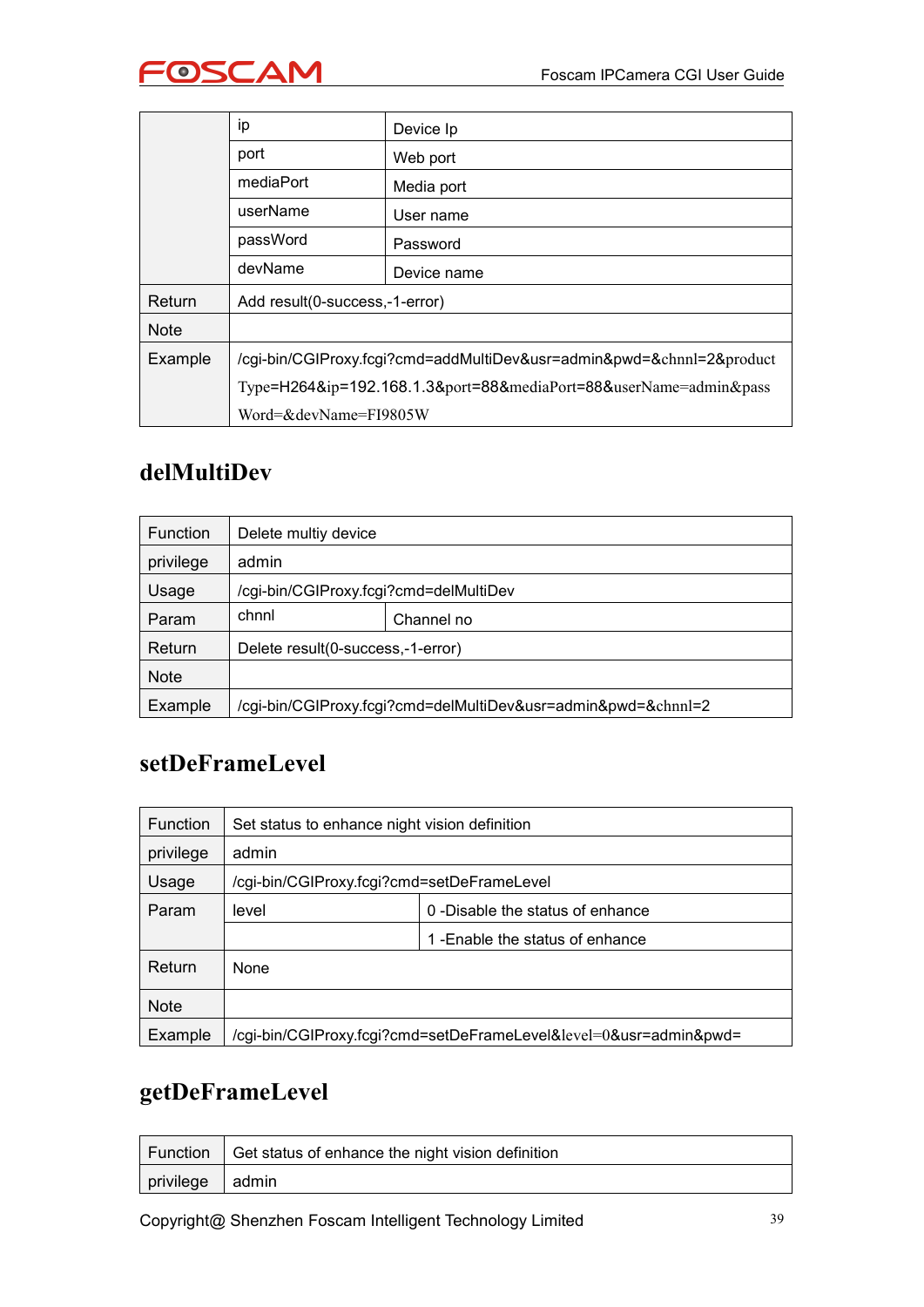

| Usage       | /cgi-bin/CGIProxy.fcgi?cmd=getDeframeLevel                |                                   |
|-------------|-----------------------------------------------------------|-----------------------------------|
| Param       | None                                                      |                                   |
| Return      | level                                                     | 0 - Disable the status of enhance |
|             |                                                           | 1-Enable the status of enhance    |
| <b>Note</b> |                                                           |                                   |
| Example     | /cgi-bin/CGIProxy.fcgi?cmd=getDeframeLevel&usr=admin&pwd= |                                   |

#### **User account**

#### **addAccount**

| <b>Function</b> | Add user account                                                        |                |               |
|-----------------|-------------------------------------------------------------------------|----------------|---------------|
| privilege       | admin                                                                   |                |               |
| Usage           | /cgi-bin/CGIProxy.fcgi?cmd=addAccount                                   |                |               |
| Param           | usrName<br>user name                                                    |                |               |
|                 | usrPwd<br>user password                                                 |                |               |
|                 | privilege                                                               | $\mathbf 0$    | Visitor       |
|                 |                                                                         |                | Operator      |
|                 |                                                                         | $\overline{2}$ | Administrator |
| Return          | <b>None</b>                                                             |                |               |
| <b>Note</b>     |                                                                         |                |               |
| Example         | /cgi-bin/CGIProxy.fcgi?cmd=addAccount&usrName=test&usrPwd=test&privileg |                |               |
|                 | e=0& usr=admin&pwd=                                                     |                |               |

### **delAccount**

| <b>Function</b> | Delete user account                                               |           |  |
|-----------------|-------------------------------------------------------------------|-----------|--|
| privilege       | admin                                                             |           |  |
| Usage           | /cgi-bin/CGIProxy.fcgi?cmd=delAccount                             |           |  |
| Param           | usrName                                                           | user name |  |
| Return          | None                                                              |           |  |
| <b>Note</b>     |                                                                   |           |  |
| Example         | /cgi-bin/CGIProxy.fcgi?cmd=delAccount&usrName=test&usr=admin&pwd= |           |  |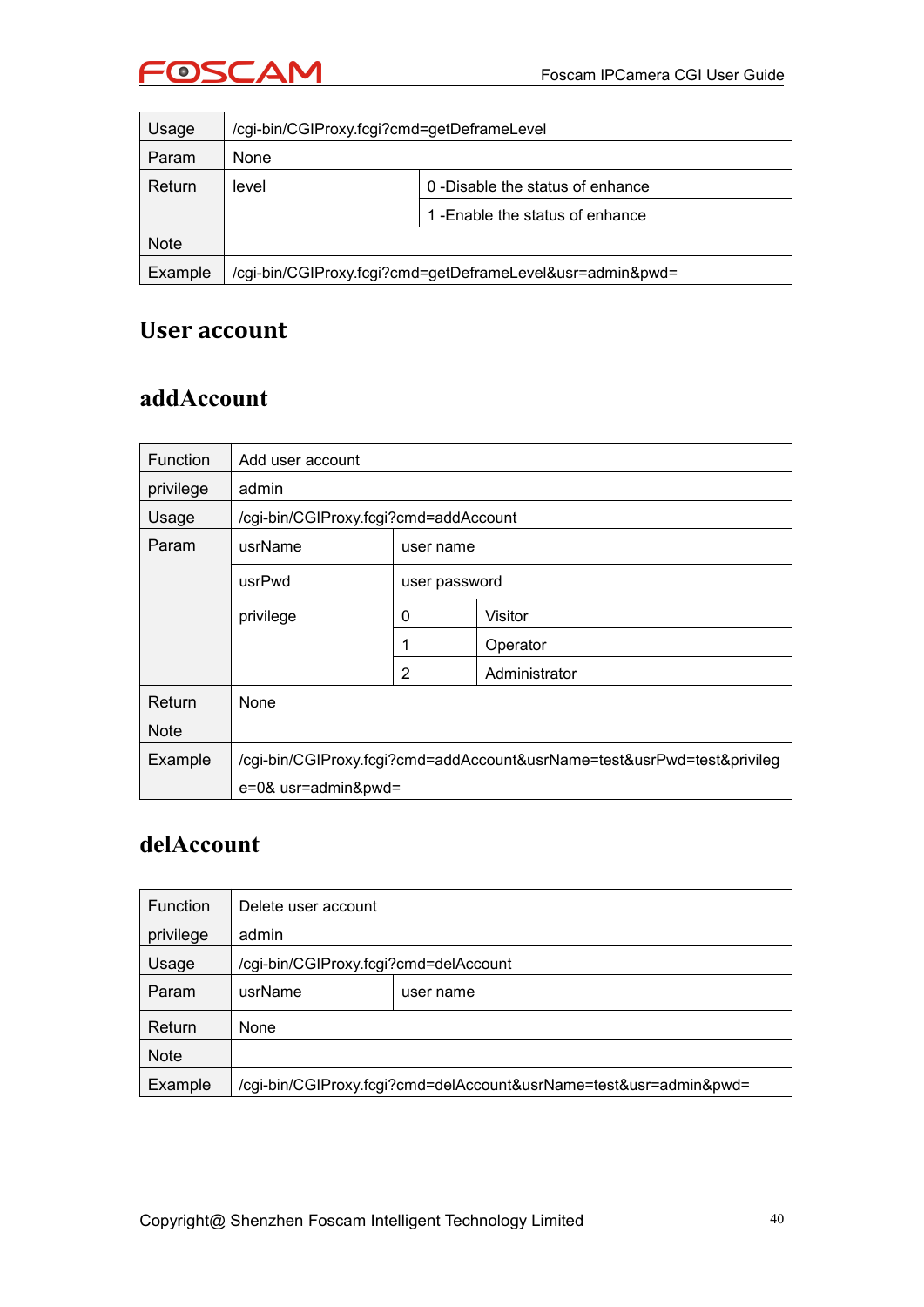

# **getPassword**

| Function    | Get user password |                                                                    |  |  |
|-------------|-------------------|--------------------------------------------------------------------|--|--|
| privilege   | admin             |                                                                    |  |  |
| Usage       |                   | /cgi-bin/CGIProxy.fcgi?cmd=getPassword                             |  |  |
| Param       | usrName           | user name                                                          |  |  |
| Return      | None              |                                                                    |  |  |
| <b>Note</b> |                   |                                                                    |  |  |
| Example     |                   | /cgi-bin/CGIProxy.fcgi?cmd=getPassword&usrName=test&usr=admin&pwd= |  |  |

### **changePassword**

| <b>Function</b> | Change password                                                              |                                           |  |
|-----------------|------------------------------------------------------------------------------|-------------------------------------------|--|
| privilege       | admin                                                                        |                                           |  |
| Usage           |                                                                              | /cgi-bin/CGIProxy.fcgi?cmd=changePassword |  |
| Param           | usrName                                                                      | The user you want to change password      |  |
|                 | oldPwd                                                                       | old password                              |  |
|                 | newPwd                                                                       | new password                              |  |
| Return          | None                                                                         |                                           |  |
| <b>Note</b>     | Admin can change every user's password, visitor and operator can only change |                                           |  |
|                 | their own password                                                           |                                           |  |
| Example         | /cgi-bin/CGIProxy.fcgi?cmd=changePassword&usrName=admin&oldPwd=≠             |                                           |  |
|                 | wPwd=test&usr=admin&pwd=                                                     |                                           |  |

### **changeUserName**

| <b>Function</b> | Change user name                                                         |                                                          |  |
|-----------------|--------------------------------------------------------------------------|----------------------------------------------------------|--|
| privilege       | admin                                                                    |                                                          |  |
| Usage           | /cgi-bin/CGIProxy.fcgi?cmd=changeUserName                                |                                                          |  |
| Param           | usrName                                                                  | The user you want to change name                         |  |
|                 | newUsrName                                                               | The new user name                                        |  |
| Return          | None                                                                     |                                                          |  |
| <b>Note</b>     | Admin can change every user's name, visitor and operator can only change |                                                          |  |
|                 | their own name                                                           |                                                          |  |
| Example         |                                                                          | /cgi-bin/CGIProxy.fcgi?cmd=changeUserName&usrName=admin& |  |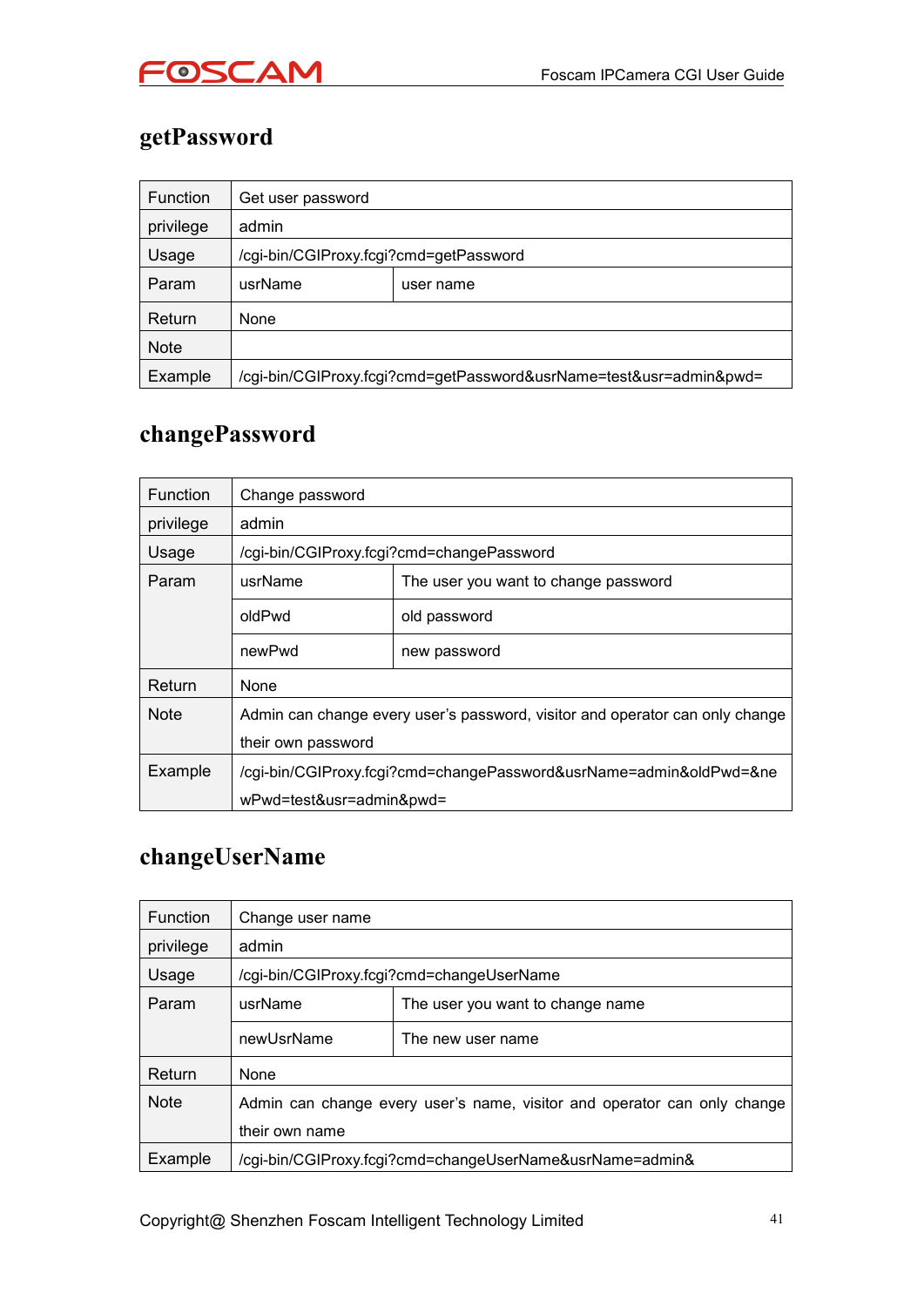

newUsrName=newname&usr=admin&pwd=

# **changeUserNameAndPwdTogether**

| <b>Function</b> | Change user name and password together                                   |                                                             |  |
|-----------------|--------------------------------------------------------------------------|-------------------------------------------------------------|--|
| privilege       | admin                                                                    |                                                             |  |
| Usage           |                                                                          | /cgi-bin/CGIProxy.fcgi?cmd=changeUserNameAndPwdTogether     |  |
| Param           | usrName                                                                  | The user you want to change name                            |  |
|                 | newUsrName                                                               | New user name                                               |  |
|                 | oldPwd                                                                   | old password                                                |  |
|                 | newPwd                                                                   | new password                                                |  |
| Return          | None                                                                     |                                                             |  |
| <b>Note</b>     | Admin can change every user's name, visitor and operator can only change |                                                             |  |
|                 | their own name                                                           |                                                             |  |
| Example         | /cgi-bin/CGIProxy.fcgi?cmd=changeUserNameAndPwdTogether&usrName=ad       |                                                             |  |
|                 |                                                                          | min&newUsrName=newname&oldPwd=&newPwd=newpwd&usr=admin&pwd= |  |

# **logIn**

| Function  | User log in to camera             |                  |                                                         |
|-----------|-----------------------------------|------------------|---------------------------------------------------------|
| privilege | visitor                           |                  |                                                         |
| Usage     | /cgi-bin/CGIProxy.fcgi?cmd= logIn |                  |                                                         |
| Param     | usrName                           | User name        |                                                         |
|           | remotelp                          | Access IP        |                                                         |
|           | groupId                           |                  | An id use to distinguish different users, can be set to |
|           |                                   | current cpu tick |                                                         |
|           | pwd                               | password         |                                                         |
| Return    | logInResult                       | 0                | Login success                                           |
|           |                                   | $-1$             | Parameter check error                                   |
|           |                                   | $-2$             | Exceed max user                                         |
|           |                                   | $-3$             | User not exist                                          |
|           |                                   | -4               | User not found                                          |
|           |                                   | $-5$             | Password error                                          |
|           |                                   | -6               | IP repetition                                           |
|           |                                   | $-7$             | Access deny                                             |
|           |                                   | -8               | Already login                                           |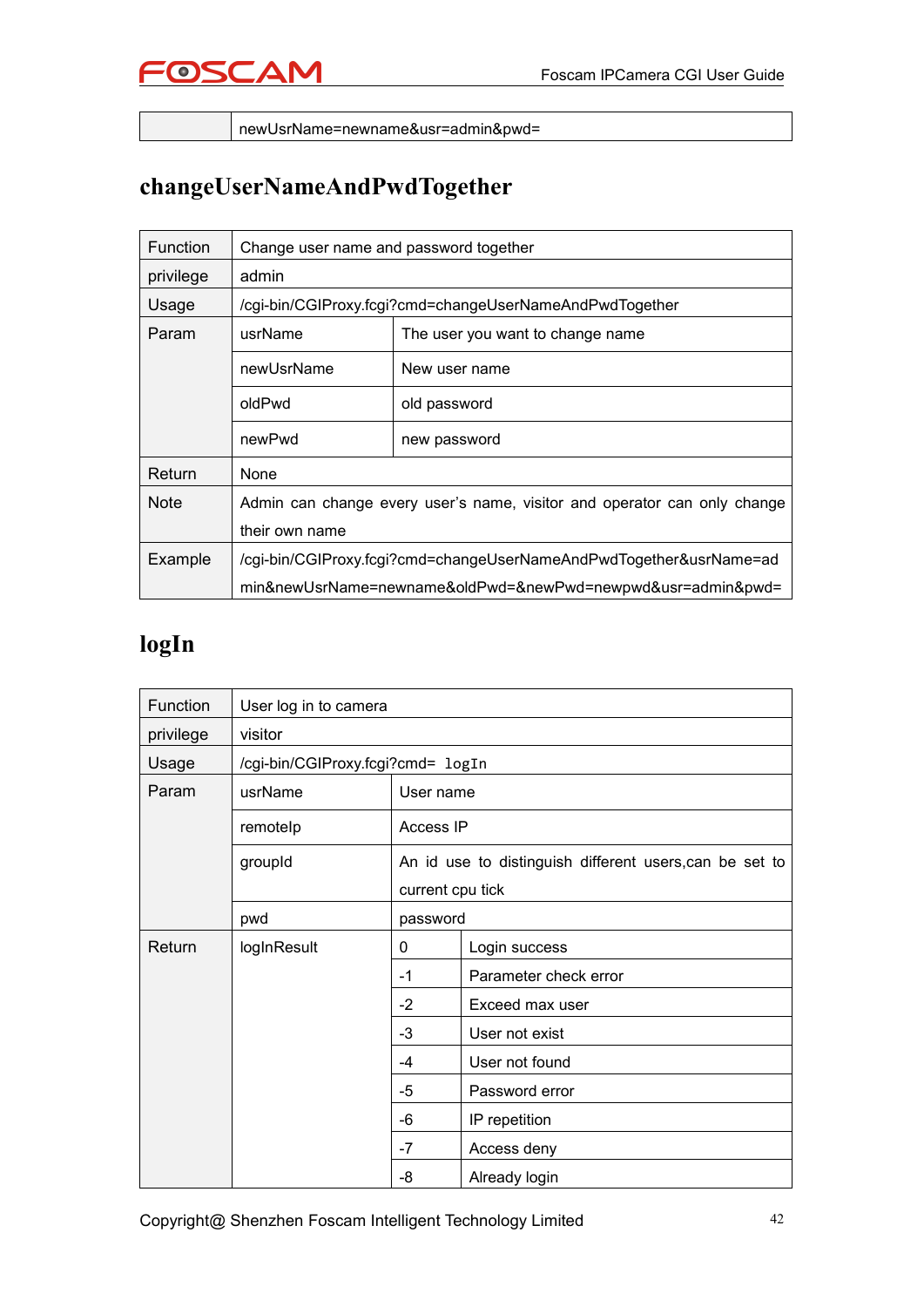

|             | privilege                                                             | 0 | Visitor       |
|-------------|-----------------------------------------------------------------------|---|---------------|
|             |                                                                       |   | Operator      |
|             |                                                                       | 2 | Administrator |
| <b>Note</b> |                                                                       |   |               |
| Example     | /cgi-bin/CGIProxy.fcgi?cmd=logIn&usrName=admin&remoteIp=192.168.1.12& |   |               |
|             | groupId=673982479&pwd=&usr=admin&pwd=                                 |   |               |

# **logOut**

| <b>Function</b> | User log out to camera                                                 |                                                         |  |
|-----------------|------------------------------------------------------------------------|---------------------------------------------------------|--|
| privilege       | visitor                                                                |                                                         |  |
| Usage           | /cgi-bin/CGIProxy.fcgi?cmd=logOut                                      |                                                         |  |
| Param           | usrName                                                                | User name                                               |  |
|                 | ip                                                                     | Access IP                                               |  |
|                 | groupId                                                                | An id use to distinguish different users, can be set to |  |
|                 |                                                                        | current cpu tick                                        |  |
| Return          | logOutResult                                                           |                                                         |  |
| <b>Note</b>     |                                                                        |                                                         |  |
| Example         | /cgi-bin/CGIProxy.fcgi?cmd=logOut&usrName=admin&ip=192.168.1.12&groupl |                                                         |  |
|                 | d=673982479&usr=admin&pwd=                                             |                                                         |  |

# **getSessionList**

| <b>Function</b> | Get current session list of the camera                   |                        |  |
|-----------------|----------------------------------------------------------|------------------------|--|
| privilege       | admin                                                    |                        |  |
| Usage           | /cgi-bin/CGIProxy.fcgi?cmd=getSessionList                |                        |  |
| Param           | None                                                     |                        |  |
| Return          | usrCnt                                                   | session count          |  |
|                 | usrN                                                     | User name of session N |  |
| <b>Note</b>     |                                                          |                        |  |
| Example         | /cgi-bin/CGIProxy.fcgi?cmd=getSessionList&usr=admin&pwd= |                        |  |

# **getUserList**

| Function  | Get user account list of the camera |
|-----------|-------------------------------------|
| privilege | admin                               |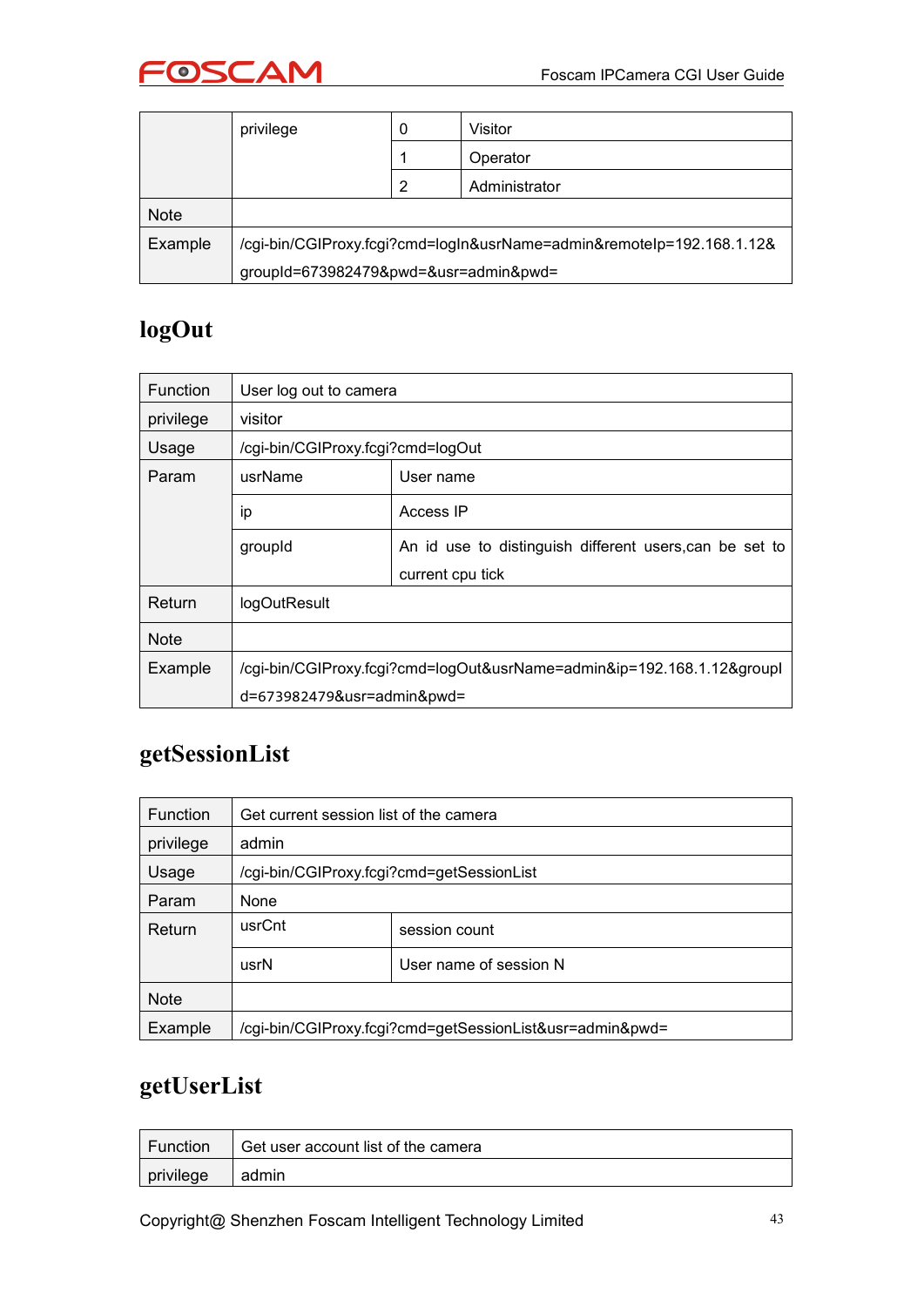

| Usage       | /cgi-bin/CGIProxy.fcgi?cmd=getUserList                |                         |
|-------------|-------------------------------------------------------|-------------------------|
| Param       | None                                                  |                         |
| Return      | usrCnt                                                | User count              |
|             | usrN                                                  | User name of accnount N |
| <b>Note</b> |                                                       |                         |
| Example     | /cgi-bin/CGIProxy.fcgi?cmd=getUserList&usr=admin&pwd= |                         |

### **usrBeatHeart**

| <b>Function</b> | user checks connection with camera      |                                                                       |
|-----------------|-----------------------------------------|-----------------------------------------------------------------------|
| privilege       | visitor                                 |                                                                       |
| Usage           | /cgi-bin/CGIProxy.fcgi?cmd=usrBeatHeart |                                                                       |
| Param           | usrName                                 | User name                                                             |
|                 | remotelp                                | Access IP                                                             |
|                 | groupId                                 | An id use to distinguish different users, can be set to               |
|                 |                                         | current cpu tick                                                      |
| Return          | checkResult(0-success,-1-error)         |                                                                       |
| <b>Note</b>     |                                         |                                                                       |
| Example         |                                         | /cgi-bin/CGIProxy.fcgi?cmd=usrBeatHeart&usrName=admin&ip=192.168.1.13 |
|                 | &groupId=673982479&usr=admin&pwd=       |                                                                       |

### **PTZ Control**

### **ptzMoveUp**

| Function    | Move up                                             |
|-------------|-----------------------------------------------------|
| privilege   | operator                                            |
| Usage       | /cgi-bin/CGIProxy.fcgi?cmd=ptzMoveUp                |
| Param       | None                                                |
| Return      | None                                                |
| <b>Note</b> |                                                     |
| Example     | /cgi-bin/CGIProxy.fcgi?cmd=ptzMoveUp&usr=admin&pwd= |

# **ptzMoveDown**

| $-$<br>unction<br>$-1.10$ | Move down |
|---------------------------|-----------|
|                           |           |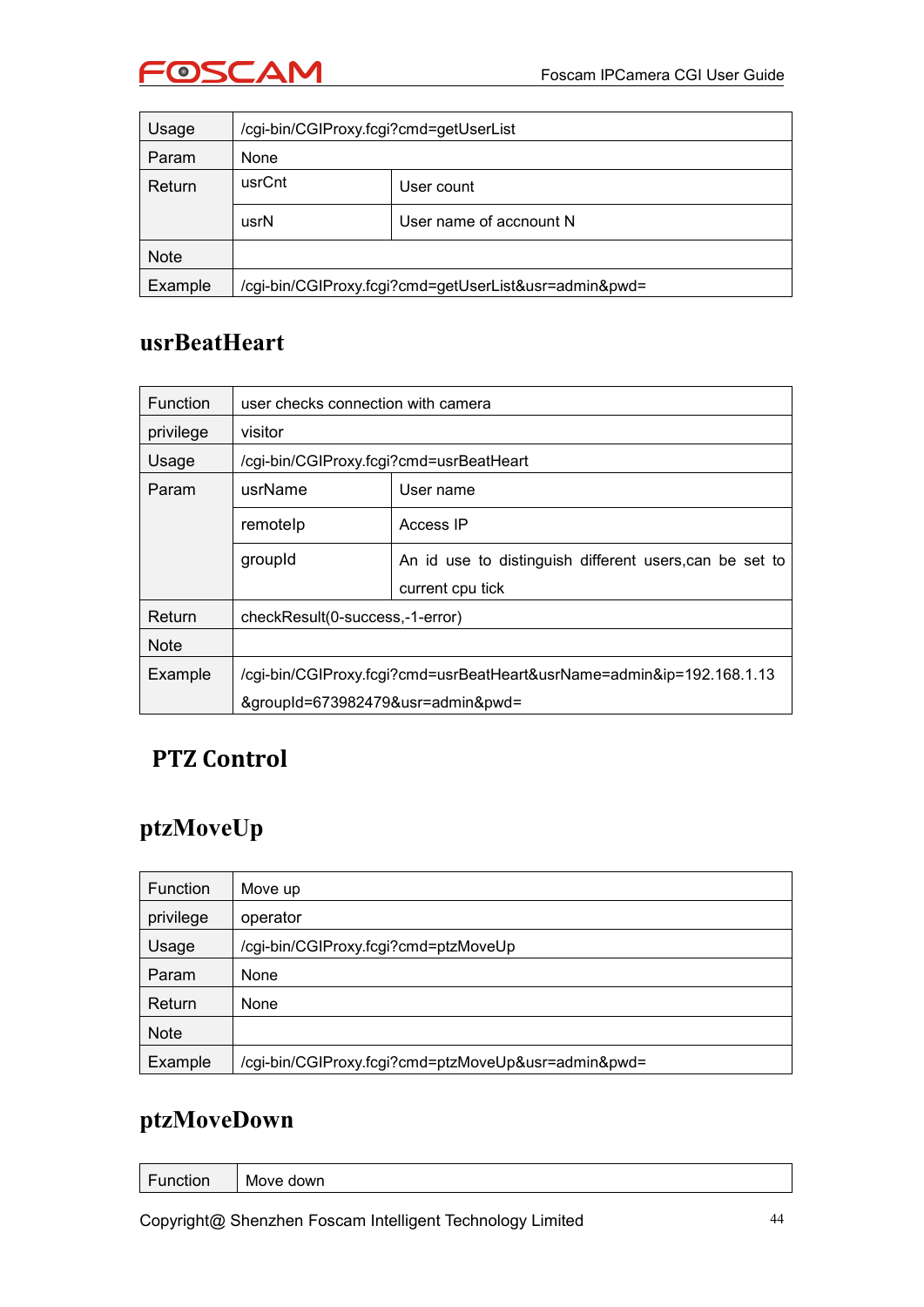

| privilege   | operator                                              |
|-------------|-------------------------------------------------------|
| Usage       | /cgi-bin/CGIProxy.fcgi?cmd=ptzMoveDown                |
| Param       | None                                                  |
| Return      | None                                                  |
| <b>Note</b> |                                                       |
| Example     | /cgi-bin/CGIProxy.fcgi?cmd=ptzMoveDown&usr=admin&pwd= |

### **ptzMoveLeft**

| Function    | Move to left                                          |
|-------------|-------------------------------------------------------|
| privilege   | operator                                              |
| Usage       | /cgi-bin/CGIProxy.fcgi?cmd=ptzMoveLeft                |
| Param       | None                                                  |
| Return      | None                                                  |
| <b>Note</b> |                                                       |
| Example     | /cgi-bin/CGIProxy.fcgi?cmd=ptzMoveLeft&usr=admin&pwd= |

### **ptzMoveRight**

| <b>Function</b> | Move to right                                          |
|-----------------|--------------------------------------------------------|
| privilege       | operator                                               |
| Usage           | /cgi-bin/CGIProxy.fcgi?cmd=ptzMoveRight                |
| Param           | None                                                   |
| Return          | None                                                   |
| <b>Note</b>     |                                                        |
| Example         | /cgi-bin/CGIProxy.fcgi?cmd=ptzMoveRight&usr=admin&pwd= |

# **ptzMoveTopLeft**

| <b>Function</b> | Move to top left                                         |
|-----------------|----------------------------------------------------------|
| privilege       | operator                                                 |
| Usage           | /cgi-bin/CGIProxy.fcgi?cmd=ptzMoveTopLeft                |
| Param           | None                                                     |
| Return          | None                                                     |
| <b>Note</b>     |                                                          |
| Example         | /cgi-bin/CGIProxy.fcgi?cmd=ptzMoveTopLeft&usr=admin&pwd= |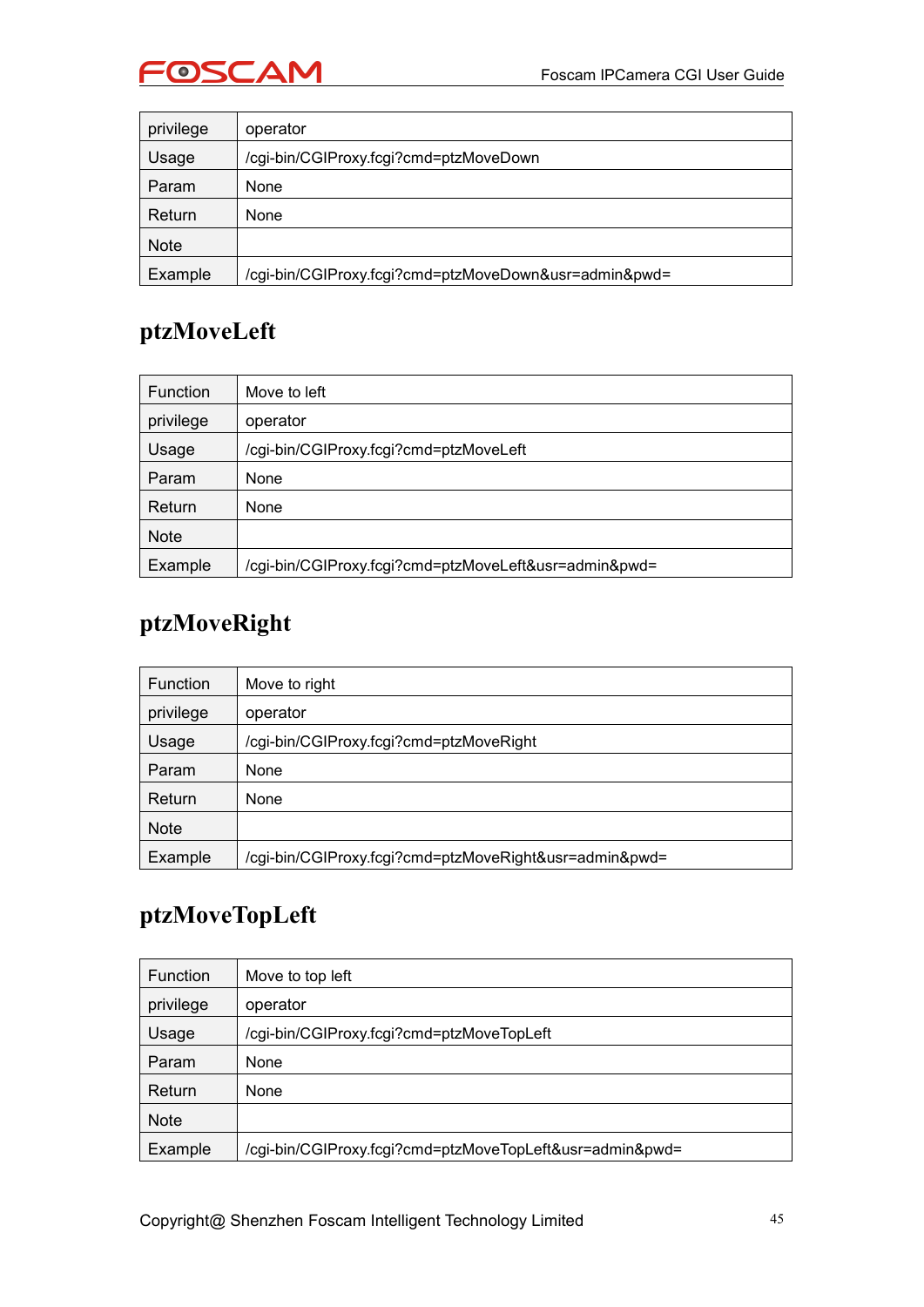

# **ptzMoveTopRight**

| Function    | Move to top right                                         |
|-------------|-----------------------------------------------------------|
| privilege   | operator                                                  |
| Usage       | /cgi-bin/CGIProxy.fcgi?cmd=ptzMoveTopRight                |
| Param       | None                                                      |
| Return      | None                                                      |
| <b>Note</b> |                                                           |
| Example     | /cgi-bin/CGIProxy.fcgi?cmd=ptzMoveTopRight&usr=admin&pwd= |

### **ptzMoveBottomLeft**

| Function    | Move to bottom left                                         |
|-------------|-------------------------------------------------------------|
| privilege   | operator                                                    |
| Usage       | /cgi-bin/CGIProxy.fcgi?cmd=ptzMoveBottomLeft                |
| Param       | None                                                        |
| Return      | None                                                        |
| <b>Note</b> |                                                             |
| Example     | /cgi-bin/CGIProxy.fcgi?cmd=ptzMoveBottomLeft&usr=admin&pwd= |

### **ptzMoveBottomRight**

| <b>Function</b> | Move to bottom right                                         |
|-----------------|--------------------------------------------------------------|
| privilege       | operator                                                     |
| Usage           | /cgi-bin/CGIProxy.fcgi?cmd=ptzMoveBottomRight                |
| Param           | <b>None</b>                                                  |
| Return          | None                                                         |
| <b>Note</b>     |                                                              |
| Example         | /cgi-bin/CGIProxy.fcgi?cmd=ptzMoveBottomRight&usr=admin&pwd= |

### **ptzStopRun**

| Function  | Stop run PT                           |
|-----------|---------------------------------------|
| privilege | operator                              |
| Usage     | /cgi-bin/CGIProxy.fcgi?cmd=ptzStopRun |
| Param     | None                                  |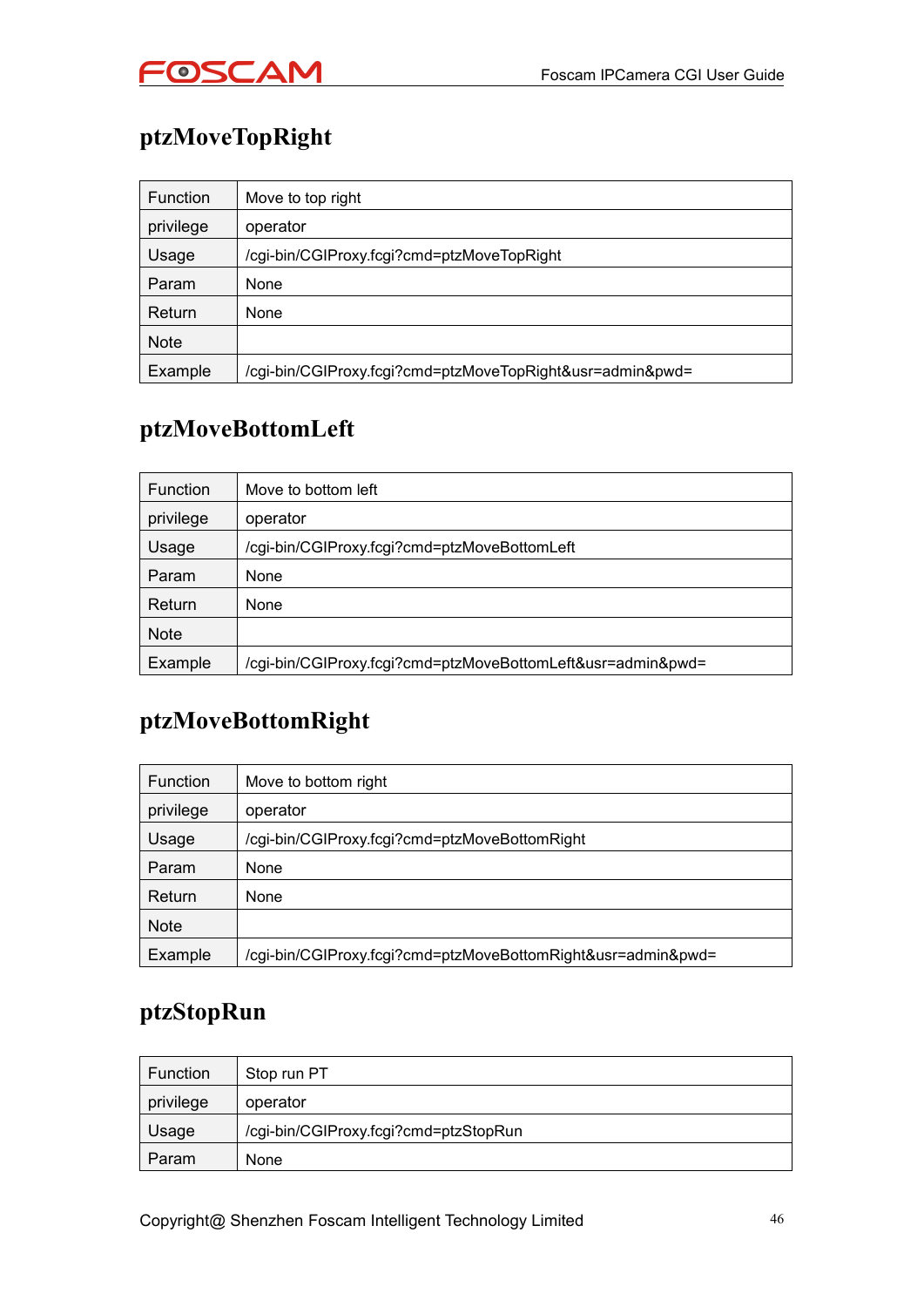

| Return      | None                                                 |
|-------------|------------------------------------------------------|
| <b>Note</b> |                                                      |
| Example     | /cgi-bin/CGIProxy.fcgi?cmd=ptzStopRun&usr=admin&pwd= |

### **ptzReset**

| Function    | Reset PT to default position                       |
|-------------|----------------------------------------------------|
| privilege   | operator                                           |
| Usage       | /cgi-bin/CGIProxy.fcgi?cmd=ptzReset                |
| Param       | None                                               |
| Return      | None                                               |
| <b>Note</b> |                                                    |
| Example     | /cgi-bin/CGIProxy.fcgi?cmd=ptzReset&usr=admin&pwd= |

### **getPTZSpeed**

| <b>Function</b> | Get the speed of PT |   |                                                       |
|-----------------|---------------------|---|-------------------------------------------------------|
| privilege       | operator            |   |                                                       |
| Usage           |                     |   | /cgi-bin/CGIProxy.fcgi?cmd=getPTZSpeed                |
| Param           | None                |   |                                                       |
| Return          | speed               | 0 | Very slow                                             |
|                 |                     |   | Slow                                                  |
|                 |                     | 2 | Normal speed                                          |
|                 |                     | 3 | Fast                                                  |
|                 |                     | 4 | Very fast                                             |
| <b>Note</b>     |                     |   |                                                       |
| Example         |                     |   | /cgi-bin/CGIProxy.fcgi?cmd=getPTZSpeed&usr=admin&pwd= |

### **setPTZSpeed**

| <b>Function</b> | Set the speed of PT |                |                                        |
|-----------------|---------------------|----------------|----------------------------------------|
| privilege       | operator            |                |                                        |
| Usage           |                     |                | /cgi-bin/CGIProxy.fcgi?cmd=setPTZSpeed |
| Param           | speed               | 0              | Very slow                              |
|                 |                     | 1              | Slow                                   |
|                 |                     | $\overline{2}$ | Normal speed                           |
|                 |                     | 3              | Fast                                   |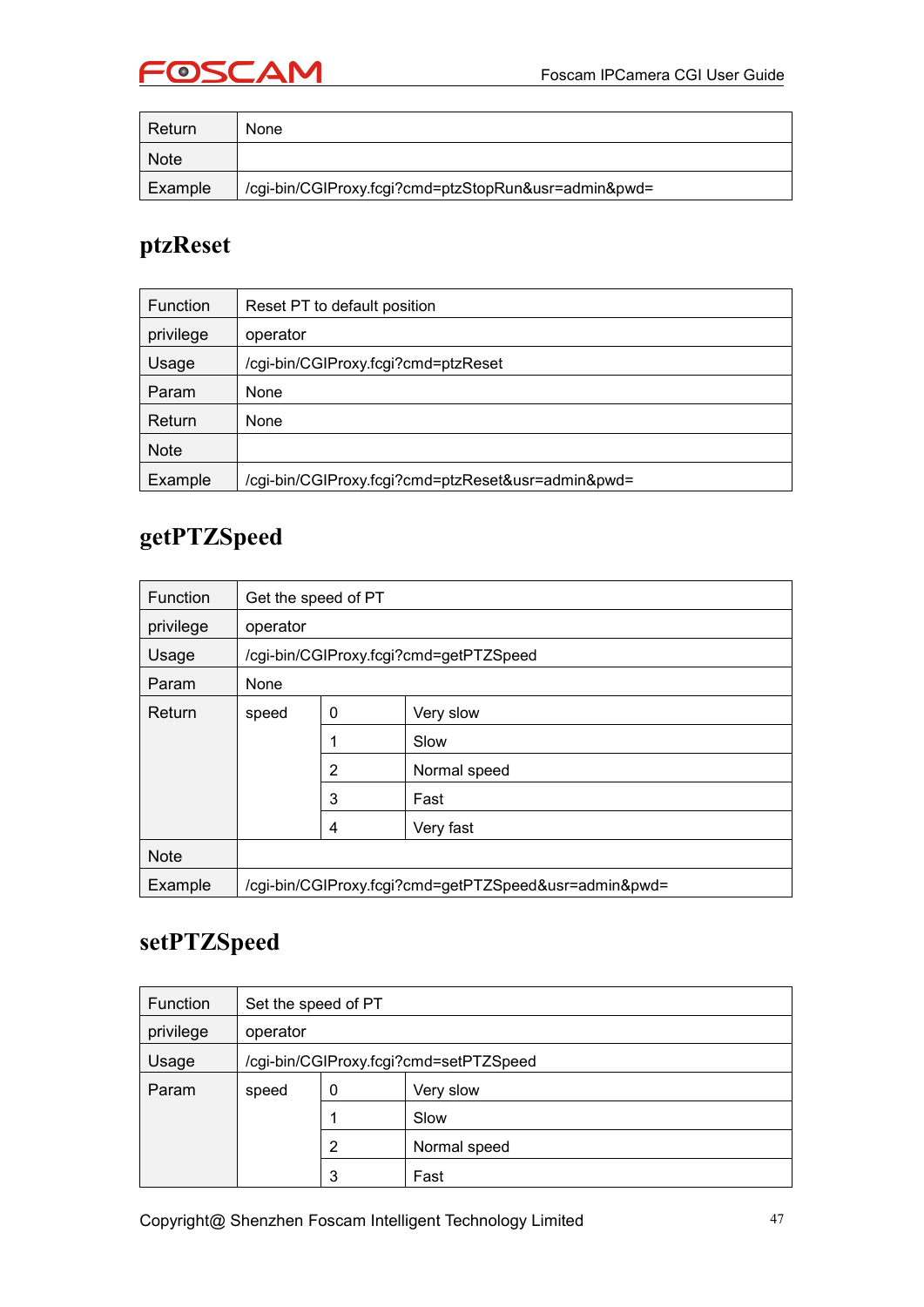

|             |      | Δ | Very fast                                                     |
|-------------|------|---|---------------------------------------------------------------|
| Return      | None |   |                                                               |
| <b>Note</b> |      |   |                                                               |
| Example     |      |   | /cgi-bin/CGIProxy.fcgi?cmd=setPTZSpeed&speed=2&usr=admin&pwd= |

# **getPTZPresetPointList**

| <b>Function</b> | Get all preset point                                            |                                                  |  |  |  |  |
|-----------------|-----------------------------------------------------------------|--------------------------------------------------|--|--|--|--|
| privilege       | operator                                                        |                                                  |  |  |  |  |
| Usage           |                                                                 | /cgi-bin/CGIProxy.fcgi?cmd=getPTZPresetPointList |  |  |  |  |
| Param           | None                                                            |                                                  |  |  |  |  |
| Return          | cnt                                                             | Current preset point count                       |  |  |  |  |
|                 | pointN                                                          | The name of point N                              |  |  |  |  |
| <b>Note</b>     | Our device can support at most 16 preset point                  |                                                  |  |  |  |  |
|                 | We have 4 point default: LeftMost\RightMost\TopMost\BottomMost  |                                                  |  |  |  |  |
| Example         | /cgi-bin/CGIProxy.fcgi?cmd=getPTZPresetPointList&usr=admin&pwd= |                                                  |  |  |  |  |

### **ptzAddPresetPoint**

| <b>Function</b> | Add preset point                                                     |                                              |  |  |  |
|-----------------|----------------------------------------------------------------------|----------------------------------------------|--|--|--|
| privilege       | admin                                                                |                                              |  |  |  |
| Usage           |                                                                      | /cgi-bin/CGIProxy.fcgi?cmd=ptzAddPresetPoint |  |  |  |
| Param           | name                                                                 | Preset point name                            |  |  |  |
| Return          | None                                                                 |                                              |  |  |  |
| <b>Note</b>     | The preset point position is current PT position                     |                                              |  |  |  |
| Example         | /cgi-bin/CGIProxy.fcgi?cmd=ptzAddPresetPoint&name=test&usr=admin&pwd |                                              |  |  |  |
|                 | $\equiv$                                                             |                                              |  |  |  |

### **ptzDeletePresetPoint**

| <b>Function</b> |       | Delete preset point by name                                           |
|-----------------|-------|-----------------------------------------------------------------------|
| privilege       | admin |                                                                       |
| Usage           |       | /cgi-bin/CGIProxy.fcgi?cmd=ptzDeletePresetPoint                       |
| Param           | name  | Preset point name                                                     |
| Return          | None  |                                                                       |
| <b>Note</b>     |       |                                                                       |
| Example         |       | /cgi-bin/CGIProxy.fcgi?cmd=ptzDeletePresetPoint&name=test&usr=admin&p |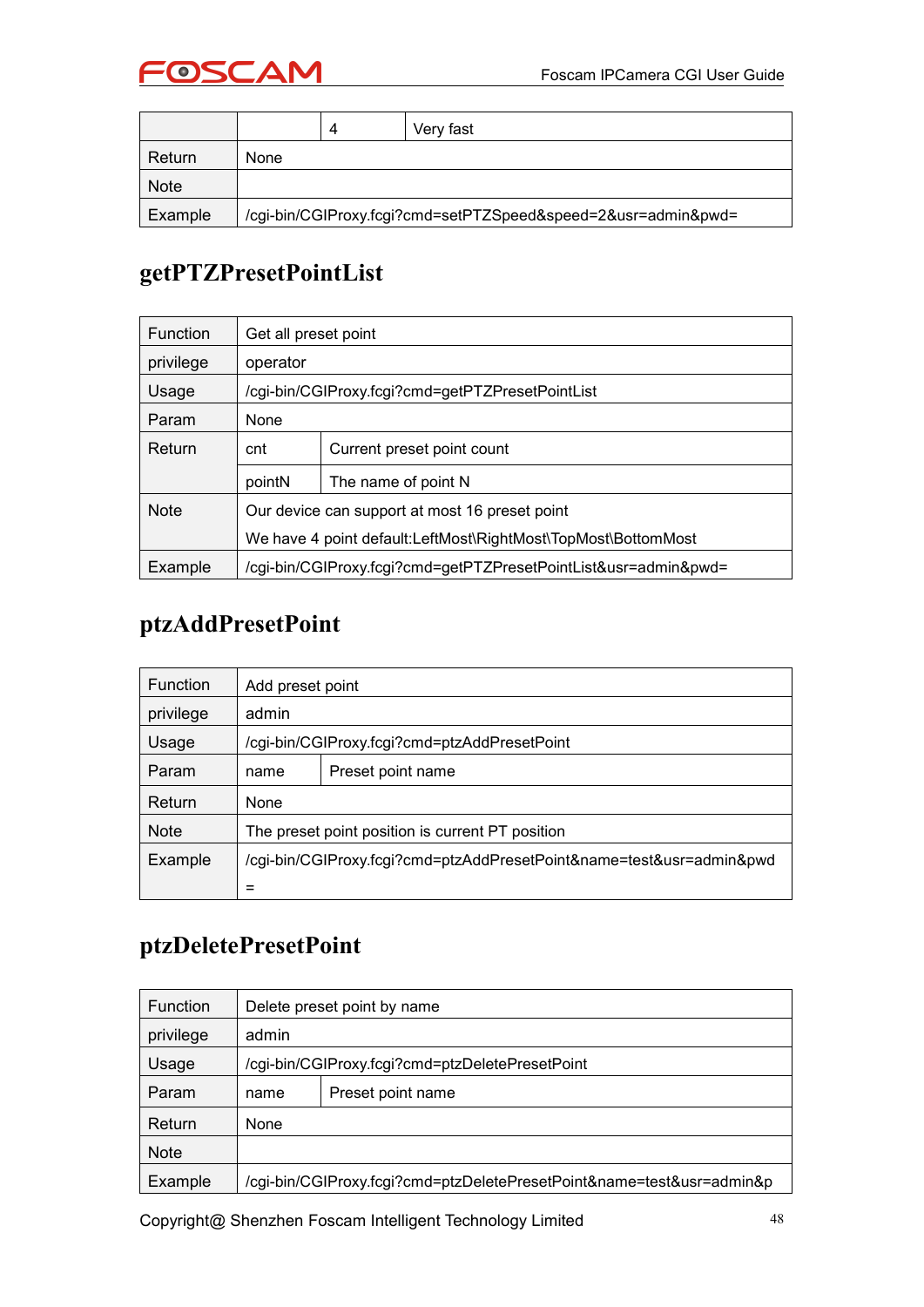

wd=

# **ptzGotoPresetPoint**

| <b>Function</b> | Goto preset position                                                  |                                               |  |  |  |
|-----------------|-----------------------------------------------------------------------|-----------------------------------------------|--|--|--|
| privilege       | operator                                                              |                                               |  |  |  |
| Usage           |                                                                       | /cgi-bin/CGIProxy.fcgi?cmd=ptzGotoPresetPoint |  |  |  |
| Param           | name                                                                  | Preset point name                             |  |  |  |
| Return          | None                                                                  |                                               |  |  |  |
| <b>Note</b>     |                                                                       |                                               |  |  |  |
| Example         | /cgi-bin/CGIProxy.fcgi?cmd=ptzGotoPresetPoint&name=test&usr=admin&pwd |                                               |  |  |  |
|                 | $=$                                                                   |                                               |  |  |  |

# **ptzGetCruiseMapList**

| <b>Function</b> |                                                               | Get all cruise map list                        |  |  |
|-----------------|---------------------------------------------------------------|------------------------------------------------|--|--|
| privilege       | operator                                                      |                                                |  |  |
| Usage           |                                                               | /cgi-bin/CGIProxy.fcgi?cmd=ptzGetCruiseMapList |  |  |
| Param           | None                                                          |                                                |  |  |
| Return          | cnt                                                           | Current cruise map point count                 |  |  |
|                 | The name of map N<br>mapN                                     |                                                |  |  |
| <b>Note</b>     | Our device can support at most 8 cruise map                   |                                                |  |  |
|                 | We have 2 maps default: Horizental/Vertical                   |                                                |  |  |
| Example         | /cgi-bin/CGIProxy.fcgi?cmd=ptzGetCruiseMapList&usr=admin&pwd= |                                                |  |  |

### **ptzGetCruiseMapInfo**

| <b>Function</b> |           |          | Get the detail info of a cruise map by name                           |
|-----------------|-----------|----------|-----------------------------------------------------------------------|
| privilege       | operator  |          |                                                                       |
| Usage           |           |          | /cgi-bin/CGIProxy.fcgi?cmd=ptzGetCruiseMapInfo                        |
| Param           | name      |          | Name of the cruise map                                                |
| Return          | getResult | $\Omega$ | <b>Success</b>                                                        |
|                 |           | -1       | Fail                                                                  |
|                 | pointN    |          | The preset point name of this cruise map                              |
| <b>Note</b>     |           |          | Our device can support at most 8 preset point one cruise map          |
| Example         |           |          | /cgi-bin/CGIProxy.fcgi?cmd=ptzGetCruiseMapInfo&name=Horizental&usr=ad |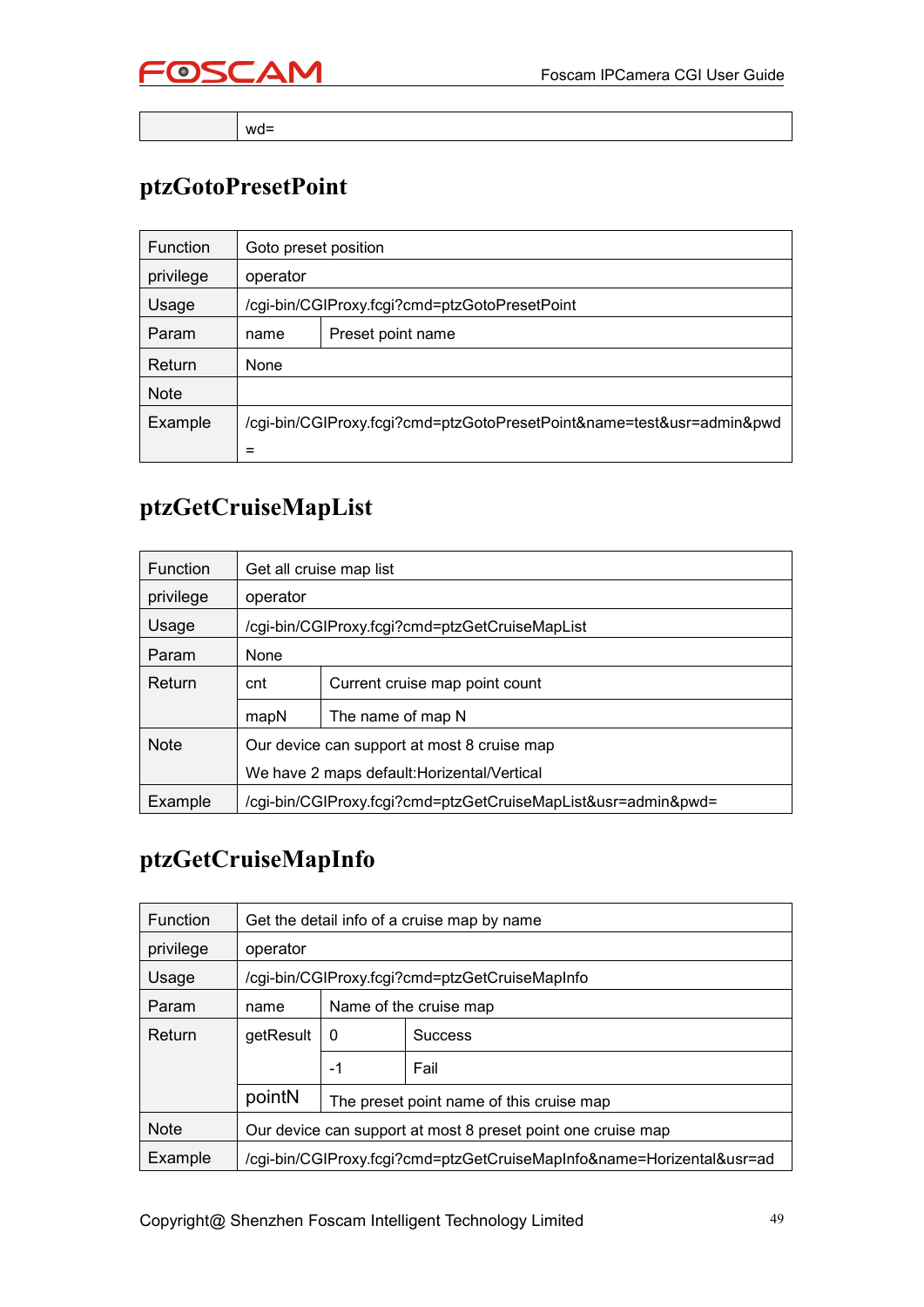

min&pwd=

# **ptzSetCruiseMap**

| <b>Function</b> | Add a cruise map                                                         |                                            |  |  |  |
|-----------------|--------------------------------------------------------------------------|--------------------------------------------|--|--|--|
| privilege       | admin                                                                    |                                            |  |  |  |
| Usage           |                                                                          | /cgi-bin/CGIProxy.fcgi?cmd=ptzSetCruiseMap |  |  |  |
| Param           | name                                                                     | Name of the cruise map                     |  |  |  |
|                 | pointN                                                                   | The name of preset point N                 |  |  |  |
| Return          | None                                                                     |                                            |  |  |  |
| <b>Note</b>     | Our device can support at most 8 preset point one cruise map             |                                            |  |  |  |
| Example         | /cgi-bin/CGIProxy.fcgi?cmd=ptzSetCruiseMap&name=test&point0=test0&point  |                                            |  |  |  |
|                 | 1=test1&point2=test2&point3=test3&point4=test4&point5=test5&point6=&poin |                                            |  |  |  |
|                 | t7=&usr=admin&pwd=                                                       |                                            |  |  |  |

# **ptzDelCruiseMap**

| <b>Function</b> | Delete a cruise map                                                 |                                            |  |  |  |
|-----------------|---------------------------------------------------------------------|--------------------------------------------|--|--|--|
| privilege       | admin                                                               |                                            |  |  |  |
| Usage           |                                                                     | /cgi-bin/CGIProxy.fcgi?cmd=ptzDelCruiseMap |  |  |  |
| Param           | name                                                                | Name of the cruise map                     |  |  |  |
| Return          | None                                                                |                                            |  |  |  |
| <b>Note</b>     |                                                                     |                                            |  |  |  |
| Example         | /cgi-bin/CGIProxy.fcgi?cmd=ptzDelCruiseMap&name=test&usr=admin&pwd= |                                            |  |  |  |

### **ptzStartCruise**

| <b>Function</b> | Start a specificate cruise |                                                                       |
|-----------------|----------------------------|-----------------------------------------------------------------------|
| privilege       | operator                   |                                                                       |
| Usage           |                            | /cgi-bin/CGIProxy.fcgi?cmd=ptzStartCruise                             |
| Param           | mapName                    | Name of the cruise map                                                |
| Return          | None                       |                                                                       |
| <b>Note</b>     |                            |                                                                       |
| Example         |                            | /cgi-bin/CGIProxy.fcgi?cmd=ptzStartCruise&mapName=test&usr=admin&pwd= |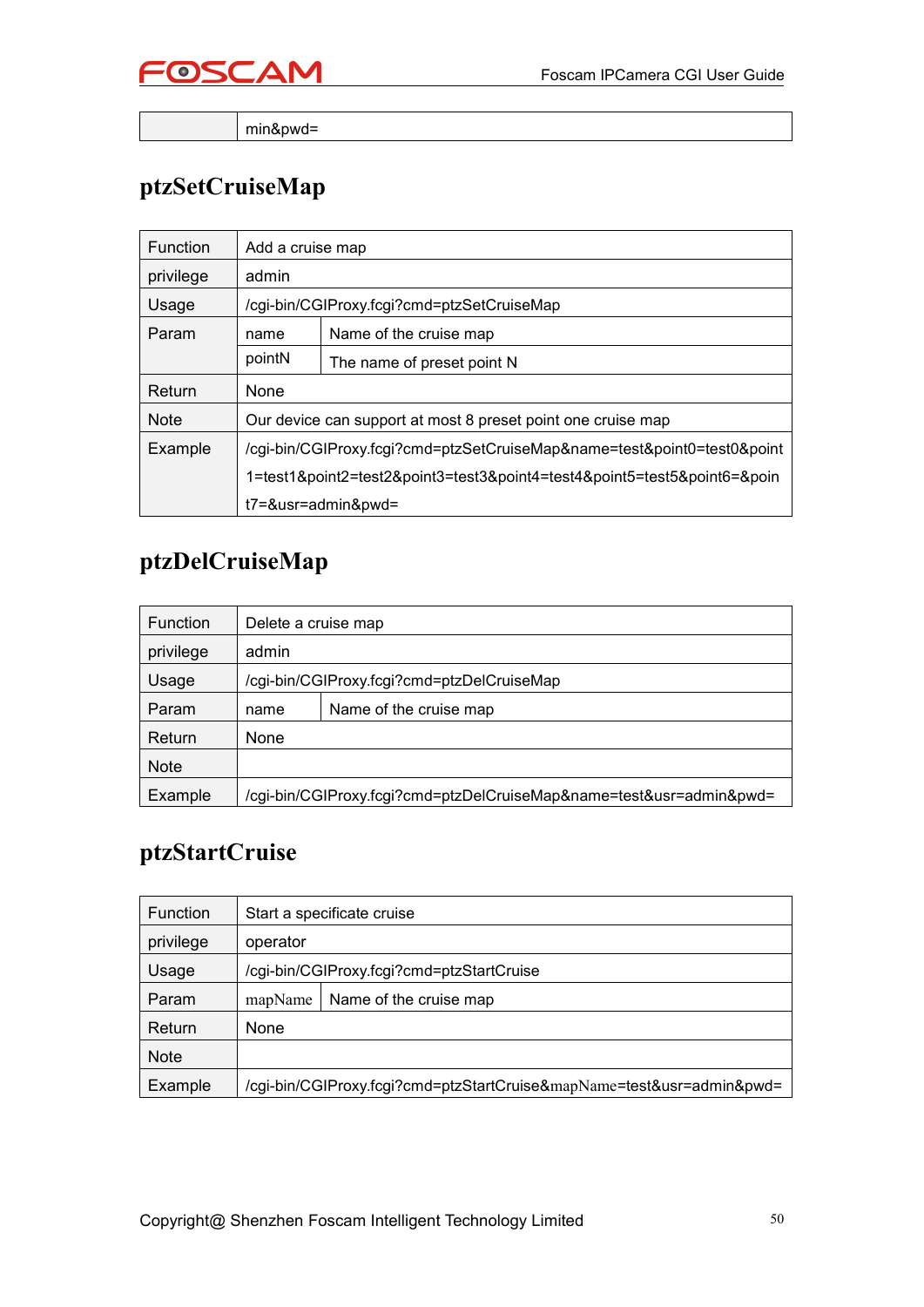

# **ptzStopCruise**

| <b>Function</b> | Start current cruise                                    |  |
|-----------------|---------------------------------------------------------|--|
| privilege       | operator                                                |  |
| Usage           | /cgi-bin/CGIProxy.fcgi?cmd=ptzStopCruise                |  |
| Param           | None                                                    |  |
| Return          | None                                                    |  |
| <b>Note</b>     |                                                         |  |
| Example         | /cgi-bin/CGIProxy.fcgi?cmd=ptzStopCruise&usr=admin&pwd= |  |

# **setCruiseTime**

| <b>Function</b> | Set time for continue cruise             |                                                                |  |
|-----------------|------------------------------------------|----------------------------------------------------------------|--|
| privilege       | operator                                 |                                                                |  |
| Usage           | /cgi-bin/CGIProxy.fcgi?cmd=setCruiseTime |                                                                |  |
| Param           | time                                     | Time for continue cruise                                       |  |
| Return          | None                                     |                                                                |  |
| <b>Note</b>     |                                          |                                                                |  |
| Example         |                                          | /cgi-bin/CGIProxy.fcgi?cmd=setCruiseTime&time=5&usr=admin&pwd= |  |

### **getCruiseTime**

| <b>Function</b> | Set time for continue cruise |                                                         |  |
|-----------------|------------------------------|---------------------------------------------------------|--|
| privilege       | operator                     |                                                         |  |
| Usage           |                              | /cgi-bin/CGIProxy.fcgi?cmd=getCuriseTime                |  |
| Param           |                              |                                                         |  |
| Return          | time                         | Time for continue cruise                                |  |
| <b>Note</b>     |                              |                                                         |  |
| Example         |                              | /cgi-bin/CGIProxy.fcgi?cmd=getCuriseTime&usr=admin&pwd= |  |

### **setCruiseTimeCustomed**

| <b>Function</b> | Set time for continue cruise by costomer         |                                   |  |
|-----------------|--------------------------------------------------|-----------------------------------|--|
| privilege       | operator                                         |                                   |  |
| Usage           | /cgi-bin/CGIProxy.fcgi?cmd=setCruiseTimeCustomed |                                   |  |
| Param           | time                                             | Customed time for continue cruise |  |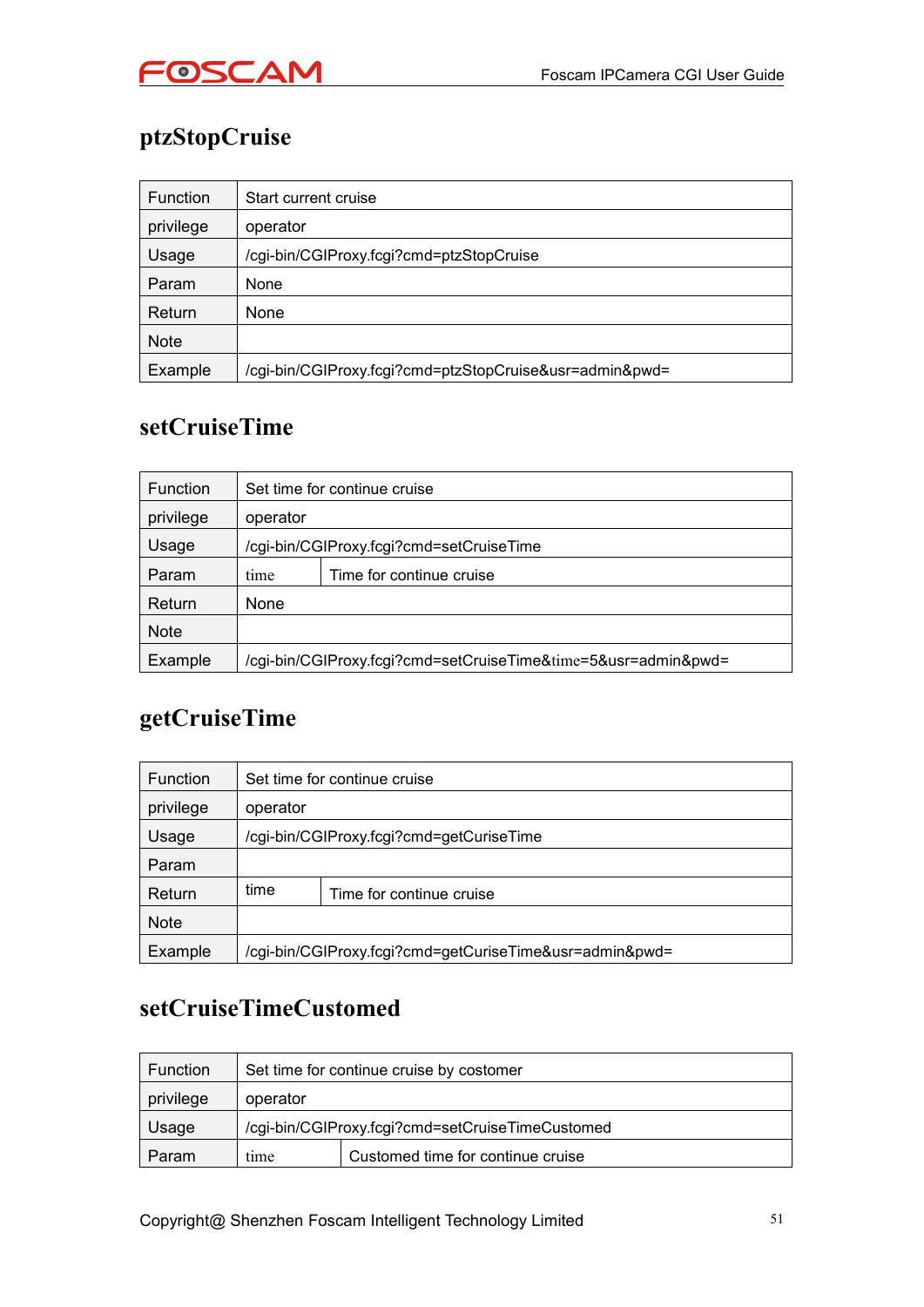

|             | customed                                                             | Customed enable state-0-no, 1-yes |
|-------------|----------------------------------------------------------------------|-----------------------------------|
| Return      | None                                                                 |                                   |
| <b>Note</b> |                                                                      |                                   |
| Example     | /cgi-bin/CGIProxy.fcgi?cmd=setCruiseTimeCustomed&time=5&customed=1&u |                                   |
|             | sr=admin&pwd=                                                        |                                   |

# **getCruiseTimeCustomed**

| <b>Function</b> | Set time for continue cruise by costomer         |                                                                 |  |
|-----------------|--------------------------------------------------|-----------------------------------------------------------------|--|
| privilege       | operator                                         |                                                                 |  |
| Usage           | /cgi-bin/CGIProxy.fcgi?cmd=getCruiseTimeCustomed |                                                                 |  |
| Param           |                                                  |                                                                 |  |
| Return          | time                                             | Customed time for continue cruise                               |  |
|                 | customed                                         | Customed enable state-0-no, 1-yes                               |  |
| <b>Note</b>     |                                                  |                                                                 |  |
| Example         |                                                  | /cgi-bin/CGIProxy.fcgi?cmd=getCruiseTimeCustomed&usr=admin&pwd= |  |

# **setCruiseLoopCnt**

| <b>Function</b> | Set counts for continue cruise                                     |                            |  |  |
|-----------------|--------------------------------------------------------------------|----------------------------|--|--|
| privilege       | operator                                                           |                            |  |  |
| Usage           | /cgi-bin/CGIProxy.fcgi?cmd=setCruiseLoopCnt                        |                            |  |  |
| Param           | count                                                              | Counts for continue cruise |  |  |
| Return          | None                                                               |                            |  |  |
| <b>Note</b>     |                                                                    |                            |  |  |
| Example         | /cgi-bin/CGIProxy.fcgi?cmd=setCruiseLoopCnt&count=5&usr=admin&pwd= |                            |  |  |

### **getCruiseLoopCnt**

| <b>Function</b> | Set counts for continue cruise              |                                                            |
|-----------------|---------------------------------------------|------------------------------------------------------------|
| privilege       | operator                                    |                                                            |
| Usage           | /cgi-bin/CGIProxy.fcgi?cmd=getCruiseLoopCnt |                                                            |
| Param           |                                             |                                                            |
| Return          | count                                       | Counts for continue cruise                                 |
| <b>Note</b>     |                                             |                                                            |
| Example         |                                             | /cgi-bin/CGIProxy.fcgi?cmd=getCruiseLoopCnt&usr=admin&pwd= |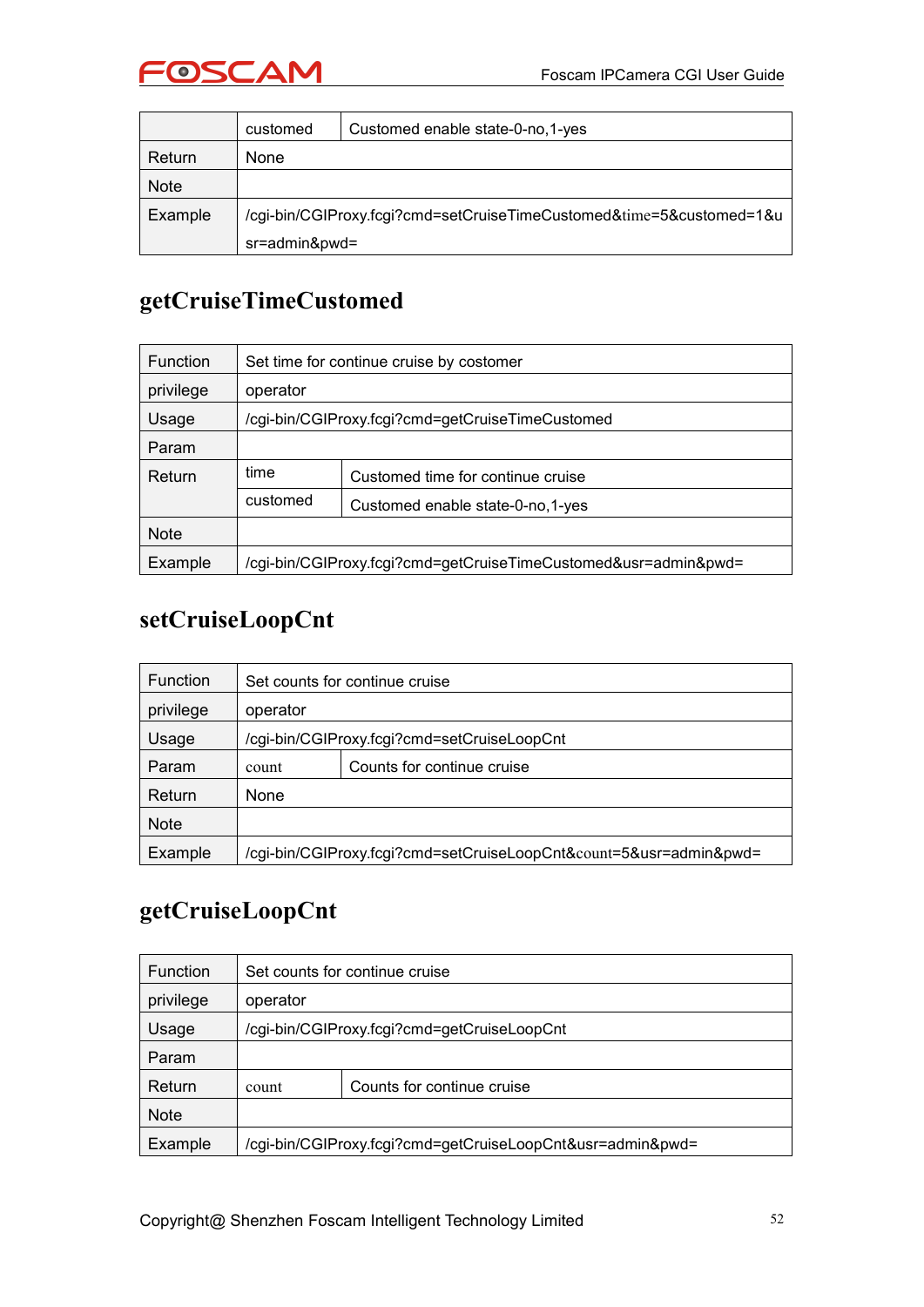

# **setCruiseCtrlMode**

| Function    | Set control mode for continue cruise, by time or count |                                                                    |  |
|-------------|--------------------------------------------------------|--------------------------------------------------------------------|--|
| privilege   | operator                                               |                                                                    |  |
| Usage       | /cgi-bin/CGIProxy.fcgi?cmd=setCruiseCtrlMode           |                                                                    |  |
| Param       | mode                                                   | Control mode-0:by time, 1:by loop count                            |  |
| Return      | None                                                   |                                                                    |  |
| <b>Note</b> |                                                        |                                                                    |  |
| Example     |                                                        | /cgi-bin/CGIProxy.fcgi?cmd=setCruiseCtrlMode&mode=0&usr=admin&pwd= |  |

### **getCruiseCtrlMode**

| <b>Function</b> |          | Get control mode for continue cruise, by time or count      |  |
|-----------------|----------|-------------------------------------------------------------|--|
| privilege       | operator |                                                             |  |
| Usage           |          | /cgi-bin/CGIProxy.fcgi?cmd=getCruiseCtrlMode                |  |
| Param           |          |                                                             |  |
| Return          | mode     | Control mode-0:by time, 1:by loop count                     |  |
| <b>Note</b>     |          |                                                             |  |
| Example         |          | /cgi-bin/CGIProxy.fcgi?cmd=getCruiseCtrlMode&usr=admin&pwd= |  |

### **setCruisePrePointLingerTime**

| <b>Function</b> | Set linger time for cruise, when pt arrive prepoint                    |                        |  |
|-----------------|------------------------------------------------------------------------|------------------------|--|
| privilege       | operator                                                               |                        |  |
| Usage           | /cgi-bin/CGIProxy.fcgi?cmd=setCruisePrepointLingerTime                 |                        |  |
| Param           | name                                                                   | Cruise map name        |  |
|                 | timeN                                                                  | Time for each prepoint |  |
| Return          | None                                                                   |                        |  |
| <b>Note</b>     | N:[0-7], max number of prepoints in cruise                             |                        |  |
| Example         | /cgi-bin/CGIProxy.fcgi?cmd=setCruisePrePointLingerTime&name=123&time0= |                        |  |
|                 | 0&time1=1&time2=2&time3=3&time4=4&time5=5&time6=6&time7=7&usr=ad       |                        |  |
|                 | $min$ &pwd=                                                            |                        |  |

### **getCruisePrePointLingerTime**

| Function                | Set linger time for cruise, when pt arrive prepoint |
|-------------------------|-----------------------------------------------------|
| $\frac{1}{2}$ privilege | operator                                            |

Copyright@ Shenzhen Foscam Intelligent Technology Limited 53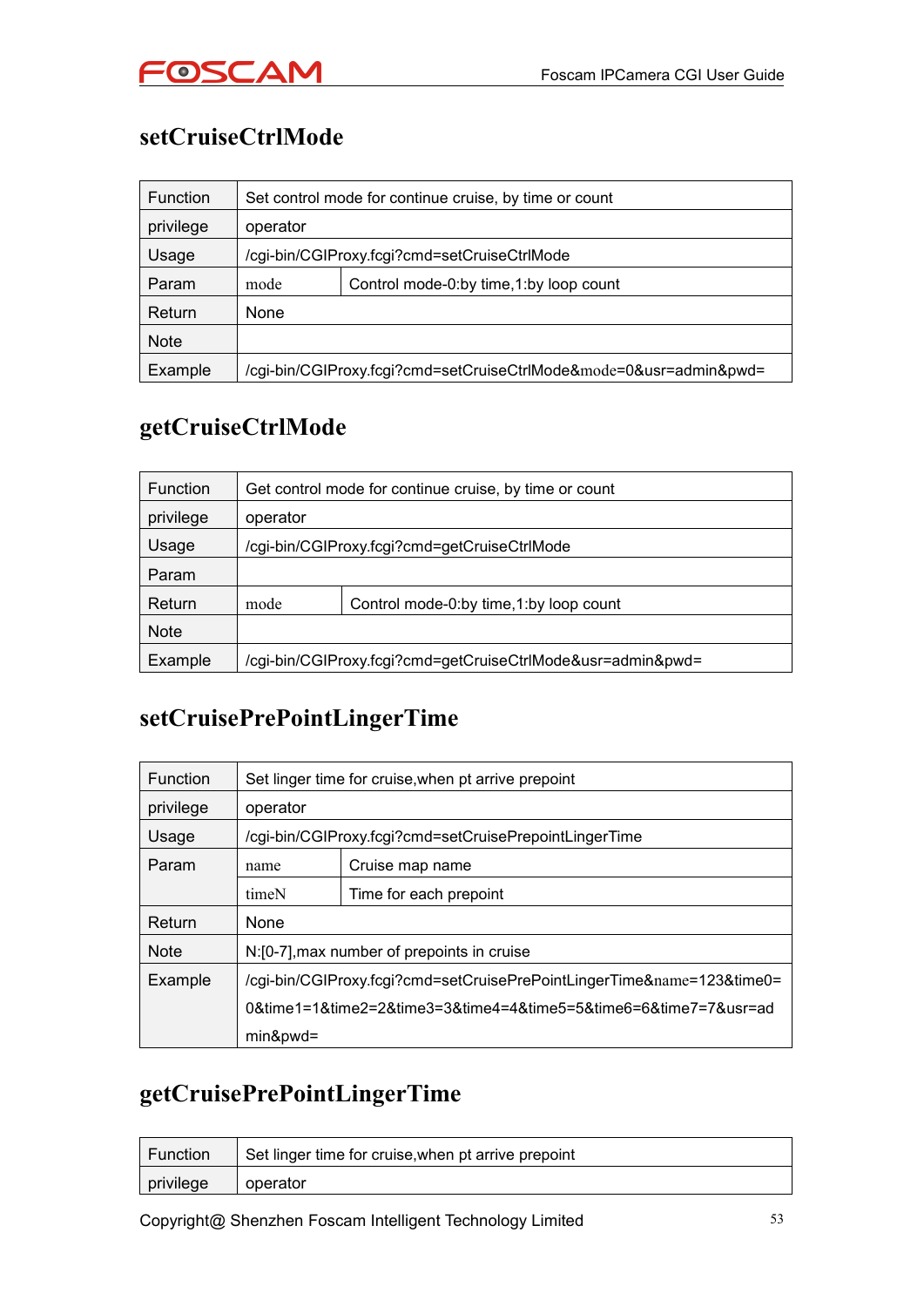

| Usage       | /cgi-bin/CGIProxy.fcgi?cmd=getCruisePrepointLingerTime                |                                            |  |  |  |  |
|-------------|-----------------------------------------------------------------------|--------------------------------------------|--|--|--|--|
| Param       | name                                                                  | Cruise map name                            |  |  |  |  |
| Return      | timeN                                                                 | Time for each prepoint                     |  |  |  |  |
| <b>Note</b> |                                                                       | N:[0-7], max number of prepoints in cruise |  |  |  |  |
| Example     | /cgi-bin/CGIProxy.fcgi?cmd=getCruisePrePointLingerTime&name=123&usr=a |                                            |  |  |  |  |
|             | $dmin$ &pwd=                                                          |                                            |  |  |  |  |

#### **zoomIn**

| <b>Function</b> | Zoom in                                          |
|-----------------|--------------------------------------------------|
| privilege       | operator                                         |
| Usage           | /cgi-bin/CGIProxy.fcgi?cmd=zoomIn                |
| Param           | None                                             |
| Return          | None                                             |
| <b>Note</b>     | Only supported by the device has zoom lens       |
| Example         | /cgi-bin/CGIProxy.fcgi?cmd=zoomIn&usr=admin&pwd= |

#### **zoomOut**

| <b>Function</b> | Zoom out                                          |
|-----------------|---------------------------------------------------|
| privilege       | operator                                          |
| Usage           | /cgi-bin/CGIProxy.fcgi?cmd=zoomOut                |
| Param           | None                                              |
| Return          | None                                              |
| <b>Note</b>     | Only supported by the device has zoom lens        |
| Example         | /cgi-bin/CGIProxy.fcgi?cmd=zoomOut&usr=admin&pwd= |

### **zoomStop**

| <b>Function</b> | Stop zoom run                                      |
|-----------------|----------------------------------------------------|
| privilege       | operator                                           |
| Usage           | /cgi-bin/CGIProxy.fcgi?cmd=zoomStop                |
| Param           | None                                               |
| Return          | None                                               |
| <b>Note</b>     | Only supported by the device has zoom lens         |
| Example         | /cgi-bin/CGIProxy.fcgi?cmd=zoomStop&usr=admin&pwd= |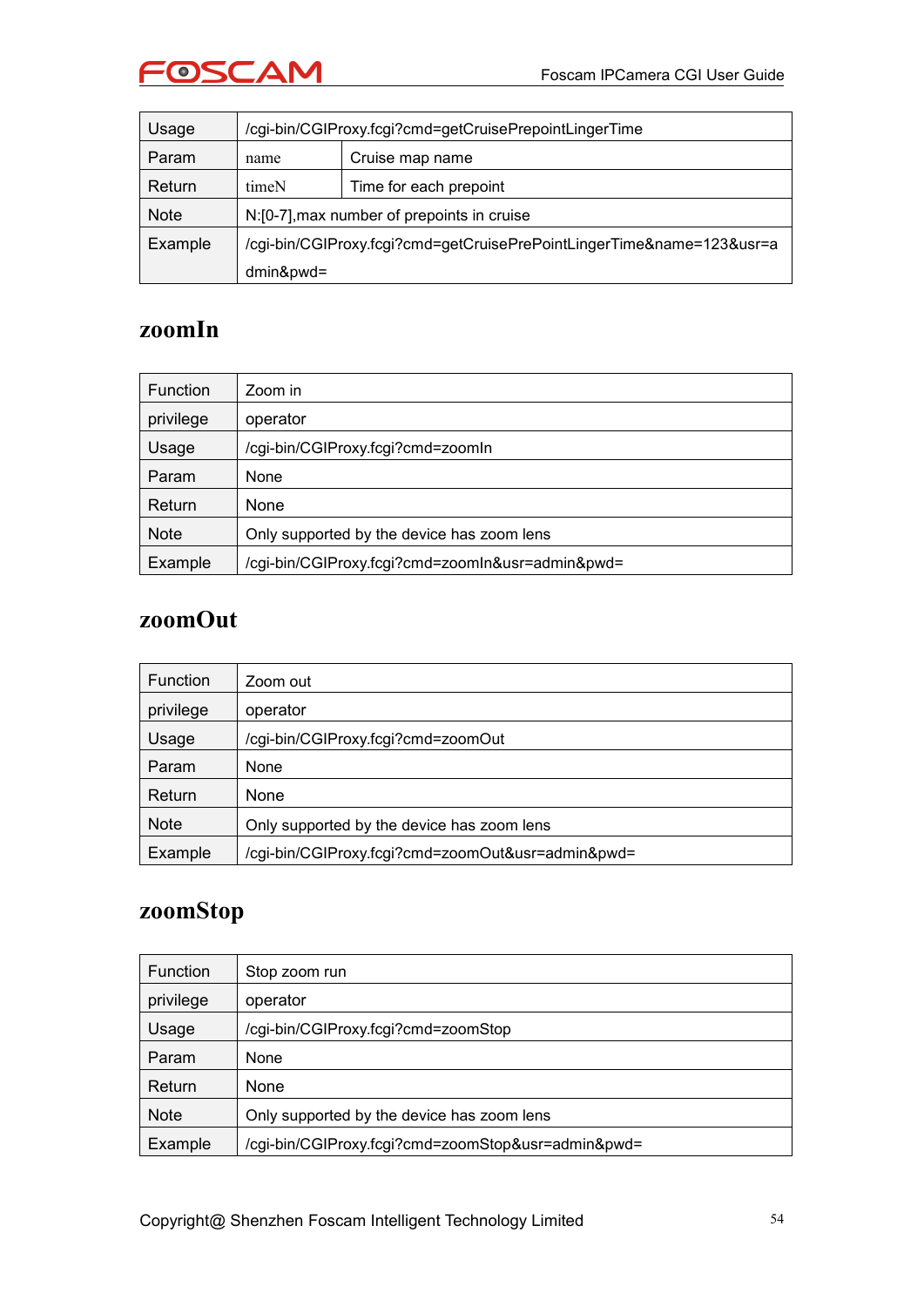

# **getZoomSpeed**

| <b>Function</b> |                                                        | Get the speed of Zoom                   |  |  |  |  |  |  |
|-----------------|--------------------------------------------------------|-----------------------------------------|--|--|--|--|--|--|
| privilege       | operator                                               |                                         |  |  |  |  |  |  |
| Usage           |                                                        | /cgi-bin/CGIProxy.fcgi?cmd=getZoomSpeed |  |  |  |  |  |  |
| Param           | None                                                   |                                         |  |  |  |  |  |  |
| Return          | speed                                                  | 0<br>Slow                               |  |  |  |  |  |  |
|                 |                                                        | Normal<br>4                             |  |  |  |  |  |  |
|                 |                                                        | 2<br>Fast                               |  |  |  |  |  |  |
| <b>Note</b>     | Only supported by the device has zoom lens             |                                         |  |  |  |  |  |  |
| Example         | /cgi-bin/CGIProxy.fcgi?cmd=getZoomSpeed&usr=admin&pwd= |                                         |  |  |  |  |  |  |

### **setZoomSpeed**

| <b>Function</b> |                                            | Set the speed of PTZ |                                                                |  |  |  |
|-----------------|--------------------------------------------|----------------------|----------------------------------------------------------------|--|--|--|
| privilege       | operator                                   |                      |                                                                |  |  |  |
| Usage           |                                            |                      | /cgi-bin/CGIProxy.fcgi?cmd=setZoomSpeed                        |  |  |  |
| Param           | speed                                      | 0                    | Slow                                                           |  |  |  |
|                 |                                            |                      | Normal                                                         |  |  |  |
|                 |                                            | 2                    | Fast                                                           |  |  |  |
| Return          | None                                       |                      |                                                                |  |  |  |
| <b>Note</b>     | Only supported by the device has zoom lens |                      |                                                                |  |  |  |
| Example         |                                            |                      | /cgi-bin/CGIProxy.fcgi?cmd=setZoomSpeed&usr=admin&pwd=&speed=1 |  |  |  |

### **setPTZSelfTestMode**

| <b>Function</b> |                                                    | Set the selftest mode of PTZ |                 |                                                |                                                                  |      |      |
|-----------------|----------------------------------------------------|------------------------------|-----------------|------------------------------------------------|------------------------------------------------------------------|------|------|
| privilege       | operator                                           |                              |                 |                                                |                                                                  |      |      |
| Usage           |                                                    |                              |                 | /cgi-bin/CGIProxy.fcgi?cmd= setPTZSelfTestMode |                                                                  |      |      |
| Param           | mode                                               | $\mathbf 0$                  | No selftest     |                                                |                                                                  |      |      |
|                 |                                                    |                              | Normal selftest |                                                |                                                                  |      |      |
|                 |                                                    | 2                            | After           | normal                                         | selftest.                                                        | then | goto |
|                 |                                                    |                              |                 | presetpoint-appointed                          |                                                                  |      |      |
| Return          | None                                               |                              |                 |                                                |                                                                  |      |      |
| <b>Note</b>     | Only supported by ipc that can enable ptz-selftest |                              |                 |                                                |                                                                  |      |      |
| Example         |                                                    |                              |                 |                                                | /cgi-bin/CGIProxy.fcgi?usr=admin&pwd=&cmd=setPTZSelfTestMode&mod |      |      |
|                 | $e=2$                                              |                              |                 |                                                |                                                                  |      |      |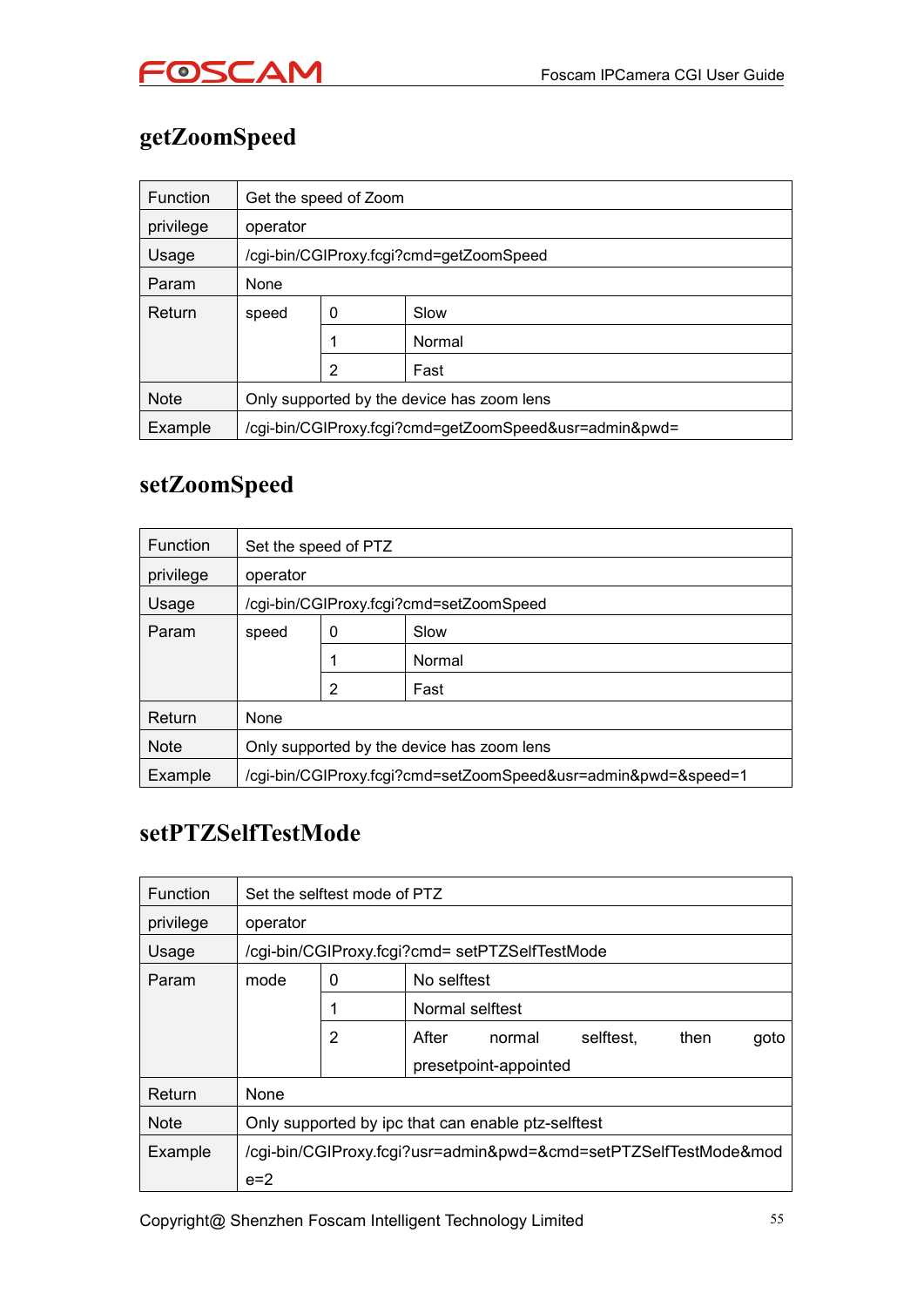# **getPTZSelfTestMode**

| Function    |          | Get the selftest mode of PTZ |                                                    |                       |                                                              |      |      |
|-------------|----------|------------------------------|----------------------------------------------------|-----------------------|--------------------------------------------------------------|------|------|
| privilege   | operator |                              |                                                    |                       |                                                              |      |      |
| Usage       |          |                              | /cgi-bin/CGIProxy.fcgi?cmd= getPTZSelfTestMode     |                       |                                                              |      |      |
| Param       | None     |                              |                                                    |                       |                                                              |      |      |
| Return      | mode     | 0                            | No selftest                                        |                       |                                                              |      |      |
|             |          |                              | Normal selftest                                    |                       |                                                              |      |      |
|             |          | 2                            | After                                              | normal                | selftest.                                                    | then | goto |
|             |          |                              |                                                    | presetpoint-appointed |                                                              |      |      |
| Return      | None     |                              |                                                    |                       |                                                              |      |      |
| <b>Note</b> |          |                              | Only supported by ipc that can enable ptz-selftest |                       |                                                              |      |      |
| Example     |          |                              |                                                    |                       | /cgi-bin/CGIProxy.fcgi?usr=admin&pwd=&cmd=getPTZSelfTestMode |      |      |

### **setPTZPrePointForSelfTest**

| <b>Function</b> | Set presetpoint for selftest of PTZ |                                                                    |  |  |  |  |  |
|-----------------|-------------------------------------|--------------------------------------------------------------------|--|--|--|--|--|
| privilege       | operator                            |                                                                    |  |  |  |  |  |
| Usage           |                                     | /cgi-bin/CGIProxy.fcgi?cmd= setPTZPrePointForSelfTest              |  |  |  |  |  |
| Param           | name                                | Preset point name                                                  |  |  |  |  |  |
| Return          | None                                |                                                                    |  |  |  |  |  |
| <b>Note</b>     |                                     | Only supported by ipc that can enable ptz-selftest-2               |  |  |  |  |  |
| Example         |                                     | /cgi-bin/CGIProxy.fcgi?usr=admin&pwd=&cmd=setPTZPrePointForSelfTes |  |  |  |  |  |
|                 | t&name=TopMost                      |                                                                    |  |  |  |  |  |

### **getPTZPrePointForSelfTest**

| Function    |          | Get the presetpoint for selftest of PTZ                            |  |  |  |  |  |
|-------------|----------|--------------------------------------------------------------------|--|--|--|--|--|
| privilege   | operator |                                                                    |  |  |  |  |  |
| Usage       |          | /cgi-bin/CGIProxy.fcgi?cmd= getPTZPrePointForSelfTest              |  |  |  |  |  |
| Param       | None     |                                                                    |  |  |  |  |  |
| Return      | name     | Preset point name                                                  |  |  |  |  |  |
| <b>Note</b> |          | Only supported by ipc that can enable ptz-selftest                 |  |  |  |  |  |
| Example     |          | /cgi-bin/CGIProxy.fcgi?usr=admin&pwd=&cmd=getPTZPrePointForSelfTes |  |  |  |  |  |
|             |          |                                                                    |  |  |  |  |  |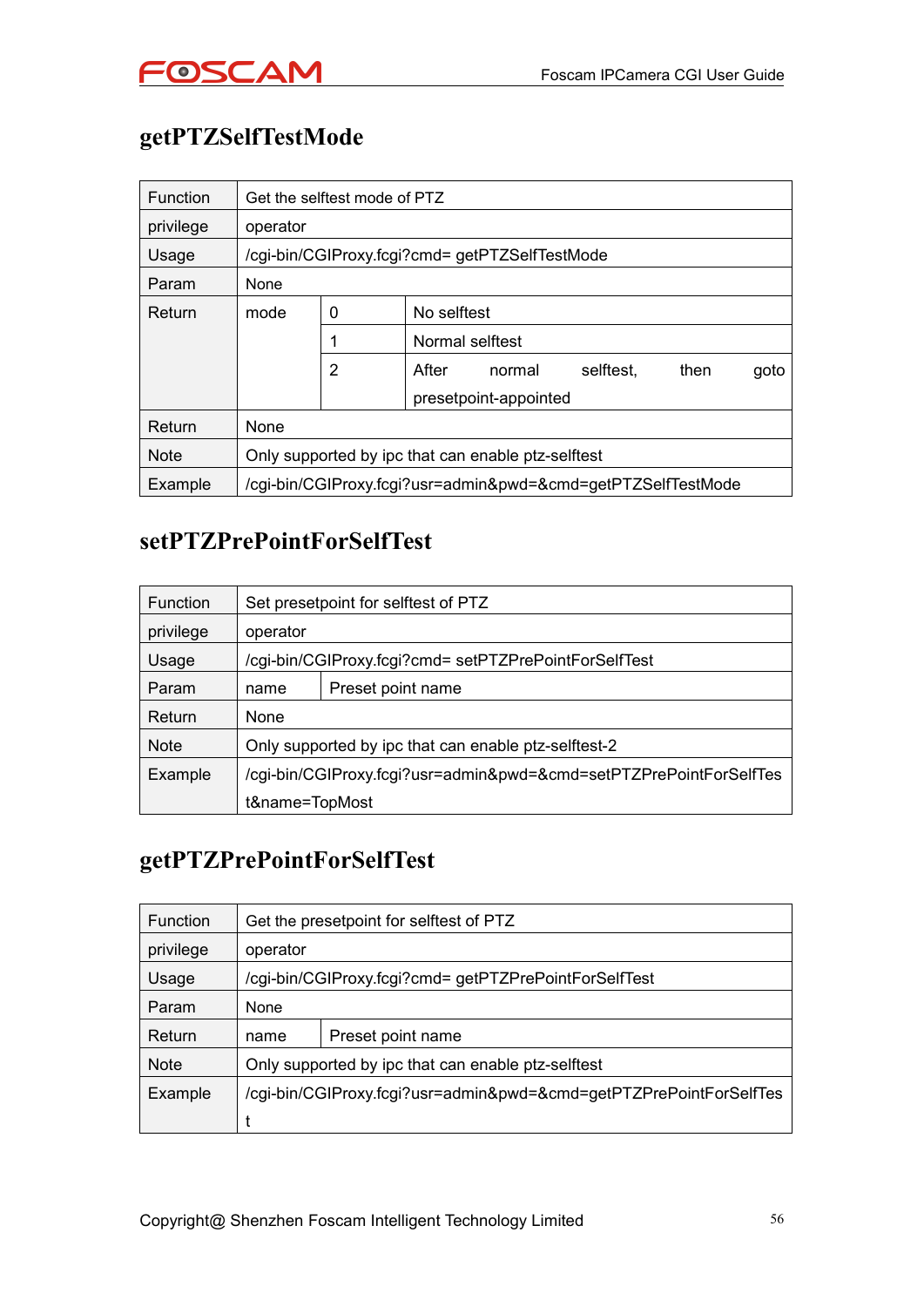

### **set485Info**

| Function    | Set informations of 485                                            |                                                                |  |  |  |  |  |  |
|-------------|--------------------------------------------------------------------|----------------------------------------------------------------|--|--|--|--|--|--|
| privilege   | operator                                                           |                                                                |  |  |  |  |  |  |
| Usage       |                                                                    | /cgi-bin/CGIProxy.fcgi?cmd=set485Info                          |  |  |  |  |  |  |
| Param       | rs485Protocol                                                      | Protocol                                                       |  |  |  |  |  |  |
|             | rs485Addr                                                          | Address                                                        |  |  |  |  |  |  |
|             | rs485Baud                                                          | Baud rate                                                      |  |  |  |  |  |  |
|             | rs485DataBit                                                       | DataBit                                                        |  |  |  |  |  |  |
|             | rs485StopBit                                                       | <b>StopBit</b>                                                 |  |  |  |  |  |  |
|             | rs485Check                                                         | Parity                                                         |  |  |  |  |  |  |
| Return      | None                                                               |                                                                |  |  |  |  |  |  |
| <b>Note</b> |                                                                    | Only supported by ipc that can enable 485                      |  |  |  |  |  |  |
| Example     | /cgi-bin/CGIProxy.fcgi?usr=admin&pwd=&cmd=set485Info&rs485Protocol |                                                                |  |  |  |  |  |  |
|             |                                                                    | =0&rs485Addr=1&rs485Baud=1200&rs485DataBit=7&rs485StopBit=1&rs |  |  |  |  |  |  |
|             | 485Check=0                                                         |                                                                |  |  |  |  |  |  |

# **get485Info**

| <b>Function</b> | Get informations of 485                              |                                       |  |
|-----------------|------------------------------------------------------|---------------------------------------|--|
| privilege       | operator                                             |                                       |  |
| Usage           |                                                      | /cgi-bin/CGIProxy.fcgi?cmd=get485Info |  |
| Param           | None                                                 |                                       |  |
| Return          | rs485Protocol                                        | Protocol                              |  |
|                 | rs485Addr                                            | Address                               |  |
|                 | rs485Baud                                            | Baud rate                             |  |
|                 | rs485DataBit                                         | DataBit                               |  |
|                 | rs485StopBit                                         | <b>StopBit</b>                        |  |
|                 | rs485Check                                           | Parity                                |  |
| <b>Note</b>     | Only supported by ipc that can enable 485            |                                       |  |
| Example         | /cgi-bin/CGIProxy.fcgi?usr=admin&pwd=&cmd=get485Info |                                       |  |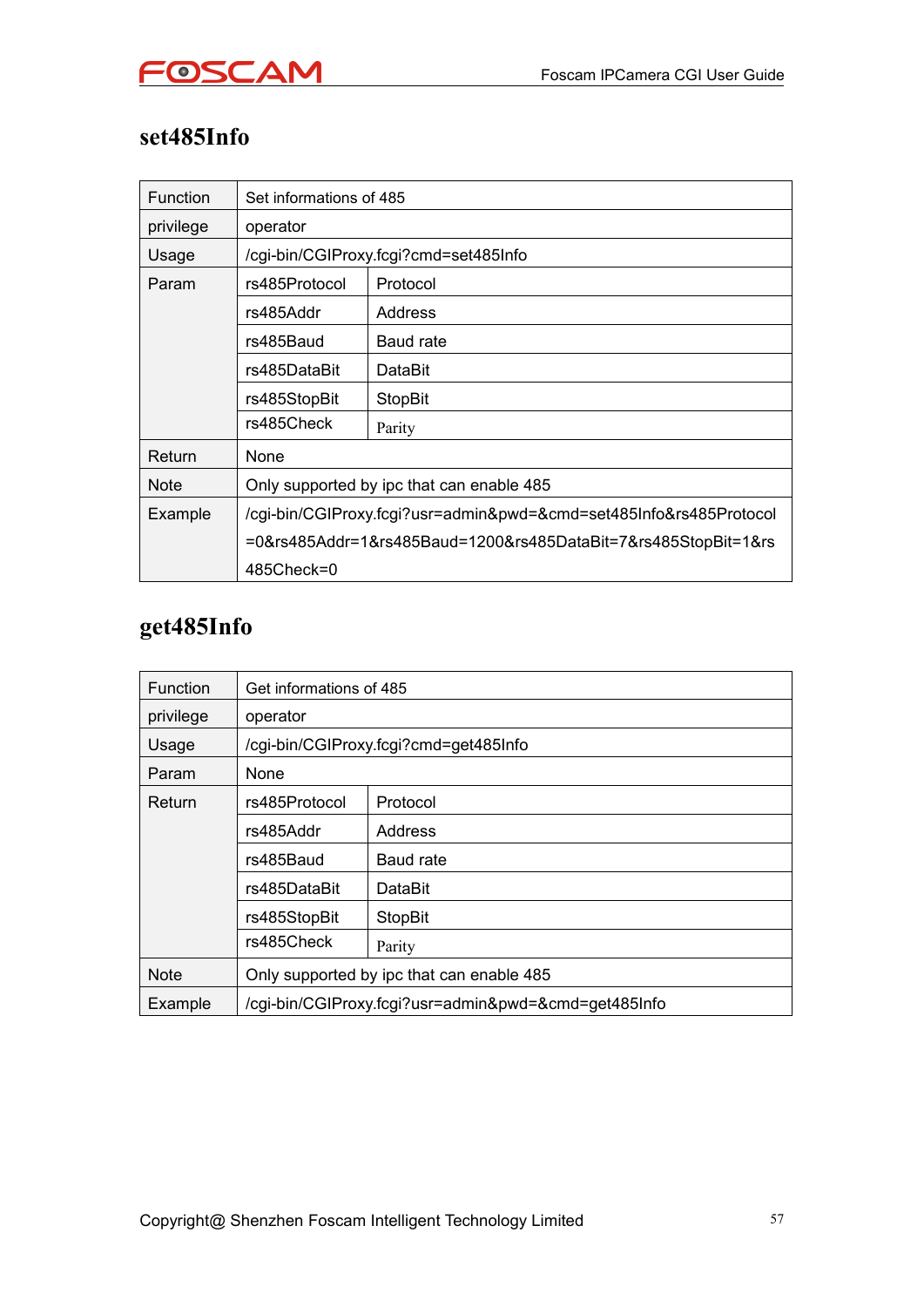



### **Network**

# **getIPInfo**

| <b>Function</b> | Get IP Info   |                                                     |
|-----------------|---------------|-----------------------------------------------------|
| privilege       | admin         |                                                     |
| Usage           |               | /cgi-bin/CGIProxy.fcgi?cmd=getIPInfo                |
| Param           | None          |                                                     |
| Return          | <b>isDHCP</b> | Obtain ip from dhcp server or not                   |
|                 | ip            | ip address(Can only support ipv4 yet)               |
|                 | gate          | gateway("0.0.0.0" when use dhcp)                    |
|                 | mask          | subnet mask                                         |
|                 | dns1          | The first dns server addr("0.0.0.0" when use dhcp)  |
|                 | dns2          | The second dns server addr("0.0.0.0" when use dhcp) |
| <b>Note</b>     |               |                                                     |
| Example         |               | /cgi-bin/CGIProxy.fcgi?cmd=getIPInfo&usr=admin&pwd= |

# **setIpInfo**

| <b>Function</b> | Set IP Info                                                                 |                                       |  |  |
|-----------------|-----------------------------------------------------------------------------|---------------------------------------|--|--|
| privilege       | admin                                                                       |                                       |  |  |
| Usage           |                                                                             | /cgi-bin/CGIProxy.fcgi?cmd=setIpInfo  |  |  |
| Param           | <b>isDHCP</b>                                                               | Obtain ip from dhcp server or not     |  |  |
|                 | ip                                                                          | ip address(Can only support ipv4 yet) |  |  |
|                 | gate                                                                        | gateway                               |  |  |
|                 | mask                                                                        | subnet mask                           |  |  |
|                 | dns1                                                                        | The first dns server addr             |  |  |
|                 | dns2                                                                        | The second dns server addr            |  |  |
| Return          | None                                                                        |                                       |  |  |
| <b>Note</b>     | System will reboot automatically to take effect after call this CGI command |                                       |  |  |
| Example         | /cgi-bin/CGIProxy.fcgi?cmd=setIpInfo&isDHCP=0&ip=192.168.1.88&gate=192      |                                       |  |  |
|                 | .168.1.1&mask=255.255.255.0&dns1=192.168.1.1&dns2=192.168.1.1&usr=a         |                                       |  |  |
|                 | $dmin$ &pwd=                                                                |                                       |  |  |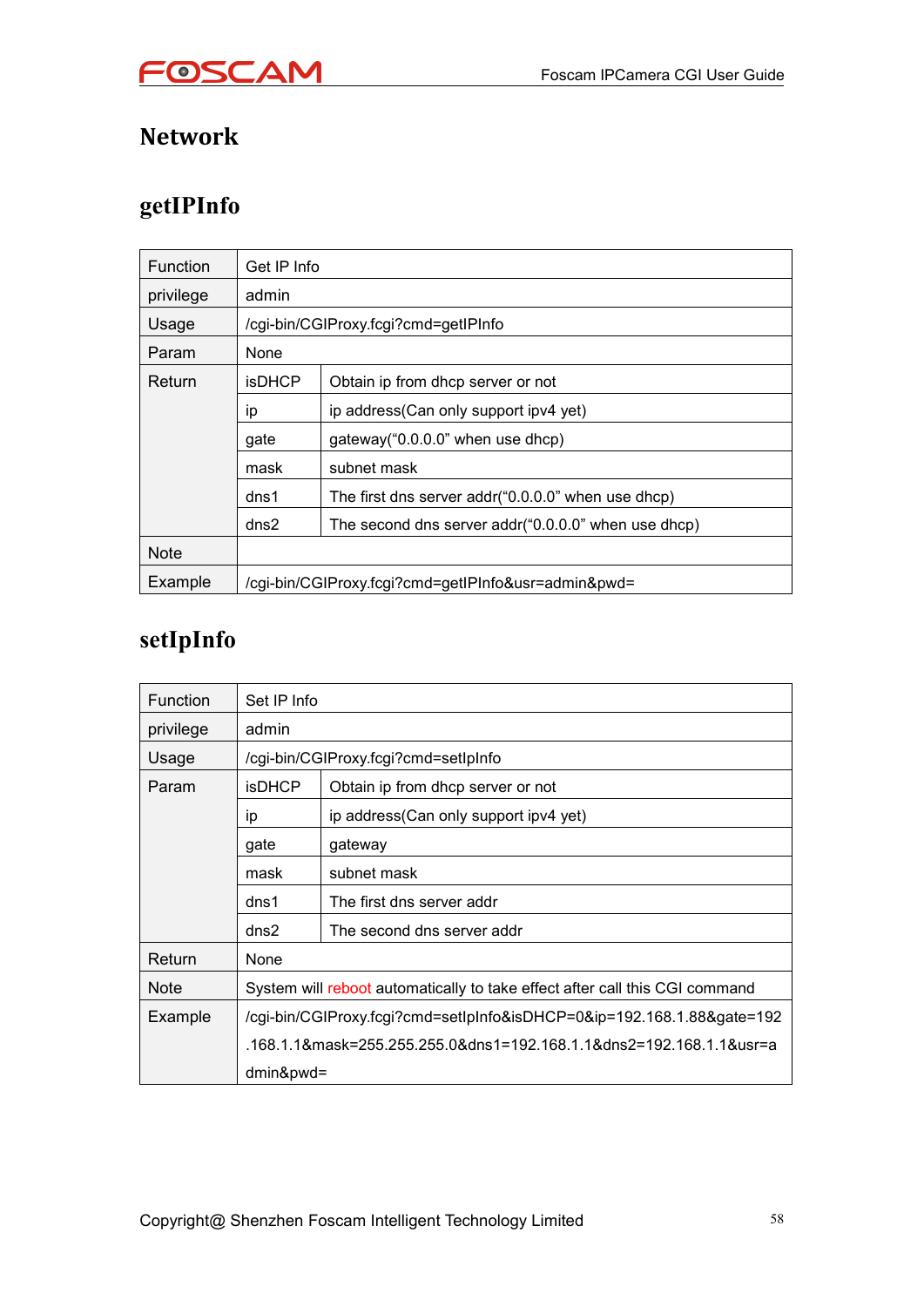

# **refreshWifiList**

| <b>Function</b> | Start scan the aps around                                                                                                             |                                                           |  |
|-----------------|---------------------------------------------------------------------------------------------------------------------------------------|-----------------------------------------------------------|--|
| privilege       | admin                                                                                                                                 |                                                           |  |
| Usage           |                                                                                                                                       | /cgi-bin/CGIProxy.fcgi?cmd=refreshWifiList                |  |
| Param           | None                                                                                                                                  |                                                           |  |
| Return          | None                                                                                                                                  |                                                           |  |
| <b>Note</b>     | This operation may takes a while, about 20 seconds or above, the other<br>operation on this device will be blocked during the period. |                                                           |  |
| Example         |                                                                                                                                       | /cgi-bin/CGIProxy.fcgi?cmd=refreshWifiList&usr=admin&pwd= |  |

### **getWifiList**

| Function    | Get the aps around after refresh WifiList                       |                                                                 |            |                |                               |
|-------------|-----------------------------------------------------------------|-----------------------------------------------------------------|------------|----------------|-------------------------------|
| privilege   | admin                                                           |                                                                 |            |                |                               |
| Usage       |                                                                 | /cgi-bin/CGIProxy.fcgi?cmd=getWifiList                          |            |                |                               |
| Param       | startNo                                                         | The start NO of the ap list you want to get.                    |            |                |                               |
|             |                                                                 | For example: The are 30 aps around you, you want to look at the |            |                |                               |
|             |                                                                 | last ten aps, then startNo=20                                   |            |                |                               |
| Return      | totalCnt                                                        | Total count of aps                                              |            |                |                               |
|             | curCnt                                                          | Current aps count                                               |            |                |                               |
|             | apN                                                             | The detail info of ap N                                         | ssid       |                | AP name                       |
|             |                                                                 | Format:                                                         | mac        |                | AP's mac address              |
|             |                                                                 | ssid+mac+quality+isEncryp                                       | quality    |                | Signal quality $(0 \sim 100)$ |
|             |                                                                 | t+encrypType                                                    | isEncrypt  | Encrypt or not |                               |
|             |                                                                 |                                                                 | encrypType | 0              | Open mode                     |
|             |                                                                 |                                                                 |            | 1              | <b>WEP</b>                    |
|             |                                                                 |                                                                 |            | 2              | <b>WPA</b>                    |
|             |                                                                 |                                                                 |            | 3              | WPA2                          |
|             |                                                                 |                                                                 |            | 4              | WPA/WPA2                      |
| <b>Note</b> | Only 10 aps will be returned one time                           |                                                                 |            |                |                               |
| Example     | /cgi-bin/CGIProxy.fcgi?cmd=getWifiList&startNo=0&usr=admin&pwd= |                                                                 |            |                |                               |

### **setWifiSetting**

| Function<br>Set wifi config |
|-----------------------------|
|-----------------------------|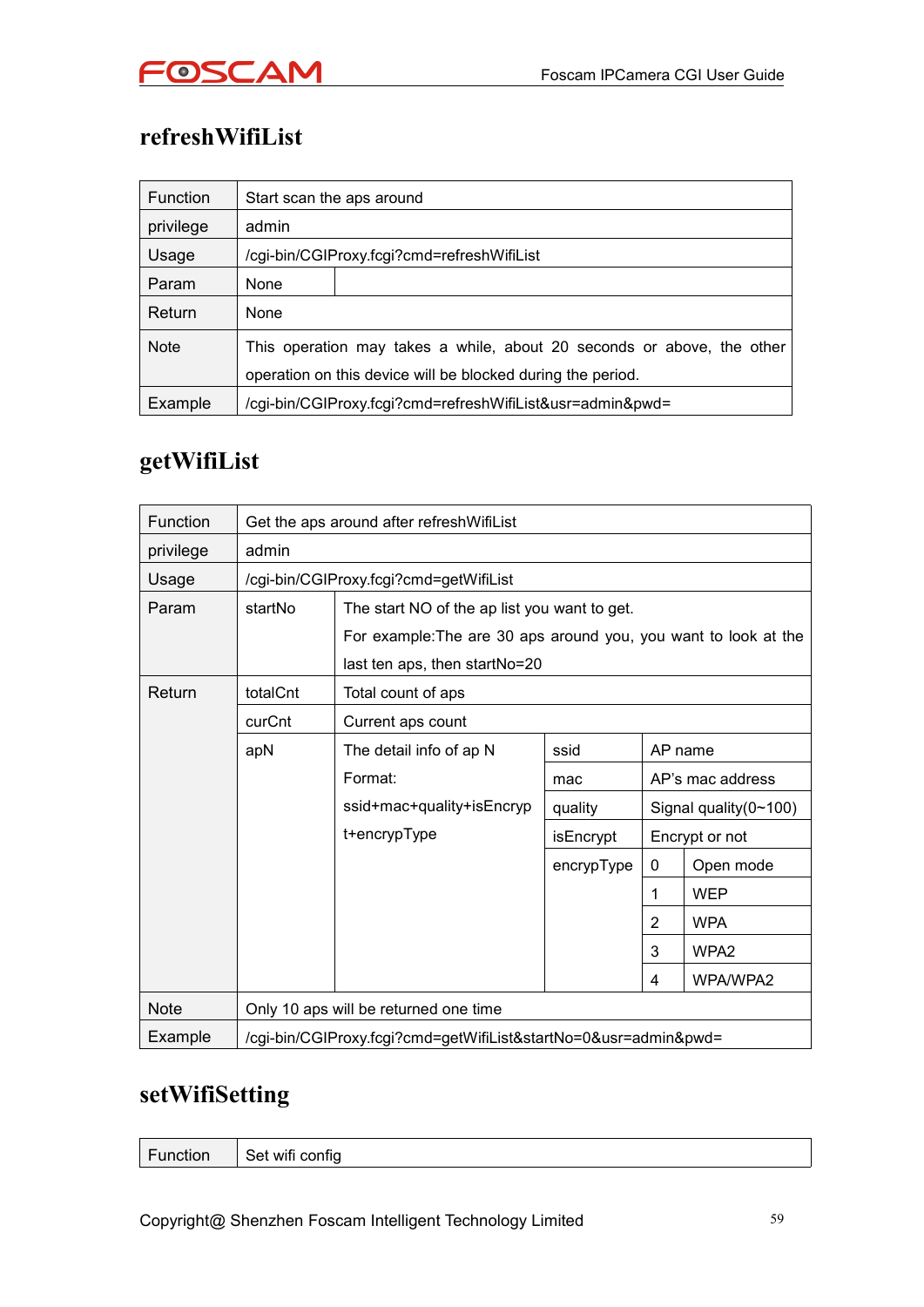

| privilege   | admin                                                                       |                                           |                                                            |  |  |  |
|-------------|-----------------------------------------------------------------------------|-------------------------------------------|------------------------------------------------------------|--|--|--|
| Usage       |                                                                             | /cgi-bin/CGIProxy.fcgi?cmd=setWifiSetting |                                                            |  |  |  |
| Param       | isEnable                                                                    | Enable state                              |                                                            |  |  |  |
|             | isUseWifi                                                                   | Use wifi or not                           |                                                            |  |  |  |
|             | ssid                                                                        | AP name                                   |                                                            |  |  |  |
|             | netType                                                                     | $\mathbf 0$                               | Infra net                                                  |  |  |  |
|             |                                                                             | $\mathbf 1$                               | Ad-hoc<br>Not supported yet                                |  |  |  |
|             | encryptType                                                                 | 0                                         | Open mode                                                  |  |  |  |
|             |                                                                             | 1                                         | <b>WEP</b>                                                 |  |  |  |
|             |                                                                             | $\overline{2}$                            | <b>WPA</b>                                                 |  |  |  |
|             |                                                                             | 3                                         | WPA2                                                       |  |  |  |
|             |                                                                             | $\overline{4}$                            | WPA/WPA2                                                   |  |  |  |
|             | psk                                                                         |                                           | The psk of WPA WPA2                                        |  |  |  |
|             | authMode                                                                    | 0                                         | Open mode                                                  |  |  |  |
|             |                                                                             | 1                                         | Shared key                                                 |  |  |  |
|             |                                                                             | $\sqrt{2}$                                | Auto mode                                                  |  |  |  |
|             | keyFormat                                                                   | 0                                         | <b>ASIC</b>                                                |  |  |  |
|             |                                                                             | 1                                         | Hex                                                        |  |  |  |
|             | defaultKey                                                                  | $1 - 4$                                   |                                                            |  |  |  |
|             | key1                                                                        |                                           |                                                            |  |  |  |
|             | key2                                                                        |                                           |                                                            |  |  |  |
|             | key3                                                                        |                                           |                                                            |  |  |  |
|             | key4                                                                        |                                           |                                                            |  |  |  |
|             | key1Len                                                                     | 64 or 128                                 |                                                            |  |  |  |
|             | key2Len                                                                     | 64 or 128                                 |                                                            |  |  |  |
|             | key3Len                                                                     | 64 or 128                                 |                                                            |  |  |  |
|             | key4Len                                                                     |                                           | 64 or 128                                                  |  |  |  |
|             | isNewFormat                                                                 | $\mathbf{1}$                              | Use in new version when you need encrypt wifi              |  |  |  |
|             |                                                                             |                                           | password.if you are old platform you need not use it.      |  |  |  |
|             |                                                                             |                                           | Eg: using this param , if your password is "123&", you     |  |  |  |
|             |                                                                             |                                           | must use "49,50,51,38" instead it .(Each character         |  |  |  |
|             |                                                                             |                                           | must use ASCCI code conversion, and separated by           |  |  |  |
|             |                                                                             |                                           | commas characters)                                         |  |  |  |
| Return      | None                                                                        |                                           |                                                            |  |  |  |
| <b>Note</b> |                                                                             |                                           | Camera will not connect to AP unless you enject your cable |  |  |  |
| Example     | /cgi-bin/CGIProxy.fcgi?cmd=setWifiSetting&isEnable=1&isUseWifi=1&ssid=fosta |                                           |                                                            |  |  |  |
|             | r_soft&netType=0&encryptType=4&psk=41,48,38&authMode=0&keyFormat=0&d        |                                           |                                                            |  |  |  |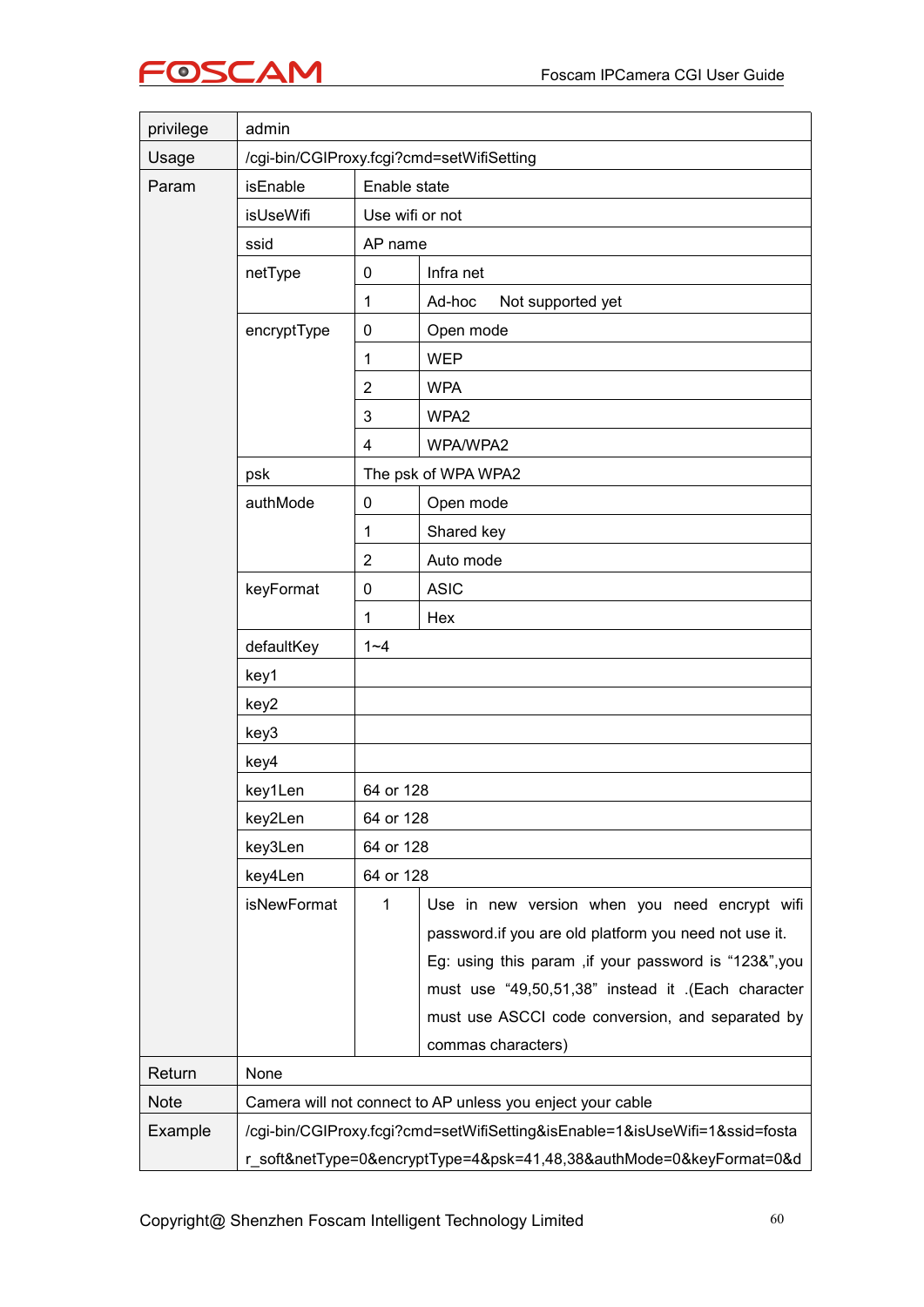

|  | efaultKey=1&key1=&key2=&key3=&key4=&key1Len=64&key2Len=64&key3Len |  |
|--|-------------------------------------------------------------------|--|
|  | =64&key4Len=64&usr=admin&pwd=                                     |  |

### **getWifiConfig**

| Function  | Get wifi config                          |                 |                     |  |
|-----------|------------------------------------------|-----------------|---------------------|--|
| privilege | admin                                    |                 |                     |  |
| Usage     | /cgi-bin/CGIProxy.fcgi?cmd=getWifiConfig |                 |                     |  |
| Param     | None                                     |                 |                     |  |
| Return    | isEnable                                 | Enable state    |                     |  |
|           | isUseWifi                                | Use wifi or not |                     |  |
|           | <b>isConnecte</b>                        | Connected state |                     |  |
|           | d                                        |                 |                     |  |
|           | connected                                | Connedted ap    |                     |  |
|           | <b>AP</b>                                |                 |                     |  |
|           | ssid                                     | AP name         |                     |  |
|           | encryptTyp                               | $\mathbf 0$     | Open mode           |  |
|           | e                                        | $\mathbf{1}$    | <b>WEP</b>          |  |
|           |                                          | $\overline{2}$  | <b>WPA</b>          |  |
|           |                                          | 3               | WPA2                |  |
|           |                                          | 4               | WPA/WPA2            |  |
|           | psk                                      |                 | The psk of WPA WPA2 |  |
|           | authMode                                 | $\mathbf 0$     | Open mode           |  |
|           |                                          | $\mathbf 1$     | Shared key          |  |
|           |                                          | $\overline{2}$  | Auto mode           |  |
|           | keyFormat                                | 0               | <b>ASIC</b>         |  |
|           |                                          | $\mathbf{1}$    | Hex                 |  |
|           | defaultKey                               | $1 - 4$         |                     |  |
|           | key1                                     |                 |                     |  |
|           | key2                                     |                 |                     |  |
|           | key3                                     |                 |                     |  |
|           | key4                                     |                 |                     |  |
|           | key1Len                                  | 64 or 128       |                     |  |
|           | key2Len                                  | 64 or 128       |                     |  |
|           | key3Len                                  | 64 or 128       |                     |  |
|           | key4Len                                  | 64 or 128       |                     |  |
| Return    | None                                     |                 |                     |  |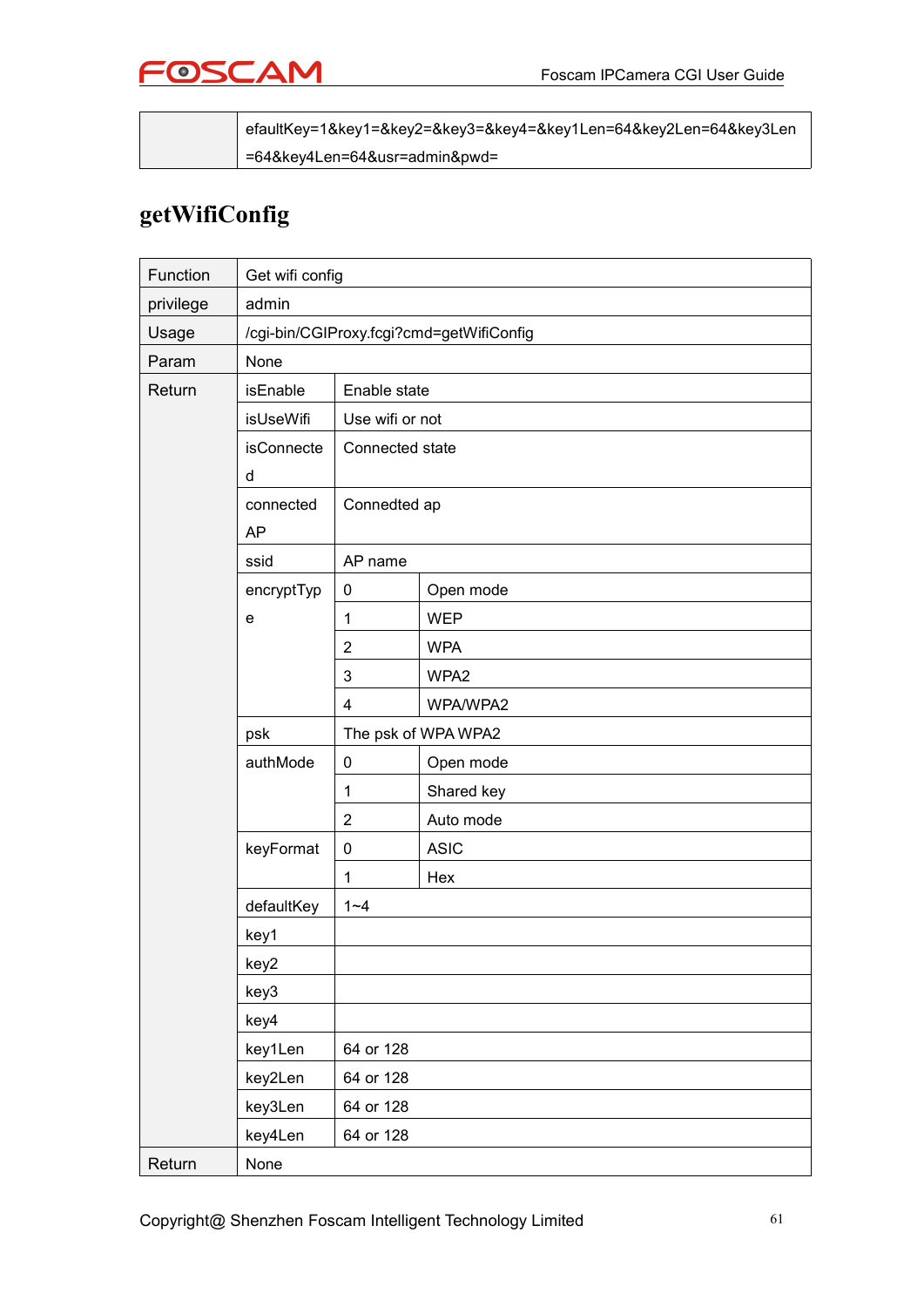# FOSCAM

| <b>Note</b> | Camera will not connect to AP unless you enject your cable |
|-------------|------------------------------------------------------------|
| Example     | /cgi-bin/CGIProxy.fcgi?cmd=getWifiConfig&usr=admin&pwd=    |

### **getPortInfo**

| <b>Function</b> | Get ports of camera                                                       |                                        |  |
|-----------------|---------------------------------------------------------------------------|----------------------------------------|--|
| privilege       | admin                                                                     |                                        |  |
| Usage           |                                                                           | /cgi-bin/CGIProxy.fcgi?cmd=getPortInfo |  |
| Param           | None                                                                      |                                        |  |
| Return          | webPort                                                                   | http port (default value is 88)        |  |
|                 | httpsPort                                                                 | https port (default value is 443)      |  |
|                 | mediaPort                                                                 | media port(default value is 88)        |  |
|                 | onvifPort                                                                 | Onvif Port (default value is 888)      |  |
| <b>Note</b>     | . You can call this CGI command without usr or pwd section                |                                        |  |
|                 | onvifPort param only for onvif camera, the camra which does not has onvif |                                        |  |
|                 | function does not have this param                                         |                                        |  |
| Example         | /cgi-bin/CGIProxy.fcgi?cmd=getPortInfo&usr=admin&pwd=                     |                                        |  |

### **setPortInfo**

| <b>Function</b> | Set ports of camera                                                       |                                        |  |
|-----------------|---------------------------------------------------------------------------|----------------------------------------|--|
| privilege       | admin                                                                     |                                        |  |
| Usage           |                                                                           | /cgi-bin/CGIProxy.fcgi?cmd=getPortInfo |  |
| Param           | webPort                                                                   | http port(default value is 88)         |  |
|                 | mediaPort                                                                 | media port(default value is 88)        |  |
|                 | httpsPort                                                                 | https port (default value is 443)      |  |
|                 | onvifPort                                                                 | Onvif Port(default value is 888)       |  |
| Return          | None                                                                      |                                        |  |
| <b>Note</b>     | .Re login is needed after call this CGI command                           |                                        |  |
|                 | onvifPort param only for onvif camera, the camra which does not has onvif |                                        |  |
|                 | function does not have this param                                         |                                        |  |
| Example         | /cgi-bin/CGIProxy.fcgi?cmd=setPortInfo&webPort=88&mediaPort=88&httpsPo    |                                        |  |
|                 | $rt = 443$ &onvifPort=888&usr=admin&pwd=                                  |                                        |  |

### **getUPnPConfig**

| Function | Get UpnP config |
|----------|-----------------|
|          |                 |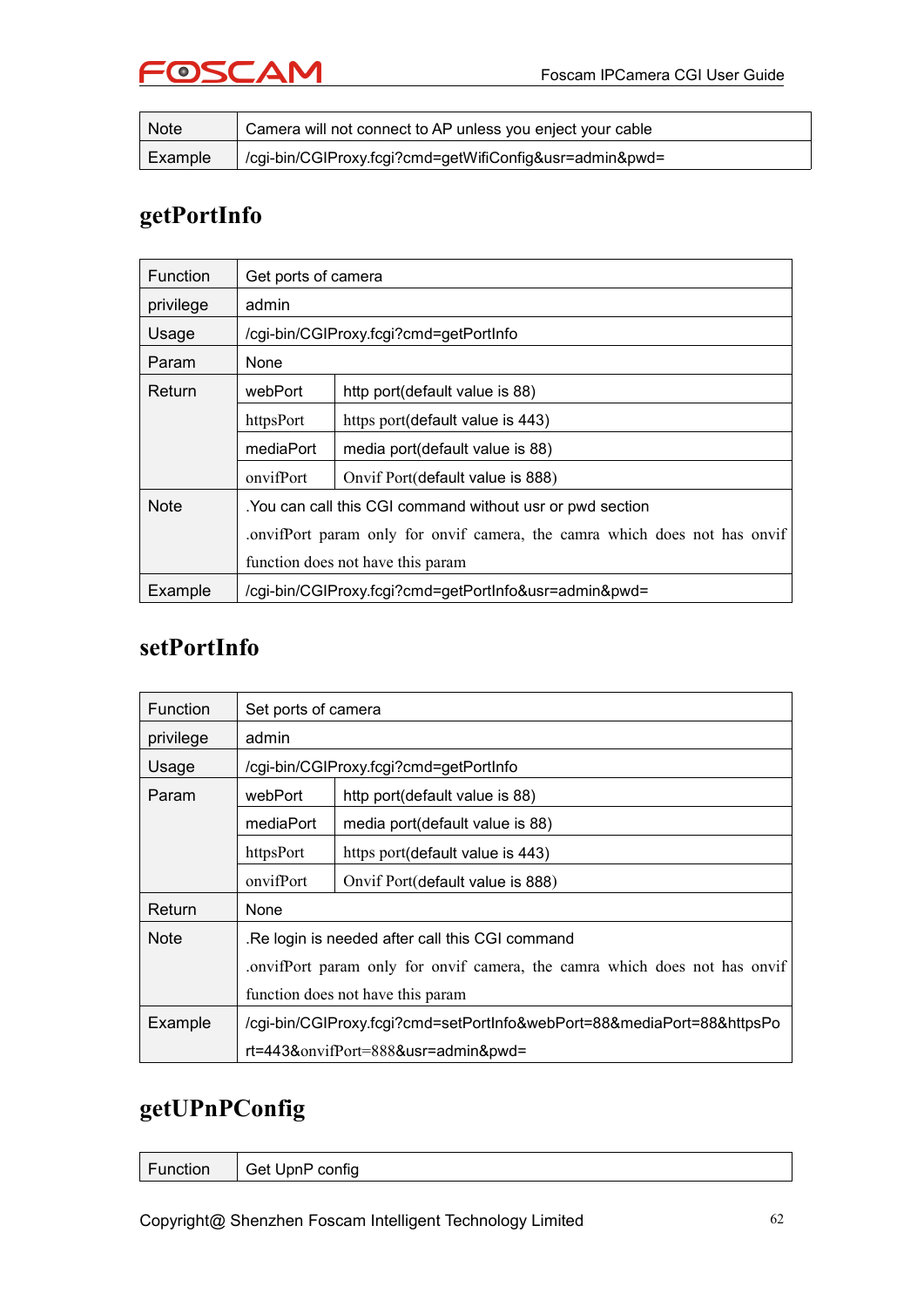

| privilege   | admin                                                   |                         |  |  |  |  |
|-------------|---------------------------------------------------------|-------------------------|--|--|--|--|
| Usage       | /cgi-bin/CGIProxy.fcgi?cmd=getUPnPConfig                |                         |  |  |  |  |
| Param       | <b>None</b>                                             |                         |  |  |  |  |
| Return      | isEnable                                                | is Enable UpnP function |  |  |  |  |
| <b>Note</b> |                                                         |                         |  |  |  |  |
| Example     | /cgi-bin/CGIProxy.fcgi?cmd=getUPnPConfig&usr=admin&pwd= |                         |  |  |  |  |

### **setUPnPConfig**

| <b>Function</b> | Set UpnP config                          |                                                                    |  |  |  |  |
|-----------------|------------------------------------------|--------------------------------------------------------------------|--|--|--|--|
| privilege       | admin                                    |                                                                    |  |  |  |  |
| Usage           | /cgi-bin/CGIProxy.fcgi?cmd=setUPnPConfig |                                                                    |  |  |  |  |
| Param           | isEnable                                 | is Enable UpnP function                                            |  |  |  |  |
| Return          | None                                     |                                                                    |  |  |  |  |
| <b>Note</b>     |                                          |                                                                    |  |  |  |  |
| Example         |                                          | /cgi-bin/CGIProxy.fcgi?cmd=setUPnPConfig&isEnable=1&usr=admin&pwd= |  |  |  |  |

### **getDDNSConfig**

| Function    | Get DDNS config                                         |                       |                                          |  |
|-------------|---------------------------------------------------------|-----------------------|------------------------------------------|--|
| privilege   | admin                                                   |                       |                                          |  |
| Usage       |                                                         |                       | /cgi-bin/CGIProxy.fcgi?cmd=getDDNSConfig |  |
| Param       | None                                                    |                       |                                          |  |
| Return      | isEnable                                                | is Enable DDNS update |                                          |  |
|             | hostName                                                | DDNS domain           |                                          |  |
|             | ddnsServer                                              | 0                     | <b>Factory DDNS</b>                      |  |
|             |                                                         | 1                     | Oray                                     |  |
|             |                                                         | $\overline{2}$        | 3322                                     |  |
|             |                                                         | 3                     | no-ip                                    |  |
|             |                                                         | 4                     | dyndns                                   |  |
|             | user                                                    | user name             |                                          |  |
|             | password                                                | password              |                                          |  |
|             | factoryDDNS                                             | factory ddns          |                                          |  |
| <b>Note</b> |                                                         |                       |                                          |  |
| Example     | /cgi-bin/CGIProxy.fcgi?cmd=getDDNSConfig&usr=admin&pwd= |                       |                                          |  |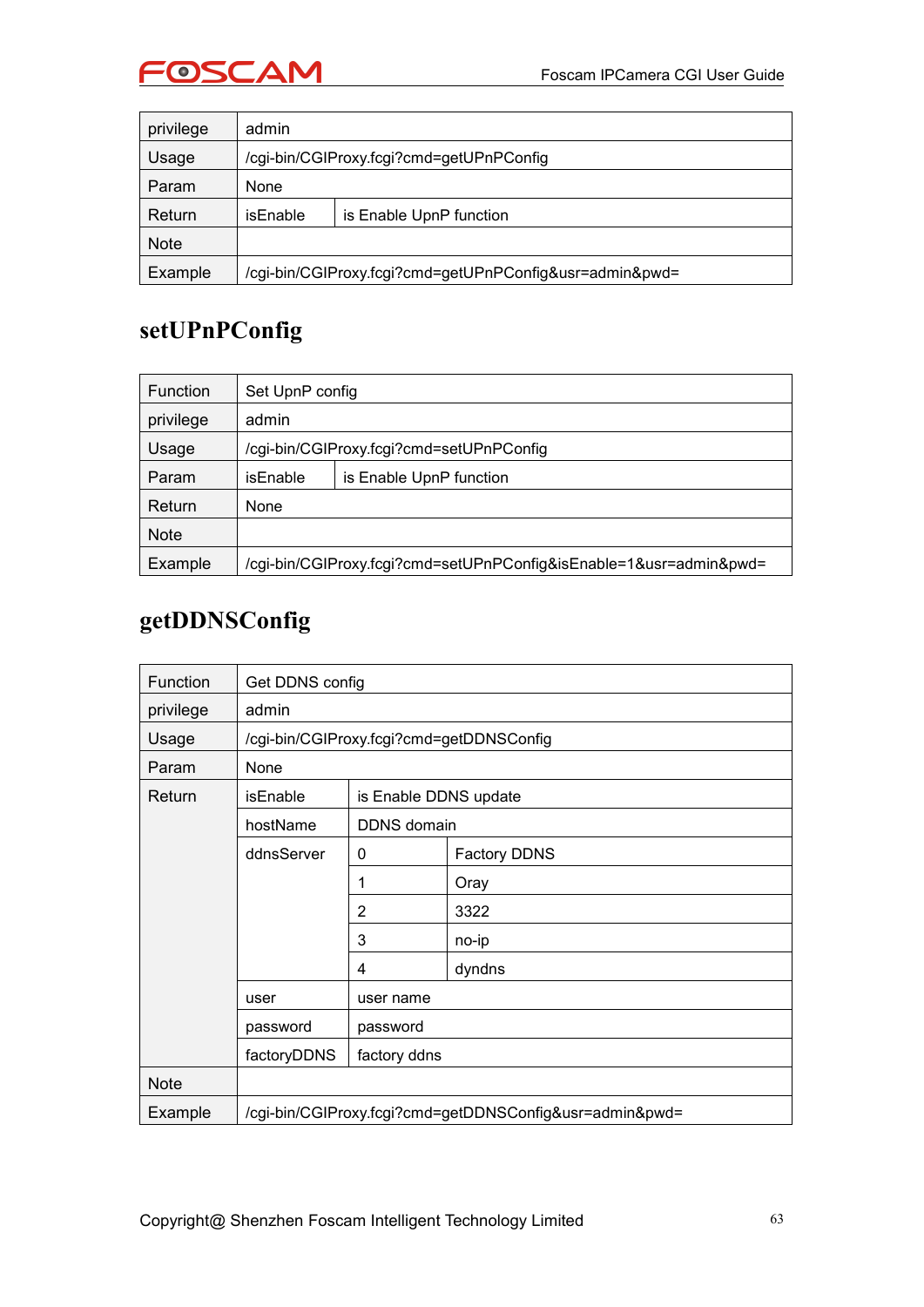

# **setDDNSConfig**

| Function    | Set DDNS config                                                       |                       |                                                             |  |
|-------------|-----------------------------------------------------------------------|-----------------------|-------------------------------------------------------------|--|
| privilege   | admin                                                                 |                       |                                                             |  |
| Usage       |                                                                       |                       | /cgi-bin/CGIProxy.fcgi?cmd=setDDNSConfig                    |  |
| Param       | isEnable                                                              | is Enable DDNS update |                                                             |  |
|             | hostName                                                              | DDNS domain           |                                                             |  |
|             | ddnsServer                                                            | 0                     | <b>Factory DDNS</b>                                         |  |
|             |                                                                       |                       | Oray                                                        |  |
|             |                                                                       | $\overline{2}$        | 3322                                                        |  |
|             |                                                                       | 3                     | no-ip                                                       |  |
|             |                                                                       | 4                     | dyndns                                                      |  |
|             | user                                                                  | user name             |                                                             |  |
|             | password                                                              | password              |                                                             |  |
| Return      | None                                                                  |                       |                                                             |  |
| <b>Note</b> | This command can only be used to set the third party ddns             |                       |                                                             |  |
| Example     | /cgi-bin/CGIProxy.fcgi?cmd=setDDNSConfig&isEnable=1&hostName=test.dyn |                       |                                                             |  |
|             |                                                                       |                       | dns.org&ddnsServer=4&user=test&password=test&usr=admin&pwd= |  |

# **setFtpConfig**

| <b>Function</b> | Set FTP config                                                              |                                                         |           |  |  |
|-----------------|-----------------------------------------------------------------------------|---------------------------------------------------------|-----------|--|--|
| privilege       | admin                                                                       |                                                         |           |  |  |
| Usage           | /cgi-bin/CGIProxy.fcgi?cmd=setFtpConfig                                     |                                                         |           |  |  |
| Param           | ftpAddr                                                                     | FTP server address, you can contain sub directory in it |           |  |  |
|                 | ftpPort                                                                     | FTP port                                                |           |  |  |
|                 | mode                                                                        | 0                                                       | PASV mode |  |  |
|                 |                                                                             | 1                                                       | PORT mode |  |  |
|                 | userName<br>user name                                                       |                                                         |           |  |  |
|                 | password                                                                    | password                                                |           |  |  |
| Return          | None                                                                        |                                                         |           |  |  |
| <b>Note</b>     |                                                                             |                                                         |           |  |  |
| Example         | /cgi-bin/CGIProxy.fcgi?cmd=setFtpConfig&ftpAddr=ftp://192.168.1.2/sbuDir&ft |                                                         |           |  |  |
|                 | pPort=21&mode=0&userName=test&password=test&usr=admin&pwd=                  |                                                         |           |  |  |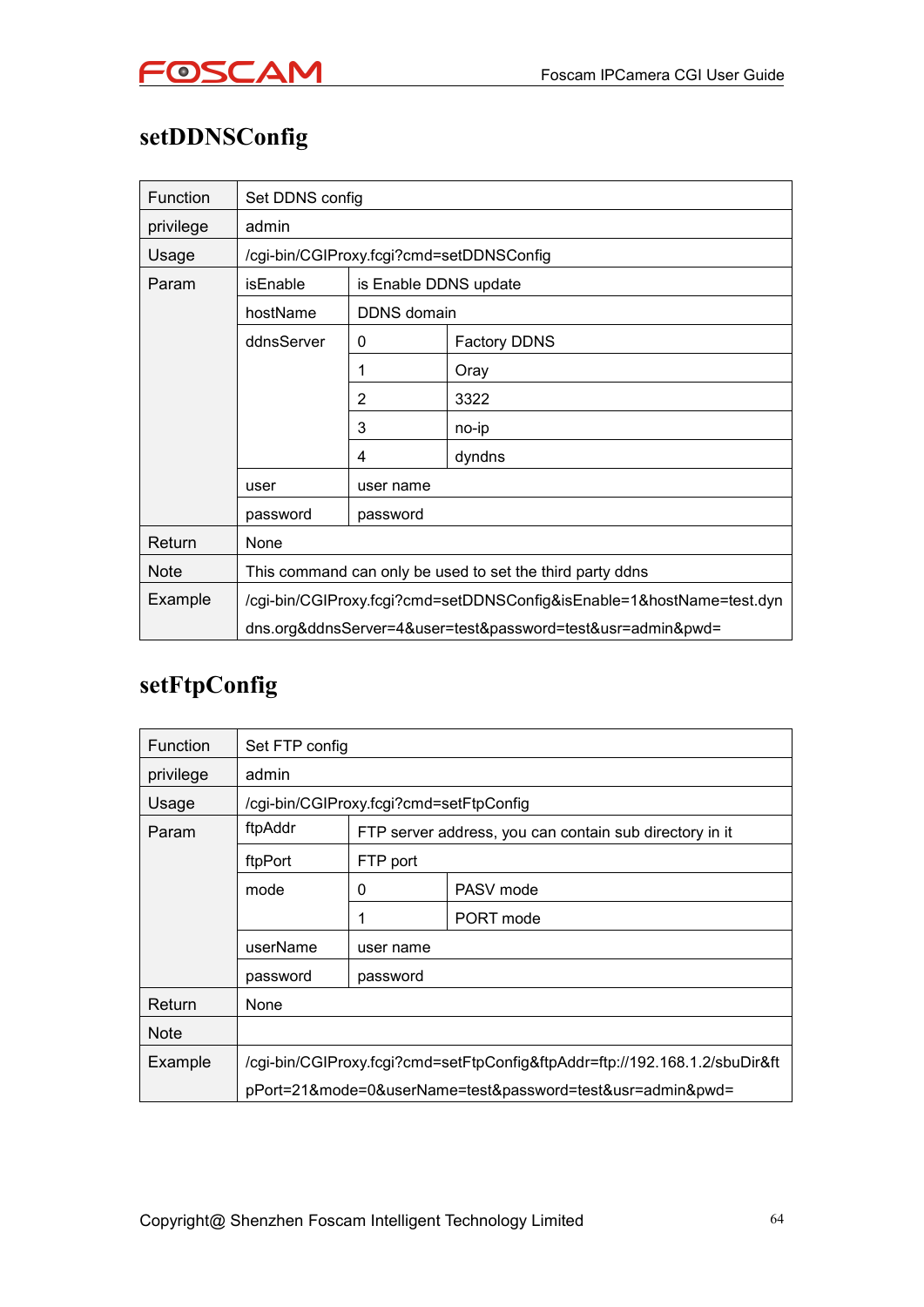

# **getFtpConfig**

| <b>Function</b> | Get FTP config                                         |           |                                                         |  |  |
|-----------------|--------------------------------------------------------|-----------|---------------------------------------------------------|--|--|
| privilege       | admin                                                  |           |                                                         |  |  |
| Usage           |                                                        |           | /cgi-bin/CGIProxy.fcgi?cmd=getFtpConfig                 |  |  |
| Param           | None                                                   |           |                                                         |  |  |
| Param           | ftpAddr                                                |           | FTP server address, you can contain sub directory in it |  |  |
|                 | ftpPort                                                | FTP port  |                                                         |  |  |
|                 | mode                                                   | 0         | PASV mode                                               |  |  |
|                 |                                                        |           | PORT mode                                               |  |  |
|                 | userName                                               | user name |                                                         |  |  |
|                 | password                                               | password  |                                                         |  |  |
| <b>Note</b>     |                                                        |           |                                                         |  |  |
| Example         | /cgi-bin/CGIProxy.fcgi?cmd=getFtpConfig&usr=admin&pwd= |           |                                                         |  |  |

### **testFtpServer**

| <b>Function</b> | Test FTP server                                                             |           |                                                         |  |  |
|-----------------|-----------------------------------------------------------------------------|-----------|---------------------------------------------------------|--|--|
| privilege       | admin                                                                       |           |                                                         |  |  |
| Usage           | /cgi-bin/CGIProxy.fcgi?cmd=testFtpServer                                    |           |                                                         |  |  |
| Param           | ftpAddr                                                                     |           | FTP server address, you can contain sub directory in it |  |  |
|                 | ftpPort                                                                     | FTP port  |                                                         |  |  |
|                 | mode                                                                        | 0         | PASV mode                                               |  |  |
|                 |                                                                             |           | PORT mode                                               |  |  |
|                 | fptuserName                                                                 | user name | password                                                |  |  |
|                 | ftppassword                                                                 |           |                                                         |  |  |
| Return          | testResult                                                                  | 0         | <b>Success</b>                                          |  |  |
|                 |                                                                             | $-1$      | Fail                                                    |  |  |
| <b>Note</b>     |                                                                             |           |                                                         |  |  |
| Example         | /cgi-bin/CGIProxy.fcgi?cmd=testFtpServer&ftpAddr=ftp://192.168.1.2/sbuDir&f |           |                                                         |  |  |
|                 | tpPort=21&mode=0&fptuserName=test&ftppassword=test&usr=admin&pwd=           |           |                                                         |  |  |

### **getSMTPConfig**

| <b>Function</b> | Get mail config                          |
|-----------------|------------------------------------------|
| privilege       | admin                                    |
| Usage           | /cgi-bin/CGIProxy.fcgi?cmd=getSMTPConfig |

Copyright@ Shenzhen Foscam Intelligent Technology Limited 65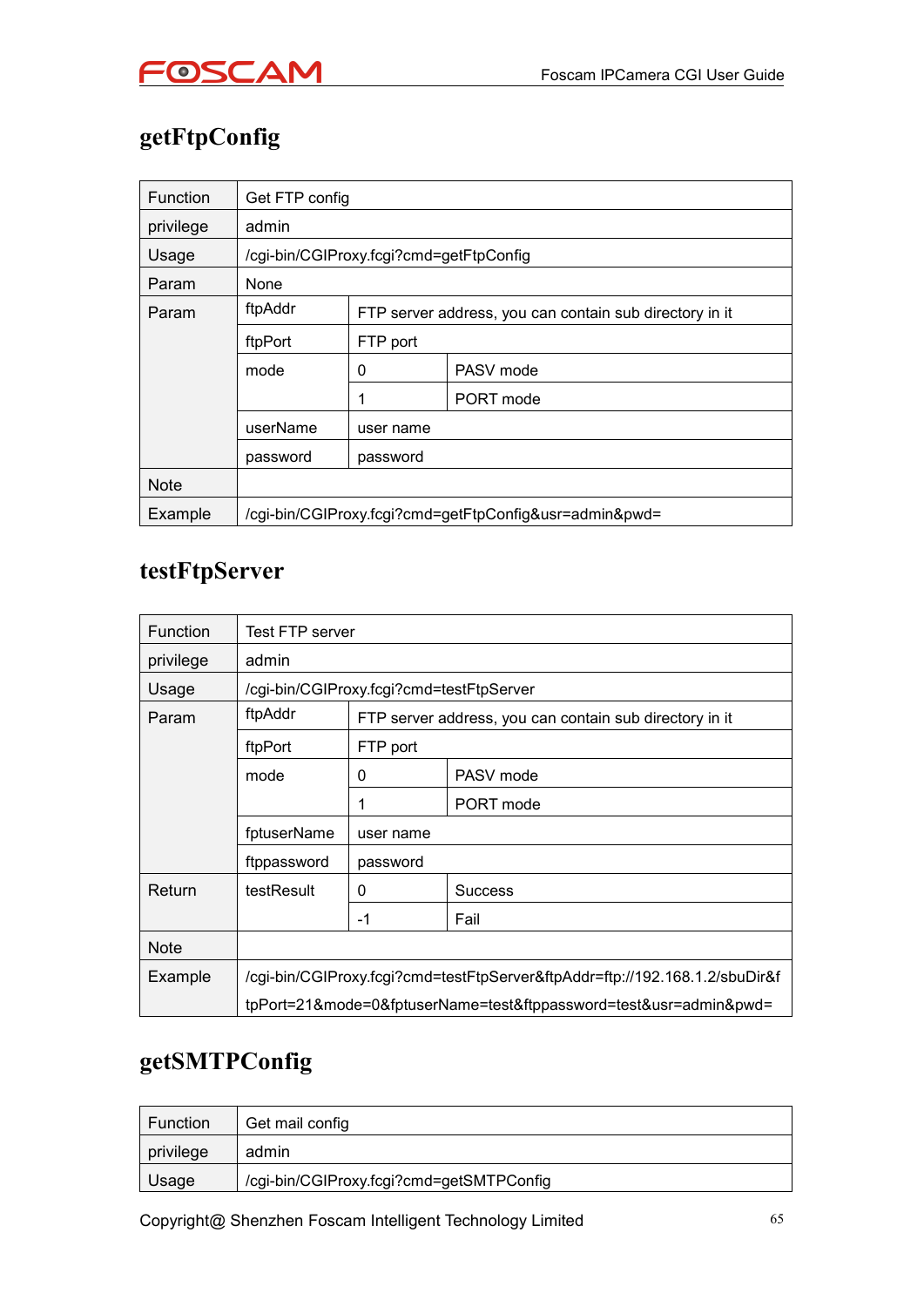| Param       | None                                                    |                             |                                         |  |
|-------------|---------------------------------------------------------|-----------------------------|-----------------------------------------|--|
| Return      | <b>isEnable</b>                                         | is enable camera send mail? |                                         |  |
|             | server                                                  | SMTP server address         |                                         |  |
|             | port                                                    | smtp port                   |                                         |  |
|             | isNeedAuth                                              |                             | Need auth user account or not           |  |
|             | tls                                                     | 0                           | None                                    |  |
|             |                                                         |                             | <b>TLS</b>                              |  |
|             |                                                         | 2                           | <b>STARTTLS</b>                         |  |
|             | user<br>user name                                       |                             |                                         |  |
|             | password                                                | password                    |                                         |  |
|             | sender                                                  |                             |                                         |  |
|             | reciever                                                |                             | Use "," between 2 senders, for exapler: |  |
|             |                                                         | aaa@123.com,bbb@456.com     |                                         |  |
| <b>Note</b> |                                                         |                             |                                         |  |
| Example     | /cgi-bin/CGIProxy.fcgi?cmd=getSMTPConfig&usr=admin&pwd= |                             |                                         |  |

# **setSMTPConfig**

| Function    | Get mail config                                                        |                                         |                               |  |  |
|-------------|------------------------------------------------------------------------|-----------------------------------------|-------------------------------|--|--|
| privilege   | admin                                                                  |                                         |                               |  |  |
| Usage       | /cgi-bin/CGIProxy.fcgi?cmd=setSMTPConfig                               |                                         |                               |  |  |
| Param       | isEnable                                                               | is enable camera send mail?             |                               |  |  |
|             | SMTP server address<br>server                                          |                                         |                               |  |  |
|             | port                                                                   | smtp port                               |                               |  |  |
|             | <b>isNeedAuth</b>                                                      |                                         | Need auth user account or not |  |  |
|             | tls                                                                    | 0                                       | None                          |  |  |
|             |                                                                        | 1                                       | <b>TLS</b>                    |  |  |
|             |                                                                        | $\overline{2}$                          | <b>STARTTLS</b>               |  |  |
|             | user                                                                   |                                         | user name                     |  |  |
|             | password                                                               | password                                |                               |  |  |
|             | sender                                                                 |                                         |                               |  |  |
|             | reciever                                                               | Use "," between 2 senders, for exapler: |                               |  |  |
|             |                                                                        | aaa@123.com,bbb@456.com                 |                               |  |  |
| Return      | None                                                                   |                                         |                               |  |  |
| <b>Note</b> |                                                                        |                                         |                               |  |  |
| Example     | /cgi-bin/CGIProxy.fcgi?cmd=setSMTPConfig&isEnable=1&server=smtp.gmail. |                                         |                               |  |  |
|             | com&port=587&isNeedAuth=1&user=test&password=test&send=test@gmail.c    |                                         |                               |  |  |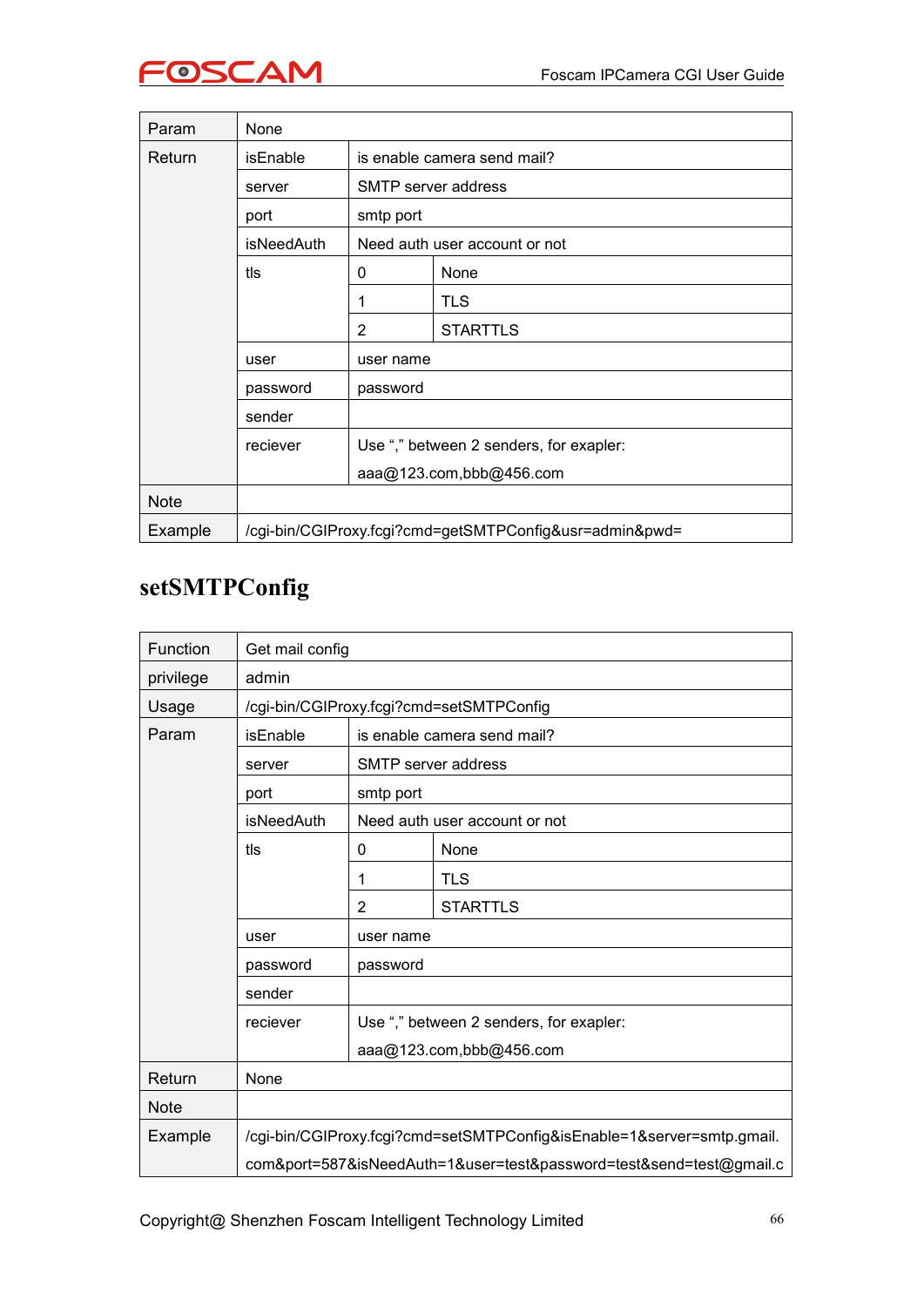

om&reciever=aa@123.com,bb@456.com&usr=admin&pwd=

### **smtpTest**

| Function    | Test mail setting                                                      |                                      |                                                                    |  |  |  |
|-------------|------------------------------------------------------------------------|--------------------------------------|--------------------------------------------------------------------|--|--|--|
| privilege   | admin                                                                  |                                      |                                                                    |  |  |  |
| Usage       | /cgi-bin/CGIProxy.fcgi?cmd=smtpTest                                    |                                      |                                                                    |  |  |  |
| Param       | smtpServer                                                             |                                      | SMTP server address                                                |  |  |  |
|             | port                                                                   | smtp port                            |                                                                    |  |  |  |
|             | <i>isNeedAuth</i>                                                      |                                      | Need auth user account or not                                      |  |  |  |
|             | tls                                                                    | 0                                    | None                                                               |  |  |  |
|             |                                                                        | 1                                    | <b>TLS</b>                                                         |  |  |  |
|             |                                                                        | $\overline{2}$                       | <b>STARTTLS</b>                                                    |  |  |  |
|             | user                                                                   |                                      | user name                                                          |  |  |  |
|             | password                                                               | password                             |                                                                    |  |  |  |
|             | sender                                                                 | Send Email address                   |                                                                    |  |  |  |
| Return      | testResult                                                             | 0<br><b>Success</b>                  |                                                                    |  |  |  |
|             |                                                                        | $-1$                                 | Fail                                                               |  |  |  |
| <b>Note</b> |                                                                        | You must call setSMTPConfig firstly. |                                                                    |  |  |  |
|             | We will send a test mail to all recievers                              |                                      |                                                                    |  |  |  |
| Example     | /cgi-bin/CGIProxy.fcgi?cmd=smtpTest&smtpServer=smtp.gmail.com&port=587 |                                      |                                                                    |  |  |  |
|             |                                                                        |                                      | &isNeedAuth=1&user=test&password=test&sender=test@gmail.com&usr=ad |  |  |  |
|             | min&pwd=                                                               |                                      |                                                                    |  |  |  |

### **setP2PEnable**

| <b>Function</b> | Set p2p status                                                  |   |        |  |
|-----------------|-----------------------------------------------------------------|---|--------|--|
| privilege       | admin                                                           |   |        |  |
| Usage           | /cgi-bin/CGIProxy.fcgi?cmd=setP2PEnable                         |   |        |  |
|                 | enable<br>0<br>Disable                                          |   |        |  |
|                 |                                                                 | 1 | Enable |  |
| Return          | None                                                            |   |        |  |
| <b>Note</b>     |                                                                 |   |        |  |
| Example         | /cgi-bin/CGIProxy.fcgi?cmd=setP2PEnable&enable=1&usr=admin&pwd= |   |        |  |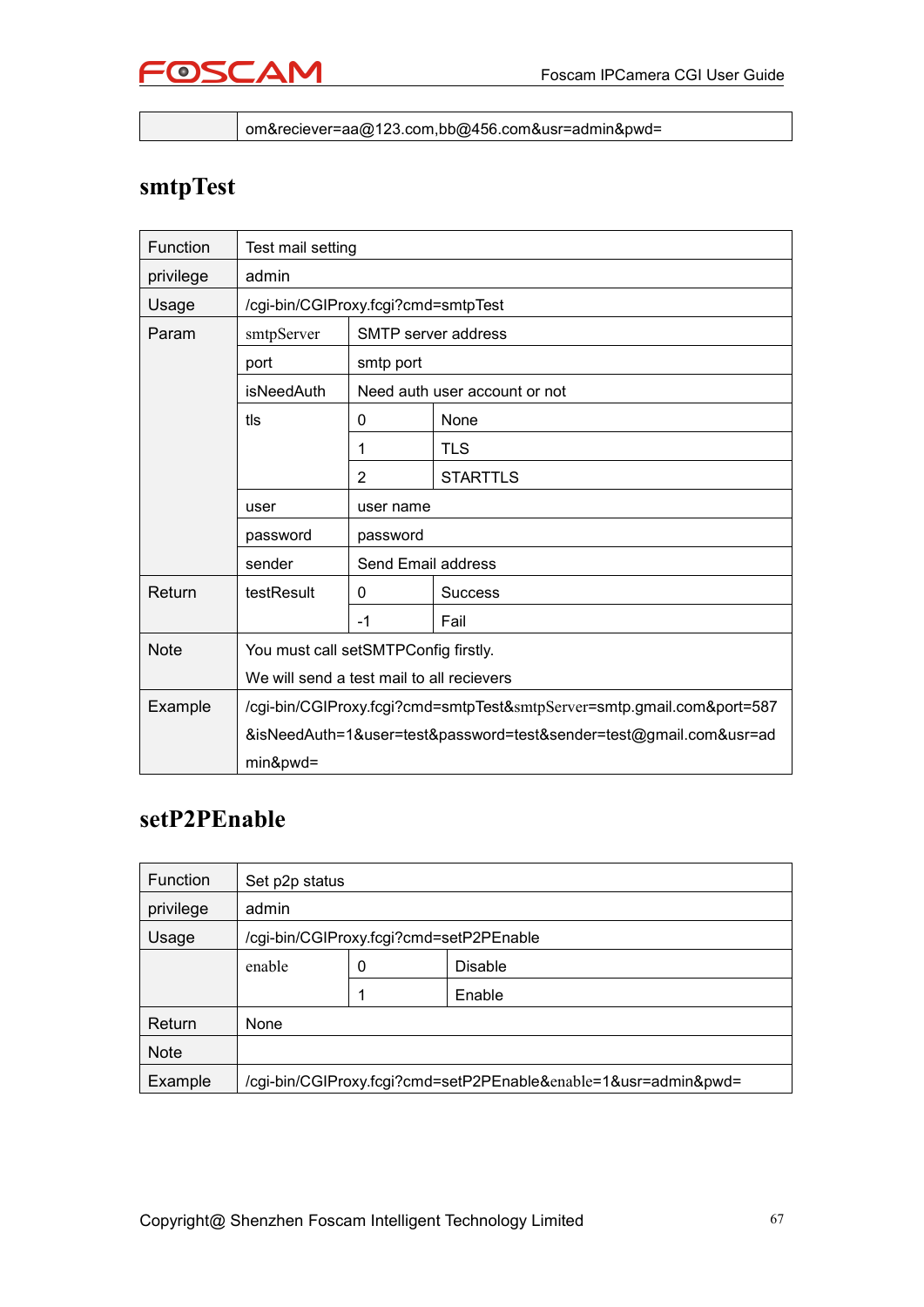

# **getP2PEnable**

| <b>Function</b> | Get p2p status                                         |  |        |  |
|-----------------|--------------------------------------------------------|--|--------|--|
| privilege       | admin                                                  |  |        |  |
| Usage           | /cgi-bin/CGIProxy.fcgi?cmd=getP2PEnable                |  |        |  |
| Param           | None                                                   |  |        |  |
|                 | enable<br>Disable<br>0                                 |  |        |  |
|                 |                                                        |  | Enable |  |
| <b>Note</b>     |                                                        |  |        |  |
| Example         | /cgi-bin/CGIProxy.fcgi?cmd=getP2PEnable&usr=admin&pwd= |  |        |  |

### **setP2PPort**

| <b>Function</b> | Set p2p port                                                    |                 |  |  |
|-----------------|-----------------------------------------------------------------|-----------------|--|--|
| privilege       | admin                                                           |                 |  |  |
| Usage           | /cgi-bin/CGIProxy.fcgi?cmd=setP2PPort                           |                 |  |  |
|                 | port                                                            | P2P port number |  |  |
|                 |                                                                 |                 |  |  |
| Return          | <b>None</b>                                                     |                 |  |  |
| <b>Note</b>     |                                                                 |                 |  |  |
| Example         | /cgi-bin/CGIProxy.fcgi?cmd=setP2PPort&port=12345&usr=admin&pwd= |                 |  |  |

### **getP2PPort**

| <b>Function</b> | Get p2p port                                         |  |  |
|-----------------|------------------------------------------------------|--|--|
| privilege       | admin                                                |  |  |
| Usage           | /cgi-bin/CGIProxy.fcgi?cmd=getP2PPort                |  |  |
| Param           | None                                                 |  |  |
| Return          | P2P port number<br>port                              |  |  |
| <b>Note</b>     |                                                      |  |  |
| Example         | /cgi-bin/CGIProxy.fcgi?cmd=getP2PPort&usr=admin&pwd= |  |  |

### **getP2PInfo**

| <b>Function</b> | Get p2p UID                           |
|-----------------|---------------------------------------|
| privilege       | admin                                 |
| Usage           | /cgi-bin/CGIProxy.fcgi?cmd=getP2PInfo |

Copyright@ Shenzhen Foscam Intelligent Technology Limited 68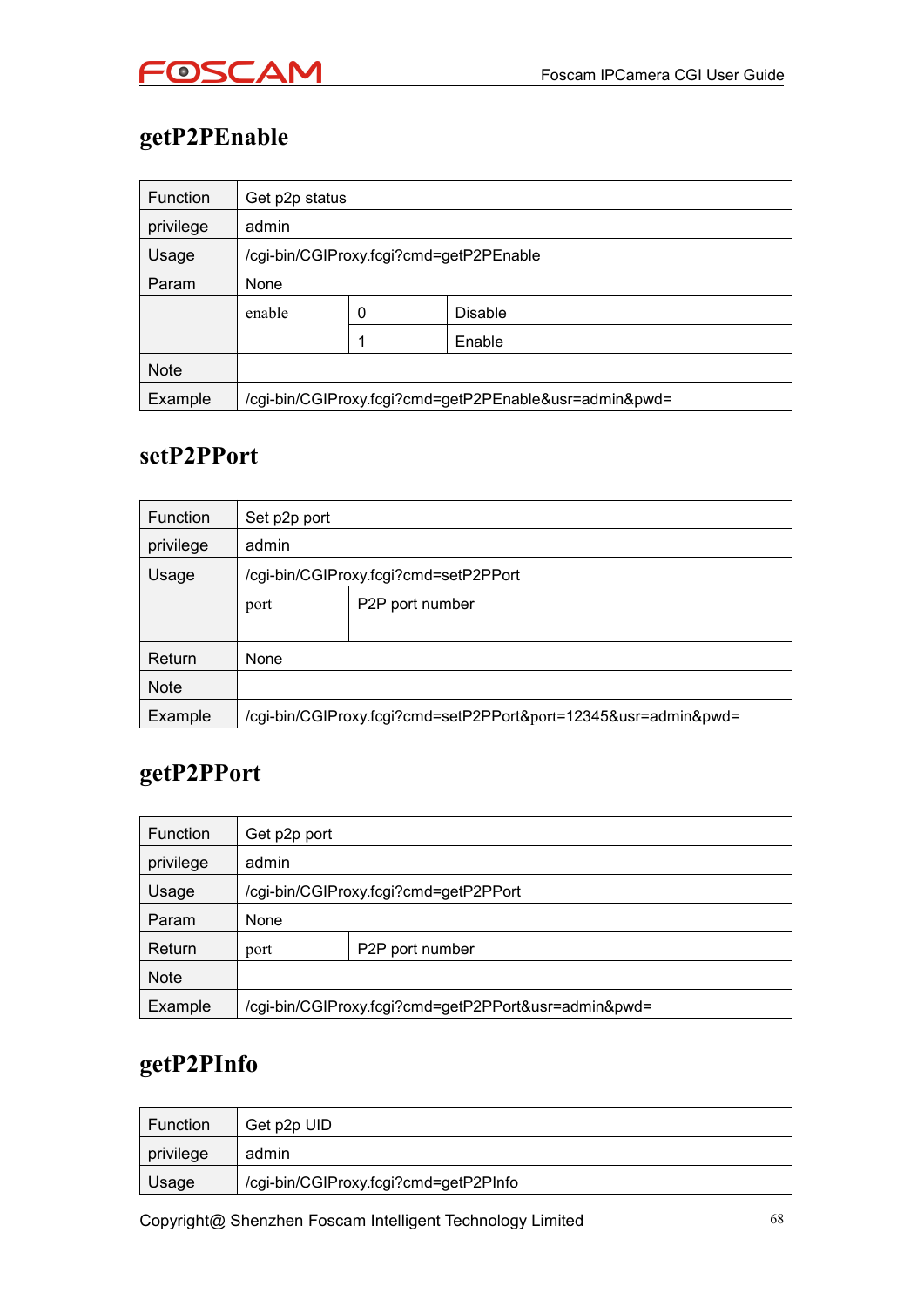

| Param   | None                                                 |                      |  |
|---------|------------------------------------------------------|----------------------|--|
| Return  | uid                                                  | P <sub>2</sub> P UID |  |
| Note    |                                                      |                      |  |
| Example | /cgi-bin/CGIProxy.fcgi?cmd=getP2PInfo&usr=admin&pwd= |                      |  |

### **getPPPoEConfig**

| <b>Function</b> | Get PPPoE config                          |                                                          |  |  |
|-----------------|-------------------------------------------|----------------------------------------------------------|--|--|
| privilege       | admin                                     |                                                          |  |  |
| Usage           | /cgi-bin/CGIProxy.fcgi?cmd=getPPPoEConfig |                                                          |  |  |
| Param           | None                                      |                                                          |  |  |
| Return          | is Enable PPPoE function<br>isEnable      |                                                          |  |  |
|                 | userName<br>userName                      |                                                          |  |  |
|                 | password<br>password                      |                                                          |  |  |
| <b>Note</b>     |                                           |                                                          |  |  |
| Example         |                                           | /cgi-bin/CGIProxy.fcgi?cmd=getPPPoEConfig&usr=admin&pwd= |  |  |

### **setPPPoEConfig**

| <b>Function</b> | Set PPPoE config                                                    |                                           |  |  |  |
|-----------------|---------------------------------------------------------------------|-------------------------------------------|--|--|--|
| privilege       | admin                                                               |                                           |  |  |  |
| Usage           |                                                                     | /cgi-bin/CGIProxy.fcgi?cmd=setPPPoEConfig |  |  |  |
| Param           | isEnable                                                            | is Enable PPPoE function                  |  |  |  |
|                 | userName                                                            | userName                                  |  |  |  |
|                 | password                                                            | password                                  |  |  |  |
| Return          | None                                                                |                                           |  |  |  |
| <b>Note</b>     |                                                                     |                                           |  |  |  |
| Example         | /cgi-bin/CGIProxy.fcgi?cmd=setPPPoEConfig&isEnable=1&userName=usr&p |                                           |  |  |  |
|                 |                                                                     | assword=pwd&usr=admin&pwd=                |  |  |  |

### **Device manage**

### **setSystemTime**

| Function            | Set system time |
|---------------------|-----------------|
| $\langle$ privilege | admin           |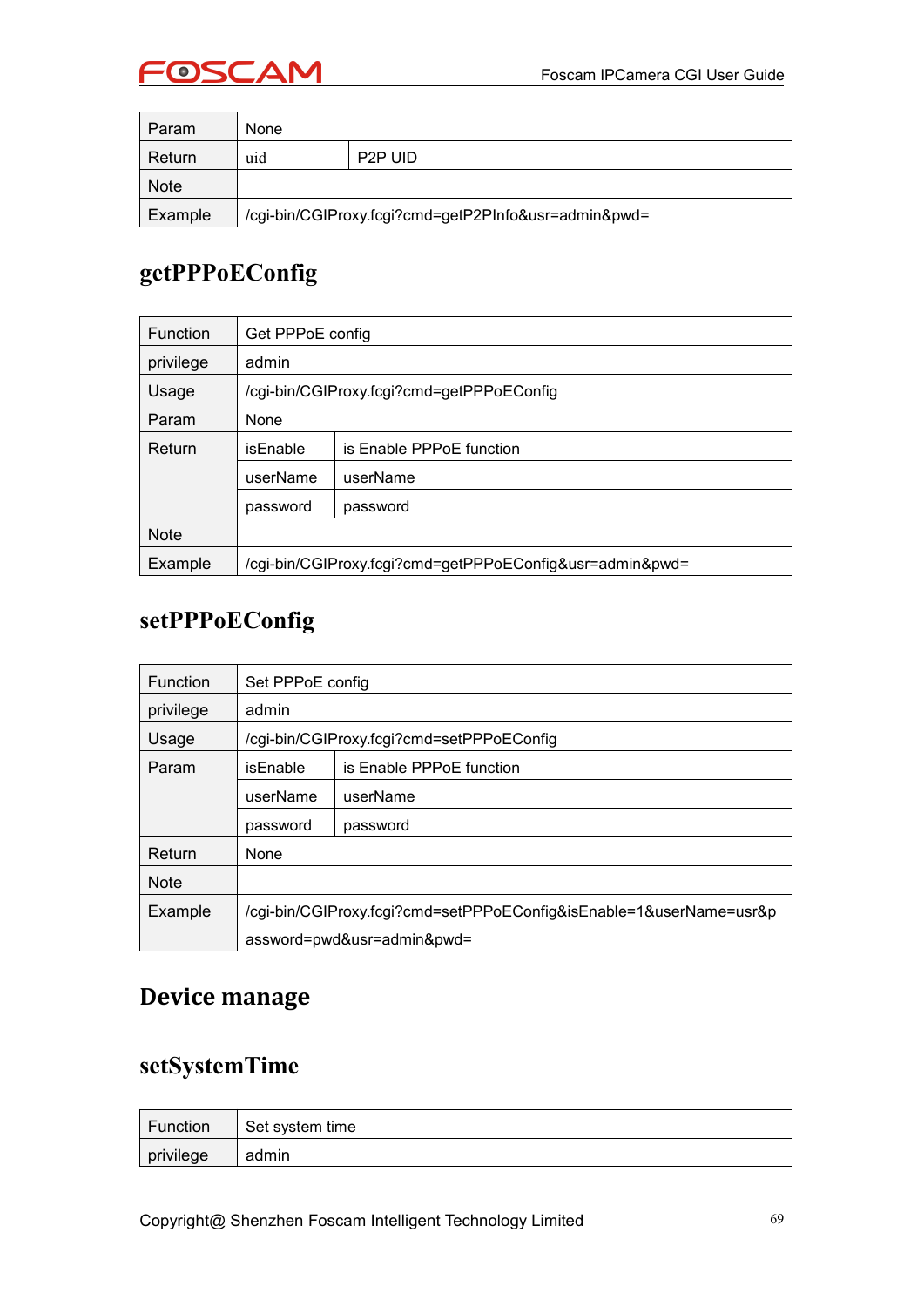

| Usage       | /cgi-bin/CGIProxy.fcgi?cmd=setSystemTime                  |                                               |                                                                       |  |  |
|-------------|-----------------------------------------------------------|-----------------------------------------------|-----------------------------------------------------------------------|--|--|
| Param       | timeSource                                                | 0                                             | Get time from NTP server                                              |  |  |
|             |                                                           | 1                                             | Set time manually                                                     |  |  |
|             | ntpServer                                                 | ntp server addr                               |                                                                       |  |  |
|             |                                                           | Support ntp server:                           |                                                                       |  |  |
|             |                                                           |                                               | time.nist.gov<br>time.kriss.re.kr<br>time.windows.com                 |  |  |
|             |                                                           | time.nuri.net                                 |                                                                       |  |  |
|             | dateFormat                                                | $\pmb{0}$                                     | YYYY-MM-DD                                                            |  |  |
|             |                                                           | $\mathbf 1$                                   | DD/MM/YYYY                                                            |  |  |
|             |                                                           | $\overline{2}$                                | MM/DD/YYYY                                                            |  |  |
|             | timeFormat                                                | $\mathbf 0$                                   | 12 hours                                                              |  |  |
|             |                                                           | 1                                             | 24 hours                                                              |  |  |
|             | timeZone                                                  | The seconds between local time and GMT time.  |                                                                       |  |  |
|             |                                                           | For example: timeZone=3600 presents GMT-01:00 |                                                                       |  |  |
|             |                                                           |                                               | timeZone=-3600 presents GMT+01:00                                     |  |  |
|             | isDst                                                     | Daylight saving time (0-disable, 1-enable)    |                                                                       |  |  |
|             | dst                                                       | Not in use currently                          |                                                                       |  |  |
|             | year                                                      |                                               |                                                                       |  |  |
|             | mon                                                       |                                               |                                                                       |  |  |
|             | day                                                       |                                               |                                                                       |  |  |
|             | hour                                                      |                                               |                                                                       |  |  |
|             | minute                                                    |                                               |                                                                       |  |  |
|             | sec                                                       |                                               |                                                                       |  |  |
| Return      | None                                                      |                                               |                                                                       |  |  |
| <b>Note</b> | This command can only be used to set the third party ddns |                                               |                                                                       |  |  |
| Example     |                                                           |                                               | /cgi-bin/CGIProxy.fcgi?cmd=setSystemTime&timeSource=1&ntpServer=&date |  |  |
|             |                                                           |                                               | Format=0&timeFormat=0&timeZone=0&isDst=0&dst=0&year=2012&mon=1&       |  |  |
|             | day=6&hour=9&minute=35&sec=0&usr=admin&pwd=               |                                               |                                                                       |  |  |

# **getSystemTime**

| <b>Function</b> | Get system time                          |   |                          |  |
|-----------------|------------------------------------------|---|--------------------------|--|
| privilege       | admin                                    |   |                          |  |
| Usage           | /cgi-bin/CGIProxy.fcgi?cmd=getSystemTime |   |                          |  |
| Param           | None                                     |   |                          |  |
| Return          | timeSource                               | 0 | Get time from NTP server |  |
|                 |                                          |   | Set time manually        |  |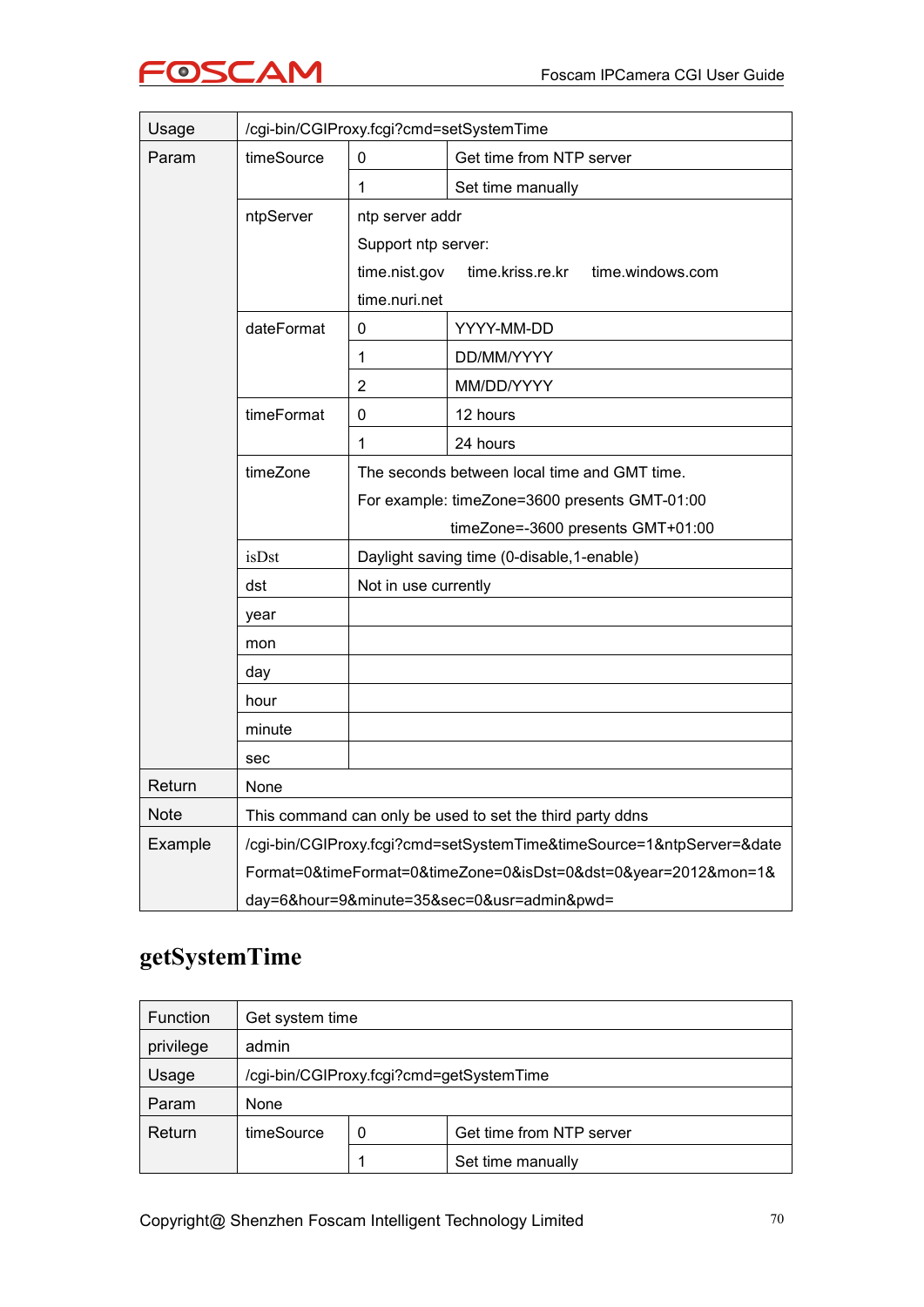

|             | ntpServer                                               | ntp server addr                                           |                                               |  |
|-------------|---------------------------------------------------------|-----------------------------------------------------------|-----------------------------------------------|--|
|             |                                                         | Support ntp server:                                       |                                               |  |
|             |                                                         | time.nist.gov                                             | time.kriss.re.kr<br>time.windows.com          |  |
|             |                                                         | time.nuri.net                                             |                                               |  |
|             | dateFormat                                              | $\mathbf 0$                                               | YYYY-MM-DD                                    |  |
|             |                                                         | 1                                                         | DD/MM/YYYY                                    |  |
|             |                                                         | $\overline{2}$                                            | MM/DD/YYYY                                    |  |
|             | timeFormat                                              | $\mathbf 0$                                               | 12 hours                                      |  |
|             |                                                         | 1                                                         | 24 hours                                      |  |
|             | timeZone                                                |                                                           | The seconds between local time and GMT time.  |  |
|             |                                                         |                                                           | For example: timeZone=3600 presents GMT-01:00 |  |
|             |                                                         |                                                           | timeZone=-3600 presents GMT+01:00             |  |
|             | isDst                                                   |                                                           | Daylight saving time (0-disable, 1-enable)    |  |
|             | dst                                                     | Not in use currently                                      |                                               |  |
|             | year                                                    |                                                           |                                               |  |
|             | mon                                                     |                                                           |                                               |  |
|             | day                                                     |                                                           |                                               |  |
|             | hour                                                    |                                                           |                                               |  |
|             | minute                                                  |                                                           |                                               |  |
|             | sec                                                     |                                                           |                                               |  |
| <b>Note</b> |                                                         | This command can only be used to set the third party ddns |                                               |  |
| Example     | /cgi-bin/CGIProxy.fcgi?cmd=getSystemTime&usr=admin&pwd= |                                                           |                                               |  |

### **openInfraLed**

| <b>Function</b> | Force open infra led                                   |    |                |
|-----------------|--------------------------------------------------------|----|----------------|
| privilege       | admin                                                  |    |                |
| Usage           | /cgi-bin/CGIProxy.fcgi?cmd=openInfraLed                |    |                |
| Param           | None                                                   |    |                |
| Return          | ctrlResult                                             | 0  | <b>Success</b> |
|                 |                                                        | -1 | Fail           |
| <b>Note</b>     |                                                        |    |                |
| Example         | /cgi-bin/CGIProxy.fcgi?cmd=openInfraLed&usr=admin&pwd= |    |                |

### **closeInfraLed**

| $\sim$  | $\sim$                |
|---------|-----------------------|
| unction | Force close infra led |
|         |                       |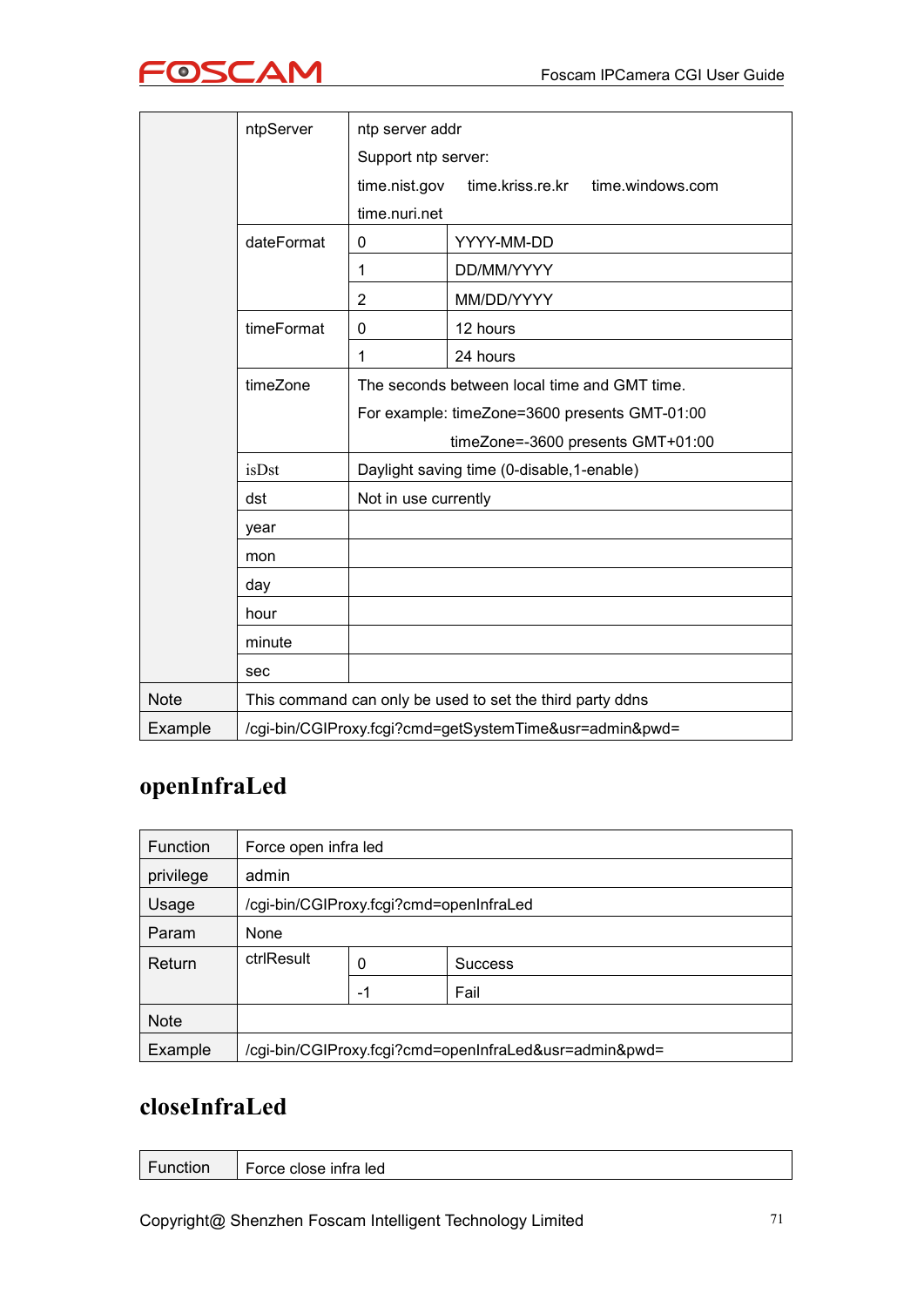

| privilege   | admin                                                   |    |                |  |
|-------------|---------------------------------------------------------|----|----------------|--|
| Usage       | /cgi-bin/CGIProxy.fcgi?cmd=closeInfraLed                |    |                |  |
| Param       | None                                                    |    |                |  |
| Return      | ctrlResult                                              | 0  | <b>Success</b> |  |
|             |                                                         | -1 | Fail           |  |
| <b>Note</b> |                                                         |    |                |  |
| Example     | /cgi-bin/CGIProxy.fcgi?cmd=closeInfraLed&usr=admin&pwd= |    |                |  |

### **getInfraLedConfig**

| <b>Function</b> | Get infra led config                                        |   |             |
|-----------------|-------------------------------------------------------------|---|-------------|
| privilege       | admin                                                       |   |             |
| Usage           | /cgi-bin/CGIProxy.fcgi?cmd=getInfraLedConfig                |   |             |
| Param           | None                                                        |   |             |
| Return          | mode                                                        | 0 | Auto mode   |
|                 |                                                             |   | Manual mode |
| <b>Note</b>     |                                                             |   |             |
| Example         | /cgi-bin/CGIProxy.fcgi?cmd=getInfraLedConfig&usr=admin&pwd= |   |             |

# **setInfraLedConfig**

| <b>Function</b> | Set infra led config                                              |   |             |
|-----------------|-------------------------------------------------------------------|---|-------------|
| privilege       | admin                                                             |   |             |
| Usage           | /cgi-bin/CGIProxy.fcgi?cmd=setInfraLedConfig&mode=0               |   |             |
| Param           | mode                                                              | 0 | Auto mode   |
|                 |                                                                   |   | Manual mode |
| Return          | None                                                              |   |             |
| <b>Note</b>     |                                                                   |   |             |
| Example         | /cgi-bin/CGIProxy.fcgi?cmd=setInfraLedConfig&mode=&usr=admin&pwd= |   |             |

# **getScheduleInfraLedConfig**

| <b>Function</b> | Get config for infra led switch schedule             |            |  |
|-----------------|------------------------------------------------------|------------|--|
| privilege       | admin                                                |            |  |
| Usage           | /cgi-bin/CGIProxy.fcgi?cmd=getScheduleInfraLedConfig |            |  |
| Param           | None                                                 |            |  |
| Return          | startHourN                                           | Start hour |  |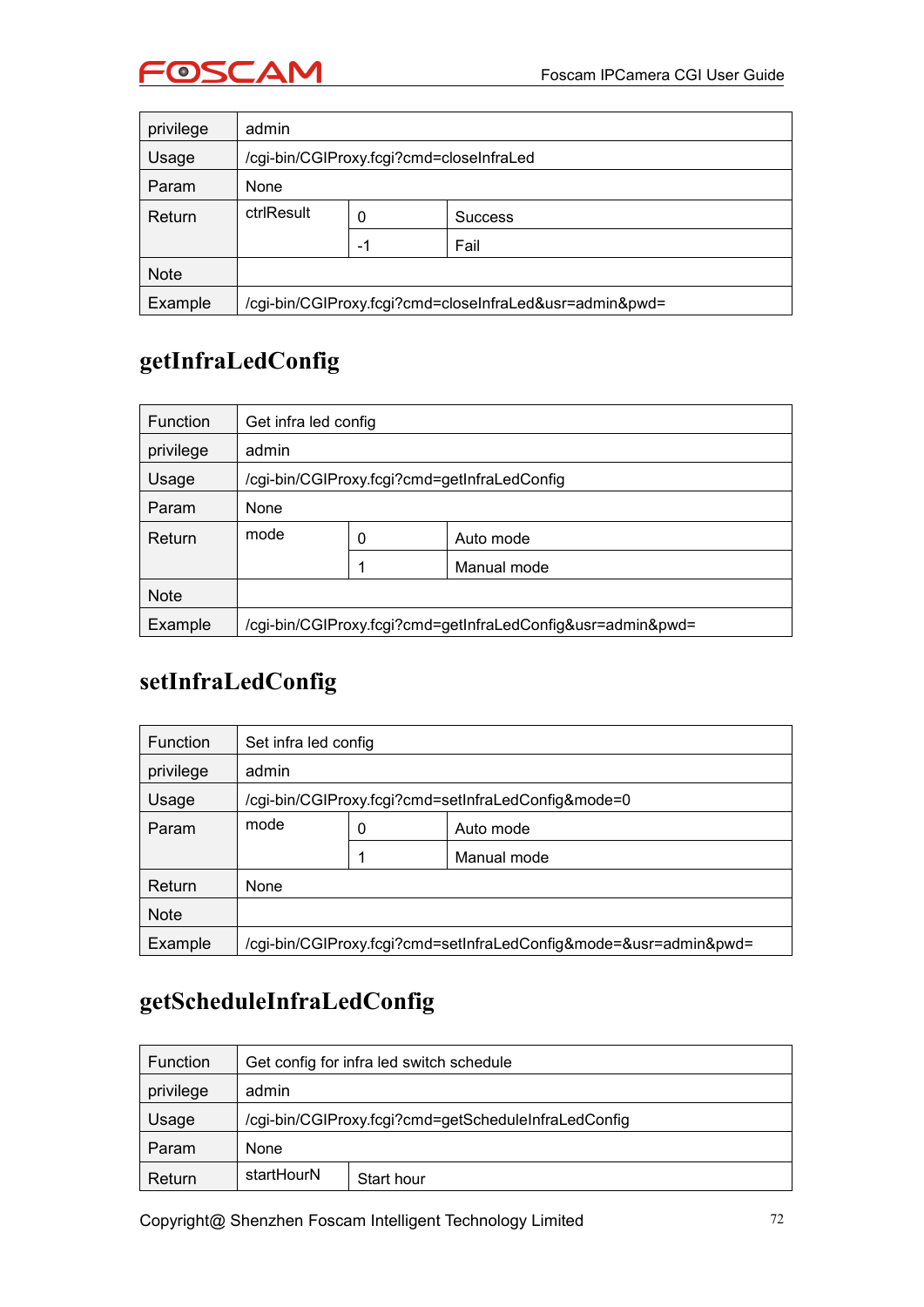

|             | startMinN                                                           | <b>Start Minitue</b> |
|-------------|---------------------------------------------------------------------|----------------------|
|             | endHourN                                                            | End hour             |
|             | endMinN                                                             | End minitue          |
| <b>Note</b> | N:[0-2], the number of infra led switch schedule                    |                      |
| Example     | /cgi-bin/CGIProxy.fcgi?cmd=getScheduleInfraLedConfig&usr=admin&pwd= |                      |

#### **setScheduleInfraLedConfig**

| <b>Function</b> | Set config for infra led switch schedule         |                                                                   |  |  |
|-----------------|--------------------------------------------------|-------------------------------------------------------------------|--|--|
| privilege       | admin                                            |                                                                   |  |  |
| Usage           |                                                  | /cgi-bin/CGIProxy.fcgi?cmd=setScheduleInfraLedConfig&mode=0       |  |  |
| Param           | startHourN                                       | Start hour                                                        |  |  |
|                 | startMinN                                        | <b>Start Minitue</b>                                              |  |  |
|                 | endHourN                                         | End hour                                                          |  |  |
|                 | endMinN                                          | End minitue                                                       |  |  |
| Return          | None                                             |                                                                   |  |  |
| <b>Note</b>     | N:[0-2], the number of infra led switch schedule |                                                                   |  |  |
| Example         |                                                  | /cgi-bin/CGIProxy.fcgi?cmd=setInfraLedConfig&mode=&usr=admin&pwd= |  |  |

#### **getDevState**

| Function  | Get all device state                   |                |                  |
|-----------|----------------------------------------|----------------|------------------|
| privilege | admin                                  |                |                  |
| Usage     | /cgi-bin/CGIProxy.fcgi?cmd=getDevState |                |                  |
| Param     | None                                   |                |                  |
| Return    | <b>IOAlarm</b>                         | 0              | <b>Disabled</b>  |
|           |                                        | 1              | No alaram        |
|           |                                        | $\overline{2}$ | Detect alarm     |
|           | motionDetectAlar                       | 0              | <b>Disabled</b>  |
|           | am                                     | 1              | No alarm         |
|           |                                        | $\overline{2}$ | Detect alarm     |
|           | soundAlarm                             | 0              | <b>Disabled</b>  |
|           |                                        | 1              | No alarm         |
|           |                                        | $\overline{2}$ | Detect alarm     |
|           | record                                 | 0              | Not in recording |
|           |                                        | 1              | Recording        |
|           | sdState                                | 0              | No sd card       |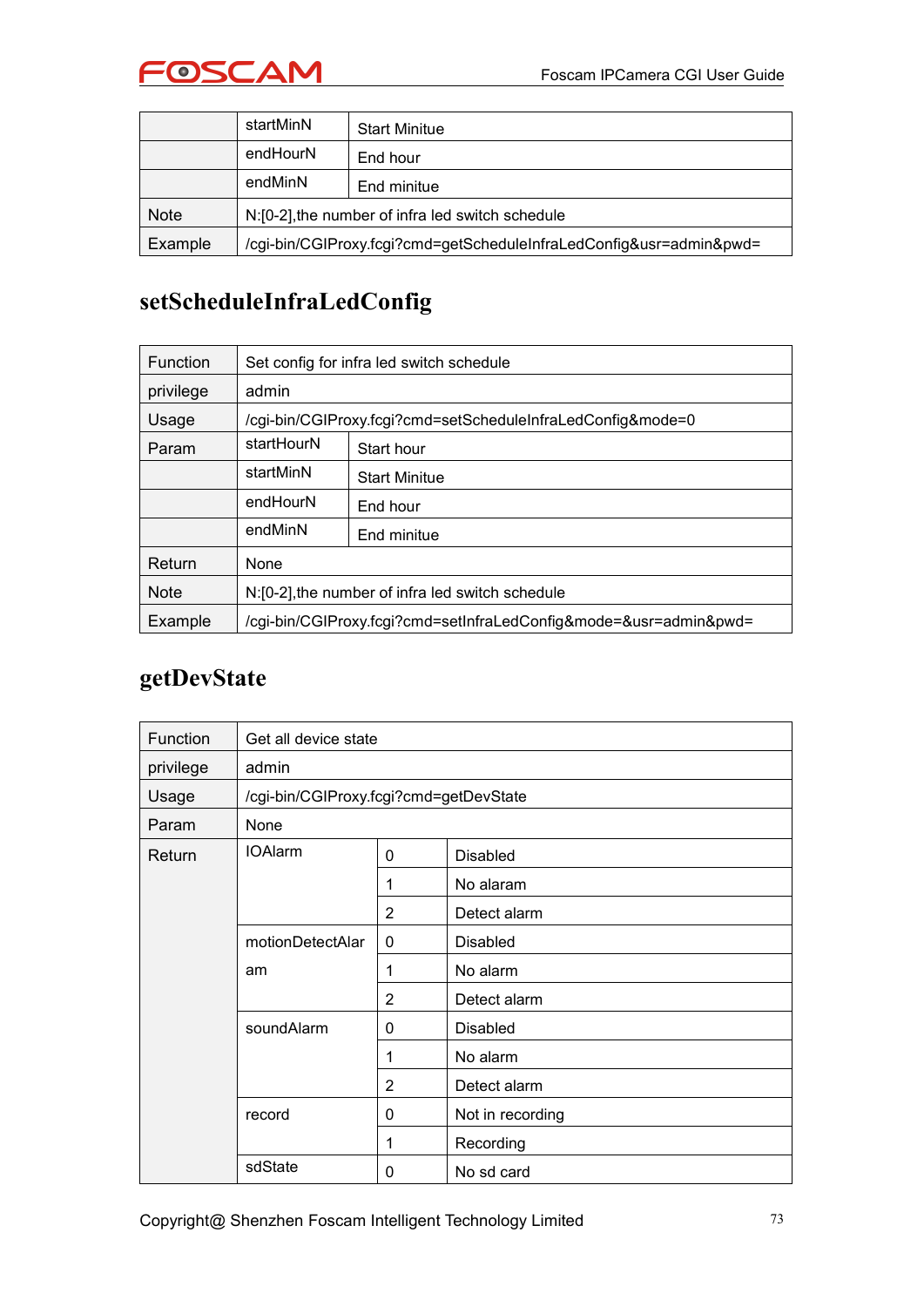

|             |                 | 1               | Sd card ok                                            |
|-------------|-----------------|-----------------|-------------------------------------------------------|
|             |                 | $\overline{2}$  | Sd card read only                                     |
|             | sdFreeSpace     |                 | Free space of sd card by unit of k                    |
|             | sdTotalSpace    |                 | Total space of sd card by unit of k                   |
|             | ntpState        | 0               | <b>Disabled</b>                                       |
|             |                 | 1               | Update success                                        |
|             |                 | 2               | Update fail                                           |
|             | ddnspState      | 0               | <b>Disabled</b>                                       |
|             |                 | 1               | Update success                                        |
|             |                 | $\overline{2}$  | Update fail                                           |
|             | url             | <b>DDNS url</b> |                                                       |
|             | upnpState       | 0               | <b>Disabled</b>                                       |
|             |                 | 1               | Update success                                        |
|             |                 | $\overline{2}$  | Update fail                                           |
|             | isWifiConnected | 0               | No wifi connected                                     |
|             |                 | 1               | Connected                                             |
|             | wifiConnectedAP |                 | The ssid of the ap which has been connected           |
|             | infraLedState   | 0               | <b>OFF</b>                                            |
|             |                 | 1               | ON                                                    |
| <b>Note</b> |                 |                 |                                                       |
| Example     |                 |                 | /cgi-bin/CGIProxy.fcgi?cmd=getDevState&usr=admin&pwd= |

## **getDevName**

| <b>Function</b> | Get camera name |                                                      |
|-----------------|-----------------|------------------------------------------------------|
| privilege       | admin           |                                                      |
| Usage           |                 | /cgi-bin/CGIProxy.fcgi?cmd=getDevName                |
| Param           | None            |                                                      |
| Return          | devName         | Camera name                                          |
| <b>Note</b>     |                 |                                                      |
| Example         |                 | /cgi-bin/CGIProxy.fcgi?cmd=getDevName&usr=admin&pwd= |

#### **setDevName**

| Function  | Set camera name                       |
|-----------|---------------------------------------|
| privilege | admin                                 |
| Usage     | /cgi-bin/CGIProxy.fcgi?cmd=setDevName |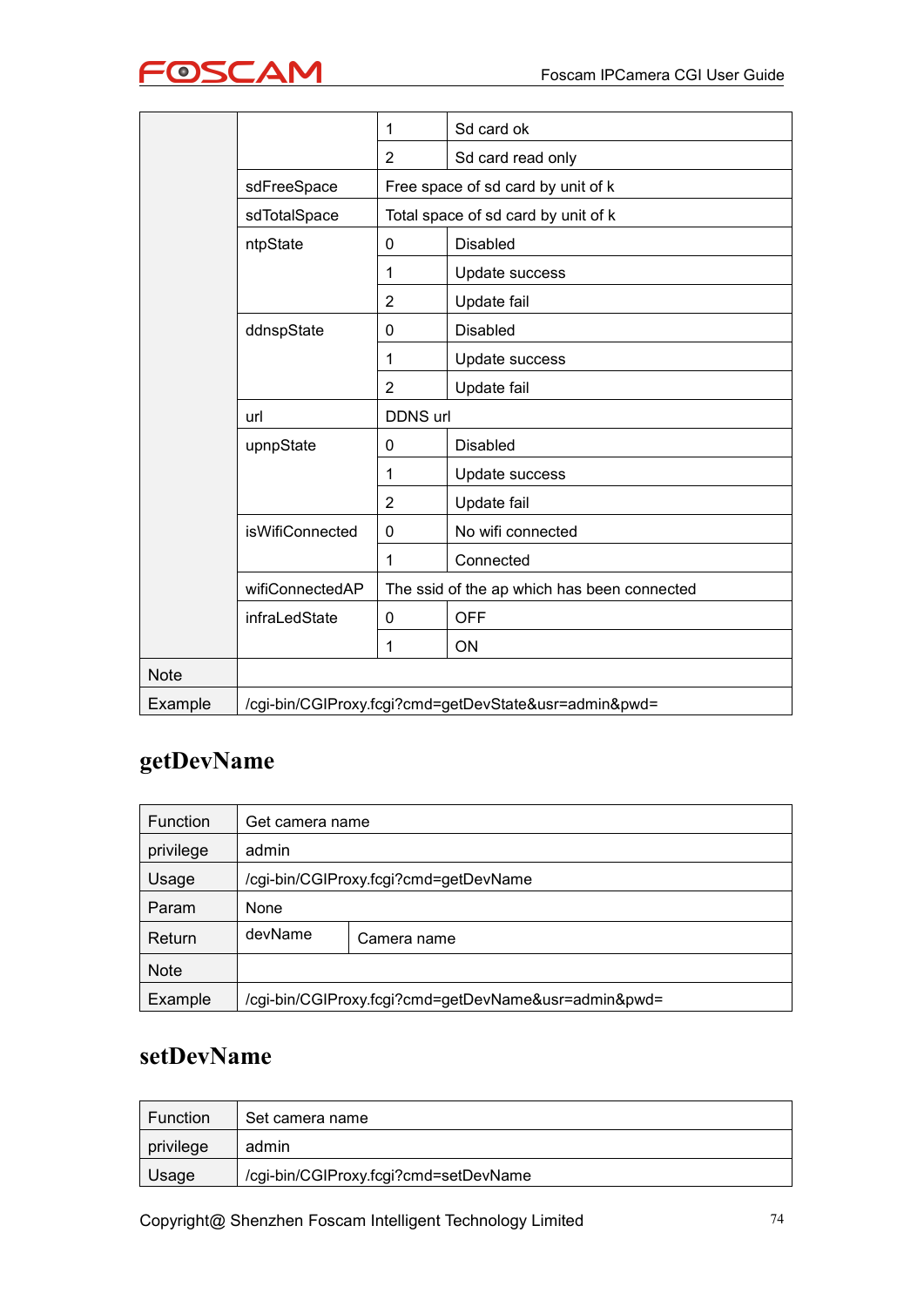

| Param       | devName     | Camera name                                                       |
|-------------|-------------|-------------------------------------------------------------------|
| Return      | <b>None</b> |                                                                   |
| <b>Note</b> |             |                                                                   |
| Example     |             | /cgi-bin/CGIProxy.fcgi?cmd=setDevName&devName=test&usr=admin&pwd= |

#### **getDevInfo**

| Function    | Get camera information |                                                      |
|-------------|------------------------|------------------------------------------------------|
| privilege   | admin                  |                                                      |
| Usage       |                        | /cgi-bin/CGIProxy.fcgi?cmd=getDevInfo                |
| Param       | None                   |                                                      |
| Return      | productNam<br>e        | Camera model                                         |
|             | serialNo               | Serial no                                            |
|             | devName                | Camera name                                          |
|             | mac                    | Mac address                                          |
|             | year                   |                                                      |
|             | mon                    |                                                      |
|             | day                    |                                                      |
|             | hour                   |                                                      |
|             | min                    |                                                      |
|             | sec                    |                                                      |
|             | timeZone               | Time zone                                            |
|             | firmwareVer            | Firmware version                                     |
|             | hardwareVer            | Hardware version                                     |
| <b>Note</b> |                        |                                                      |
| Example     |                        | /cgi-bin/CGIProxy.fcgi?cmd=getDevInfo&usr=admin&pwd= |

#### **getProductModel**

| <b>Function</b> | Get camera model number                    |                     |  |
|-----------------|--------------------------------------------|---------------------|--|
| privilege       | visitor                                    |                     |  |
| Usage           | /cgi-bin/CGIProxy.fcgi?cmd=getProductModel |                     |  |
| Param           | None                                       |                     |  |
| Return          | model                                      | Camera model number |  |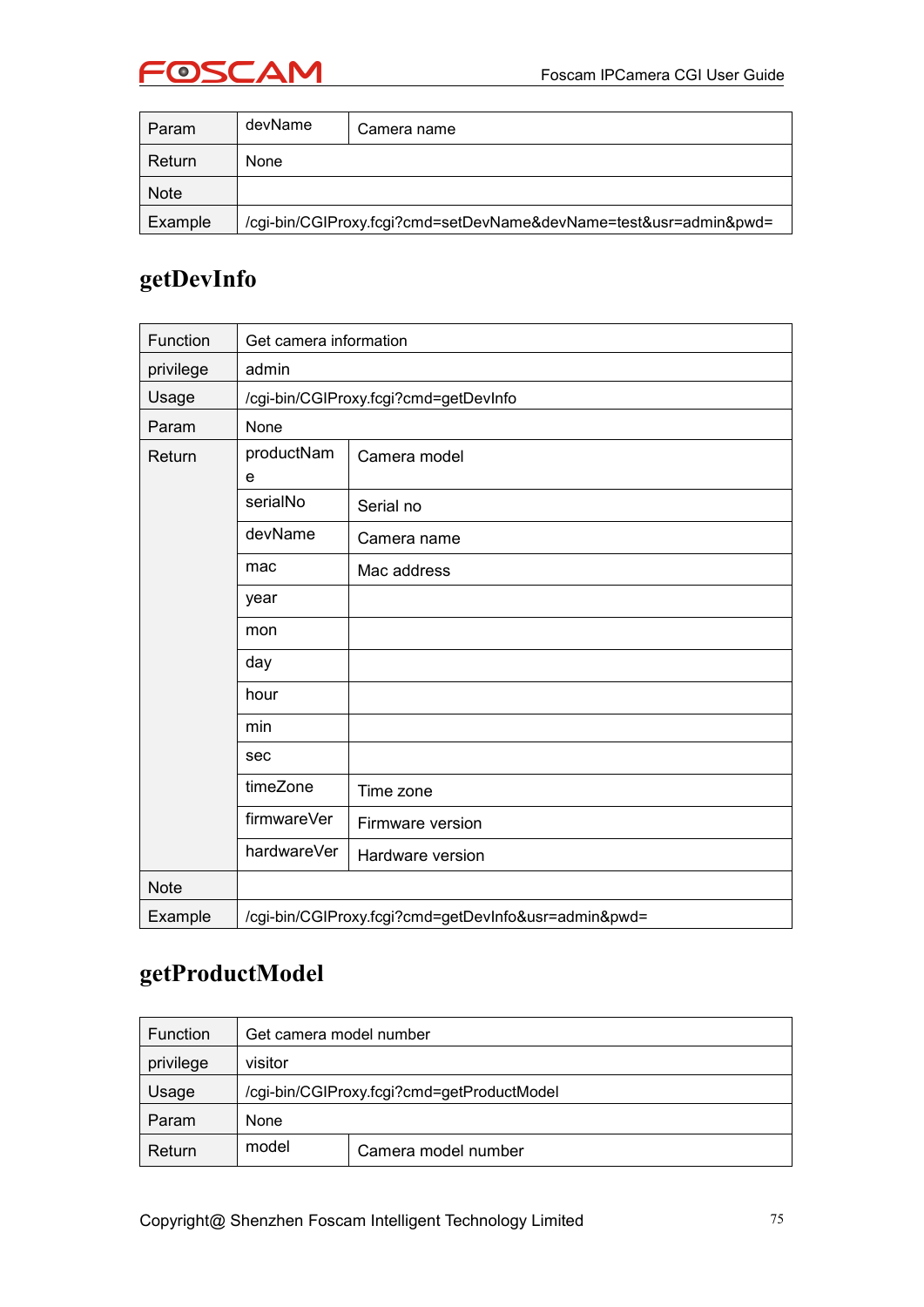

| <b>Note</b> |                                                           |
|-------------|-----------------------------------------------------------|
| Example     | /cgi-bin/CGIProxy.fcgi?cmd=getProductModel&usr=admin&pwd= |

#### **getProductModelName**

| <b>Function</b> | Get camera model name                                         |                   |  |
|-----------------|---------------------------------------------------------------|-------------------|--|
| privilege       | visitor                                                       |                   |  |
| Usage           | /cgi-bin/CGIProxy.fcgi?cmd=getProductModelName                |                   |  |
| Param           | None                                                          |                   |  |
| Return          | modelName                                                     | Camera model name |  |
| <b>Note</b>     |                                                               |                   |  |
| Example         | /cgi-bin/CGIProxy.fcgi?cmd=getProductModelName&usr=admin&pwd= |                   |  |

#### **getProductLanguage**

| <b>Function</b> | Get camera main language |                                                              |
|-----------------|--------------------------|--------------------------------------------------------------|
| privilege       | visitor                  |                                                              |
| Usage           |                          | /cgi-bin/CGIProxy.fcgi?cmd=getProductLanguage                |
| Param           | None                     |                                                              |
| Return          | language                 | Camera main language                                         |
| <b>Note</b>     |                          |                                                              |
| Example         |                          | /cgi-bin/CGIProxy.fcgi?cmd=getProductLanguage&usr=admin&pwd= |

## **getProductSensorType**

| <b>Function</b> |            | Get camera sensor type number                                  |  |
|-----------------|------------|----------------------------------------------------------------|--|
| privilege       | visitor    |                                                                |  |
| Usage           |            | /cgi-bin/CGIProxy.fcgi?cmd=getProductSensorType                |  |
| Param           | None       |                                                                |  |
| Return          | sensorType | Camera sensor type number                                      |  |
| <b>Note</b>     |            |                                                                |  |
| Example         |            | /cgi-bin/CGIProxy.fcgi?cmd=getProductSensorType&usr=admin&pwd= |  |

#### **getProductWifiType**

| 'Function | Get camera wifi type number |
|-----------|-----------------------------|
|           |                             |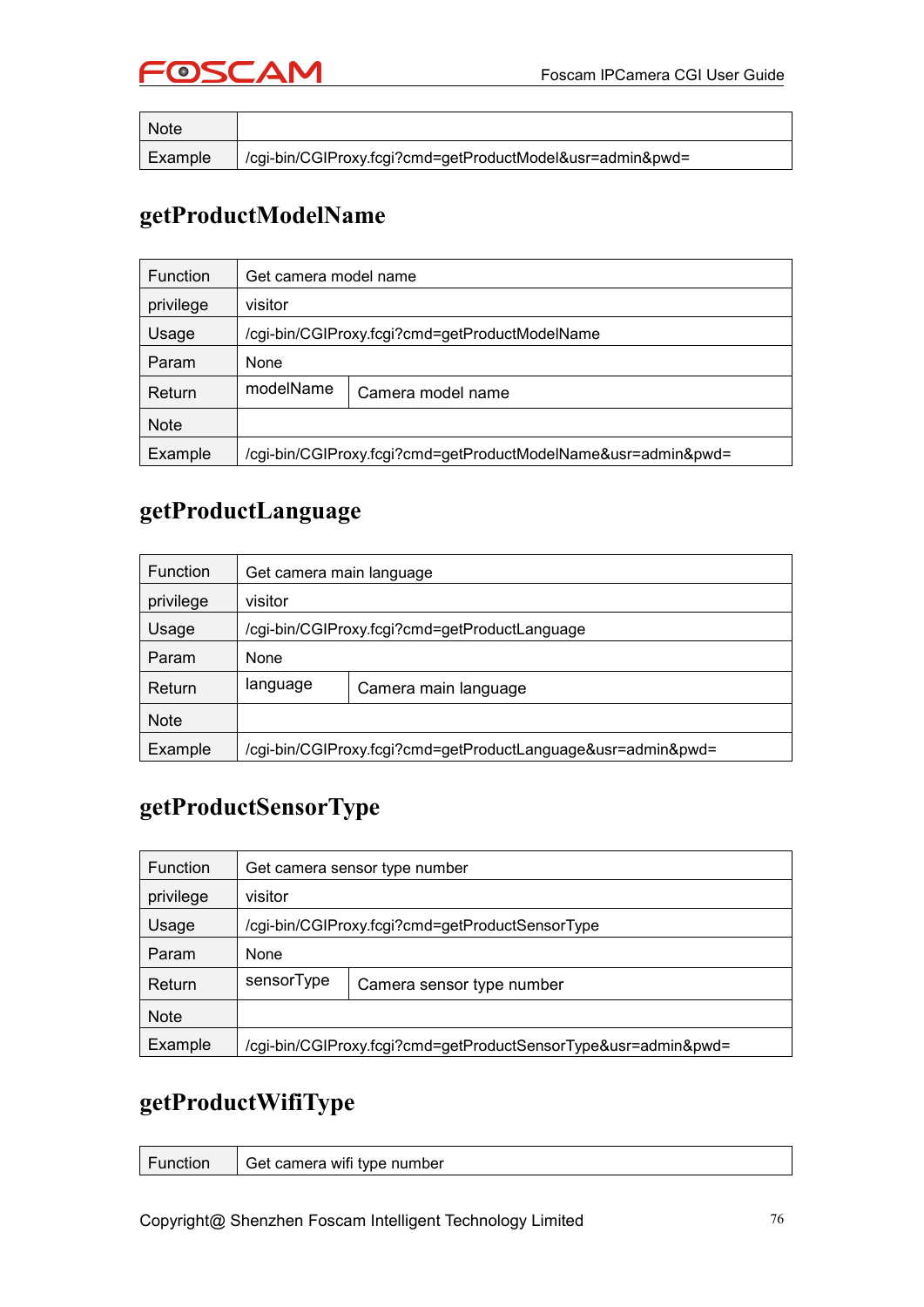



| privilege   | visitor                                       |                                                              |  |
|-------------|-----------------------------------------------|--------------------------------------------------------------|--|
| Usage       | /cgi-bin/CGIProxy.fcgi?cmd=getProductWifiType |                                                              |  |
| Param       | None                                          |                                                              |  |
| Return      | wifiType                                      | Camera wifi type number                                      |  |
| <b>Note</b> |                                               |                                                              |  |
| Example     |                                               | /cgi-bin/CGIProxy.fcgi?cmd=getProductWifiType&usr=admin&pwd= |  |

#### **getProductSdFlag**

| <b>Function</b> | Whether camera support sd card              |                                                            |  |
|-----------------|---------------------------------------------|------------------------------------------------------------|--|
| privilege       | visitor                                     |                                                            |  |
| Usage           | /cgi-bin/CGIProxy.fcgi?cmd=getProductSdFlag |                                                            |  |
| Param           | None                                        |                                                            |  |
| Return          | sdFlag                                      | Camera flag to support sd card-0:no,1:yes                  |  |
| <b>Note</b>     |                                             |                                                            |  |
| Example         |                                             | /cgi-bin/CGIProxy.fcgi?cmd=getProductSdFlag&usr=admin&pwd= |  |

#### **getProductOutdoorFlag**

| <b>Function</b> | Whether camera is outdoor machine                |                                                                 |  |
|-----------------|--------------------------------------------------|-----------------------------------------------------------------|--|
| privilege       | visitor                                          |                                                                 |  |
| Usage           | /cgi-bin/CGIProxy.fcgi?cmd=getProductOutdoorFlag |                                                                 |  |
| Param           | None                                             |                                                                 |  |
| Return          | outdoorFlag                                      | Whether camera is outdoor machine-0:no,1:yes                    |  |
| <b>Note</b>     |                                                  |                                                                 |  |
| Example         |                                                  | /cgi-bin/CGIProxy.fcgi?cmd=getProductOutdoorFlag&usr=admin&pwd= |  |

## **getProductPtFlag**

| <b>Function</b> |         | Whether camera is pt machine                               |
|-----------------|---------|------------------------------------------------------------|
| privilege       | visitor |                                                            |
| Usage           |         | /cgi-bin/CGIProxy.fcgi?cmd=getProductPtFlag                |
| Param           | None    |                                                            |
| Return          | ptFlag  | Whether camera is pt machine-0:no,1:yes                    |
| <b>Note</b>     |         |                                                            |
| Example         |         | /cgi-bin/CGIProxy.fcgi?cmd=getProductPtFlag&usr=admin&pwd= |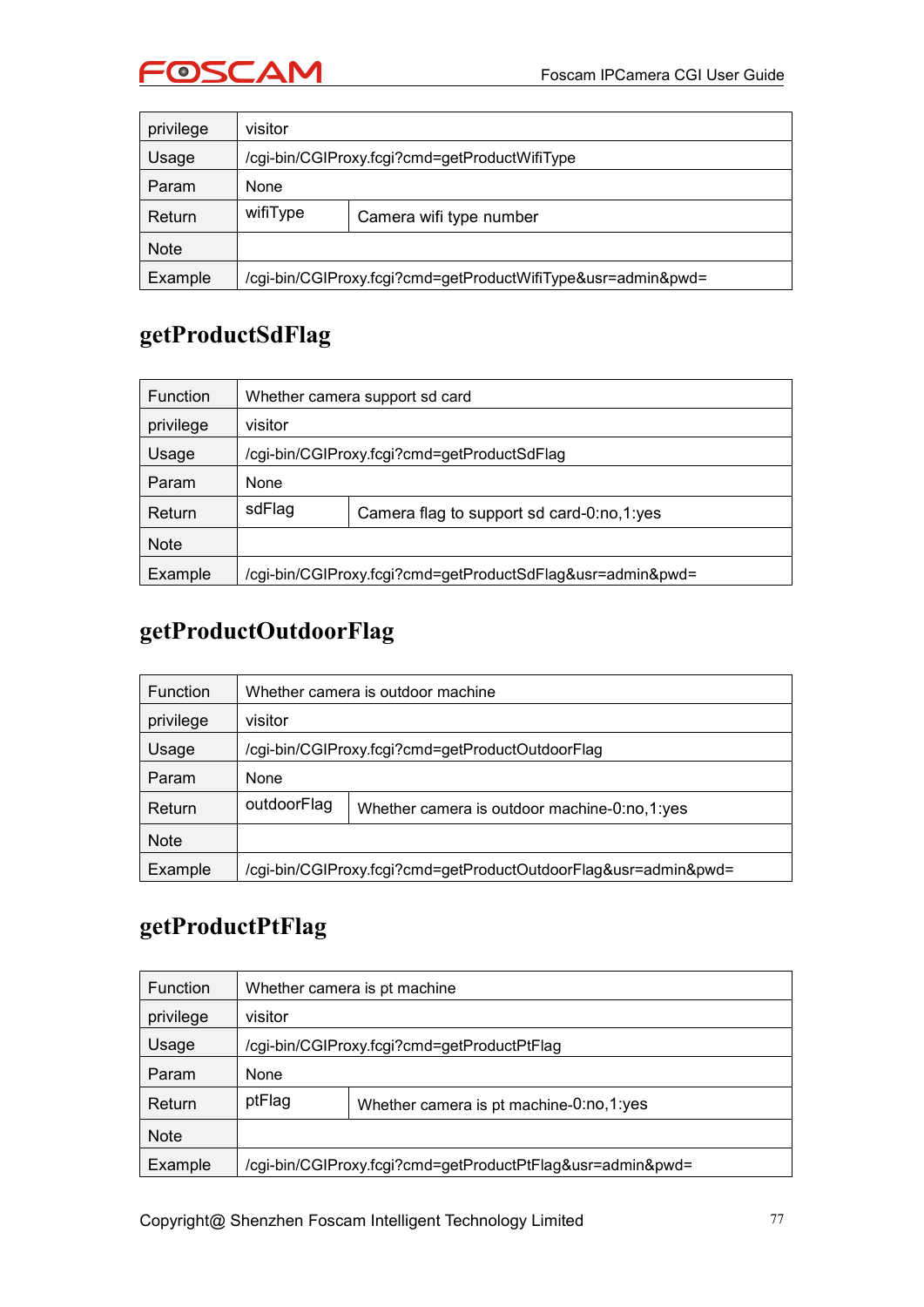

## **getProductZoomFlag**

| <b>Function</b> | Whether camera is zoom machine                |                                                              |  |
|-----------------|-----------------------------------------------|--------------------------------------------------------------|--|
| privilege       | visitor                                       |                                                              |  |
| Usage           | /cgi-bin/CGIProxy.fcgi?cmd=getProductZoomFlag |                                                              |  |
| Param           | None                                          |                                                              |  |
| Return          | zoomFlag                                      | Whether camera is zoom machine-0:no,1:yes                    |  |
| <b>Note</b>     |                                               |                                                              |  |
| Example         |                                               | /cgi-bin/CGIProxy.fcgi?cmd=getProductZoomFlag&usr=admin&pwd= |  |

#### **getProductRs485Flag**

| <b>Function</b> | Whether camera support rs485                   |                                                               |  |
|-----------------|------------------------------------------------|---------------------------------------------------------------|--|
| privilege       | visitor                                        |                                                               |  |
| Usage           | /cgi-bin/CGIProxy.fcgi?cmd=getProductRs485Flag |                                                               |  |
| Param           | None                                           |                                                               |  |
| Return          | rs485Flag                                      | Whether camera support rs485-0:no,1:yes                       |  |
| <b>Note</b>     |                                                |                                                               |  |
| Example         |                                                | /cgi-bin/CGIProxy.fcgi?cmd=getProductRs485Flag&usr=admin&pwd= |  |

#### **getProductIoAlarmFlag**

| Function    | Whether camera support IO alarm                  |                                                                 |  |
|-------------|--------------------------------------------------|-----------------------------------------------------------------|--|
| privilege   | visitor                                          |                                                                 |  |
| Usage       | /cgi-bin/CGIProxy.fcgi?cmd=getProductIoAlarmFlag |                                                                 |  |
| Param       | None                                             |                                                                 |  |
| Return      | ioAlarmFlag                                      | Whether camera support IO alarm-0:no,1:yes                      |  |
| <b>Note</b> |                                                  |                                                                 |  |
| Example     |                                                  | /cgi-bin/CGIProxy.fcgi?cmd=getProductIoAlarmFlag&usr=admin&pwd= |  |

#### **getProductOnvifFlag**

| <b>Function</b> | Whether camera support Onvif                   |
|-----------------|------------------------------------------------|
| privilege       | visitor                                        |
| Usage           | /cgi-bin/CGIProxy.fcgi?cmd=getProductOnvifFlag |
| Param           | <b>None</b>                                    |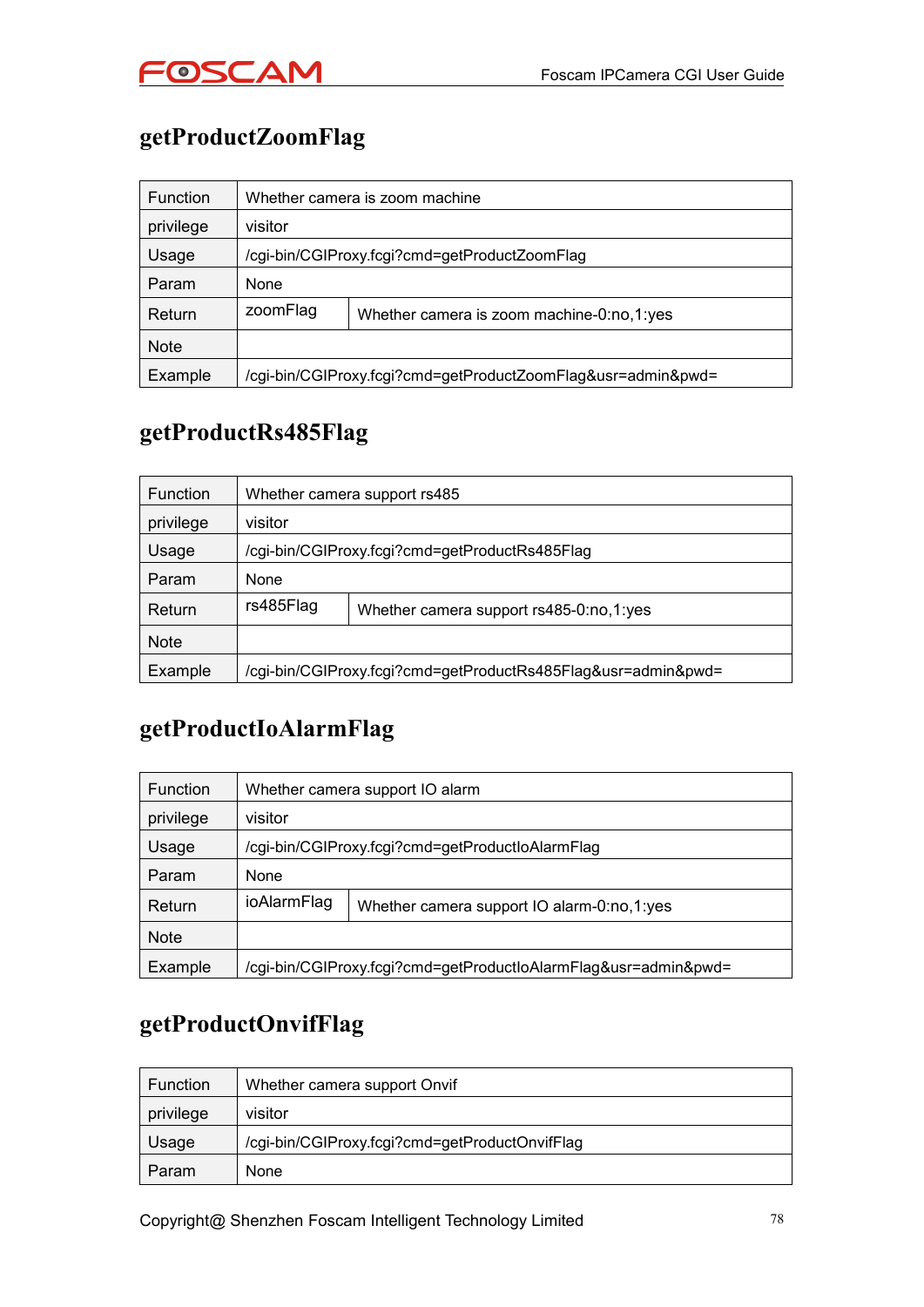

| Return      | onvifFlag                                                     | Whether camera support onvif-0:no,1:yes |
|-------------|---------------------------------------------------------------|-----------------------------------------|
| <b>Note</b> |                                                               |                                         |
| Example     | /cgi-bin/CGIProxy.fcgi?cmd=getProductOnvifFlag&usr=admin&pwd= |                                         |

#### **getProductP2pFlag**

| <b>Function</b> | Whether camera support P2p                                  |                                       |  |
|-----------------|-------------------------------------------------------------|---------------------------------------|--|
| privilege       | visitor                                                     |                                       |  |
| Usage           | /cgi-bin/CGIProxy.fcgi?cmd=getProductP2pFlag                |                                       |  |
| Param           | None                                                        |                                       |  |
| Return          | p2pFlag                                                     | Whether camera support p2p-0:no,1:yes |  |
| <b>Note</b>     |                                                             |                                       |  |
| Example         | /cgi-bin/CGIProxy.fcgi?cmd=getProductP2pFlag&usr=admin&pwd= |                                       |  |

#### **getProductWpsFlag**

| <b>Function</b> |         | Whether camera support Wps                                  |  |
|-----------------|---------|-------------------------------------------------------------|--|
| privilege       | visitor |                                                             |  |
| Usage           |         | /cgi-bin/CGIProxy.fcgi?cmd=getProductWpsFlag                |  |
| Param           | None    |                                                             |  |
| Return          | wpsFlag | Whether camera support wps-0:no,1:yes                       |  |
| <b>Note</b>     |         |                                                             |  |
| Example         |         | /cgi-bin/CGIProxy.fcgi?cmd=getProductWpsFlag&usr=admin&pwd= |  |

#### **getProductAudioFlag**

| <b>Function</b> | Whether camera support audio-speak |                                                               |
|-----------------|------------------------------------|---------------------------------------------------------------|
| privilege       | visitor                            |                                                               |
| Usage           |                                    | /cgi-bin/CGIProxy.fcgi?cmd=getProductAudioFlag                |
| Param           | None                               |                                                               |
| Return          | audioFlag                          | Whether camera support audio for speak-0:no,1:yes             |
| <b>Note</b>     |                                    |                                                               |
| Example         |                                    | /cgi-bin/CGIProxy.fcgi?cmd=getProductAudioFlag&usr=admin&pwd= |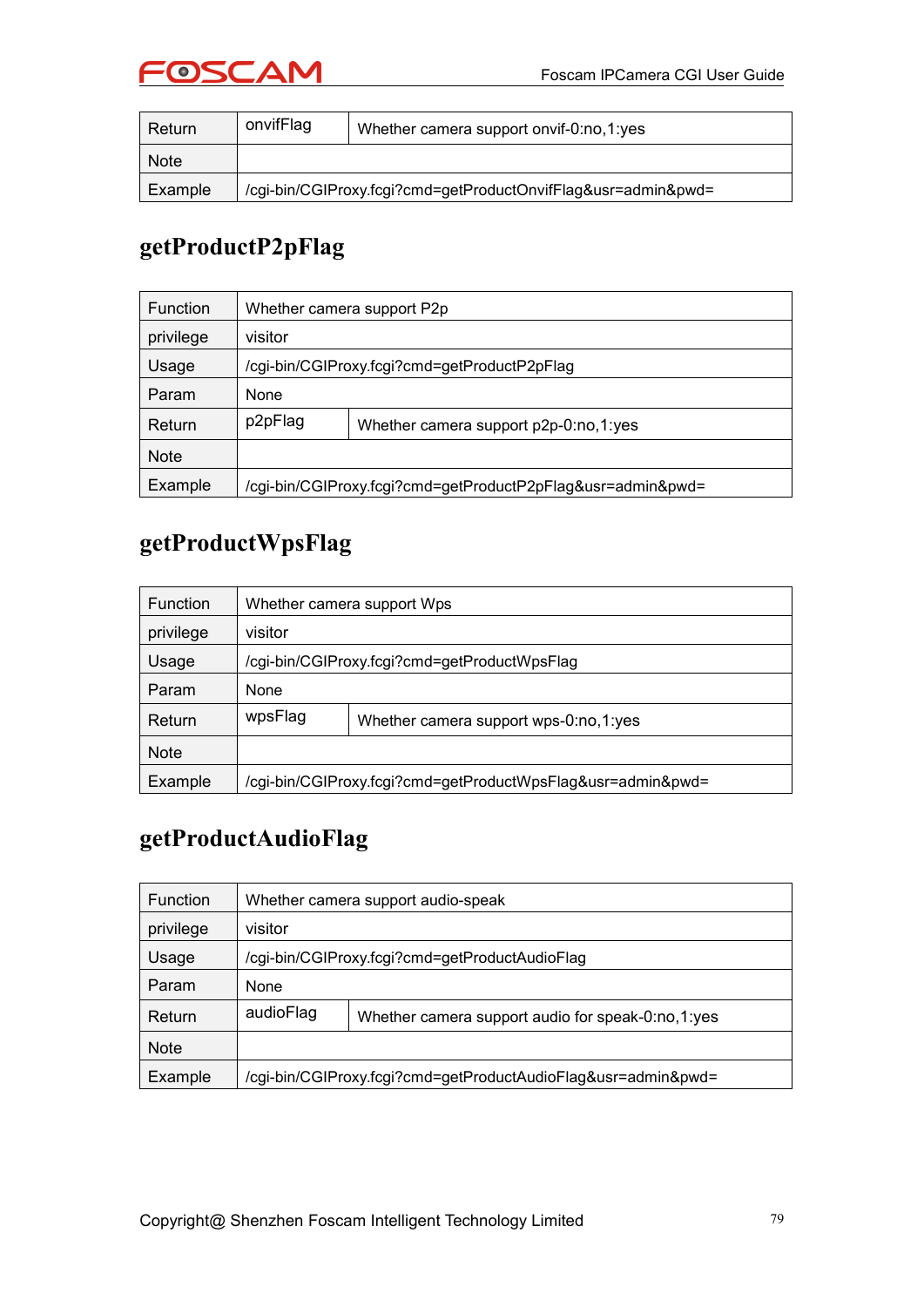

## **getProductTalkFlag**

| <b>Function</b> |          | Whether camera support audio-talk                            |
|-----------------|----------|--------------------------------------------------------------|
| privilege       | visitor  |                                                              |
| Usage           |          | /cgi-bin/CGIProxy.fcgi?cmd=getProductTalkFlag                |
| Param           | None     |                                                              |
| Return          | talkFlag | Whether camera support audio for talk-0:no,1:yes             |
| <b>Note</b>     |          |                                                              |
| Example         |          | /cgi-bin/CGIProxy.fcgi?cmd=getProductTalkFlag&usr=admin&pwd= |

#### **getProductAppVer**

| <b>Function</b> | Get camera application version |                                                            |  |
|-----------------|--------------------------------|------------------------------------------------------------|--|
| privilege       | visitor                        |                                                            |  |
| Usage           |                                | /cgi-bin/CGIProxy.fcgi?cmd=getProductAppVer                |  |
| Param           | None                           |                                                            |  |
| Return          | appVer                         | camera application version                                 |  |
| <b>Note</b>     |                                |                                                            |  |
| Example         |                                | /cgi-bin/CGIProxy.fcgi?cmd=getProductAppVer&usr=admin&pwd= |  |

#### **getProductAllInfo**

| <b>Function</b> | Get camera Information |                                              |
|-----------------|------------------------|----------------------------------------------|
| privilege       | visitor                |                                              |
| Usage           |                        | /cgi-bin/CGIProxy.fcgi?cmd=getProductAllInfo |
| Param           | None                   |                                              |
| Return          | model                  | Model number                                 |
|                 | modelName              | Model Name                                   |
|                 | language               | Main language                                |
|                 | sensorType             | Sensor type number                           |
|                 | wifiType               | Wifi Type Number                             |
|                 | reserve1               | Reserve                                      |
|                 | reserve <sub>2</sub>   | Reserve                                      |
|                 | reserve3               | Reserve                                      |
|                 | reserve4               | Reserve                                      |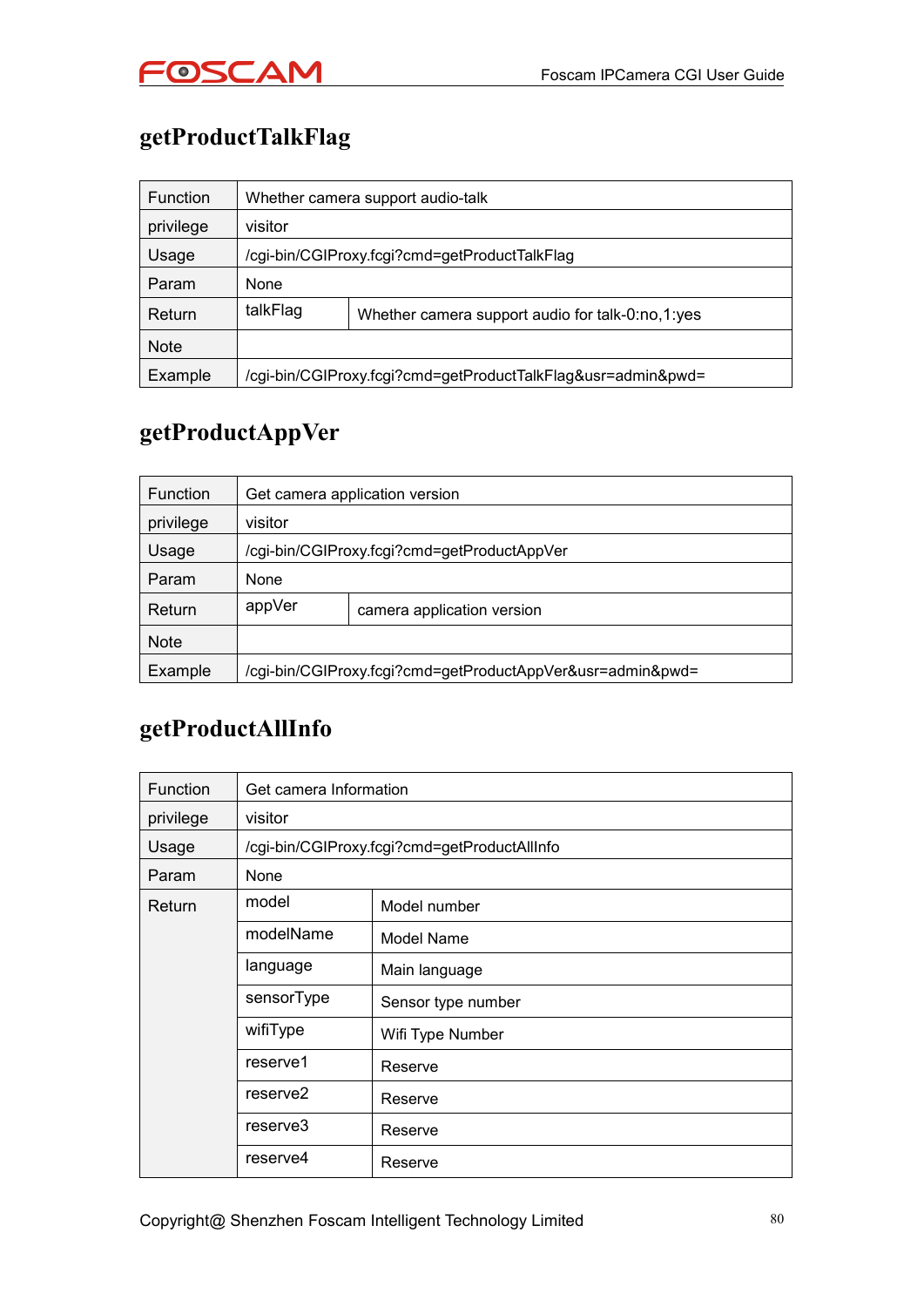|--|

|             | sdFlag       | Whether machine support sd card                             |
|-------------|--------------|-------------------------------------------------------------|
|             | outdoorFlag  | Whether machine is outdoor                                  |
|             | ptFlag       | Whether machine support pt                                  |
|             | zoomFlag     | Whether machine support zoom                                |
|             | rs485Flag    | Whether machine support rs485                               |
|             | ioAlarmFlag  | Whether machine support io alarm                            |
|             | onvifFlag    | Whether machine support onvif                               |
|             | p2pFlag      | Whether machine support p2p                                 |
|             | wpsFlag      | Whether machine support wps                                 |
|             | audioFlag    | Whether machine support audio-speak                         |
|             | talkFlag     | Whether machine support audio-talk                          |
|             | reserveFlag1 | reserve                                                     |
|             | reserveFlag2 | reserve                                                     |
|             | reserveFlag3 | reserve                                                     |
|             | reserveFlag4 | reserve                                                     |
|             | appVer       | Camera application version                                  |
| <b>Note</b> |              |                                                             |
| Example     |              | /cgi-bin/CGIProxy.fcgi?cmd=getProductAllInfo&usr=admin&pwd= |

## **getGeneratePubKey**

| <b>Function</b> | Get public key generated by camera for software reset                      |                                              |
|-----------------|----------------------------------------------------------------------------|----------------------------------------------|
| privilege       | visitor                                                                    |                                              |
| Usage           |                                                                            | /cgi-bin/CGIProxy.fcgi?cmd=getGeneratePubKey |
| Param           | None                                                                       |                                              |
| Return          | genResult<br>The result that camera generate public key for software reset |                                              |
|                 | genPubLen                                                                  | The length of public key                     |
|                 | pubKey                                                                     | Public key                                   |
| <b>Note</b>     |                                                                            |                                              |
| Example         | /cgi-bin/CGIProxy.fcgi?cmd=getGeneratePubKey&usr=admin&pwd=                |                                              |

#### **toolRestoreToFactory**

| Function  | <sup>1</sup> Set camera reset to factory by software |
|-----------|------------------------------------------------------|
| privilege | visitor                                              |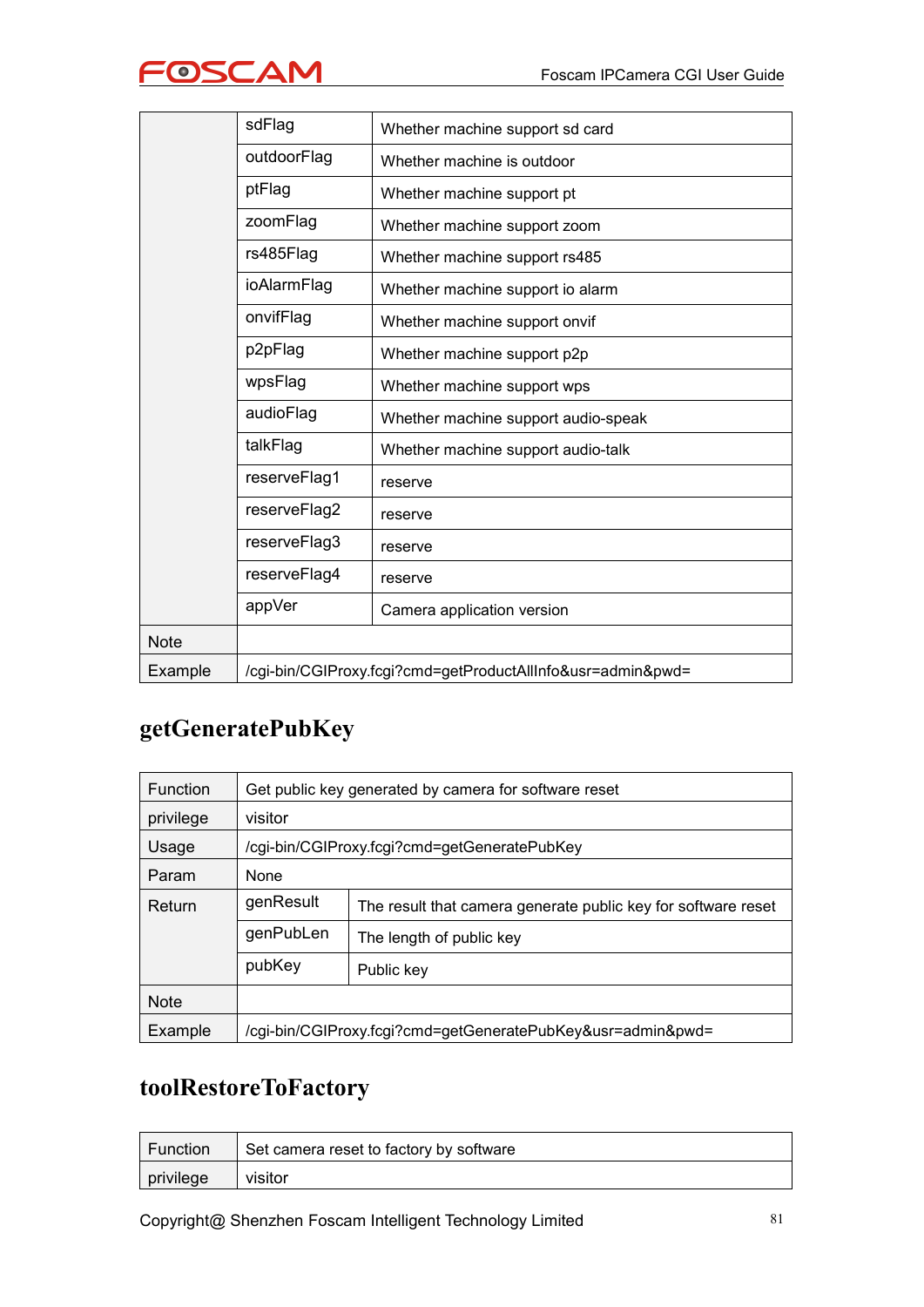

| Usage       | /cgi-bin/CGIProxy.fcgi?cmd=toolRestoreToFactory                       |                              |
|-------------|-----------------------------------------------------------------------|------------------------------|
| Param       | Code length for camera reset<br>codeLen                               |                              |
|             | code                                                                  | Code for camera reset        |
| Return      | restoreResult                                                         | The result that camera reset |
| <b>Note</b> |                                                                       |                              |
| Example     | /cgi-bin/CGIProxy.fcgi?cmd=toolRestoreToFactory&codeLen=10&code=xxxxx |                              |
|             | xxxxx&&usr=admin&pwd=                                                 |                              |

#### **System**

#### **rebootSystem**

| <b>Function</b> | Reboot camera                                          |  |
|-----------------|--------------------------------------------------------|--|
| privilege       | admin                                                  |  |
| Usage           | /cgi-bin/CGIProxy.fcgi?cmd=rebootSystem                |  |
| Param           | None                                                   |  |
| Return          | None                                                   |  |
| <b>Note</b>     |                                                        |  |
| Example         | /cgi-bin/CGIProxy.fcgi?cmd=rebootSystem&usr=admin&pwd= |  |

#### **restoreToFactorySetting**

| <b>Function</b> | Restore to factory setting                                         |  |
|-----------------|--------------------------------------------------------------------|--|
| privilege       | admin                                                              |  |
| Usage           | /cgi-bin/CGIProxy.fcgi?cmd=restoreToFactorySetting                 |  |
| Param           | None                                                               |  |
| Return          | None                                                               |  |
| <b>Note</b>     |                                                                    |  |
| Example         | /cgi-bin/CGIProxy.fcgi?cmd= restoreToFactorySetting&usr=admin&pwd= |  |

## **exportConfig**

| Function  | Export config file                      |
|-----------|-----------------------------------------|
| privilege | admin                                   |
| Usage     | /cgi-bin/CGIProxy.fcgi?cmd=exportConfig |
| Param     | <b>None</b>                             |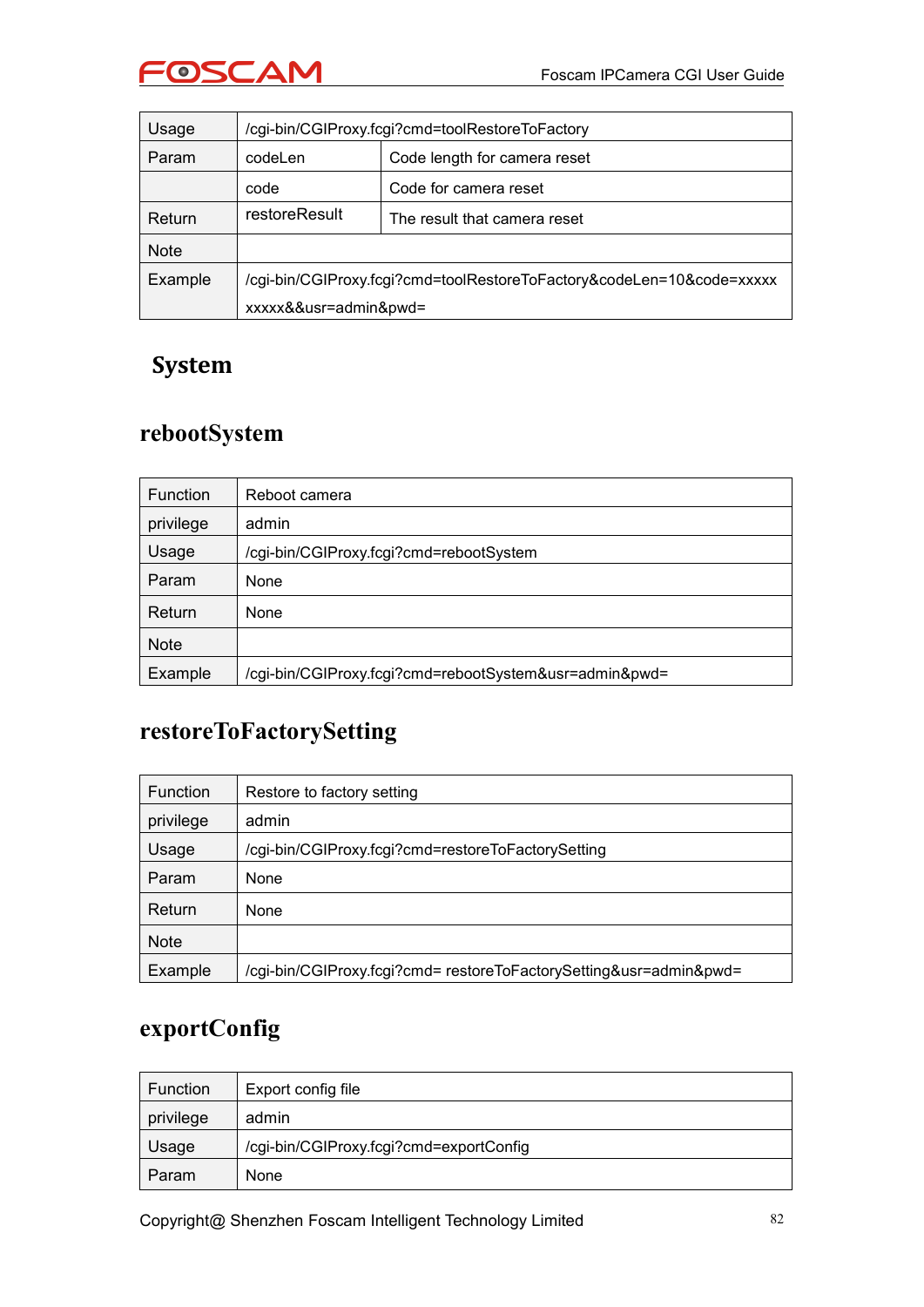

| Return      | fileName                                                                          | The config name |
|-------------|-----------------------------------------------------------------------------------|-----------------|
| <b>Note</b> | After call this command, you can get the config file by visit the following addr: |                 |
|             | /configs/export/configs.bin                                                       |                 |
| Example     | /cgi-bin/CGIProxy.fcgi?cmd=exportConfig&usr=admin&pwd=                            |                 |

## **ImportConfig**

| <b>Function</b> | Import config file                                                                                  |
|-----------------|-----------------------------------------------------------------------------------------------------|
| privilege       | admin                                                                                               |
| Usage           | /cgi-bin/CGIProxy.fcgi?cmd=importConfig&usr=admin&pwd=                                              |
| Param           | None                                                                                                |
| Return          | None                                                                                                |
| <b>Note</b>     | System will reboot automatically after this operation                                               |
| Example         | <form <="" enctype="multipart/form-data" method="post" name="form5" target="retframe" td=""></form> |
|                 | action="cqi-bin/ CGIProxy.fcqi?cmd=importConfig&usr=admin&pwd=" >                                   |
|                 | <input name="setting file" type="file"/>                                                            |
|                 | <input type="submit" value="import"/>                                                               |
|                 |                                                                                                     |

#### **FwUpgrade**

| Function  | Upgrade firmware                                                                                    |      |                                                                         |
|-----------|-----------------------------------------------------------------------------------------------------|------|-------------------------------------------------------------------------|
| privilege | admin                                                                                               |      |                                                                         |
| Usage     | /cgi-bin/CGIProxy.fcgi?cmd=fwUpgrade&usr=admin&pwd=                                                 |      |                                                                         |
| Param     | None                                                                                                |      |                                                                         |
| Return    | upgradeResu                                                                                         | 0    | Upgrade success                                                         |
|           | It                                                                                                  | $-1$ | Upgrade fail                                                            |
| Note      |                                                                                                     |      | System will reboot automatically after this operation.                  |
|           |                                                                                                     |      | This action may takes about 120s when upgrade app firmware, takes about |
|           | 60s when upgrade system firmware                                                                    |      |                                                                         |
| Example   | <form <="" enctype="multipart/form-data" method="post" name="form5" target="retframe" td=""></form> |      |                                                                         |
|           | action="cgi-bin/ CGIProxy.fcgi?cmd=fwUpgrade&usr=admin&pwd=" >                                      |      |                                                                         |
|           | <input name="fw file" type="file"/>                                                                 |      |                                                                         |
|           | <input type="submit" value="upgrade"/>                                                              |      |                                                                         |
|           | $<$ /form>                                                                                          |      |                                                                         |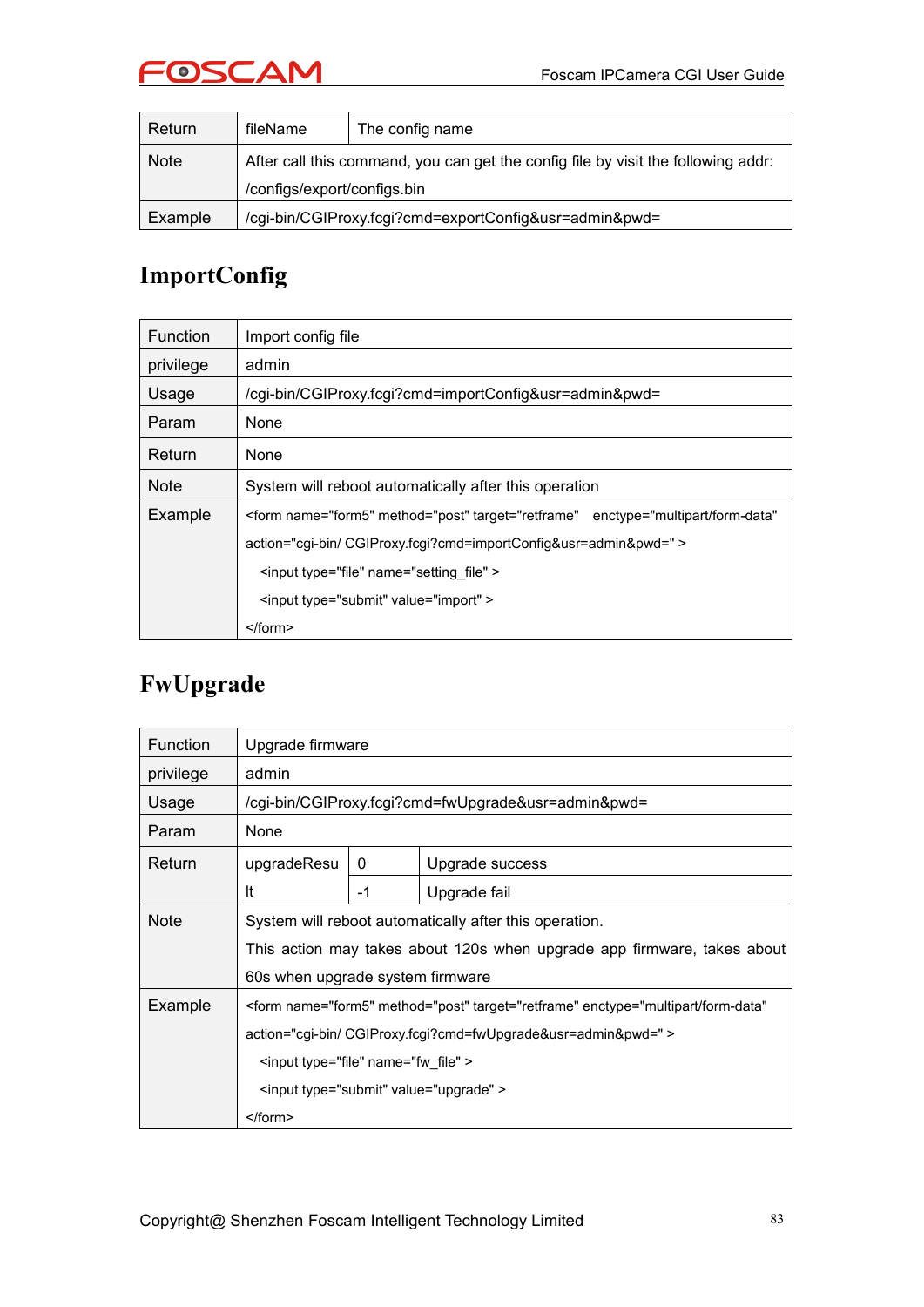

#### **removePatch**

| Function    | remove firewall patch                                 |
|-------------|-------------------------------------------------------|
| privilege   | admin                                                 |
| Usage       | /cgi-bin/CGIProxy.fcgi?cmd=removePatch                |
| Param       | None                                                  |
| Return      | None                                                  |
| <b>Note</b> |                                                       |
| Example     | /cgi-bin/CGIProxy.fcgi?cmd=removePatch&usr=admin&pwd= |

#### **MISC**

#### **getFirewallConfig**

| <b>Function</b> | Get firewall config                                         |                                            |                                              |
|-----------------|-------------------------------------------------------------|--------------------------------------------|----------------------------------------------|
| privilege       | admin                                                       |                                            |                                              |
| Usage           |                                                             |                                            | /cgi-bin/CGIProxy.fcgi?cmd=getFirewallConfig |
| Param           | None                                                        |                                            |                                              |
| Return          | isEnable                                                    | Use firewall or not                        |                                              |
|                 | rule                                                        | 0<br>The ip list can't access              |                                              |
|                 |                                                             |                                            | Only allow the ip list to access             |
|                 | ipListN                                                     | The ip address (Network address) of list N |                                              |
| <b>Note</b>     |                                                             |                                            |                                              |
| Example         | /cgi-bin/CGIProxy.fcgi?cmd=getFirewallConfig&usr=admin&pwd= |                                            |                                              |

#### **setFirewallConfig**

| <b>Function</b> | Set firewall config |                     |                                              |
|-----------------|---------------------|---------------------|----------------------------------------------|
| privilege       | admin               |                     |                                              |
| Usage           |                     |                     | /cgi-bin/CGIProxy.fcgi?cmd=setFirewallConfig |
| Param           | isEnable            | Use firewall or not |                                              |
|                 | rule                | 0                   | The ip list can't access                     |
|                 |                     |                     | Only allow the ip list to access             |
|                 | ipListN             |                     | The ip address (Network address) of list N   |
| Return          | None                |                     |                                              |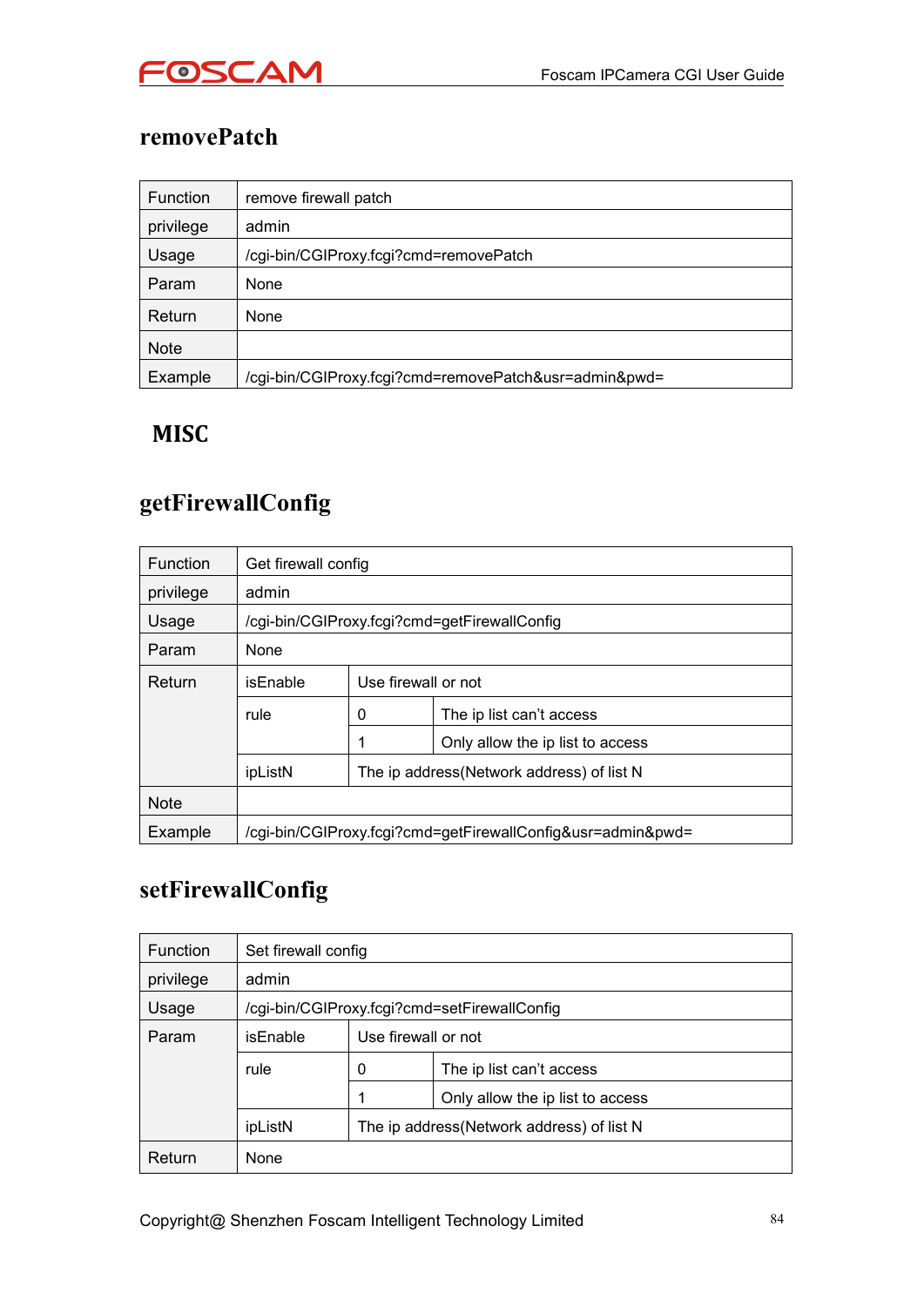

| <b>Note</b> |                                                                           |
|-------------|---------------------------------------------------------------------------|
| Example     | /cgi-bin/CGIProxy.fcgi?cmd=setFirewallConfig&isEnable=1&rule=0&ipList0=0  |
|             | &ipList1=0&ipList2=0&ipList3=0&ipList4=0&ipList5=0&ipList6=0&ipList7=0&us |
|             | r=admin&pwd=                                                              |

#### **getLog**

| <b>Function</b> | Get system log                                                     |                                                  |  |
|-----------------|--------------------------------------------------------------------|--------------------------------------------------|--|
| privilege       | admin                                                              |                                                  |  |
| Usage           |                                                                    | /cgi-bin/CGIProxy.fcgi?cmd=getLog                |  |
| Param           | offset<br>Where you want to start get log                          |                                                  |  |
|                 | count                                                              | How many logs you want to get, must less then 20 |  |
| Return          | totalCnt<br>Total log count                                        |                                                  |  |
|                 | curCnt<br>current log count                                        |                                                  |  |
|                 | logN<br>log information, consist by                                |                                                  |  |
|                 |                                                                    | time+user+ip+logID                               |  |
| <b>Note</b>     | We can have 1000 record of log at most.                            |                                                  |  |
|                 | We can get 10 log at most one time                                 |                                                  |  |
| Example         | /cgi-bin/CGIProxy.fcgi?cmd=getLog&offset=0&count=20&usr=admin&pwd= |                                                  |  |

## **3. All platform except 3518A add cgi**

#### **getAudioVolume**

| <b>Function</b> | Get Audio Volume                                         |                             |
|-----------------|----------------------------------------------------------|-----------------------------|
| privilege       | admin                                                    |                             |
| Usage           | /cgi-bin/CGIProxy.fcgi?cmd=getAudioVolume                |                             |
| Param           | None                                                     |                             |
| Return          | volume                                                   | Volume value $(0 \sim 100)$ |
| <b>Note</b>     |                                                          |                             |
| Example         | /cgi-bin/CGIProxy.fcgi?cmd=getAudioVolume&usr=admin&pwd= |                             |

#### **setAudioVolume**

| Function | Set Audio Volume |
|----------|------------------|
|          |                  |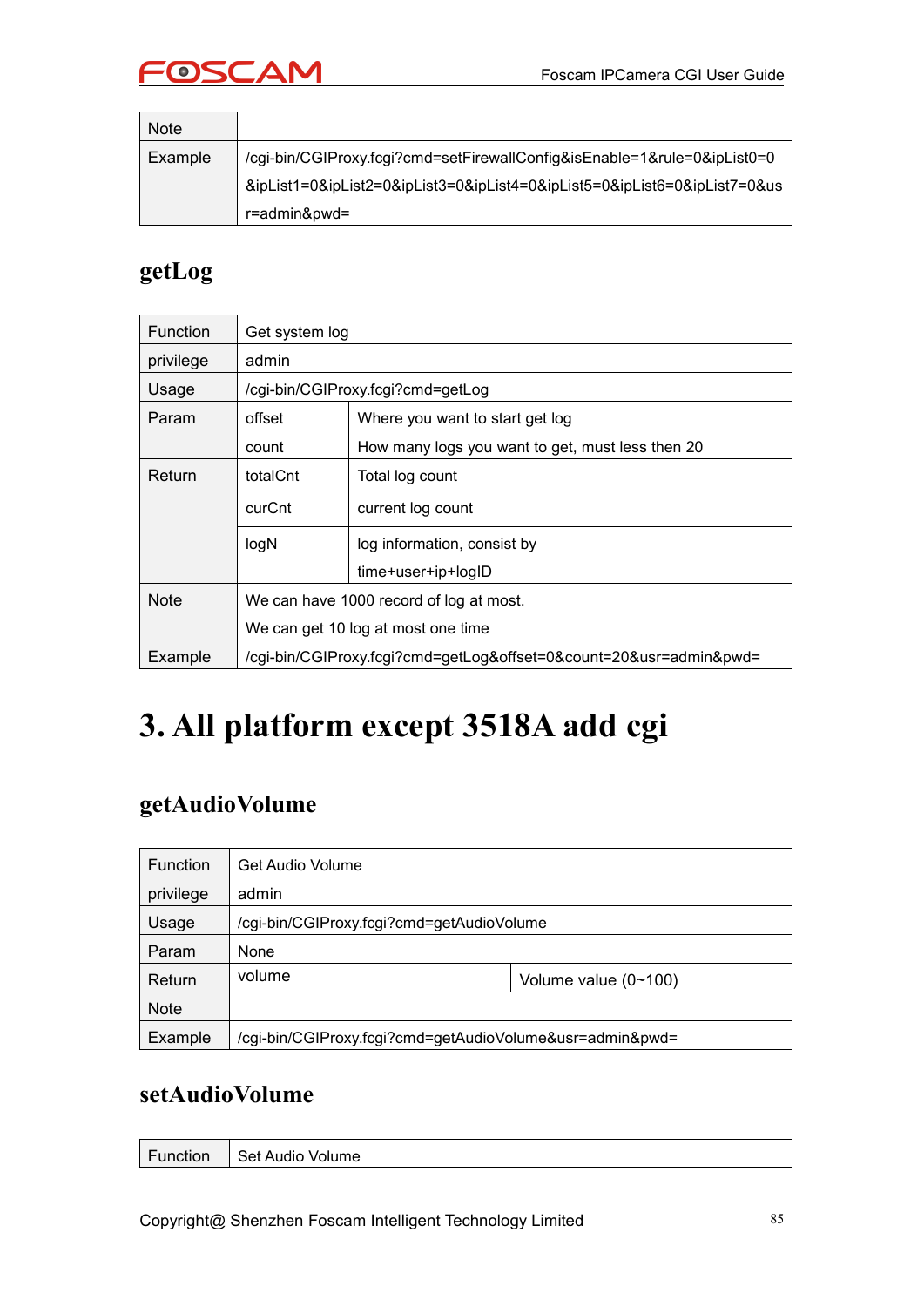

| privilege   | admin                                                               |                             |  |
|-------------|---------------------------------------------------------------------|-----------------------------|--|
| Usage       | /cgi-bin/CGIProxy.fcgi?cmd=setAudioVolume                           |                             |  |
| Param       | volume                                                              | Volume value $(0 \sim 100)$ |  |
| Return      | <b>None</b>                                                         |                             |  |
| <b>Note</b> |                                                                     |                             |  |
| Example     | /cgi-bin/CGIProxy.fcgi?cmd=setAudioVolume&volume=100&usr=admin&pwd= |                             |  |

#### **getWifiMode**

| <b>Function</b> | Get Wifi Mode                                         |   |        |
|-----------------|-------------------------------------------------------|---|--------|
| privilege       | admin                                                 |   |        |
| Usage           | /cgi-bin/CGIProxy.fcgi?cmd=getWifiMode                |   |        |
| Param           | None                                                  |   |        |
| Return          | wifiMode                                              | 0 | sta    |
|                 |                                                       |   | softAp |
| <b>Note</b>     |                                                       |   |        |
| Example         | /cgi-bin/CGIProxy.fcgi?cmd=getWifiMode&usr=admin&pwd= |   |        |

#### **getTemperatureAlarmConfig**

| Function                    | Get Temperature Alarm Config |                                                          |                    |
|-----------------------------|------------------------------|----------------------------------------------------------|--------------------|
| privilege                   | admin                        |                                                          |                    |
| Usage                       |                              | /cgi-bin/CGIProxy.fcgi?cmd=getTemperatureAlarmConfig     |                    |
| Param                       | None                         |                                                          |                    |
| Return                      | <b>isEnable</b>              | 0                                                        | disable            |
|                             |                              |                                                          | enable             |
|                             | linkage                      | Motion alarm linkage                                     | bit0:Ring          |
|                             |                              | (bit7) bit3   bit2   bit1   bit0)                        | bit1:Send mail     |
|                             |                              |                                                          | bit2:Snap picture  |
|                             |                              |                                                          | bit3:Record        |
|                             |                              |                                                          | bit7:Push to phone |
| topLimit<br>Top temperature |                              |                                                          |                    |
|                             | lowerLimit                   | Lower temperature                                        |                    |
|                             | snapInterval                 | Interval for snap picture                                |                    |
|                             | triggerInterval              | Interval for trigger alarm again, P.s. The true value of |                    |
|                             |                              | triggerInterval time is the value of the cgi get add 5s. |                    |
|                             | scheduleN                    | $N(0-6)$ , alarm schedule                                |                    |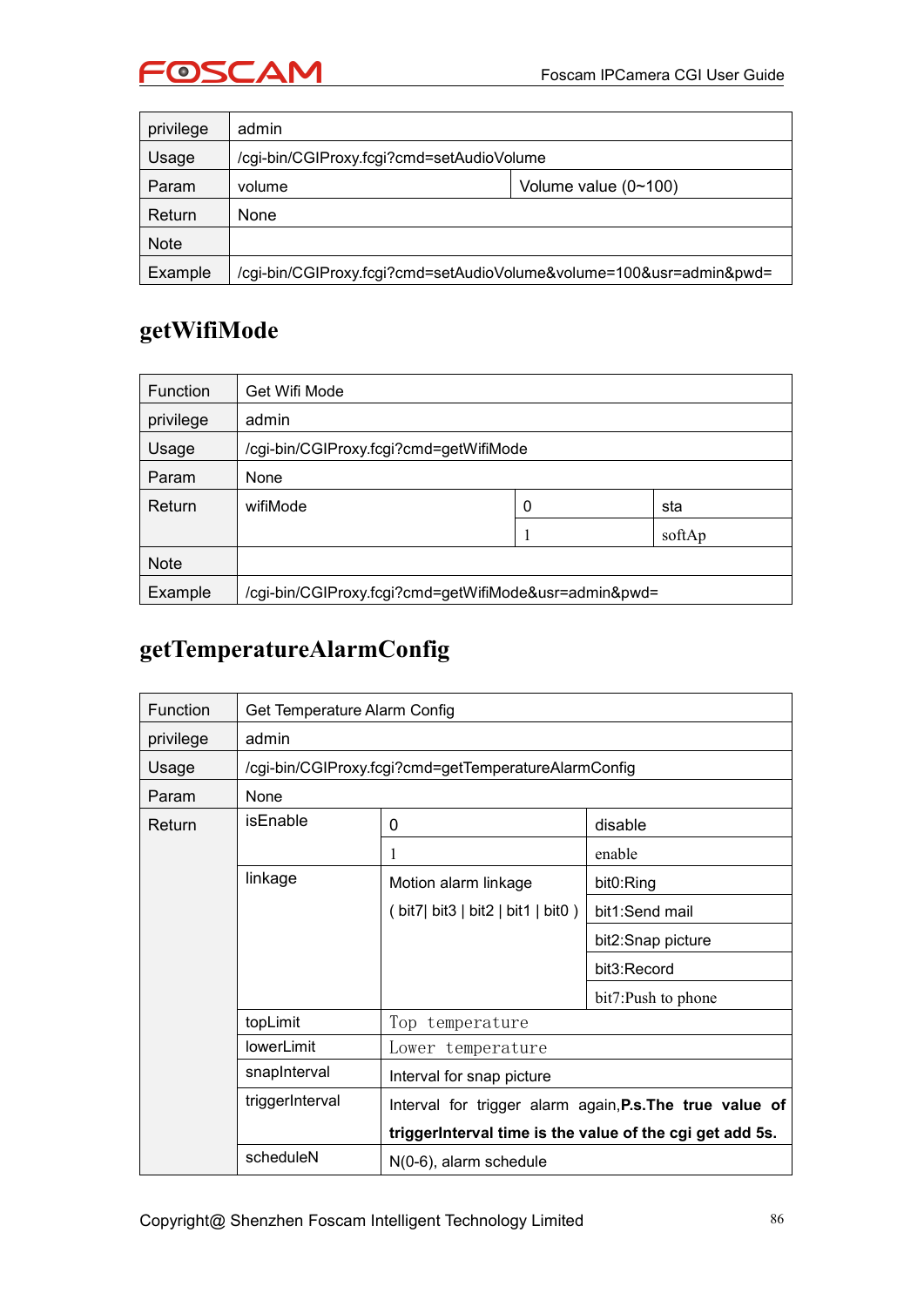

| <b>Note</b> |                                                                     |
|-------------|---------------------------------------------------------------------|
| Example     | /cgi-bin/CGIProxy.fcgi?cmd=getTemperatureAlarmConfig&usr=admin&pwd= |

#### **setTemperatureAlarmConfig**

| Function    | Set Temperature Alarm Config                  |                                                                         |                   |  |
|-------------|-----------------------------------------------|-------------------------------------------------------------------------|-------------------|--|
| privilege   | admin                                         |                                                                         |                   |  |
| Usage       |                                               | /cgi-bin/CGIProxy.fcgi?cmd=setTemperatureAlarmConfig                    |                   |  |
| Param       | isEnable                                      | $\mathbf 0$                                                             | disable           |  |
|             |                                               |                                                                         | enable            |  |
|             | linkage                                       | Motion alarm linkage                                                    | bit0:Ring         |  |
|             |                                               | (bit7) bit3   bit2   bit1   bit0)                                       |                   |  |
|             |                                               |                                                                         | bit1:Send mail    |  |
|             |                                               |                                                                         | bit2:Snap picture |  |
|             |                                               |                                                                         | bit3:Record       |  |
|             |                                               |                                                                         | bit7:Push<br>to   |  |
|             |                                               |                                                                         | phone             |  |
|             | topLimit                                      | Top temperature                                                         |                   |  |
|             | <b>lowerLimit</b>                             | Lower temperature                                                       |                   |  |
|             | snapInterval                                  | Interval for snap picture                                               |                   |  |
|             | triggerInterval                               | Interval for trigger alarm again, P.s. The true value                   |                   |  |
|             |                                               | of triggerInterval time is the value of the cgi set                     |                   |  |
|             |                                               | add 5s.                                                                 |                   |  |
|             | scheduleN                                     | N(0-6), alarm schedule                                                  |                   |  |
| Return      | None                                          |                                                                         |                   |  |
| <b>Note</b> |                                               |                                                                         |                   |  |
| Example     |                                               | /cgi-bin/CGIProxy.fcgi?cmd=setTemperatureAlarmConfig&isEnable=1&linkag  |                   |  |
|             |                                               | e=129&topLimit=40&lowerLimit=20snapInterval=2&triggerInterval=5&schedul |                   |  |
|             |                                               | e0=1023&schedule1=1023&schedule2=1023&schedule3=1023&schedule4=1023     |                   |  |
|             | &schedule5=1023&schedule6=1023&usr=admin&pwd= |                                                                         |                   |  |

#### **getTemperatureState**

| Function  | Get Temperature Degree                         |
|-----------|------------------------------------------------|
| privilege | admin                                          |
| Usage     | /cgi-bin/CGIProxy.fcgi?cmd=getTemperatureState |
| Param     | None                                           |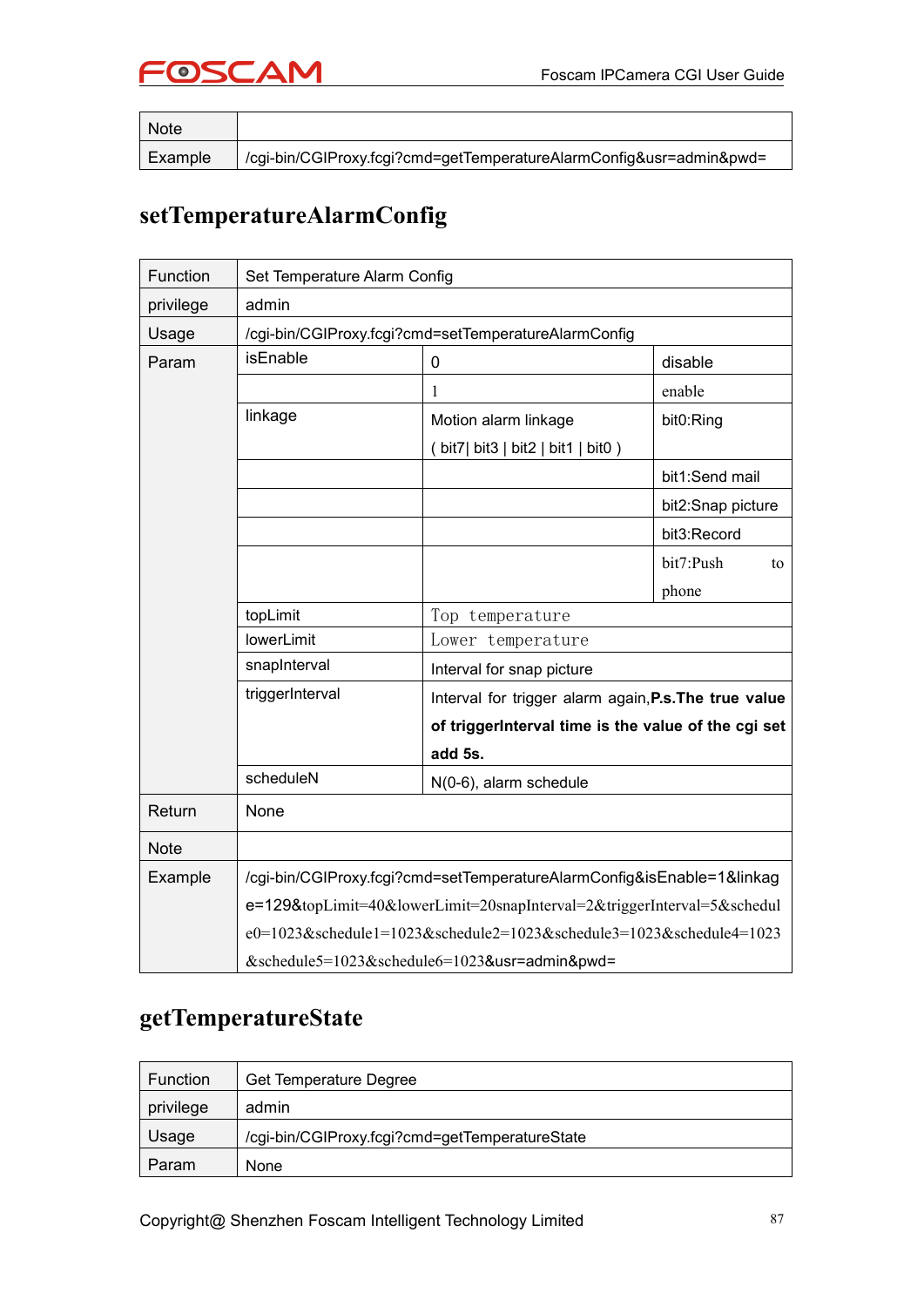

| Return      | degree                                                        | Temperature $\mathcal{C}!$ |
|-------------|---------------------------------------------------------------|----------------------------|
| <b>Note</b> |                                                               |                            |
| Example     | /cgi-bin/CGIProxy.fcgi?cmd=getTemperatureState&usr=admin&pwd= |                            |

#### **Music**

#### **setMusicDefaultListRefresh**

| <b>Function</b> | Refresh default list                                                 |  |
|-----------------|----------------------------------------------------------------------|--|
| privilege       | admin                                                                |  |
| Usage           | /cgi-bin/CGIProxy.fcgi?cmd=setMusicDefaultListRefresh                |  |
| Param           | None                                                                 |  |
| Return          | None                                                                 |  |
| <b>Note</b>     |                                                                      |  |
| Example         | /cgi-bin/CGIProxy.fcgi?cmd=setMusicDefaultListRefresh&usr=admin&pwd= |  |

#### **getMusicListsName**

| Function    | Get Music lists name                                                 |                        |       |  |
|-------------|----------------------------------------------------------------------|------------------------|-------|--|
| privilege   | admin                                                                |                        |       |  |
| Usage       | /cgi-bin/CGIProxy.fcgi?cmd=getMusicListsName                         |                        |       |  |
| Param       | None                                                                 |                        |       |  |
| Return      | getResult                                                            | 0<br><b>Sucess</b>     |       |  |
|             |                                                                      | -1                     | Faild |  |
|             | List number<br>cnt                                                   |                        |       |  |
|             | list <sub>0</sub>                                                    | List <sub>0</sub> name |       |  |
|             | list1                                                                | List1 name             |       |  |
|             | list <sub>2</sub>                                                    | List2 name             |       |  |
| <b>Note</b> |                                                                      |                        |       |  |
| Example     | /cgi-bin/CGIProxy.fcgi?cmd=setMusicDefaultListRefresh&usr=admin&pwd= |                        |       |  |

#### **getMusicsNameOfList**

| Function  | Get Musics name of list                        |
|-----------|------------------------------------------------|
| privilege | admin                                          |
| Usage     | /cgi-bin/CGIProxy.fcgi?cmd=getMusicsNameOfList |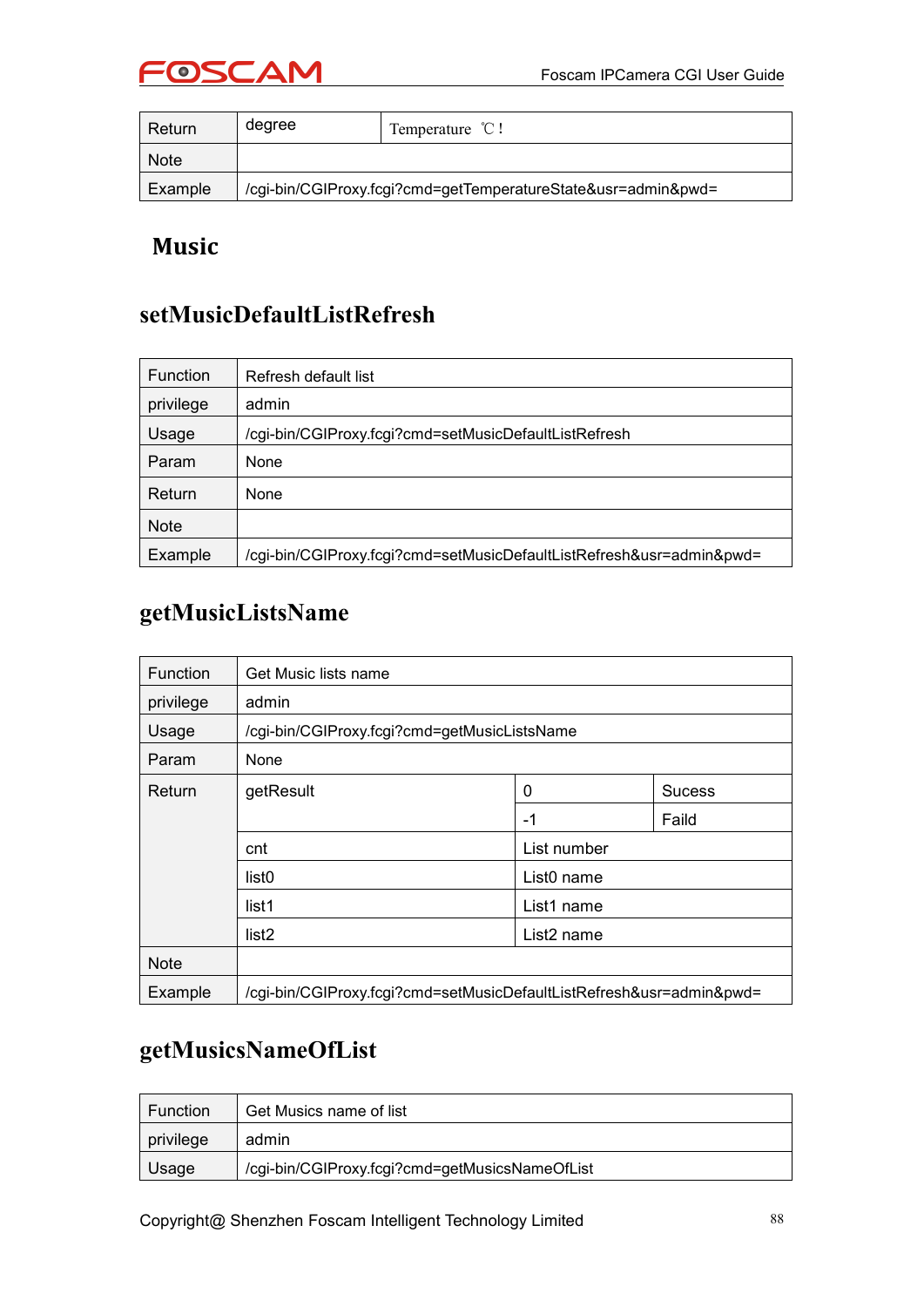

| Param       | name                                                                  | List name                           |                                   |  |
|-------------|-----------------------------------------------------------------------|-------------------------------------|-----------------------------------|--|
|             | startNo                                                               | Get music start from startNo        |                                   |  |
|             | musicNum                                                              | Expect to get music numbers         |                                   |  |
| Return      | getResult                                                             | $\mathbf 0$                         | <b>Sucess</b>                     |  |
|             |                                                                       | $-1$                                | Faild                             |  |
|             | cnt                                                                   | Musics number of current music list |                                   |  |
|             | hadGet                                                                |                                     | Current CGI had get music numbers |  |
|             | music <sub>0</sub>                                                    | Music0 name                         |                                   |  |
|             | music1                                                                | Music1 name                         |                                   |  |
|             | music2                                                                | Music2 name                         |                                   |  |
|             | music3                                                                | Music3 name                         |                                   |  |
|             | music4                                                                | Music4 name                         |                                   |  |
|             | music <sub>5</sub>                                                    | Music5 name                         |                                   |  |
|             | music <sub>6</sub>                                                    | Music6 name                         |                                   |  |
|             | music7                                                                | Music7 name                         |                                   |  |
|             | music <sub>8</sub>                                                    | Music8 name                         |                                   |  |
|             | music9                                                                | Music9 name                         |                                   |  |
|             | music10                                                               | Music10 name                        |                                   |  |
|             | music11                                                               | Music11 name                        |                                   |  |
|             | music12                                                               | Music12 name                        |                                   |  |
|             | music13                                                               | Music13 name                        |                                   |  |
|             | music14                                                               | Music14 name                        |                                   |  |
|             | music15                                                               | Music15 name                        |                                   |  |
|             | music16                                                               | Music16 name                        |                                   |  |
|             | music17                                                               | Music17 name                        |                                   |  |
|             | music18                                                               | Music18 name                        |                                   |  |
|             | music19                                                               | Music19 name                        |                                   |  |
| <b>Note</b> |                                                                       |                                     |                                   |  |
| Example     | /cgi-bin/CGIProxy.fcgi?cmd=getMusicsNameOfList&name=default&startNo=0 |                                     |                                   |  |
|             | &musicNum=50&usr=admin&pwd=                                           |                                     |                                   |  |

#### **addMusicList**

| <b>Function</b> | Add Musics list and music                                   |           |  |
|-----------------|-------------------------------------------------------------|-----------|--|
| privilege       | admin                                                       |           |  |
| Usage           | /cgi-bin/CGIProxy.fcgi?cmd=addMusicList&name=1&music0=1.wav |           |  |
| Param           | name                                                        | List name |  |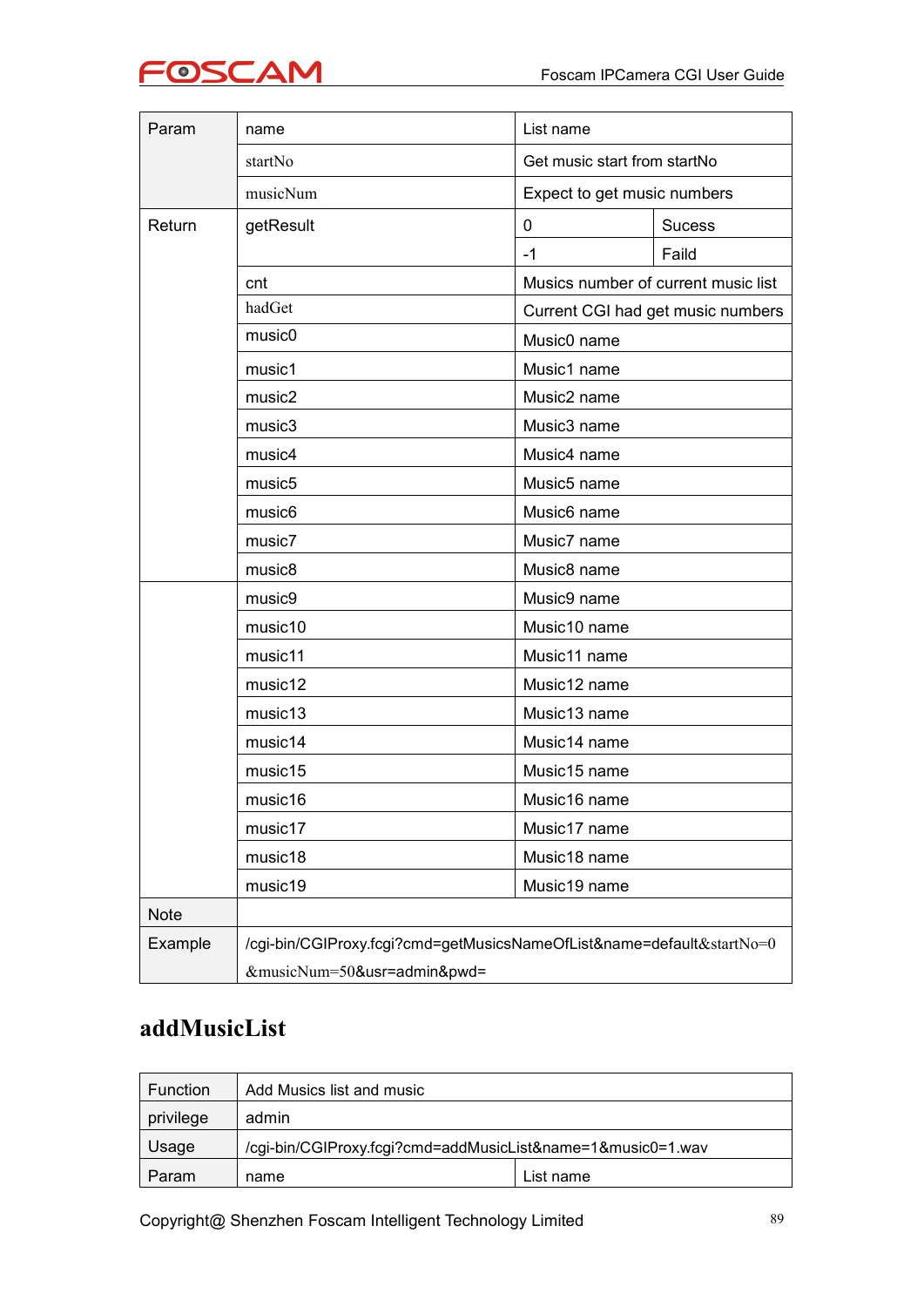

|             | music0                                          | Music0 name                                                                                                          |                                |  |
|-------------|-------------------------------------------------|----------------------------------------------------------------------------------------------------------------------|--------------------------------|--|
|             | music1                                          | Music0 name                                                                                                          |                                |  |
|             | music2                                          | Music0 name<br>Music0 name<br>Music0 name<br>Music0 name<br>Music0 name<br>Music0 name<br>Music0 name<br>Music0 name |                                |  |
|             | music3                                          |                                                                                                                      |                                |  |
|             | music4                                          |                                                                                                                      |                                |  |
|             | music <sub>5</sub>                              |                                                                                                                      |                                |  |
|             | music <sub>6</sub>                              |                                                                                                                      |                                |  |
|             | music7                                          |                                                                                                                      |                                |  |
|             | music8                                          |                                                                                                                      |                                |  |
|             | music9                                          |                                                                                                                      |                                |  |
| Return      | setResult                                       | 0                                                                                                                    | <b>Sucess</b>                  |  |
|             |                                                 | $\mathbf{1}$                                                                                                         | Fail, music list had alaready  |  |
|             |                                                 |                                                                                                                      | exist                          |  |
|             |                                                 | $\overline{2}$                                                                                                       | Fail, music number had exceed  |  |
|             |                                                 |                                                                                                                      | max number                     |  |
|             |                                                 | $\mathfrak{Z}$                                                                                                       | Fail, music list had not exist |  |
|             |                                                 | $\overline{4}$                                                                                                       | Cgi param_error                |  |
|             | cnt                                             | List number                                                                                                          |                                |  |
|             | curListName                                     | Current list name                                                                                                    |                                |  |
|             | list <sub>0</sub>                               | List0 name                                                                                                           |                                |  |
|             | list1                                           | List1 name                                                                                                           |                                |  |
|             | list <sub>2</sub>                               | List <sub>2</sub> name                                                                                               |                                |  |
| <b>Note</b> |                                                 |                                                                                                                      |                                |  |
| Example     |                                                 | /cgi-bin/CGIProxy.fcgi?cmd=addMusicList&name=1&music0=1.wav&music1=                                                  |                                |  |
|             | &music2=&music3=&music4=&music5=&usr=admin&pwd= |                                                                                                                      |                                |  |

## **delMusicList**

| Function  | Delete Musics list and music                   |                |                      |  |
|-----------|------------------------------------------------|----------------|----------------------|--|
| privilege | admin                                          |                |                      |  |
| Usage     | /cgi-bin/CGIProxy.fcgi?cmd=delMusicList&name=1 |                |                      |  |
| Param     | name                                           | List name      |                      |  |
| Return    | delResult                                      | 0              | Sucess               |  |
|           |                                                |                | Fail, music list had |  |
|           |                                                |                | not exist            |  |
|           |                                                | $\overline{2}$ | Faild, cgi           |  |
|           |                                                |                | param error          |  |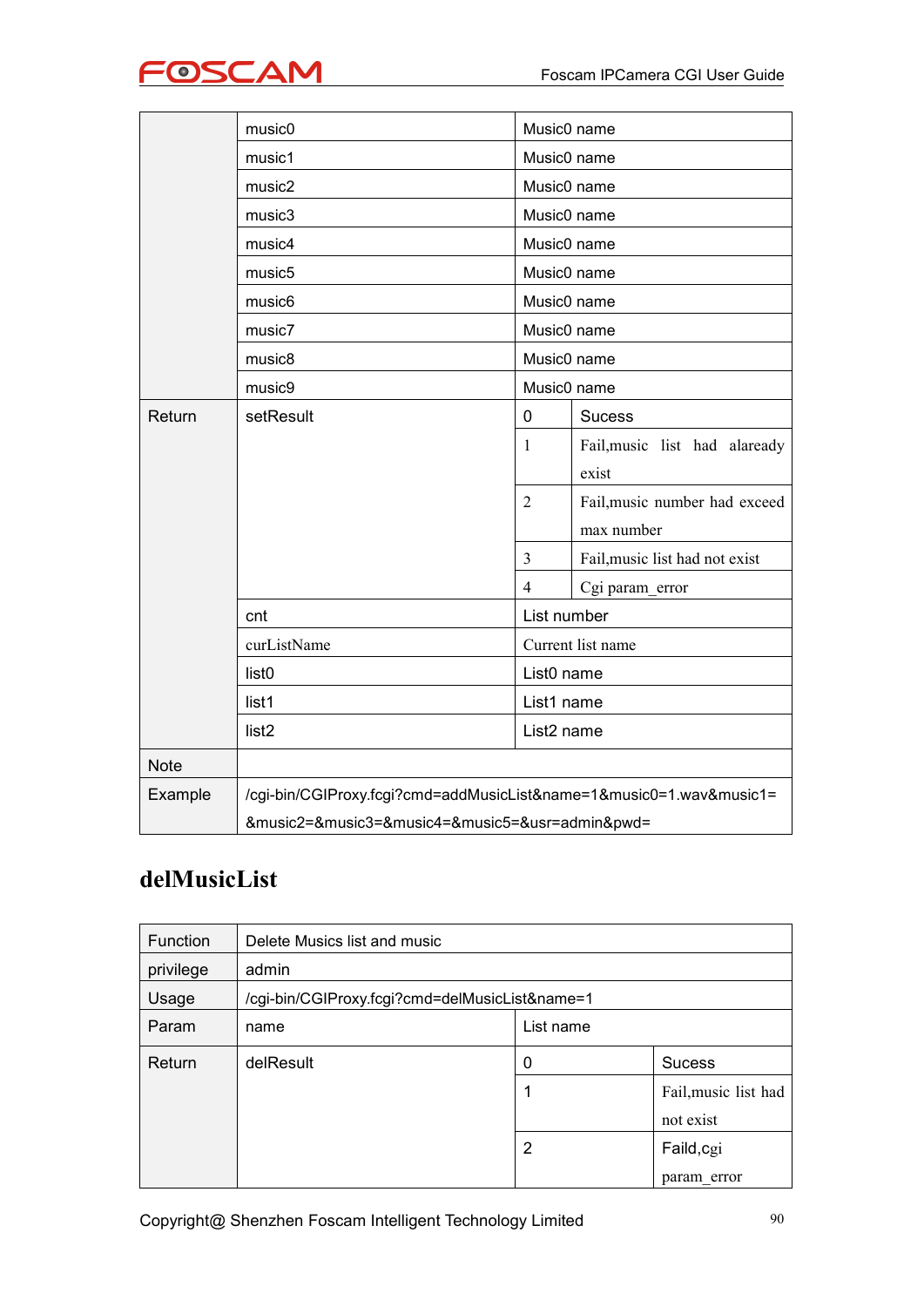

|             | cnt                                                           | List number            |
|-------------|---------------------------------------------------------------|------------------------|
|             | curListName                                                   | Current list name      |
|             | list <sub>0</sub>                                             | List <sub>0</sub> name |
|             | list1                                                         | List1 name             |
|             | list <sub>2</sub>                                             | List <sub>2</sub> name |
| <b>Note</b> |                                                               |                        |
| Example     | /cgi-bin/CGIProxy.fcgi?cmd=delMusicList&name=1&usr=admin&pwd= |                        |

#### **setMusicPlayMode**

| Function    | Set Musics Play Mode                                              |               |  |  |  |  |
|-------------|-------------------------------------------------------------------|---------------|--|--|--|--|
| privilege   | admin                                                             |               |  |  |  |  |
| Usage       | /cgi-bin/CGIProxy.fcgi?cmd=setMusicPlayMode&mode=1                |               |  |  |  |  |
| Param       | mode                                                              | order         |  |  |  |  |
|             |                                                                   | 2<br>One loop |  |  |  |  |
|             | 3<br>List loop                                                    |               |  |  |  |  |
| Return      | None                                                              |               |  |  |  |  |
| <b>Note</b> |                                                                   |               |  |  |  |  |
| Example     | /cgi-bin/CGIProxy.fcgi?cmd=setMusicPlayMode&mode=1&usr=admin&pwd= |               |  |  |  |  |

#### **getMusicPlayMode**

| Function    | Get Musics Play Mode                                       |   |           |
|-------------|------------------------------------------------------------|---|-----------|
| privilege   | admin                                                      |   |           |
| Usage       | /cgi-bin/CGIProxy.fcgi?cmd=getMusicPlayMode                |   |           |
| Param       | None                                                       |   |           |
| Return      | mode                                                       |   | order     |
|             |                                                            | 2 | One loop  |
|             |                                                            | 3 | List loop |
| <b>Note</b> |                                                            |   |           |
| Example     | /cgi-bin/CGIProxy.fcgi?cmd=getMusicPlayMode&usr=admin&pwd= |   |           |

#### **setMusicPlayNext**

| Function  | <b>Play Next Music</b> |
|-----------|------------------------|
| privilege | admin                  |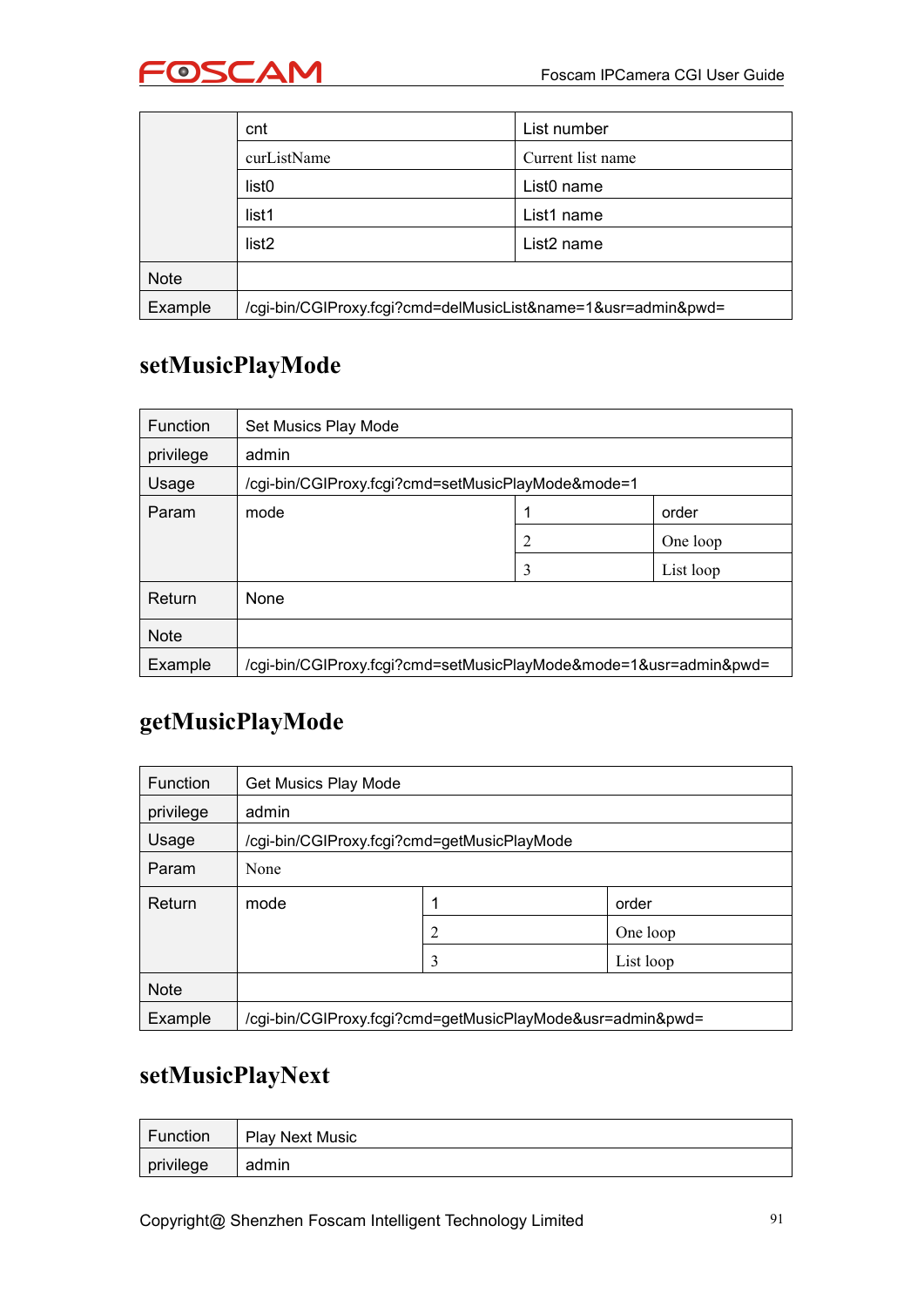

| Usage       | /cgi-bin/CGIProxy.fcgi?cmd=setMusicPlayNext                |
|-------------|------------------------------------------------------------|
| Param       | None                                                       |
| Return      | None                                                       |
| <b>Note</b> |                                                            |
| Example     | /cgi-bin/CGIProxy.fcgi?cmd=setMusicPlayNext&usr=admin&pwd= |

#### **setMusicPlayPre**

| Function    | <b>Play Precede Music</b>                                 |
|-------------|-----------------------------------------------------------|
| privilege   | admin                                                     |
| Usage       | /cgi-bin/CGIProxy.fcgi?cmd=setMusicPlayPre                |
| Param       | None                                                      |
| Return      | None                                                      |
| <b>Note</b> |                                                           |
| Example     | /cgi-bin/CGIProxy.fcgi?cmd=setMusicPlayPre&usr=admin&pwd= |

#### **getMusicPlayState**

| Function    | Get Music Play State                                        |                    |           |  |
|-------------|-------------------------------------------------------------|--------------------|-----------|--|
| privilege   | admin                                                       |                    |           |  |
| Usage       | /cgi-bin/CGIProxy.fcgi?cmd=getMusicPlayState                |                    |           |  |
| Param       | None                                                        |                    |           |  |
| Return      | retResult                                                   | $\boldsymbol{0}$   | Success   |  |
|             |                                                             | $-1$               | Faild     |  |
|             | cnt                                                         | Music total number |           |  |
|             | mode                                                        | 1                  | order     |  |
|             |                                                             | $\overline{2}$     | One loop  |  |
|             |                                                             | 3                  | List loop |  |
|             | index                                                       | Music number index |           |  |
|             | state                                                       | $\boldsymbol{0}$   | stop      |  |
|             |                                                             | 1                  | playing   |  |
|             | name                                                        | List name          |           |  |
| <b>Note</b> |                                                             |                    |           |  |
| Example     | /cgi-bin/CGIProxy.fcgi?cmd=getMusicPlayState&usr=admin&pwd= |                    |           |  |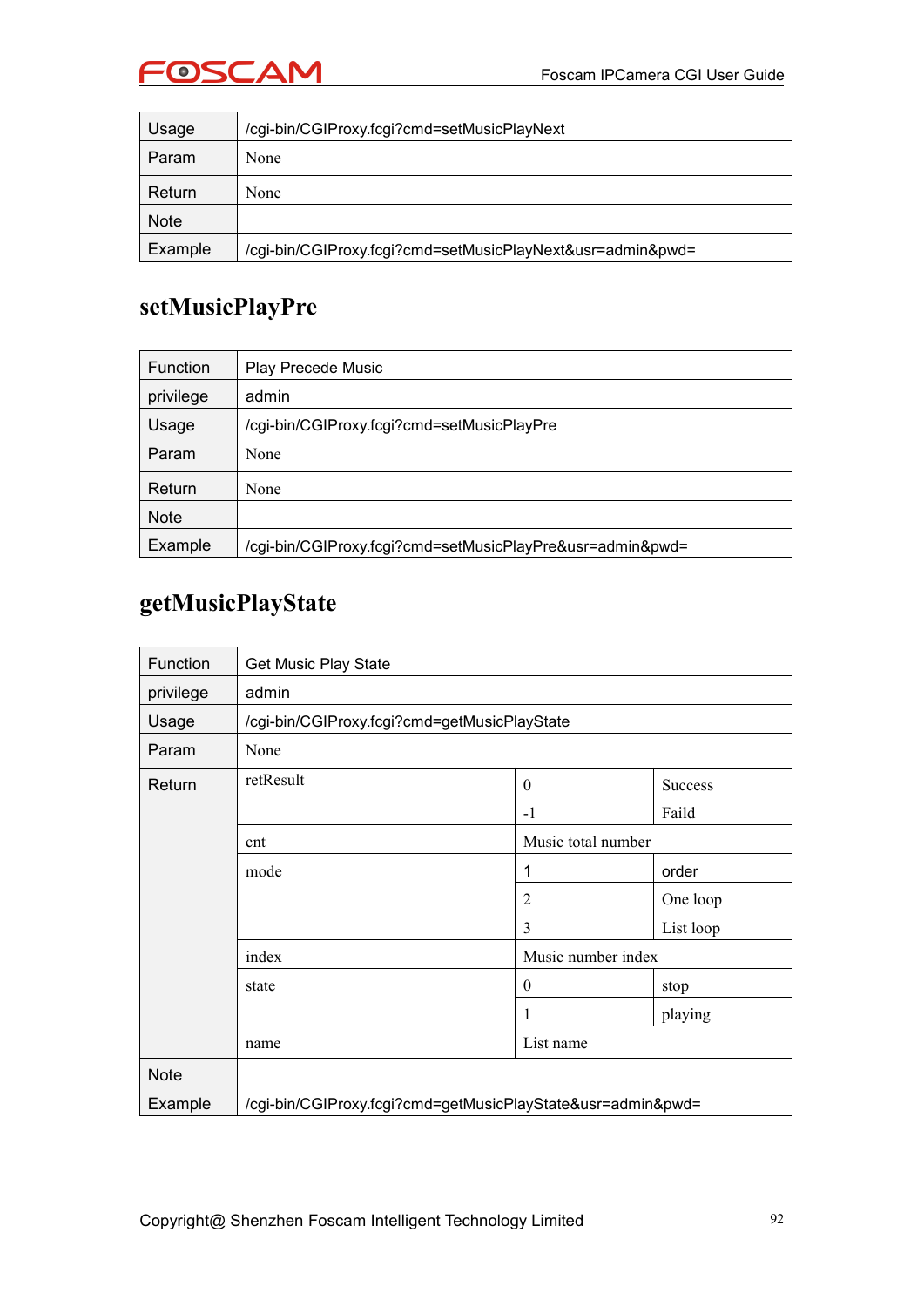## **setMusicPlayStart**

| <b>Function</b> | <b>Start Play Music</b>                                               |                    |  |  |  |
|-----------------|-----------------------------------------------------------------------|--------------------|--|--|--|
| privilege       | admin                                                                 |                    |  |  |  |
| Usage           | /cgi-bin/CGIProxy.fcgi?cmd=setMusicPlayStart                          |                    |  |  |  |
| Param           | mode                                                                  | order              |  |  |  |
|                 |                                                                       | 2<br>One loop      |  |  |  |
|                 |                                                                       | 3<br>List loop     |  |  |  |
|                 | index                                                                 | Music number index |  |  |  |
|                 | name                                                                  | List name          |  |  |  |
| Return          | None                                                                  |                    |  |  |  |
| <b>Note</b>     |                                                                       |                    |  |  |  |
| Example         | /cgi-bin/CGIProxy.fcgi?cmd=setMusicPlayStart&mode=1&index=0&name=defa |                    |  |  |  |
|                 | ult&usr=admin&pwd=                                                    |                    |  |  |  |

#### **setMusicPlayStop**

| Function    | Stop Play Music                                            |
|-------------|------------------------------------------------------------|
| privilege   | admin                                                      |
| Usage       | /cgi-bin/CGIProxy.fcgi?cmd=setMusicPlayStop                |
| Param       | None                                                       |
| Return      | None                                                       |
| <b>Note</b> |                                                            |
| Example     | /cgi-bin/CGIProxy.fcgi?cmd=setMusicPlayStop&usr=admin&pwd= |

#### **setMusicDormantTime**

| Function    | Set Music Dormant Time                         |      |             |
|-------------|------------------------------------------------|------|-------------|
| privilege   | admin                                          |      |             |
| Usage       | /cgi-bin/CGIProxy.fcgi?cmd=setMusicDormantTime |      |             |
| Param       | minutes                                        | $-1$ | Not dormant |
|             |                                                | 10   | 10 minutes  |
|             |                                                | 20   | 20 minutes  |
|             |                                                | 30   | 30 minutes  |
| Return      | None                                           |      |             |
| <b>Note</b> |                                                |      |             |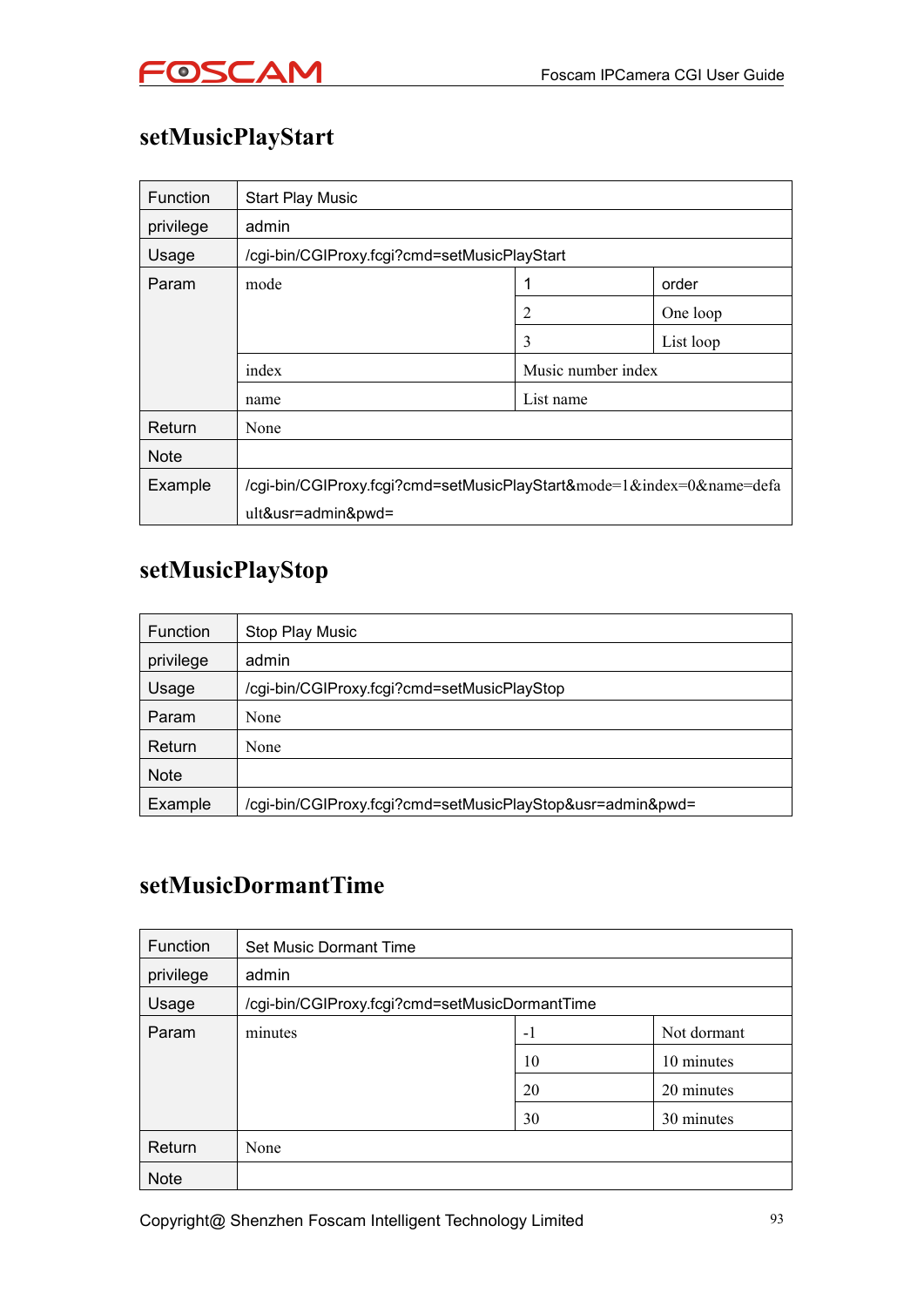

| Example | /cgi-bin/CGIProxy.fcgi?cmd=setMusicDormantTime&minutes=10&usr=admin& |  |
|---------|----------------------------------------------------------------------|--|
|         | $pwd =$                                                              |  |

## **getMusicDormantTime**

| Function    | <b>Get Music Dormant Time</b>                                 |    |            |  |
|-------------|---------------------------------------------------------------|----|------------|--|
| privilege   | admin                                                         |    |            |  |
| Usage       | /cgi-bin/CGIProxy.fcgi?cmd=getMusicDormantTime                |    |            |  |
| Param       | None                                                          |    |            |  |
| Return      | Not dormant<br>-1<br>minutes                                  |    |            |  |
|             |                                                               | 10 | 10 minutes |  |
|             |                                                               | 20 | 20 minutes |  |
|             |                                                               | 30 | 30 minutes |  |
| <b>Note</b> |                                                               |    |            |  |
| Example     | /cgi-bin/CGIProxy.fcgi?cmd=getMusicDormantTime&usr=admin&pwd= |    |            |  |

#### **Cloud**

#### **getCloudConfig**

| Function    | <b>Get Cloud Config</b>                   |                                |                                      |  |  |
|-------------|-------------------------------------------|--------------------------------|--------------------------------------|--|--|
| privilege   | admin                                     |                                |                                      |  |  |
| Usage       | /cgi-bin/CGIProxy.fcgi?cmd=getCloudConfig |                                |                                      |  |  |
| Param       | None                                      |                                |                                      |  |  |
| Return      | disable<br>isEnable<br>$\theta$           |                                |                                      |  |  |
|             |                                           |                                | enable                               |  |  |
|             | statusMsg                                 | Status msg from server         |                                      |  |  |
|             | cloudServer                               | 1                              | Dropbox                              |  |  |
|             |                                           | $\overline{2}$                 | Baidu                                |  |  |
|             | authAddr                                  | Authorization addr to server   |                                      |  |  |
|             | code                                      | Authorization code from server |                                      |  |  |
|             | accessToken                               |                                | Access Token from Authorization code |  |  |
|             | quota                                     | Cloud storage total size       |                                      |  |  |
|             | userd                                     | Cloud storage userd size       |                                      |  |  |
| <b>Note</b> |                                           |                                |                                      |  |  |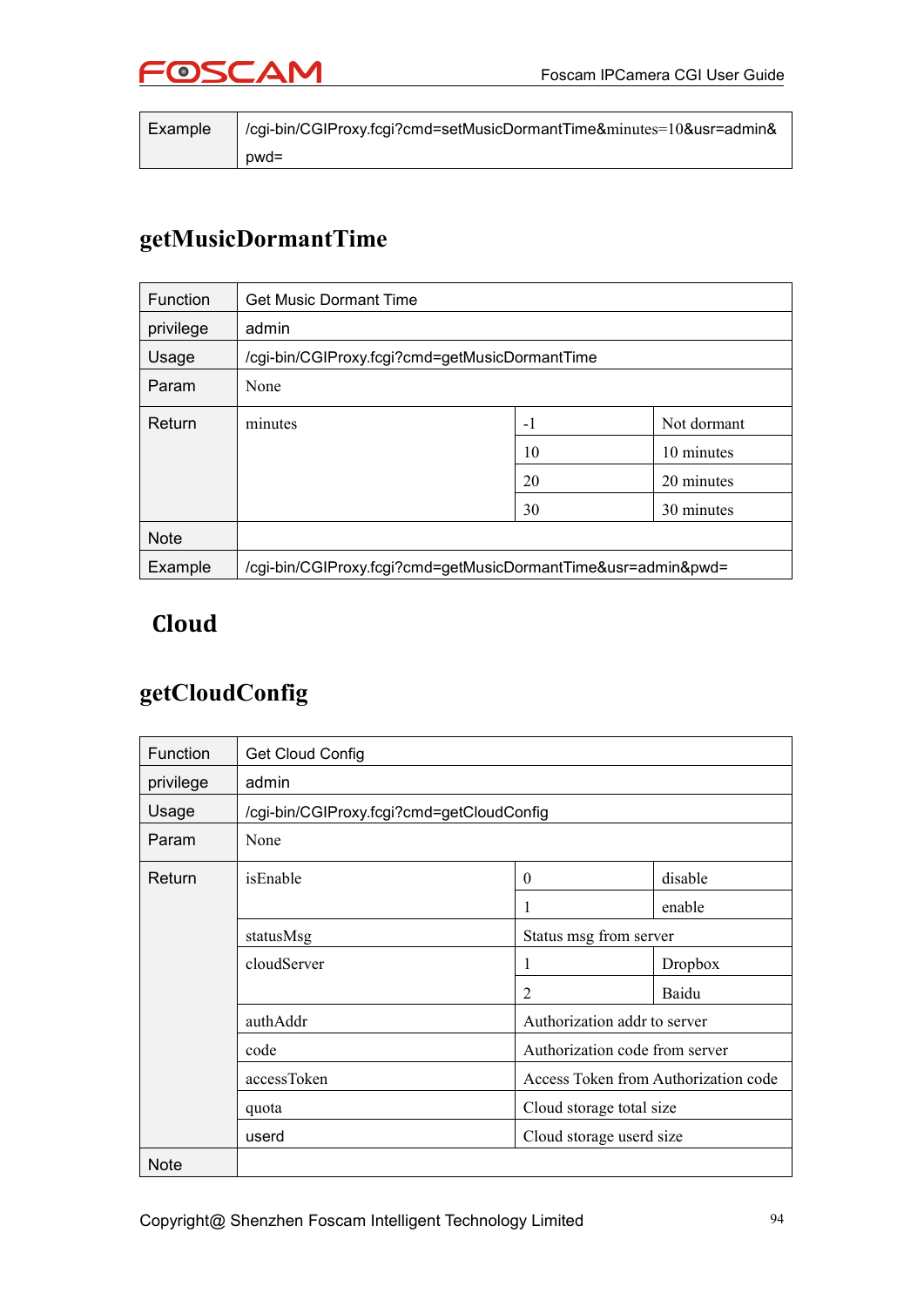

Example /cgi-bin/CGIProxy.fcgi?cmd=getCloudConfig&usr=admin&pwd=

#### **setCloudConfig**

| <b>Function</b> | Set Cloud Config                                                        |                                |         |  |  |
|-----------------|-------------------------------------------------------------------------|--------------------------------|---------|--|--|
| privilege       | admin                                                                   |                                |         |  |  |
| Usage           | /cgi-bin/CGIProxy.fcgi?cmd=setCloudConfig                               |                                |         |  |  |
| Param           | isEnable<br>disable<br>$\theta$                                         |                                |         |  |  |
|                 | enable                                                                  |                                |         |  |  |
|                 | cloudServer                                                             |                                | Dropbox |  |  |
|                 |                                                                         | 2                              | Baidu   |  |  |
|                 | code                                                                    | Authorization code from server |         |  |  |
| Return          | None                                                                    |                                |         |  |  |
| <b>Note</b>     |                                                                         |                                |         |  |  |
| Example         | /cgi-bin/CGIProxy.fcgi?cmd=setCloudConfig&isEnable=1&cloudServer=2&code |                                |         |  |  |
|                 | =dfasdfdfadf&usr=admin&pwd=                                             |                                |         |  |  |

#### **selectCloudServer**

| Function    | <b>Select Cloud Server</b>                                              |   |                |  |
|-------------|-------------------------------------------------------------------------|---|----------------|--|
| privilege   | admin                                                                   |   |                |  |
| Usage       | /cgi-bin/CGIProxy.fcgi?cmd=selectCloudServer                            |   |                |  |
| Param       | isEnable<br>disable<br>0                                                |   |                |  |
|             |                                                                         |   | enable         |  |
|             | cloudServer                                                             |   | <b>Dropbox</b> |  |
|             |                                                                         | 2 | Baidu          |  |
| Return      | None                                                                    |   |                |  |
| <b>Note</b> |                                                                         |   |                |  |
| Example     | /cgi-bin/CGIProxy.fcgi?cmd=selectCloudServer&isEnable=1&cloudServer=2&u |   |                |  |
|             | sr=admin&pwd=                                                           |   |                |  |

#### **getCloudToken**

| <b>Function</b> | <b>Get Cloud Token</b>                   |          |         |
|-----------------|------------------------------------------|----------|---------|
| privilege       | admin                                    |          |         |
| Usage           | /cgi-bin/CGIProxy.fcgi?cmd=getCloudToken |          |         |
| Param           | isEnable                                 | $\theta$ | disable |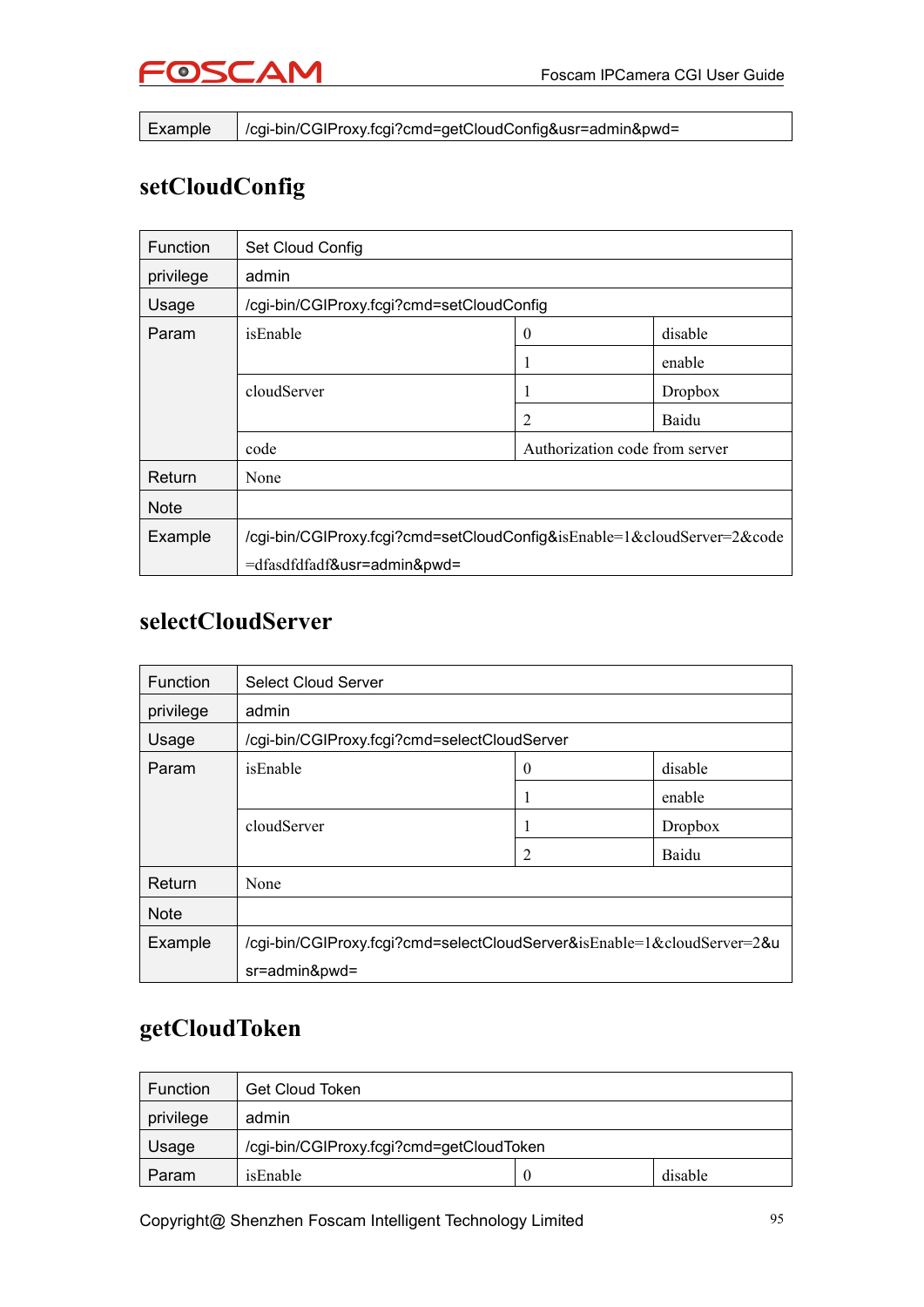

|             |                                                                        |                                | enable  |  |
|-------------|------------------------------------------------------------------------|--------------------------------|---------|--|
|             | cloudServer                                                            |                                | Dropbox |  |
|             |                                                                        | $\overline{2}$                 | Baidu   |  |
|             | code                                                                   | Authorization code from server |         |  |
| Return      | None                                                                   |                                |         |  |
| <b>Note</b> | Call this cgi, then call getCloudConfig 10s later, find accessToken    |                                |         |  |
| Example     | /cgi-bin/CGIProxy.fcgi?cmd=getCloudToken&isEnable=1&cloudServer=2&code |                                |         |  |
|             | =dfasdfdfadf&usr=admin&pwd=                                            |                                |         |  |

## **getCloudQuota**

| Function    | <b>Get Cloud Quota</b>                                                  |   |         |  |  |
|-------------|-------------------------------------------------------------------------|---|---------|--|--|
| privilege   | admin                                                                   |   |         |  |  |
| Usage       | /cgi-bin/CGIProxy.fcgi?cmd=getCloudQuota                                |   |         |  |  |
| Param       | disable<br>isEnable<br>0                                                |   |         |  |  |
|             | enable<br>H                                                             |   |         |  |  |
|             | cloudServer                                                             |   | Dropbox |  |  |
|             |                                                                         | 2 | Baidu   |  |  |
| Return      | None                                                                    |   |         |  |  |
| <b>Note</b> | Call this cgi, then call getCloudConfig 10s later, find quota and userd |   |         |  |  |
| Example     | /cgi-bin/CGIProxy.fcgi?cmd=getCloudQuota&isEnable=1&cloudServer=2&code  |   |         |  |  |
|             | =dfasdfdfadf&usr=admin&pwd=                                             |   |         |  |  |

### **testCloudServer**

| <b>Function</b> | Get Cloud Quota                                                         |                |         |  |
|-----------------|-------------------------------------------------------------------------|----------------|---------|--|
| privilege       | admin                                                                   |                |         |  |
| Usage           | /cgi-bin/CGIProxy.fcgi?cmd=testCloudServer                              |                |         |  |
| Param           | isEnable<br>disable<br>$\theta$                                         |                |         |  |
|                 |                                                                         | -1             | enable  |  |
|                 | cloudServer                                                             |                | Dropbox |  |
|                 |                                                                         | $\overline{2}$ | Baidu   |  |
| Return          | None                                                                    |                |         |  |
| <b>Note</b>     | Call this cgi, then call getCloudConfig 10s later, find statueMsg       |                |         |  |
| Example         | /cgi-bin/CGIProxy.fcgi?cmd=testCloudServer&isEnable=1&cloudServer=2&cod |                |         |  |
|                 | e=dfasdfdfadf&usr=admin&pwd=                                            |                |         |  |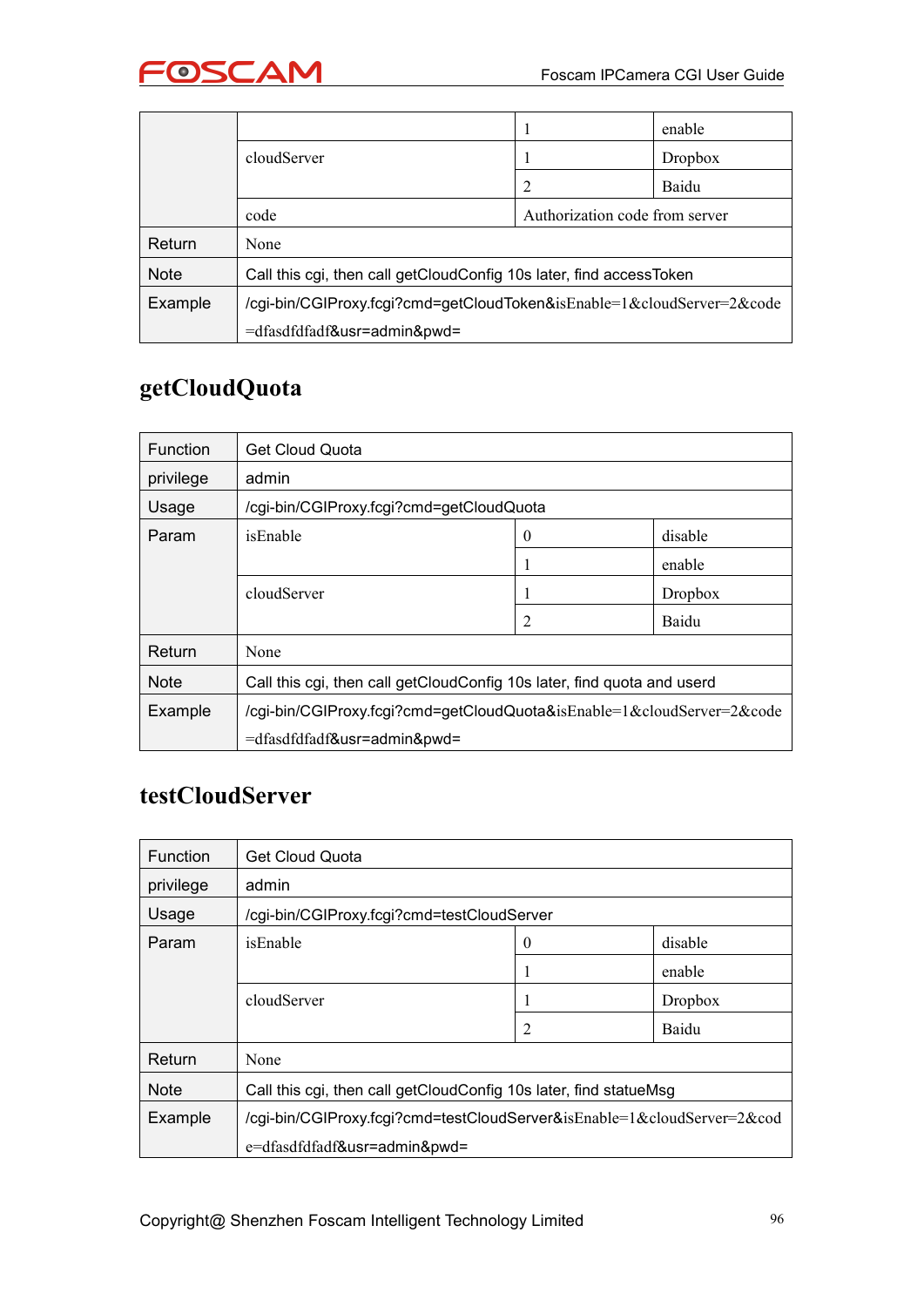

## **getPushConfig**

| <b>Function</b> | Get Push Config                                         |   |        |  |
|-----------------|---------------------------------------------------------|---|--------|--|
| privilege       | admin                                                   |   |        |  |
| Usage           | /cgi-bin/CGIProxy.fcgi?cmd=getPushConfig                |   |        |  |
| Param           | None                                                    |   |        |  |
| Return          | disable<br>isEnable<br>$\boldsymbol{0}$                 |   |        |  |
|                 |                                                         | 1 | enable |  |
|                 | pushServer                                              |   | Baidu  |  |
|                 |                                                         |   |        |  |
|                 | Status message from server<br>statusMsg                 |   |        |  |
| <b>Note</b>     |                                                         |   |        |  |
| Example         | /cgi-bin/CGIProxy.fcgi?cmd=getPushConfig&usr=admin&pwd= |   |        |  |

#### **setPushConfig**

| Function    | Set Push Config                                                        |  |        |  |
|-------------|------------------------------------------------------------------------|--|--------|--|
| privilege   | admin                                                                  |  |        |  |
| Usage       | /cgi-bin/CGIProxy.fcgi?cmd=setPushConfig                               |  |        |  |
| Param       | isEnable<br>disable<br>0                                               |  |        |  |
|             |                                                                        |  | enable |  |
|             | pushServer                                                             |  | Baidu  |  |
|             |                                                                        |  |        |  |
| Return      | None                                                                   |  |        |  |
| <b>Note</b> |                                                                        |  |        |  |
| Example     | /cgi-bin/CGIProxy.fcgi?cmd=setPushConfig&isEnable=1&pushServer=1&usr=a |  |        |  |
|             | $dmin&pwd=$                                                            |  |        |  |

#### **testPushServer**

| Function  | <b>Test Push Server</b>                   |          |         |
|-----------|-------------------------------------------|----------|---------|
| privilege | admin                                     |          |         |
| Usage     | /cgi-bin/CGIProxy.fcgi?cmd=testPushServer |          |         |
| Param     | isEnable                                  | $\theta$ | disable |
|           |                                           |          | enable  |
|           | pushServer                                |          | Baidu   |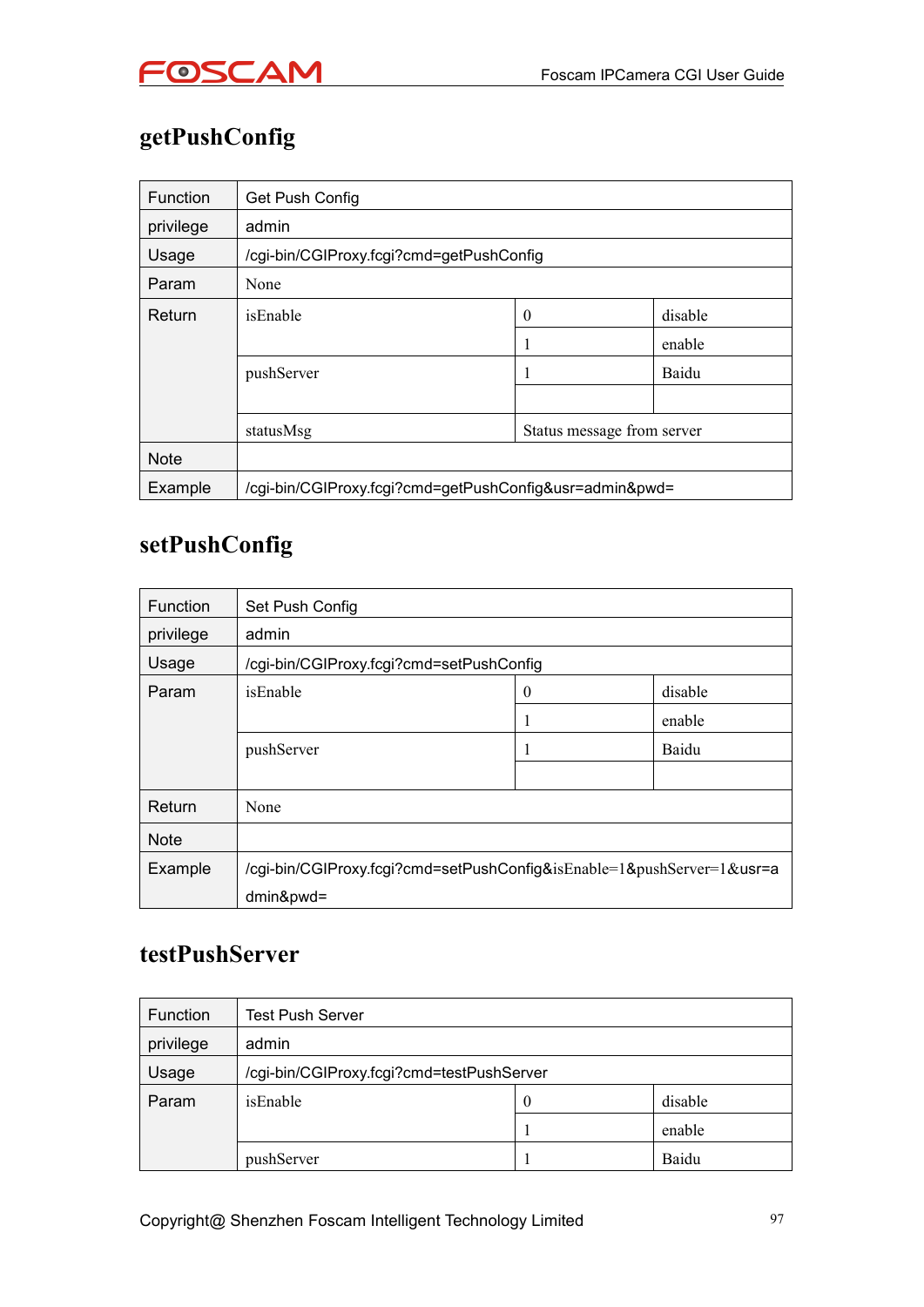



| Return      | None                                                                   |  |  |  |  |
|-------------|------------------------------------------------------------------------|--|--|--|--|
| <b>Note</b> | Call this cgi, then call getPushConfig 10s later                       |  |  |  |  |
| Example     | /cgi-bin/CGIProxy.fcgi?cmd=testPushServer&isEnable=1&pushServer=1&usr= |  |  |  |  |
|             | admin&pwd=                                                             |  |  |  |  |

#### **pushOperate**

| Function    | Test Push pushOperate                  |                |                                                       |                               |
|-------------|----------------------------------------|----------------|-------------------------------------------------------|-------------------------------|
| privilege   | admin                                  |                |                                                       |                               |
| Usage       | /cgi-bin/CGIProxy.fcgi?cmd=pushOperate |                |                                                       |                               |
| Param       | cmd_oper                               | 1              | Register App device                                   |                               |
|             |                                        | $\overline{2}$ | unRegister App device                                 |                               |
|             |                                        | 3              | Test device                                           |                               |
|             |                                        | $\overline{4}$ | Register tag                                          |                               |
|             |                                        | 5              |                                                       | Push msg to single app device |
|             |                                        | 6              | Push msg to tag                                       |                               |
|             | device_type                            | 1              |                                                       | Web browers                   |
|             |                                        | $\overline{2}$ |                                                       | pc                            |
|             |                                        | 3              |                                                       | android                       |
|             |                                        | $\overline{4}$ |                                                       | 10 <sub>S</sub>               |
|             |                                        | 5              |                                                       | Windows phone                 |
|             | channel id                             |                | App get it from server                                |                               |
|             | user_id                                |                | App get it from server                                |                               |
| Return      | None                                   |                |                                                       |                               |
| <b>Note</b> |                                        |                |                                                       |                               |
| Example     |                                        |                | /cgi-bin/CGIProxy.fcgi?cmd=pushOperate&usr=admin&pwd= |                               |

#### **SetOnlineUpgrade**

| Function  | Online upgrade                              |                         |                 |  |
|-----------|---------------------------------------------|-------------------------|-----------------|--|
| privilege | admin                                       |                         |                 |  |
| Usage     | /cgi-bin/CGIProxy.fcgi?cmd=SetOnlineUpgrade |                         |                 |  |
| Param     | update_type                                 |                         | Upgrade now     |  |
|           |                                             | ◠                       | Upgrade by time |  |
|           | url                                         | Coding Firmware address |                 |  |
|           | cycle                                       | Update cycle            |                 |  |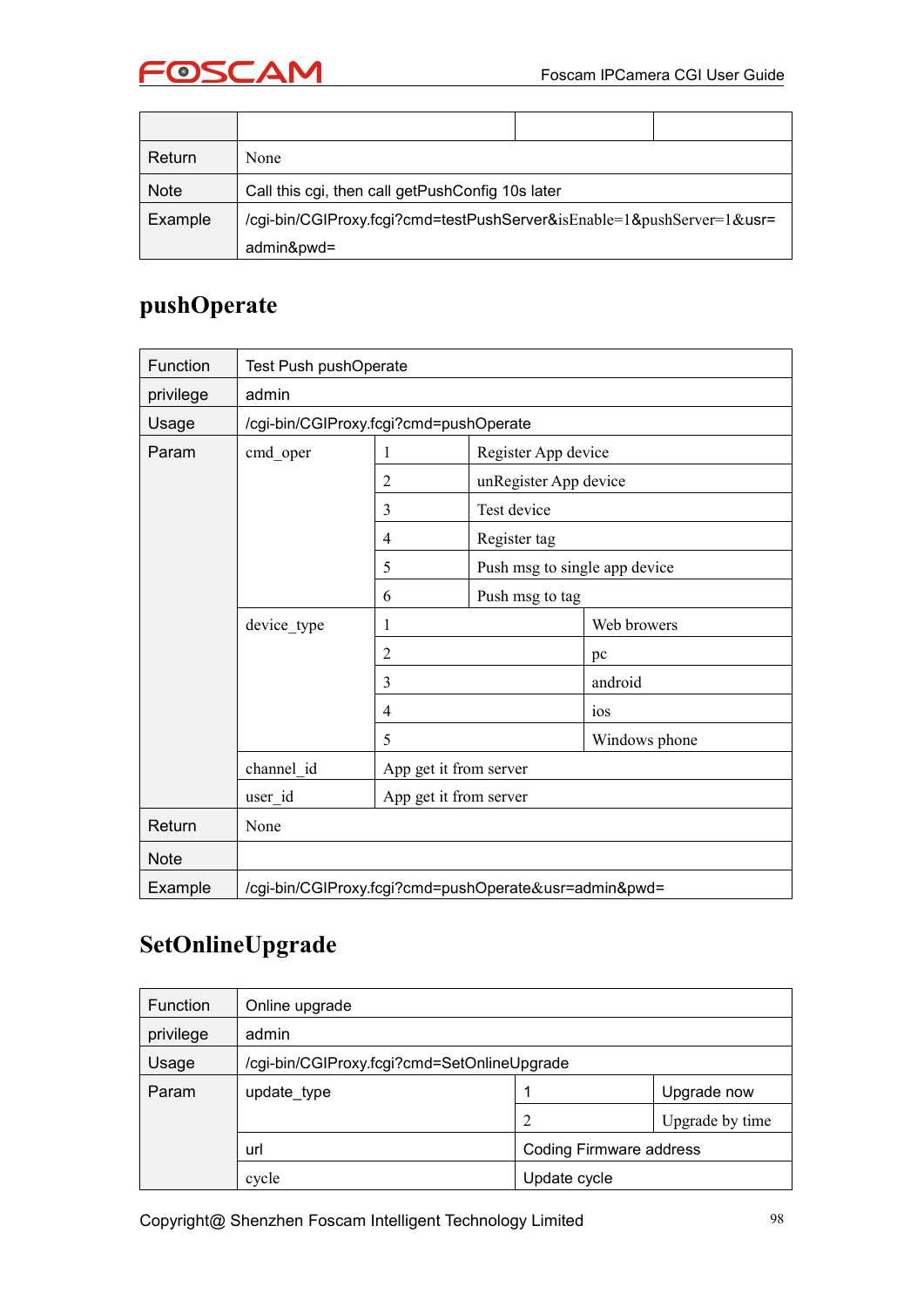

| Return      | None                                                                     |
|-------------|--------------------------------------------------------------------------|
| <b>Note</b> |                                                                          |
| Example     | /cgi-bin/CGIProxy.fcgi?cmd=SetOnlineUpgrade&update type=1&url=http://bcs |
|             | .duapp.com/foscam/FosBaby_B_app_ver2.x.1.11.bin&cycle=0&usr=admin&p      |
|             | $wd =$                                                                   |

#### **setCloudStreamLevel**

| <b>Function</b> | Set cloud stream level                                                |           |  |
|-----------------|-----------------------------------------------------------------------|-----------|--|
| privilege       | admin                                                                 |           |  |
| Usage           | /cgi-bin/CGIProxy.fcgi?cmd=setCloudStreamLevel                        |           |  |
|                 | level                                                                 | $1 - 100$ |  |
| Return          | None                                                                  |           |  |
| <b>Note</b>     |                                                                       |           |  |
| Example         | /cgi-bin/CGIProxy.fcgi?cmd=setCloudStreamLevel&level=30usr=admin&pwd= |           |  |

## **getCloudStreamLevel**

| <b>Function</b> | Get cloud stream level                                        |           |
|-----------------|---------------------------------------------------------------|-----------|
| privilege       | admin                                                         |           |
| Usage           | /cgi-bin/CGIProxy.fcgi?cmd=getCloudStreamLevel                |           |
| Param           | None                                                          |           |
| Return          | level                                                         | $1 - 100$ |
| <b>Note</b>     |                                                               |           |
| Example         | /cgi-bin/CGIProxy.fcgi?cmd=getCloudStreamLevel&usr=admin&pwd= |           |

## **4. FosBaby\_Baidu CGI(Only)**

#### **getBaiduRtmp**

| <b>Function</b> | Get Baidu Rtmp information              |                      |
|-----------------|-----------------------------------------|----------------------|
| privilege       | admin                                   |                      |
| Usage           | /cgi-bin/CGIProxy.fcgi?cmd=getBaiduRtmp |                      |
| Param           | None                                    |                      |
| Return          | isEnable                                | Baidu Rtmp is enable |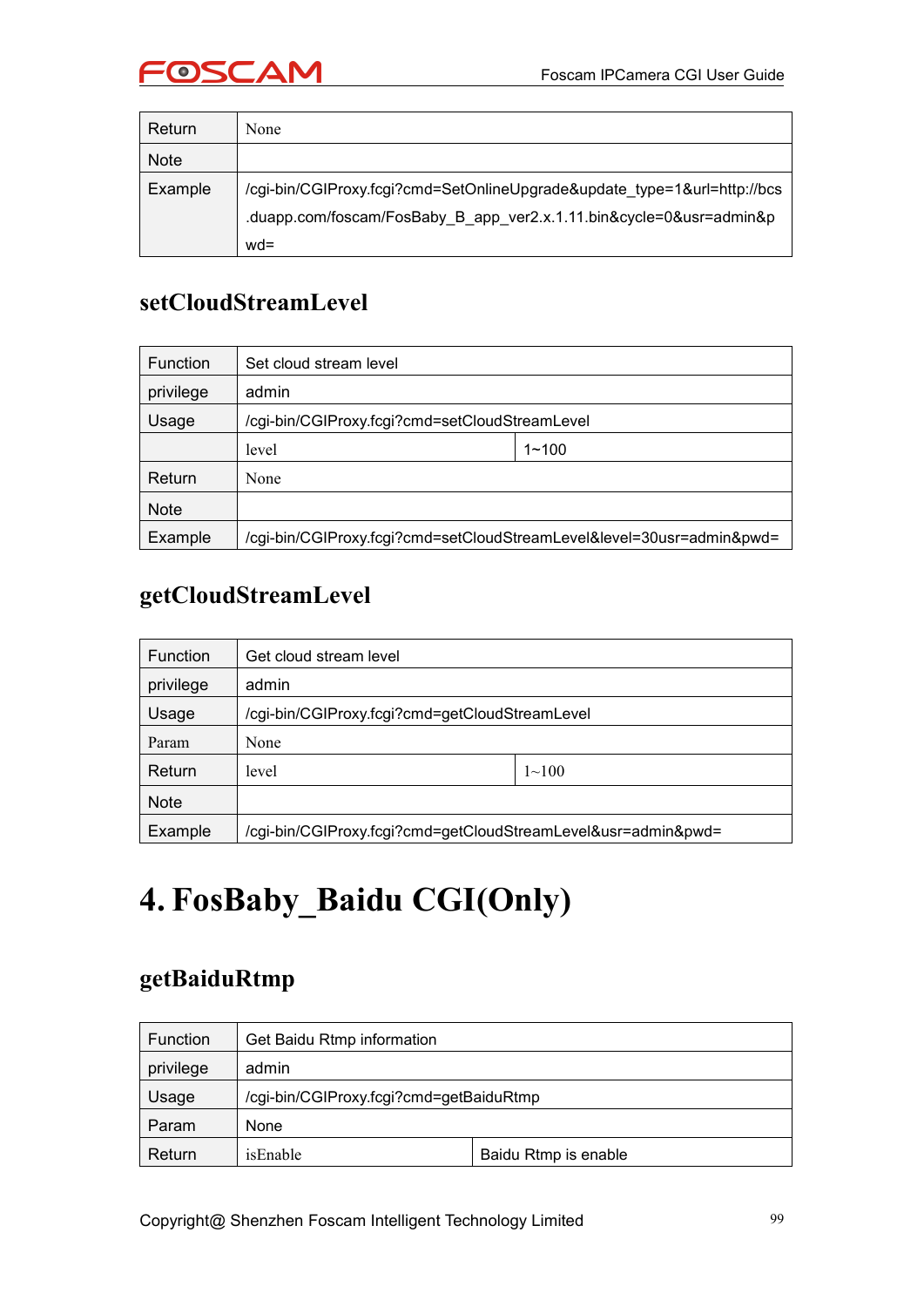

|             | iProperty                                              | For record (default = $1$ )                                                                                   |  |
|-------------|--------------------------------------------------------|---------------------------------------------------------------------------------------------------------------|--|
|             | isEnableAudio                                          | Audio is enable(yes = $1$ no = 0)                                                                             |  |
|             | <i>isMainStream</i>                                    | Is main stream(main = $1$ sub = 0)<br>Stream id, get from baidu register interface                            |  |
|             | szStreamId                                             |                                                                                                               |  |
|             | szPublishToken                                         | Have defaults, get from embed                                                                                 |  |
|             | szGuid                                                 | Have defaults, get from embed<br>Device id, now is uid<br>Access token<br>Refresh token, now you can set none |  |
|             | szDevId                                                |                                                                                                               |  |
|             | szAccessToken                                          |                                                                                                               |  |
|             | szRefreshToken                                         |                                                                                                               |  |
| <b>Note</b> |                                                        |                                                                                                               |  |
| Example     | /cgi-bin/CGIProxy.fcgi?cmd=getBaiduRtmp&usr=admin&pwd= |                                                                                                               |  |

## **setBaiduRtmp**

| Function    | set Baidu Rtmp information                                             |                                                                   |  |
|-------------|------------------------------------------------------------------------|-------------------------------------------------------------------|--|
| privilege   | admin                                                                  |                                                                   |  |
| Usage       | /cgi-bin/CGIProxy.fcgi?cmd=setBaiduRtmp                                |                                                                   |  |
| Param       | isEnable                                                               | Baidu Rtmp is enable                                              |  |
|             | iProperty                                                              | For record (default = $1$ )                                       |  |
|             | isEnableAudio                                                          | Audio is enable(yes = $1$ no = 0)                                 |  |
|             | isMainStream                                                           | Is main stream(main = $1$ sub = 0)                                |  |
|             | szStreamId                                                             | Stream id, get from baidu register interface                      |  |
|             | szPublishToken                                                         | Have defaults, get from embed                                     |  |
|             | szGuid                                                                 | Have defaults, get from embed                                     |  |
|             | szDevId                                                                | Device id, now is uid                                             |  |
|             | szAccessToken                                                          | Access token                                                      |  |
|             | szRefreshToken                                                         | Refresh token, now you can set none                               |  |
| Return      |                                                                        |                                                                   |  |
| <b>Note</b> |                                                                        |                                                                   |  |
| Example     | /cgi-bin/CGIProxy.fcgi?cmd=setBaiduRtmp&isEnable=1&iProperty=4&isEnabl |                                                                   |  |
|             | eAudio=1&isMainStream=1&szStreamId=9632a1f46ad711e4aa0900259089e       |                                                                   |  |
|             |                                                                        | 31a&szPublishToken=581f6d39741ef6a082e675e3c666299f&szGuid=f1d920 |  |
|             |                                                                        | ca34a811e3be8c286ed494a71e&szDevId=FCZZZK6I5X4IAZZZ&szAccessTo    |  |
|             |                                                                        | ken=23.303a5a04219a7d9c44d3067b6911e09a.2592000.1418817013.94480  |  |
|             | 0184-1247706&szRefreshToken=&usr=admin&pwd=                            |                                                                   |  |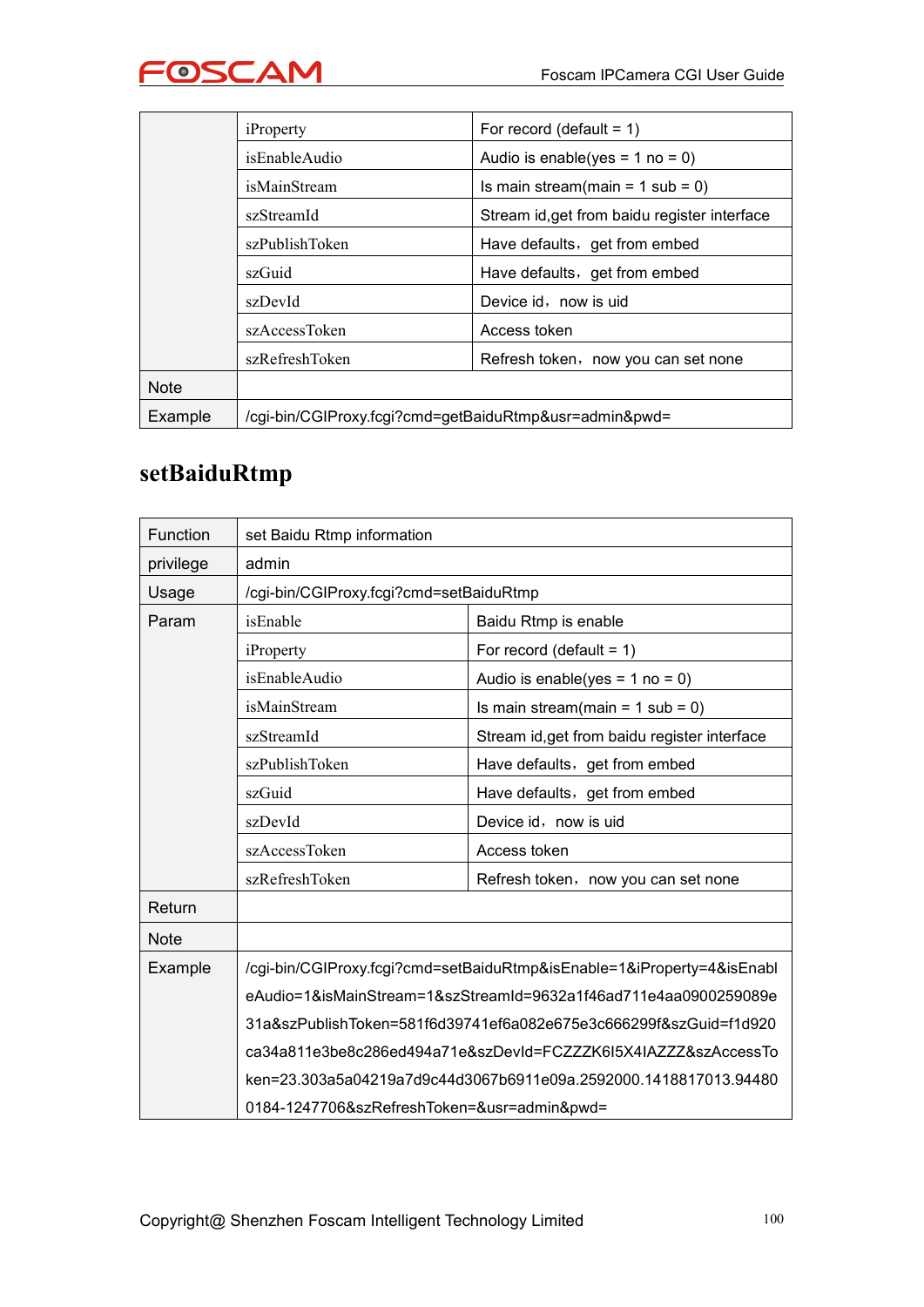

## **GetOnlineUpgradeState**

| Function    | Get online upgrade state                                        |              |           |                                |
|-------------|-----------------------------------------------------------------|--------------|-----------|--------------------------------|
| privilege   | admin                                                           |              |           |                                |
| Usage       | /cgi-bin/CGIProxy.fcgi?cmd=GetOnlineUpgradeState                |              |           |                                |
| Param       | None                                                            |              |           |                                |
| Return      | state                                                           | $\theta$     | normal    |                                |
|             |                                                                 | 1            | upgrading |                                |
|             |                                                                 | 2            | fail      |                                |
|             |                                                                 | 3            |           | File check ok (fosbaby P1 use) |
|             | progress                                                        |              |           |                                |
|             | Errno                                                           | $\mathbf{0}$ |           | normal                         |
|             |                                                                 | 1            |           | Net error                      |
|             |                                                                 | 2            |           | File error                     |
|             |                                                                 | 255          |           | Internal error                 |
| <b>Note</b> |                                                                 |              |           |                                |
| Example     | /cgi-bin/CGIProxy.fcgi?cmd=GetOnlineUpgradeState&usr=admin&pwd= |              |           |                                |

## **5. FosBaby\_P1 CGI(Only)**

#### **getHumidityAlarmConfig**

| Function  | Get Humidity Alarm Config |                                                   |                    |
|-----------|---------------------------|---------------------------------------------------|--------------------|
| privilege | admin                     |                                                   |                    |
| Usage     |                           | /cgi-bin/CGIProxy.fcgi?cmd=getHumidityAlarmConfig |                    |
| Param     | <b>None</b>               |                                                   |                    |
| Return    | <b>isEnable</b>           | 0                                                 | disable            |
|           |                           | 1                                                 | enable             |
|           | linkage                   | Motion alarm linkage                              | bit0:Ring          |
|           |                           | (bit7) bit3   bit2   bit1   bit0)                 | bit1:Send mail     |
|           |                           |                                                   | bit2:Snap picture  |
|           |                           |                                                   | bit3:Record        |
|           |                           |                                                   | bit7:Push to phone |
|           | topLimit                  | Top humidity                                      |                    |
|           | <b>lowerLimit</b>         | Lower humidity                                    |                    |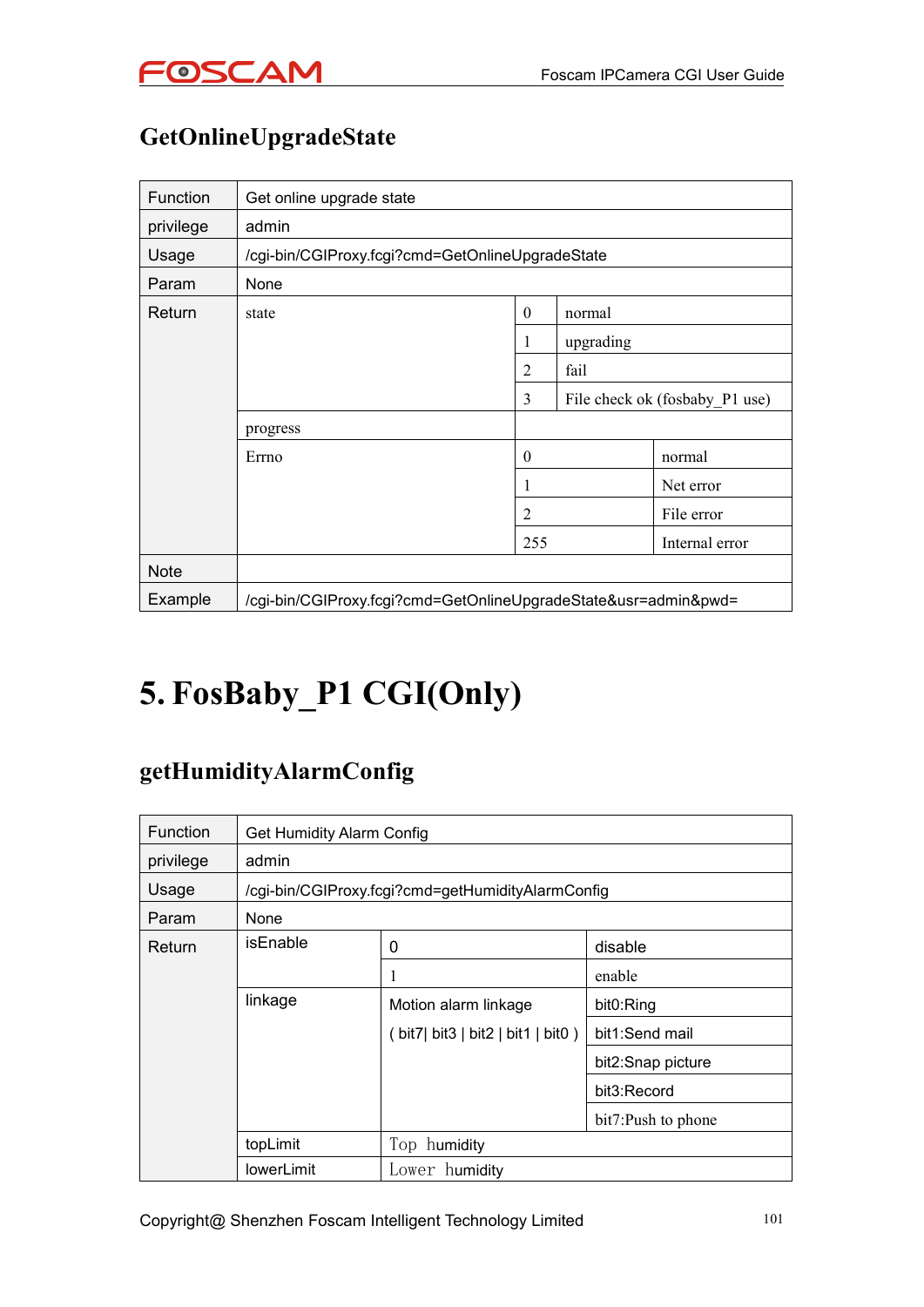

|             | snapInterval                                                     | Interval for snap picture                                |  |
|-------------|------------------------------------------------------------------|----------------------------------------------------------|--|
|             | triggerInterval                                                  | Interval for trigger alarm again, P.s. The true value of |  |
|             |                                                                  | triggerInterval time is the value of the cgi get add 5s. |  |
|             | scheduleN                                                        | $N(0-6)$ , alarm schedule                                |  |
| <b>Note</b> |                                                                  |                                                          |  |
| Example     | /cgi-bin/CGIProxy.fcgi?cmd=getHumidityAlarmConfig&usr=admin&pwd= |                                                          |  |

#### **setHumidityAlarmConfig**

| Function    | Set Humidity Alarm Config                                              |                                                                         |                   |  |
|-------------|------------------------------------------------------------------------|-------------------------------------------------------------------------|-------------------|--|
| privilege   | admin                                                                  |                                                                         |                   |  |
| Usage       |                                                                        | /cgi-bin/CGIProxy.fcgi?cmd=setHumidityAlarmConfig                       |                   |  |
| Param       | isEnable                                                               | $\mathbf 0$                                                             | disable           |  |
|             |                                                                        |                                                                         | enable            |  |
|             | linkage                                                                | Motion alarm linkage                                                    | bit0:Ring         |  |
|             |                                                                        | (bit7) bit3   bit2   bit1   bit0)                                       |                   |  |
|             |                                                                        |                                                                         | bit1:Send mail    |  |
|             |                                                                        |                                                                         | bit2:Snap picture |  |
|             |                                                                        |                                                                         | bit3:Record       |  |
|             |                                                                        |                                                                         | bit7:Push<br>to   |  |
|             |                                                                        |                                                                         | phone             |  |
|             | topLimit                                                               | Top Humidity                                                            |                   |  |
|             | lowerLimit                                                             | Lower Humidity                                                          |                   |  |
|             | snapInterval                                                           | Interval for snap picture                                               |                   |  |
|             | triggerInterval                                                        | Interval for trigger alarm again, P.s. The true value                   |                   |  |
|             |                                                                        | of triggerInterval time is the value of the cgi set                     |                   |  |
|             |                                                                        | add 5s.                                                                 |                   |  |
|             | scheduleN                                                              | N(0-6), alarm schedule                                                  |                   |  |
| Return      | None                                                                   |                                                                         |                   |  |
| <b>Note</b> |                                                                        |                                                                         |                   |  |
| Example     | /cgi-bin/CGIProxy.fcgi?cmd=setHumidityAlarmConfig&isEnable=1&linkage=1 |                                                                         |                   |  |
|             |                                                                        | 29&topLimit=40&lowerLimit=20snapInterval=2&triggerInterval=5&schedule0= |                   |  |
|             |                                                                        | 1023&schedule1=1023&schedule2=1023&schedule3=1023&schedule4=1023≻       |                   |  |
|             | hedule5=1023&schedule6=1023&usr=admin&pwd=                             |                                                                         |                   |  |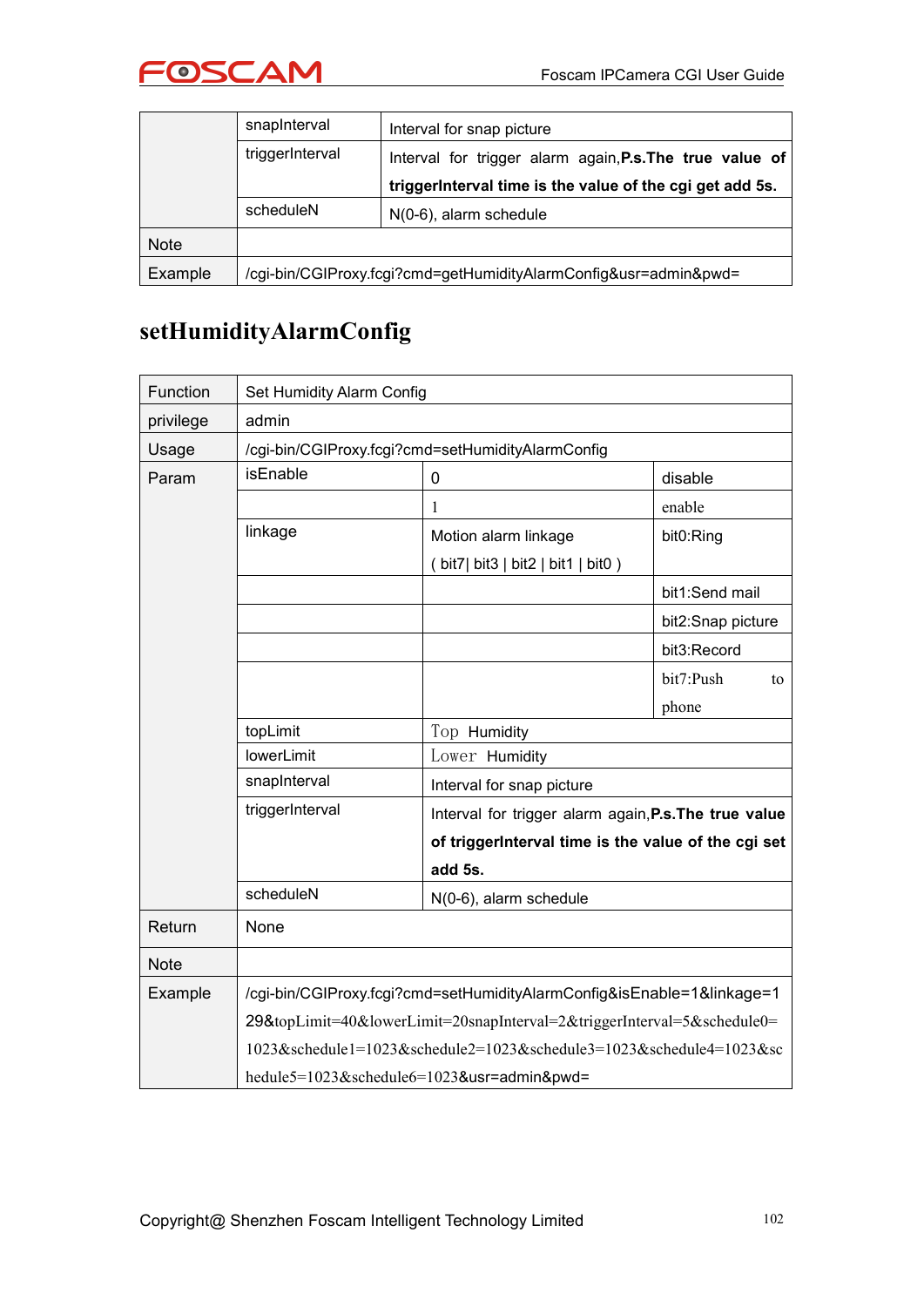

## **getHumidityState**

| Function    | <b>Get Humidity Value</b>                                  |             |  |
|-------------|------------------------------------------------------------|-------------|--|
| privilege   | admin                                                      |             |  |
| Usage       | /cgi-bin/CGIProxy.fcgi?cmd=getHumidityState                |             |  |
| Param       | None                                                       |             |  |
| Return      | humidity                                                   | Humidity %! |  |
| <b>Note</b> |                                                            |             |  |
| Example     | /cgi-bin/CGIProxy.fcgi?cmd=getHumidityState&usr=admin&pwd= |             |  |

#### **setNightLightState**

| <b>Function</b> | Set Night Light State                                                |   |                |
|-----------------|----------------------------------------------------------------------|---|----------------|
| privilege       | admin                                                                |   |                |
| Usage           | /cgi-bin/CGIProxy.fcgi?cmd=setNightLightState                        |   |                |
| Param           | state                                                                | 0 | Nightlight Off |
|                 |                                                                      |   | Nightlight On  |
| Return          | None                                                                 |   |                |
| <b>Note</b>     |                                                                      |   |                |
| Example         | /cgi-bin/CGIProxy.fcgi?cmd=setNightLightState&state=1&usr=admin&pwd= |   |                |

#### **getNightLightState**

| Function    | <b>Get Night Light State</b>                                 |             |                |
|-------------|--------------------------------------------------------------|-------------|----------------|
| privilege   | admin                                                        |             |                |
| Usage       | /cgi-bin/CGIProxy.fcgi?cmd=getNightLightState                |             |                |
| Param       | None                                                         |             |                |
|             |                                                              |             |                |
| Return      | state                                                        | $\mathbf 0$ | Nightlight Off |
|             |                                                              |             | Nightlight On  |
| <b>Note</b> |                                                              |             |                |
| Example     | /cgi-bin/CGIProxy.fcgi?cmd=getNightLightState&usr=admin&pwd= |             |                |

#### **setOneKeyAlarmConfig**

| Function<br>Set One Key Alarm Config |
|--------------------------------------|
|--------------------------------------|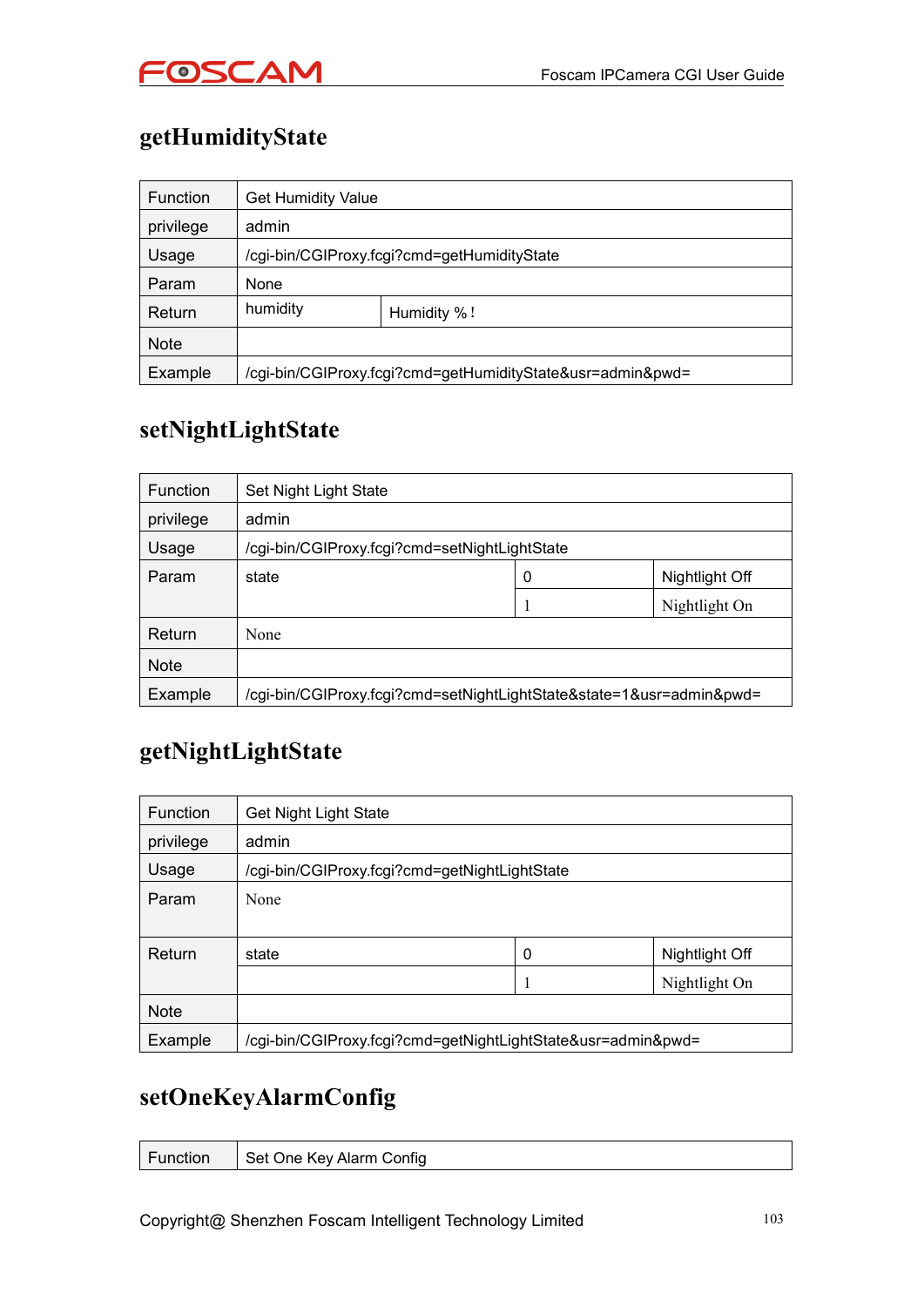

| privilege   | admin                                                                 |                  |                       |  |
|-------------|-----------------------------------------------------------------------|------------------|-----------------------|--|
| Usage       | /cgi-bin/CGIProxy.fcgi?cmd=setOneKeyAlarmConfig                       |                  |                       |  |
| Param       | <i>is</i> Enable                                                      | 0                | Enable One Key Alarm  |  |
|             |                                                                       |                  | Disable One Key Alarm |  |
|             | alarmLinkage                                                          | bit <sub>0</sub> | <b>Motion Alarm</b>   |  |
|             |                                                                       | bit1             | Sound Alarm           |  |
|             |                                                                       | bit2             | IO Alarm              |  |
|             |                                                                       | bit3             | Temperature Alarm     |  |
|             |                                                                       | bit4             | Humidity Alarm        |  |
| Return      | None                                                                  |                  |                       |  |
| <b>Note</b> |                                                                       |                  |                       |  |
| Example     | /cgi-bin/CGIProxy.fcgi?cmd=setOneKeyAlarmConfig&isEnable=1&alarmLinka |                  |                       |  |
|             | $ge=3$ &usr=admin&pwd=                                                |                  |                       |  |

#### **getOneKeyAlarmConfig**

| <b>Function</b> | Get One Key Alarm Config                                       |             |                       |  |
|-----------------|----------------------------------------------------------------|-------------|-----------------------|--|
| privilege       | admin                                                          |             |                       |  |
| Usage           | /cgi-bin/CGIProxy.fcgi?cmd=getOneKeyAlarmConfig                |             |                       |  |
| Param           | None                                                           |             |                       |  |
| Return          | isEnable                                                       | $\mathbf 0$ | Enable One Key Alarm  |  |
|                 |                                                                | -1          | Disable One Key Alarm |  |
|                 | alarmLinkage                                                   | bit0        | <b>Motion Alarm</b>   |  |
|                 |                                                                | bit1        | Sound Alarm           |  |
|                 |                                                                | bit2        | IO Alarm              |  |
|                 |                                                                | bit3        | Temperature Alarm     |  |
|                 |                                                                | bit4        | Humidity Alarm        |  |
| <b>Note</b>     |                                                                |             |                       |  |
| Example         | /cgi-bin/CGIProxy.fcgi?cmd=getOneKeyAlarmConfig&usr=admin&pwd= |             |                       |  |

#### **getTimingRebootConfig**

| Function  | Get Timing Reboot Config                         |   |                             |
|-----------|--------------------------------------------------|---|-----------------------------|
| privilege | admin                                            |   |                             |
| Usage     | /cgi-bin/CGIProxy.fcgi?cmd=getTimingRebootConfig |   |                             |
| Param     | None                                             |   |                             |
| Return    | isEnable                                         | 0 | <b>Enable Timing Reboot</b> |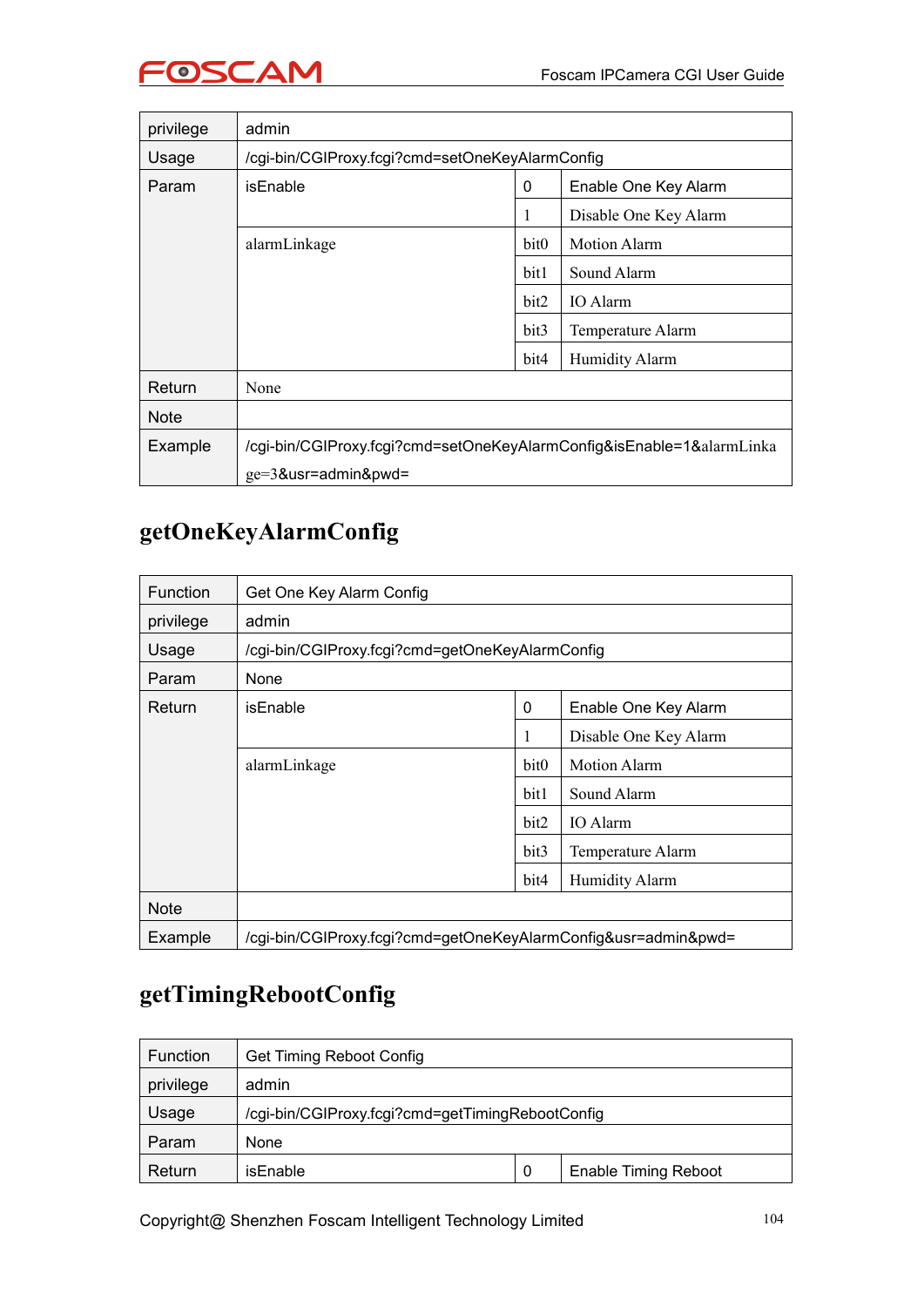

|             |                                                                 |                | Disable Timing Reboot |
|-------------|-----------------------------------------------------------------|----------------|-----------------------|
|             | intervalDay                                                     | $\overline{ }$ | One week              |
|             |                                                                 | 30             | One month             |
| <b>Note</b> |                                                                 |                |                       |
| Example     | /cgi-bin/CGIProxy.fcgi?cmd=getTimingRebootConfig&usr=admin&pwd= |                |                       |

#### **SetTimingRebootConfig**

| <b>Function</b> | Set Timing Reboot Config                                               |    |                       |  |
|-----------------|------------------------------------------------------------------------|----|-----------------------|--|
| privilege       | admin                                                                  |    |                       |  |
| Usage           | /cgi-bin/CGIProxy.fcgi?cmd=setTimingRebootConfig                       |    |                       |  |
| Param           | isEnable                                                               | 0  | Enable One Key Alarm  |  |
|                 |                                                                        |    | Disable One Key Alarm |  |
|                 | intervalDay                                                            |    | One Week              |  |
|                 |                                                                        | 30 | One month             |  |
| Return          | None                                                                   |    |                       |  |
| <b>Note</b>     |                                                                        |    |                       |  |
| Example         | /cgi-bin/CGIProxy.fcgi?cmd=setTimingRebootConfig&isEnable=1&alarmLinka |    |                       |  |
|                 | $ge=3$ &usr=admin&pwd=                                                 |    |                       |  |

# **6. 3518E+Fosbaby+Fosbaby\_P1+Fosbaby\_ Baidu**

#### **getSoftApConfig**

| Function  | Get SoftAp Config                          |                  |                |  |
|-----------|--------------------------------------------|------------------|----------------|--|
| privilege | admin                                      |                  |                |  |
| Usage     | /cgi-bin/CGIProxy.fcgi?cmd=getSoftApConfig |                  |                |  |
| Param     | None                                       |                  |                |  |
| Return    | ssid                                       | SoftAp's ssid    |                |  |
|           | authMode                                   | $\boldsymbol{0}$ | Open           |  |
|           |                                            |                  | <b>SHARED</b>  |  |
|           |                                            | $\overline{c}$   | <b>WEPAUTO</b> |  |
|           |                                            | 3                | <b>WPAPSK</b>  |  |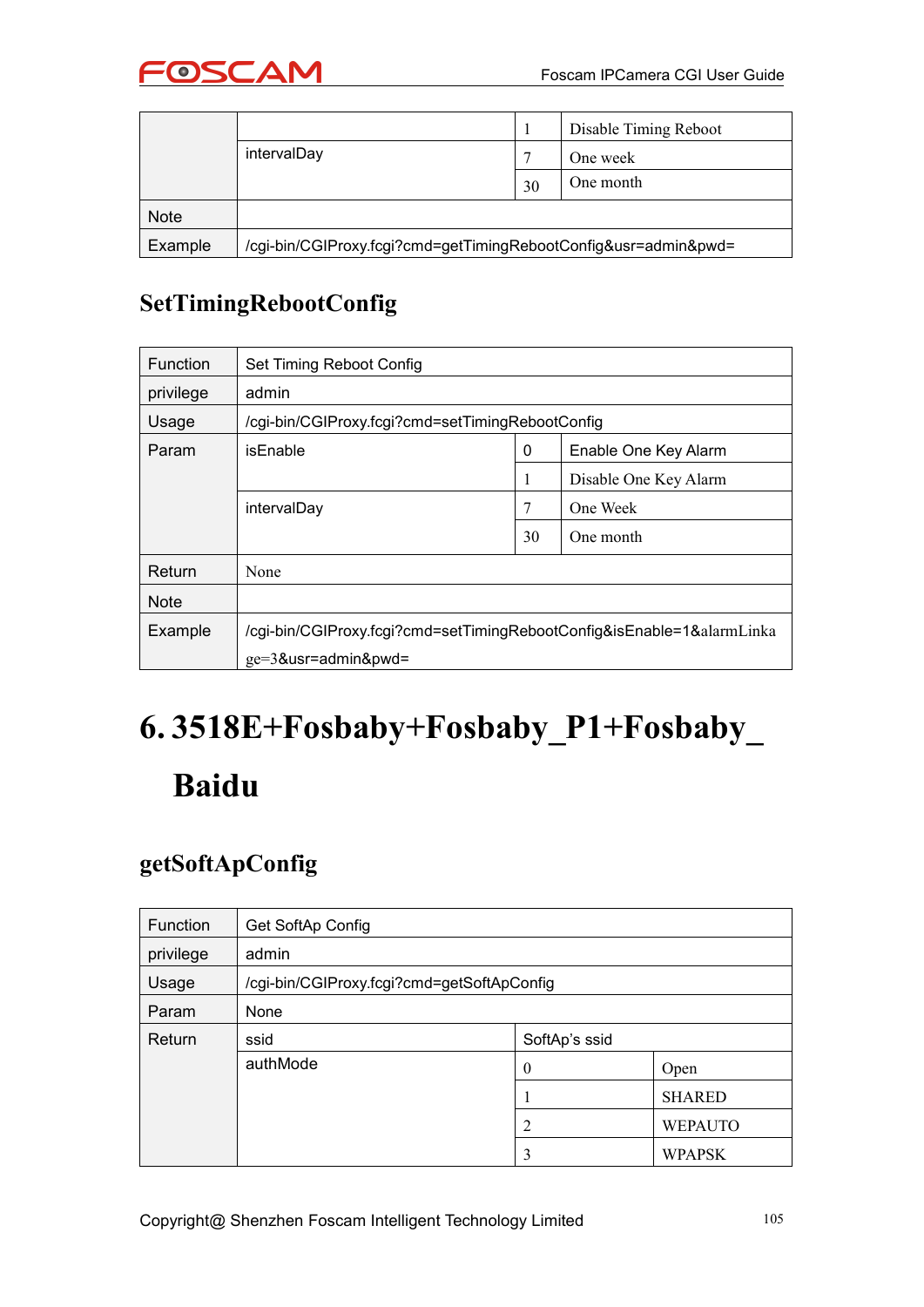

|             |                                                           | 4            | WPA2PSK    |
|-------------|-----------------------------------------------------------|--------------|------------|
|             | encryptType                                               | $\theta$     | None       |
|             |                                                           |              | None       |
|             |                                                           |              | <b>AES</b> |
|             |                                                           | 3            | <b>AES</b> |
|             |                                                           | 4            | <b>AES</b> |
|             | psk                                                       | Password key |            |
| <b>Note</b> |                                                           |              |            |
| Example     | /cgi-bin/CGIProxy.fcgi?cmd=getSoftApConfig&usr=admin&pwd= |              |            |

#### **setSoftApConfig**

| Function    | Set SoftAp Config                                                   |                  |                |
|-------------|---------------------------------------------------------------------|------------------|----------------|
| privilege   | admin                                                               |                  |                |
| Usage       | /cgi-bin/CGIProxy.fcgi?cmd=setSoftApConfig                          |                  |                |
| Param       | ssid                                                                | SoftAp's ssid    |                |
|             | authMode                                                            | $\boldsymbol{0}$ | Open           |
|             |                                                                     | 1                | <b>SHARED</b>  |
|             |                                                                     | $\overline{2}$   | <b>WEPAUTO</b> |
|             |                                                                     | 3                | <b>WPAPSK</b>  |
|             |                                                                     | 4                | WPA2PSK        |
|             | encryptType                                                         | $\boldsymbol{0}$ | None           |
|             |                                                                     | 1                | None           |
|             |                                                                     | $\overline{2}$   | <b>AES</b>     |
|             |                                                                     | 3                | <b>AES</b>     |
|             |                                                                     | $\overline{4}$   | <b>AES</b>     |
|             | psk                                                                 | Password key     |                |
| Return      | None                                                                |                  |                |
| <b>Note</b> |                                                                     |                  |                |
| Example     | /cgi-bin/CGIProxy.fcgi?cmd=setSoftApConfig&ssid=FosBaby_HAHA&authMo |                  |                |
|             | de=4&encryptType=4&psk=123456789&usr=admin&pwd=                     |                  |                |

#### **changeNetMode**

| Function  | Change Net Mode                                          |
|-----------|----------------------------------------------------------|
| privilege | admin                                                    |
| Usage     | /cgi-bin/CGIProxy.fcgi?cmd=changeNetMode&netModeChange=1 |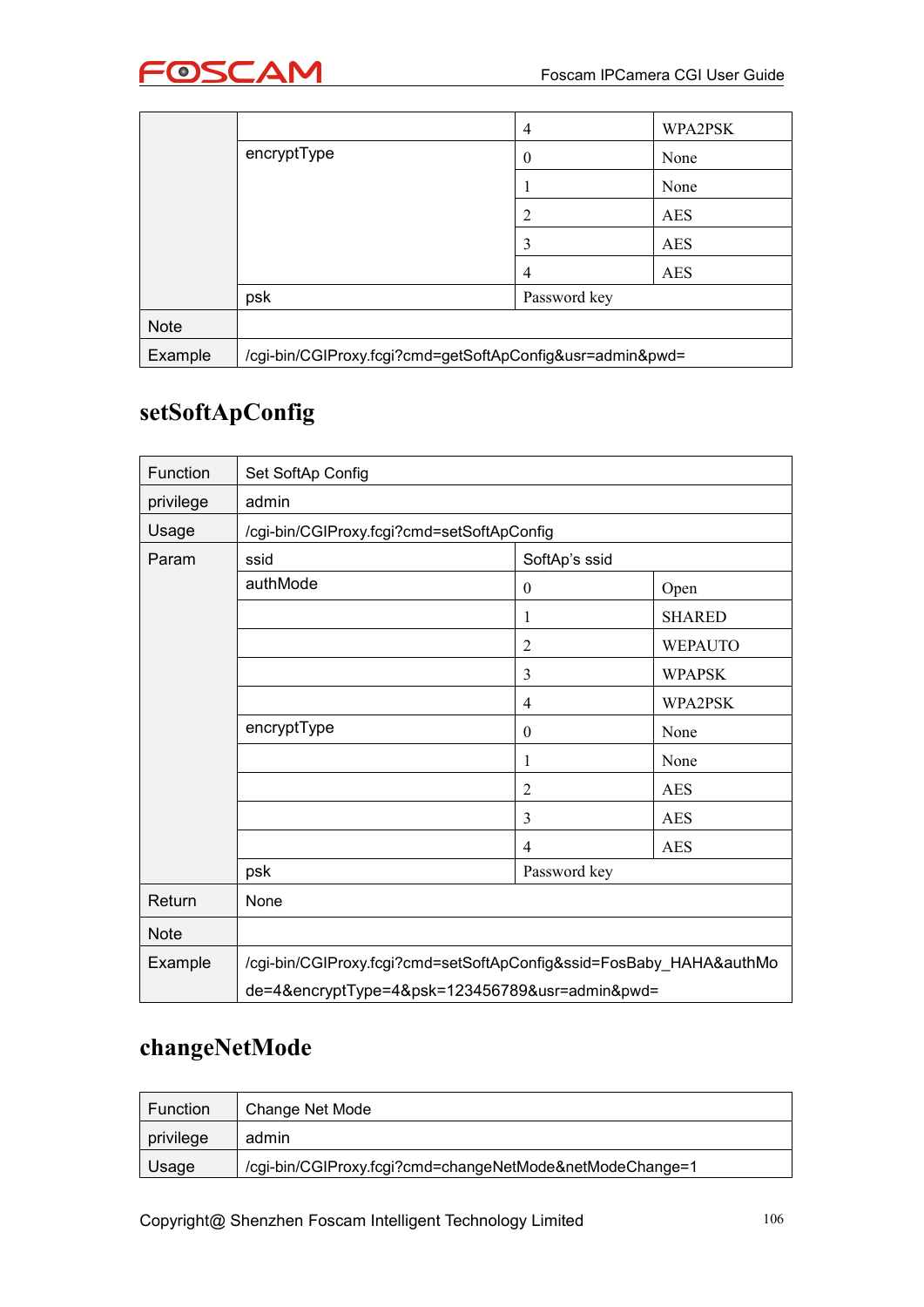

| Param       | netModeChange                                                      |   | Sta to softAp |
|-------------|--------------------------------------------------------------------|---|---------------|
|             |                                                                    | 2 | softAp to sta |
| Return      | None                                                               |   |               |
| <b>Note</b> |                                                                    |   |               |
| Example     | /cgi-bin/CGIProxy.fcgi?cmd=changeNetMode&netModeChange=1&usr=admin |   |               |
|             | &pwd=                                                              |   |               |

#### **setFoscamRtmp**

| Function    | set foscam Rtmp information                                            |                                                                                                                                      |  |
|-------------|------------------------------------------------------------------------|--------------------------------------------------------------------------------------------------------------------------------------|--|
| privilege   | admin                                                                  |                                                                                                                                      |  |
| Usage       | /cgi-bin/CGIProxy.fcgi?cmd=setFoscamRtmp                               |                                                                                                                                      |  |
| Param       | isEnable                                                               | Foscam Rtmp is enable                                                                                                                |  |
|             | iProperty                                                              | For record (default = $1$ )                                                                                                          |  |
|             | isEnableAudio                                                          | Audio is enable(yes = $1$ no = 0)                                                                                                    |  |
|             | isMainStream                                                           | Is main stream(main = $1$ sub = 0)                                                                                                   |  |
|             | szStreamId                                                             | Stream id, get from foscam register interface                                                                                        |  |
|             | szPublishToken                                                         | Have defaults, get from embed                                                                                                        |  |
|             | szGuid                                                                 | Have defaults, get from embed                                                                                                        |  |
|             | szDevId                                                                | Device id, now is uid                                                                                                                |  |
|             | szAccessToken                                                          | Access token                                                                                                                         |  |
|             | szPortal                                                               | <b>Dispatching Center Address</b>                                                                                                    |  |
| Return      |                                                                        |                                                                                                                                      |  |
| <b>Note</b> |                                                                        |                                                                                                                                      |  |
| Example     | /cgi-bin/CGIProxy.fcgi?cmd=setBaiduRtmp&isEnable=1&iProperty=4&isEnabl |                                                                                                                                      |  |
|             | eAudio=1&isMainStream=1&szStreamId=9632a1f46ad711e4aa0900259089e       |                                                                                                                                      |  |
|             | 31a&szPublishToken=581f6d39741ef6a082e675e3c666299f&szGuid=f1d920      |                                                                                                                                      |  |
|             |                                                                        | ca34a811e3be8c286ed494a71e&szDevId=FCZZZK6I5X4IAZZZ&szPortal=23.<br>303a5a04219a7d9c44d3067b6911e09a.2592000.1418817013.944800184-12 |  |
|             |                                                                        |                                                                                                                                      |  |
|             | 47706&szRefreshToken=&usr=admin&pwd=                                   |                                                                                                                                      |  |

#### **getFoscamRtmp**

| <b>Function</b> | Get Foscam Rtmp information              |  |
|-----------------|------------------------------------------|--|
| privilege       | admin                                    |  |
| Usage           | /cgi-bin/CGIProxy.fcgi?cmd=getFoscamRtmp |  |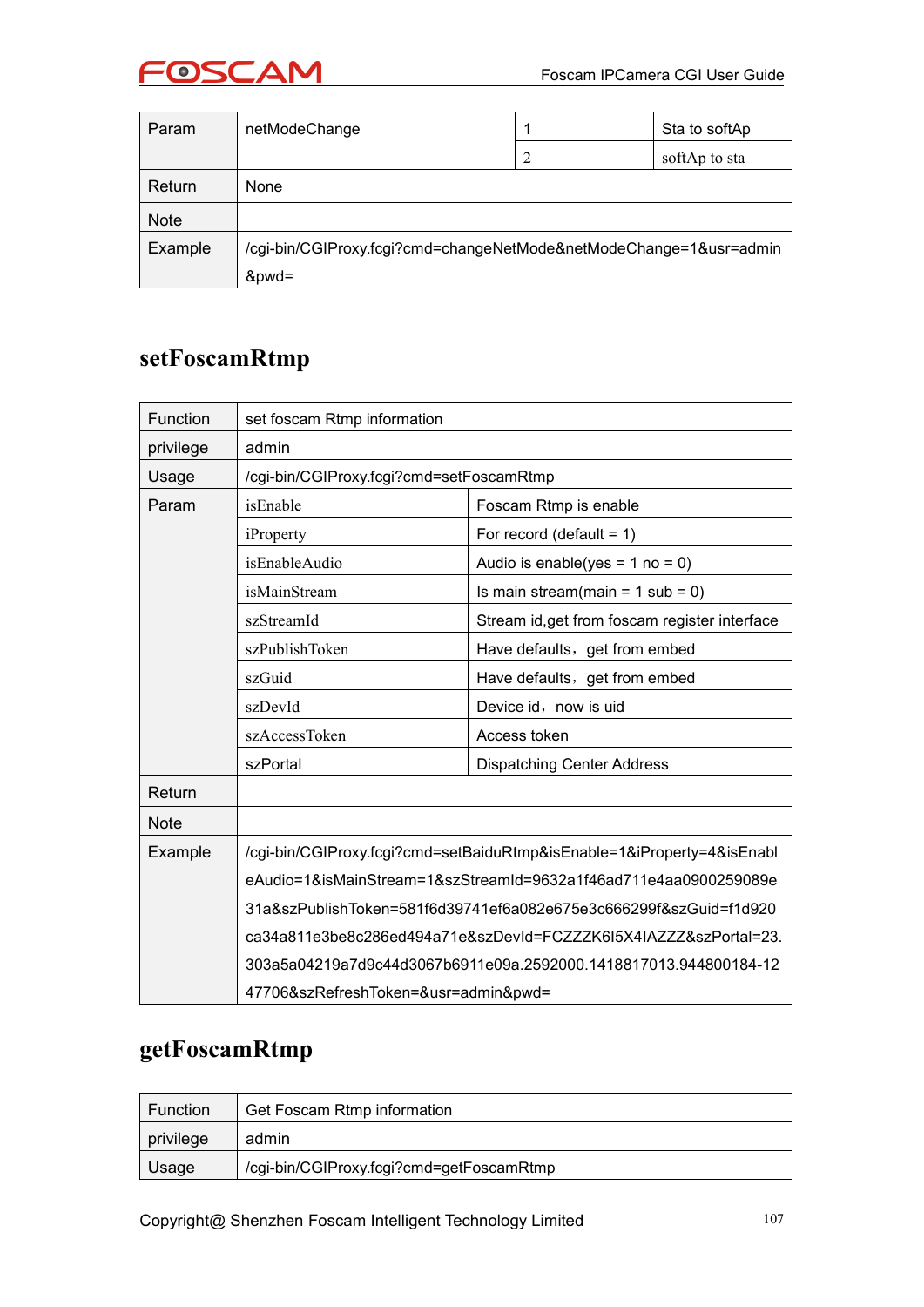

| Param       | None                                                   |                                               |
|-------------|--------------------------------------------------------|-----------------------------------------------|
| Return      | isEnable                                               | Foscam Rtmp is enable                         |
|             | iProperty                                              | For record (default = $1$ )                   |
|             | isEnableAudio                                          | Audio is enable(yes = $1$ no = 0)             |
|             | isMainStream                                           | Is main stream(main = $1$ sub = 0)            |
|             | szStreamId                                             | Stream id, get from foscam register interface |
|             | szPublishToken                                         | Have defaults, get from embed                 |
|             | szGuid                                                 | Have defaults, get from embed                 |
|             | szDevId                                                | Device id, now is uid                         |
|             | szAccessToken                                          | Access token                                  |
|             | szPortal                                               | <b>Dispatching Center Address</b>             |
| <b>Note</b> |                                                        |                                               |
| Example     | /cgi-bin/CGIProxy.fcgi?cmd=getBaiduRtmp&usr=admin&pwd= |                                               |
|             |                                                        |                                               |

#### **setSnapToFtpFilenameConfig**

| <b>Function</b> | Set snapPicture filename                                             |                                      |  |
|-----------------|----------------------------------------------------------------------|--------------------------------------|--|
| privilege       | admin                                                                |                                      |  |
| Usage           | /cgi-bin/CGIProxy.fcgi?cmd=setSnapToFtpFilenameConfig                |                                      |  |
| Return          |                                                                      |                                      |  |
| Param           | isEnableSetFilename                                                  | setSnapToFtpFilenameConfig is enable |  |
|                 | filename                                                             | File name                            |  |
| <b>Note</b>     |                                                                      |                                      |  |
| Example         | /cgi-bin/CGIProxy.fcgi?cmd=setSnapToFtpFilenameConfig&usr=admin&pwd= |                                      |  |
|                 | &isEnableSetFilename=1&filename=picture                              |                                      |  |

#### **getSnapToFtpFilenameConfig**

| <b>Function</b> | get snapPicture filename information                                |                                      |
|-----------------|---------------------------------------------------------------------|--------------------------------------|
| privilege       | admin                                                               |                                      |
| Usage           | /cgi-bin/CGIProxy.fcgi?cmd=getSnapToFtpFilenameConfig               |                                      |
| Param           | None                                                                |                                      |
| Return          | isEnableSetFilename                                                 | setSnapToFtpFilenameConfig is enable |
|                 | filename                                                            | File name                            |
| <b>Note</b>     |                                                                     |                                      |
| Example         | /cgi-bin/CGIProxy.fcgi?cmd=etSnapToFtpFilenameConfig&usr=admin&pwd= |                                      |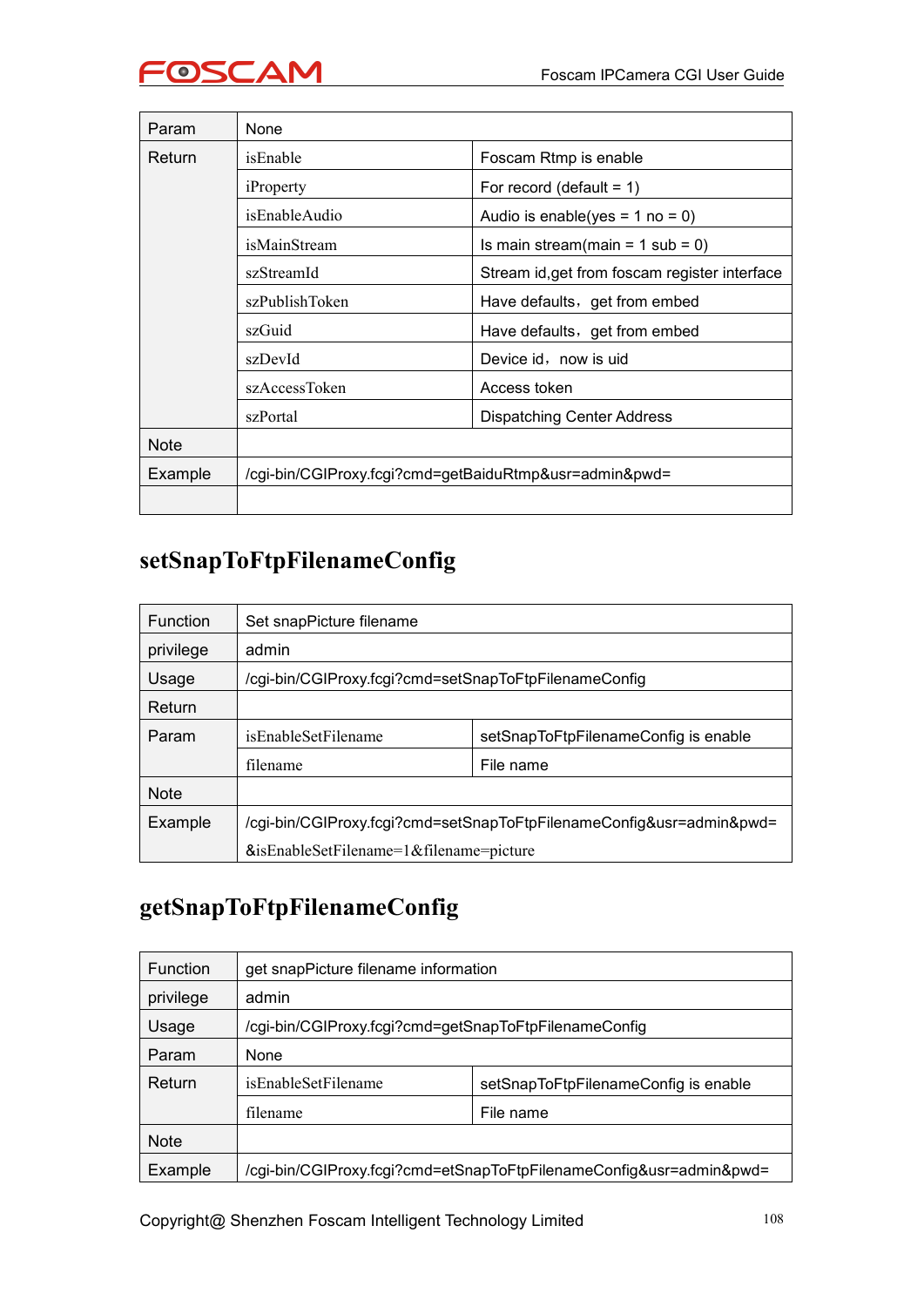

# **7. Fosbaby\_P1+3518E**

#### **setLedEnableState**

| <b>Function</b> | Set Led Enable State                                                  |   |                     |
|-----------------|-----------------------------------------------------------------------|---|---------------------|
| privilege       | admin                                                                 |   |                     |
| Usage           | /cgi-bin/CGIProxy.fcgi?cmd=setLedEnableState                          |   |                     |
| Param           | isEnable                                                              | 0 | Sys and Net LED Off |
|                 |                                                                       |   | Sys and Net LED On  |
| Return          | None                                                                  |   |                     |
| <b>Note</b>     |                                                                       |   |                     |
| Example         | /cgi-bin/CGIProxy.fcgi?cmd=setLedEnableState&isEnable=1&usr=admin&pwd |   |                     |
|                 | $\equiv$                                                              |   |                     |

#### **getLedEnableState**

| <b>Function</b> | <b>Get Led Enable State</b>                                 |   |                     |
|-----------------|-------------------------------------------------------------|---|---------------------|
| privilege       | admin                                                       |   |                     |
| Usage           | /cgi-bin/CGIProxy.fcgi?cmd=getLedEnableState                |   |                     |
| Param           | None                                                        |   |                     |
|                 |                                                             |   |                     |
| Return          | isEnable                                                    | 0 | Sys and Net LED Off |
|                 |                                                             | 1 | Sys and Net LED On  |
| <b>Note</b>     |                                                             |   |                     |
| Example         | /cgi-bin/CGIProxy.fcgi?cmd=getLedEnableState&usr=admin&pwd= |   |                     |

\*logID:

0:System power on

1:Detect motion alarm

2:user login

3:user logout

4:user off line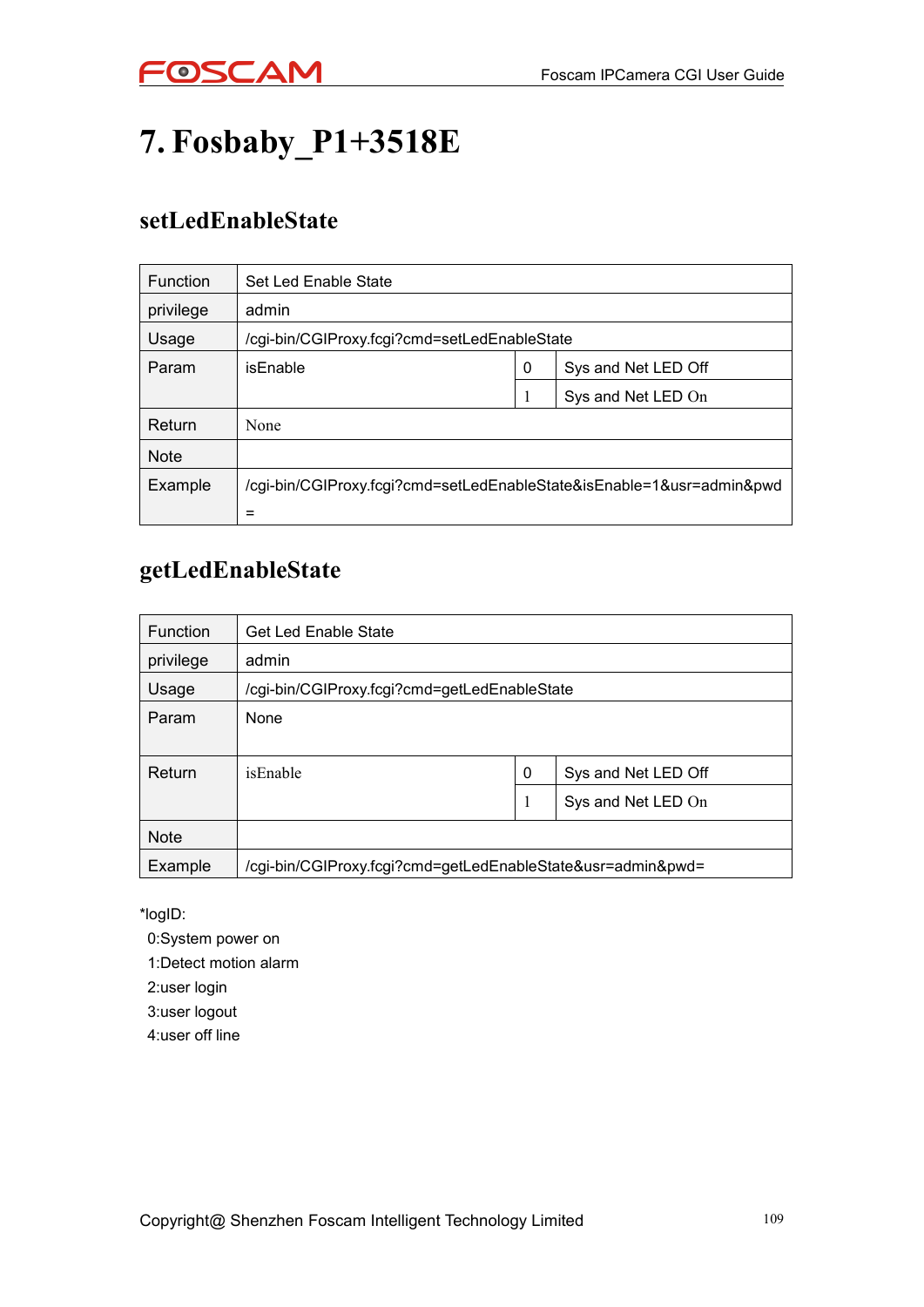

# **8. Amba S2L(Only)**

## **getHdrMode**

| <b>Function</b> | Get HDR mode                                         |   |            |
|-----------------|------------------------------------------------------|---|------------|
| privilege       | admin                                                |   |            |
| Usage           | /cgi-bin/CGIProxy.fcgi?cmd=getHdrMode                |   |            |
| Param           | None                                                 |   |            |
| Return          | mode                                                 | 0 | HDR closed |
|                 |                                                      |   | HDR opend  |
| <b>Note</b>     |                                                      |   |            |
| Example         | /cgi-bin/CGIProxy.fcgi?cmd=getHdrMode&usr=admin&pwd= |   |            |

#### **setHdrMode**

| <b>Function</b> | Set HDR Mode                          |   |                                                            |
|-----------------|---------------------------------------|---|------------------------------------------------------------|
| privilege       | admin                                 |   |                                                            |
| Usage           | /cgi-bin/CGIProxy.fcgi?cmd=setHdrMode |   |                                                            |
| Param           | mode                                  | 0 | Close HDR                                                  |
|                 |                                       |   | Open HDR                                                   |
| Return          | None                                  |   |                                                            |
| <b>Note</b>     |                                       |   |                                                            |
| Example         |                                       |   | cgi-bin/CGIProxy.fcgi?cmd=setHdrMode&mode=1&usr=admin&pwd= |

### **getWdrMode**

| <b>Function</b> | Get WDR mode                          |   |                   |
|-----------------|---------------------------------------|---|-------------------|
| privilege       | admin                                 |   |                   |
| Usage           | /cgi-bin/CGIProxy.fcgi?cmd=getWdrMode |   |                   |
| Param           | None                                  |   |                   |
| Return          | mode                                  | 0 | <b>WDR</b> closed |
|                 |                                       | 1 | WDR opend         |
| <b>Note</b>     |                                       |   |                   |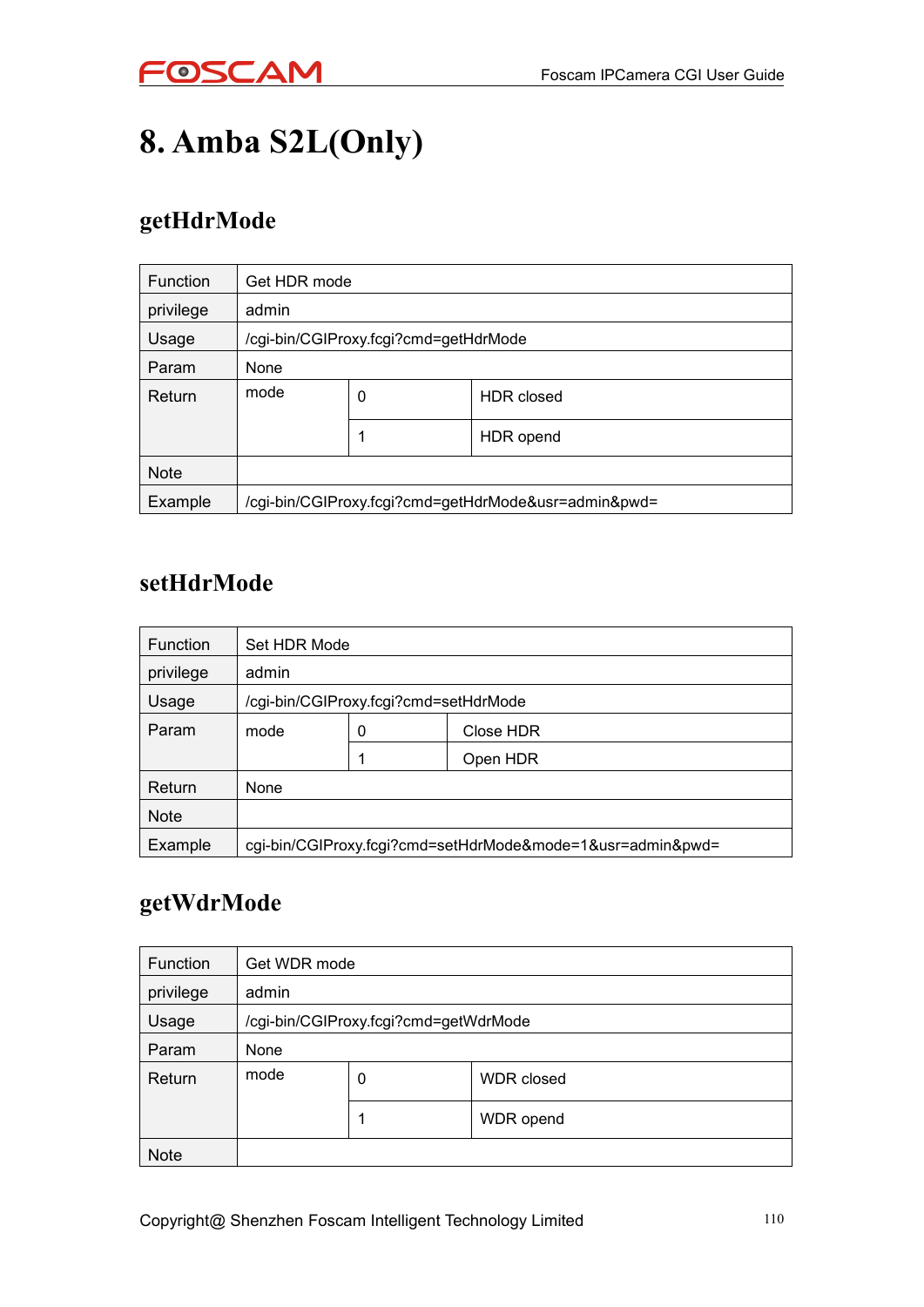

Example /cgi-bin/CGIProxy.fcgi?cmd=getWdrMode&usr=admin&pwd=

#### **setWdrMode**

| <b>Function</b> | Set WDR Mode                          |                |                                                             |
|-----------------|---------------------------------------|----------------|-------------------------------------------------------------|
| privilege       | admin                                 |                |                                                             |
| Usage           | /cgi-bin/CGIProxy.fcgi?cmd=setWdrMode |                |                                                             |
| Param           | mode                                  | Close WDR<br>0 |                                                             |
|                 |                                       |                | Open WDR                                                    |
| Return          | None                                  |                |                                                             |
| <b>Note</b>     |                                       |                |                                                             |
| Example         |                                       |                | /cgi-bin/CGIProxy.fcgi?cmd=setWdrMode&mode=1&usr=admin&pwd= |

### **getVideoStreamParam**

| <b>Function</b> | Get video stream param                                        |                                                  |  |
|-----------------|---------------------------------------------------------------|--------------------------------------------------|--|
| privilege       | admin                                                         |                                                  |  |
| Usage           | /cgi-bin/CGIProxy.fcgi?cmd=getVideoStreamParam                |                                                  |  |
| Param           | None                                                          |                                                  |  |
| Return          | resolutionN                                                   | Resolution of stream type N                      |  |
|                 | bitRateN                                                      | Bit rate of stream type N $(20480 \sim 2097152)$ |  |
|                 | frameRateN                                                    | Frame rate of stream type N                      |  |
|                 | GOPN                                                          | P frames between I frame of stream type N        |  |
|                 | isVBRN                                                        | Bitrate control mode: 0-CBR 1-CBR 2-LBR          |  |
|                 | <b>IbrRatio</b>                                               | Ratio of LBR, range from 10 to 50                |  |
| <b>Note</b>     | N means stream Type $[0-3]$                                   |                                                  |  |
| Example         | /cgi-bin/CGIProxy.fcgi?cmd=getVideoStreamParam&usr=admin&pwd= |                                                  |  |

#### **setVideoStreamParam**

| Function  | Set the video stream param of stream N         |                                              |  |
|-----------|------------------------------------------------|----------------------------------------------|--|
| privilege | admin                                          |                                              |  |
| Usage     | /cgi-bin/CGIProxy.fcgi?cmd=setVideoStreamParam |                                              |  |
| Param     | streamType                                     | $0 - 3$                                      |  |
|           | resolution                                     | Resolution of stream type N                  |  |
|           | bitRate                                        | Bit rate of stream type N<br>(20480~2097152) |  |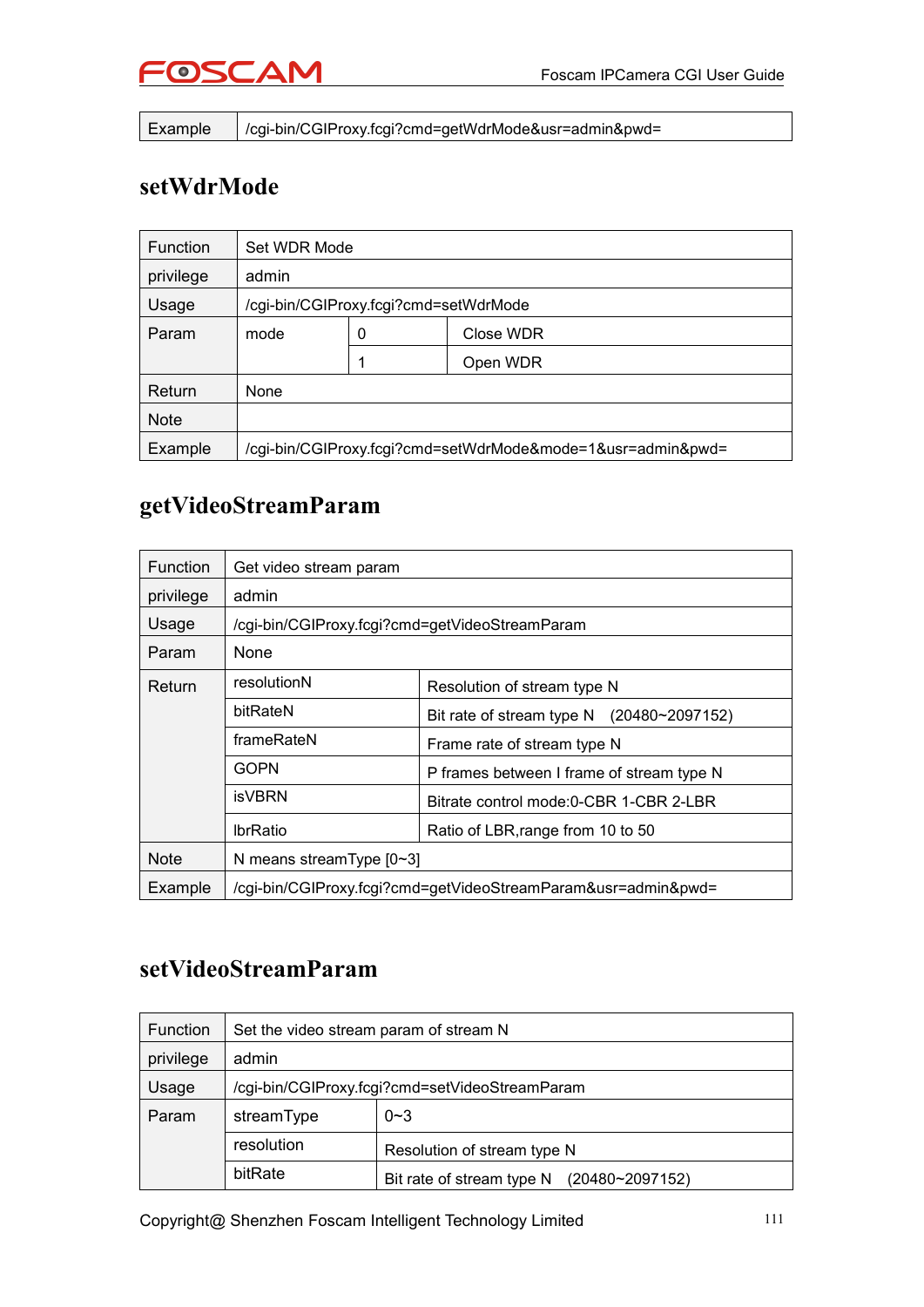

|             | frameRate                                                               | Frame rate of stream type N               |  |
|-------------|-------------------------------------------------------------------------|-------------------------------------------|--|
|             | <b>GOP</b>                                                              | P frames between I frame of stream type N |  |
|             |                                                                         | The suggest value is: $X *$ frame Rate    |  |
|             | <b>isVBR</b>                                                            | Bitrate control mode: 0-CBR 1-CBR 2-LBR   |  |
|             | <b>IbrRatio</b>                                                         | Ratio of LBR, range from 10 to 50         |  |
| Return      | None                                                                    |                                           |  |
| <b>Note</b> |                                                                         |                                           |  |
| Example     | /cgi-bin/CGIProxy.fcgi?cmd=setVideoStreamParam&streamType=0&resolution= |                                           |  |
|             | 0&bitRate=2097152&frameRate=30&GOP=30&isVBR=2&lbrRatio=27&usr=adm       |                                           |  |
|             | $in$ & pwd=                                                             |                                           |  |

## **getSubVideoStreamParam**

| <b>Function</b> | Get sub video stream param                                       |                                                   |  |
|-----------------|------------------------------------------------------------------|---------------------------------------------------|--|
| privilege       | visitor                                                          |                                                   |  |
| Usage           |                                                                  | /cgi-bin/CGIProxy.fcgi?cmd=getSubVideoStreamParam |  |
| Param           | None                                                             |                                                   |  |
| Return          | resolutionN                                                      | Resolution of stream type N                       |  |
|                 | bitRateN                                                         | Bit rate of stream type N<br>(20480~2097152)      |  |
|                 | frameRateN                                                       | Frame rate of stream type N                       |  |
|                 | <b>GOPN</b>                                                      | P frames between I frame of stream type N         |  |
|                 | <b>isVBRN</b>                                                    | Bitrate control modeof stream type N:0-CBR 1-CBR  |  |
|                 |                                                                  | 2-LBR                                             |  |
|                 | <b>IbrRatio</b>                                                  | Ratio of LBR, range from 10 to 50                 |  |
| <b>Note</b>     | N means stream Type $[0-3]$                                      |                                                   |  |
| Example         | /cgi-bin/CGIProxy.fcgi?cmd=getSubVideoStreamParam&usr=admin&pwd= |                                                   |  |

#### **setSubVideoStreamParam**

| <b>Function</b> |            | Set the sub video stream param of stream N        |  |
|-----------------|------------|---------------------------------------------------|--|
| privilege       | admin      |                                                   |  |
| Usage           |            | /cgi-bin/CGIProxy.fcgi?cmd=setSubVideoStreamParam |  |
| Param           | streamType | $0 - 3$                                           |  |
|                 | resolution | Resolution of stream type N                       |  |
|                 | bitRate    | Bit rate of stream type N<br>(20480~2097152)      |  |
|                 | frameRate  | Frame rate of stream type N                       |  |
|                 | <b>GOP</b> | P frames between I frame of stream type N         |  |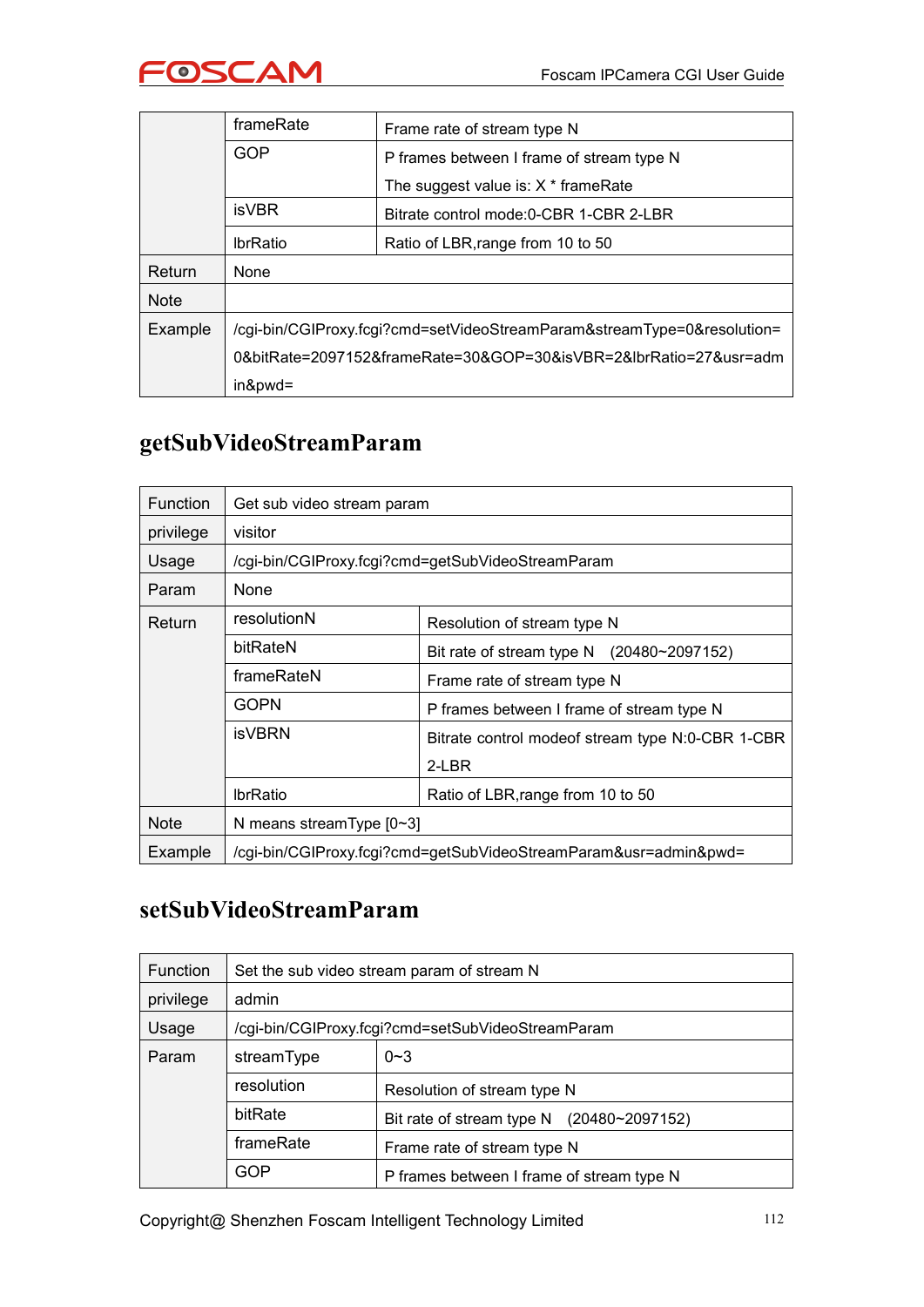

|             |                                                                         | The suggest value is: $X *$ frame Rate  |  |
|-------------|-------------------------------------------------------------------------|-----------------------------------------|--|
|             | <b>isVBR</b>                                                            | Bitrate control mode: 0-CBR 1-CBR 2-LBR |  |
|             | <b>IbrRatio</b>                                                         | Ratio of LBR, range from 10 to 50       |  |
| Return      | None                                                                    |                                         |  |
| <b>Note</b> |                                                                         |                                         |  |
| Example     | /cgi-bin/CGIProxy.fcgi?cmd=setSubVideoStreamParam&streamType=0&resoluti |                                         |  |
|             | on=0&bitRate=2097152&frameRate=30&GOP=30&isVBR=2&lbrRatio=27&usr=       |                                         |  |
|             | admin&pwd=                                                              |                                         |  |

## **getMotionDetectConfig1**

| Function  | Get motion detect config                         |                                                             |                      |  |  |
|-----------|--------------------------------------------------|-------------------------------------------------------------|----------------------|--|--|
| privilege | admin                                            |                                                             |                      |  |  |
| Usage     | /cgi-bin/CGIProxy.fcgi?cmd=getMotionDetectConfig |                                                             |                      |  |  |
| Param     | None                                             |                                                             |                      |  |  |
| Return    | isEnable                                         | Is enable motion detect alarm                               |                      |  |  |
|           | linkage                                          | Motion alarm linkage                                        | bit0:Ring            |  |  |
|           |                                                  | (bit7   bit6   bit5   bit4)                                 | bit1:Send mail       |  |  |
|           |                                                  | bit3 $ $ bit2 $ $ bit1 $ $ bit0 $ $                         | bit2:Snap picture    |  |  |
|           |                                                  |                                                             | bit3:Record          |  |  |
|           |                                                  |                                                             | bit4:IO out          |  |  |
|           |                                                  |                                                             | bit5:Snap to cloud   |  |  |
|           |                                                  |                                                             | bit6:Record to cloud |  |  |
|           |                                                  |                                                             | bit7:Push message to |  |  |
|           |                                                  |                                                             | the phone            |  |  |
|           | snapInterval                                     | The interval time to snap picture again                     |                      |  |  |
|           | sensitivity                                      | Motion detect sensitivity                                   | $0:$ Low             |  |  |
|           |                                                  |                                                             | 1: Normal            |  |  |
|           |                                                  |                                                             | 2: High              |  |  |
|           |                                                  |                                                             | 3: Lower             |  |  |
|           |                                                  |                                                             | 4: Lowest            |  |  |
|           | triggerInterval                                  | The time of which motion detect alaram can trigger again    |                      |  |  |
|           |                                                  | when a motion detection has happened.P.s. The true value    |                      |  |  |
|           | <b>isMovAlarmEnabl</b>                           | of triggerInterval time is the value of the cgi get add 5s. |                      |  |  |
|           | e                                                | Is enable motion alarm detect                               |                      |  |  |
|           | isPirAlarmEnable                                 | Is enable Passive Infrared alarm detect                     |                      |  |  |
|           | scheduleN                                        | The motion alaram schedule of one week,                     |                      |  |  |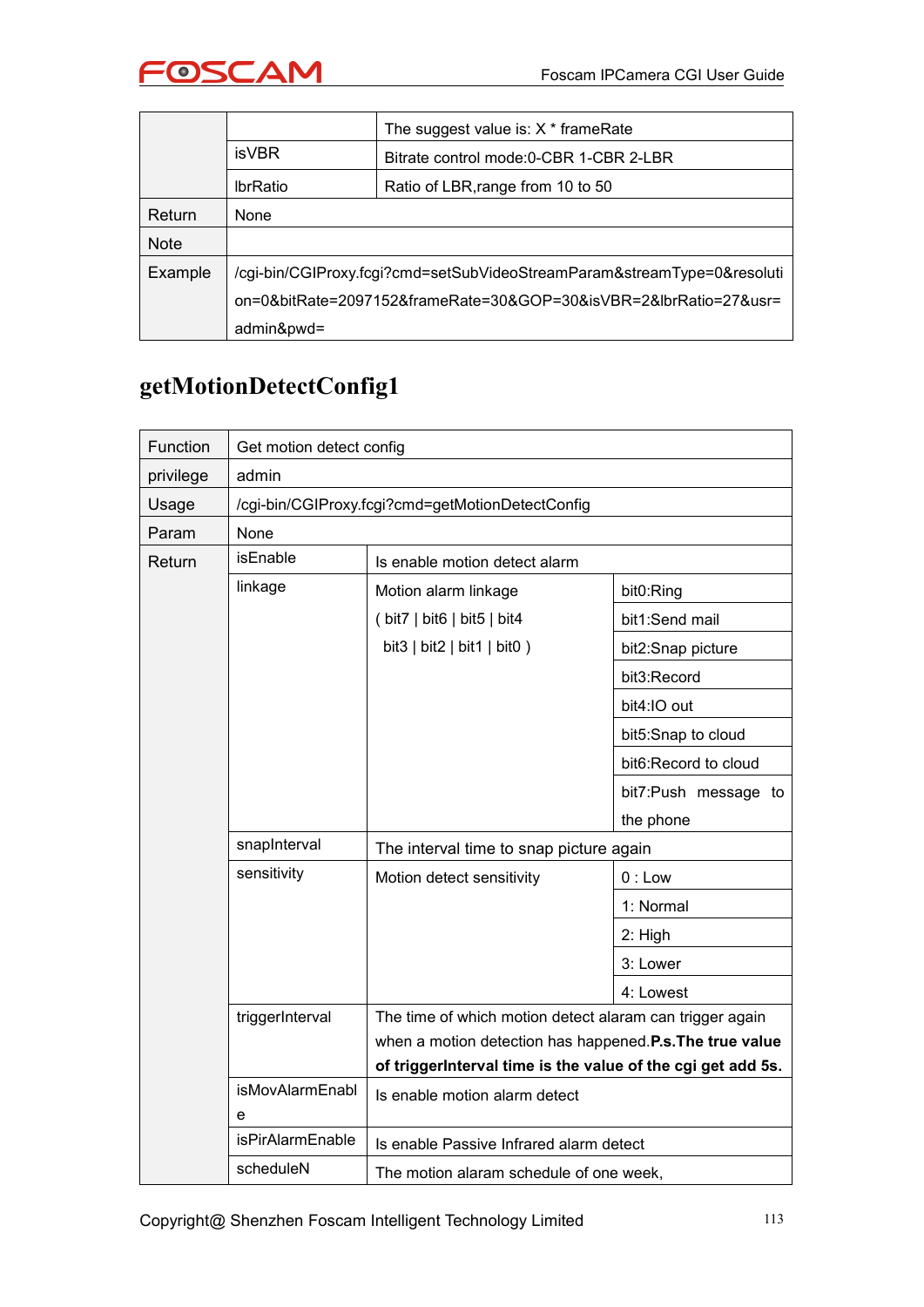

|             |                                                                  |                           | $N = 0$ (Monday) ~6(Sunday)                                 |           |  |  |  |  |
|-------------|------------------------------------------------------------------|---------------------------|-------------------------------------------------------------|-----------|--|--|--|--|
|             |                                                                  | For detail, see *1 bellow |                                                             |           |  |  |  |  |
|             | $Area(N)N(1-3)$                                                  | X                         | Abscissa value of the detected area's topleft<br>point      |           |  |  |  |  |
|             |                                                                  | y                         | Vertical value of the detected area's topleft point         |           |  |  |  |  |
|             |                                                                  | width                     | The width of the detected area                              |           |  |  |  |  |
|             |                                                                  | height                    | The height of the detected area                             |           |  |  |  |  |
|             |                                                                  | sensitivit<br>у           | Motion detect sensitivity                                   |           |  |  |  |  |
|             |                                                                  | valid                     | Whether the area is valid                                   | 0:invalid |  |  |  |  |
|             |                                                                  |                           |                                                             | 1:valid   |  |  |  |  |
| <b>Note</b> | ∙The<br>$2^N - 1$ (N[0-48])                                      |                           | min unit of schedule is half an hour, scheduleN value range |           |  |  |  |  |
|             | .areaN value $2^{N} - 1$ (N[0-10])                               |                           |                                                             |           |  |  |  |  |
| Example     | /cgi-bin/CGIProxy.fcgi?cmd=getMotionDetectConfig1&usr=admin&pwd= |                           |                                                             |           |  |  |  |  |

## **setMotionDetectConfig1**

| Function  | Set motion detect config |                                                                                                          |                |                                |  |
|-----------|--------------------------|----------------------------------------------------------------------------------------------------------|----------------|--------------------------------|--|
| privilege | admin                    |                                                                                                          |                |                                |  |
| Usage     |                          | /cgi-bin/CGIProxy.fcgi?cmd=setMotionDetectConfig                                                         |                |                                |  |
| Param     | isEnable                 | Is enable motion detect alarm                                                                            |                |                                |  |
|           | linkage                  | Motion                                                                                                   | alarm          | bit0:Ring                      |  |
|           |                          | linkage                                                                                                  |                | bit1:Send mail                 |  |
|           |                          | (bit7   bit6   bit5                                                                                      |                | bit2:Snap picture              |  |
|           |                          | bit4<br>bit3 $\vert$ bit2 $\vert$ bit1 $\vert$                                                           |                | bit3:Record                    |  |
|           |                          |                                                                                                          |                | bit4:IO out                    |  |
|           |                          | bit <sub>0</sub> )                                                                                       |                | bit5:Snap to cloud             |  |
|           |                          |                                                                                                          |                | bit6: Record to cloud          |  |
|           |                          |                                                                                                          |                | bit7:Push message to the phone |  |
|           | snapInterval             | The interval time to snap picture again                                                                  |                |                                |  |
|           | triggerInterval          | The time of which motion detect alaram can trigger<br>again when a motion detection has happened.P.s.The |                |                                |  |
|           |                          |                                                                                                          |                |                                |  |
|           |                          | true value of triggerInterval time is the value of the                                                   |                |                                |  |
|           |                          | cgi set add 5s.                                                                                          |                |                                |  |
|           | isMovAlarmEnable         | $\mathbf 0$                                                                                              | <b>Disable</b> |                                |  |
|           |                          | 1                                                                                                        | Enable         |                                |  |
|           | isPirAlarmEnable         | 0                                                                                                        | <b>Disable</b> |                                |  |